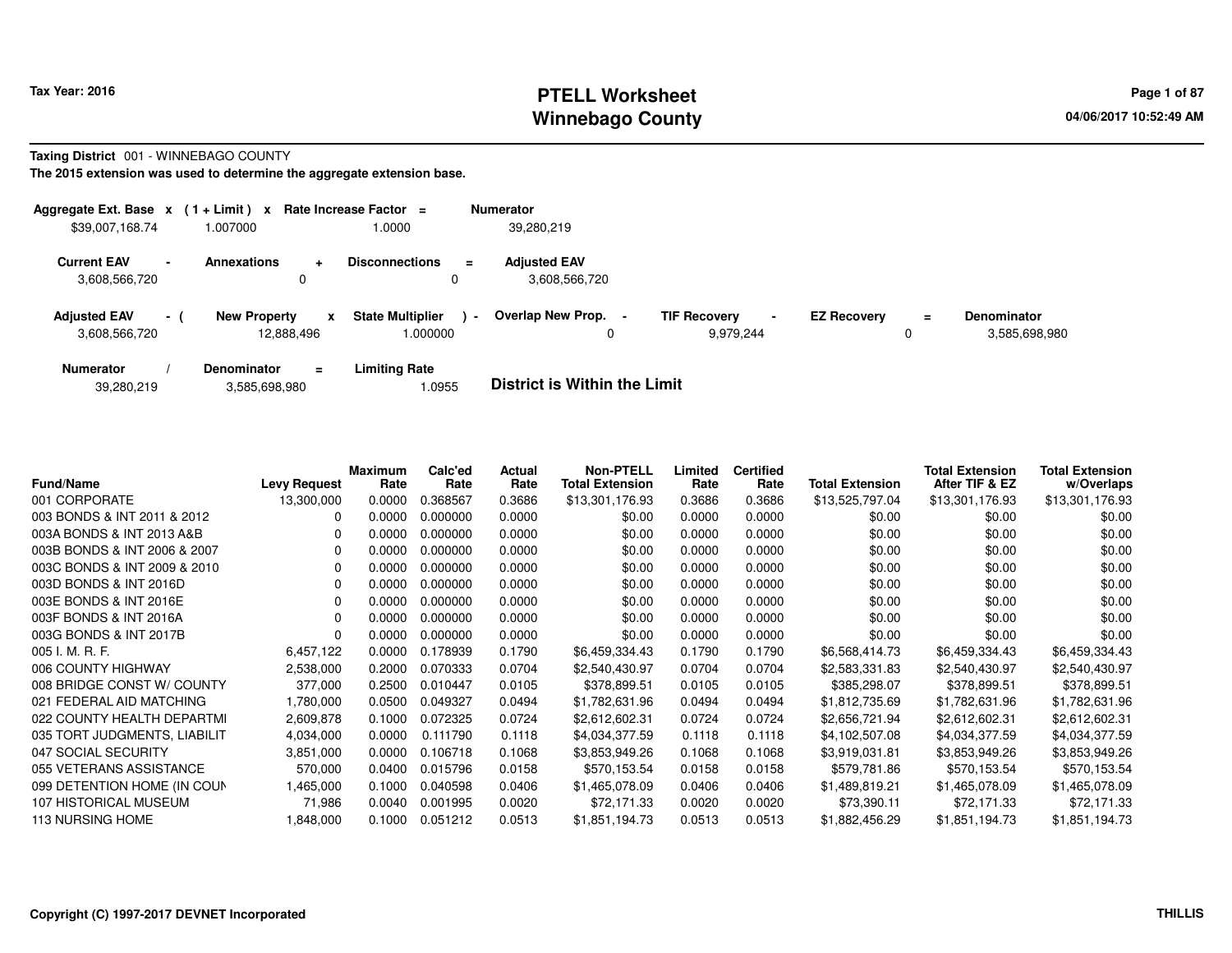# **PTELL Worksheet Tax Year: 2016 Page 2 of 87 Page 2 of 87 Winnebago County**

**04/06/2017 10:52:49 AM**

| <b>Fund/Name</b>           | <b>Levy Request</b> | <b>Maximum</b><br>Rate | Calc'ed<br>Rate | Actual<br>Rate | <b>Non-PTELL</b><br><b>Total Extension</b> | Limited<br>Rate | <b>Certified</b><br>Rate | <b>Total Extension</b> | <b>Total Extension</b><br>After TIF & EZ | <b>Total Extension</b><br>w/Overlaps |
|----------------------------|---------------------|------------------------|-----------------|----------------|--------------------------------------------|-----------------|--------------------------|------------------------|------------------------------------------|--------------------------------------|
| 157 CHILDRENS ADVOCACY CEN | 143.972             | 0.0040                 | 0.003990        | 0.0040         | \$144,342.67                               | 0.0040          | 0.0040                   | \$146,780.22           | \$144,342.67                             | \$144,342.67                         |
| Totals (Capped)            | 39,045,958          |                        | 1.082037        | '.0826         | \$39.066.343.32                            | .0826           | 1.0826                   | \$39.726.065.87        | \$39.066.343.32                          | \$39,066,343.32                      |
| <b>Totals (Not Capped)</b> |                     |                        | 0.000000        | 0.0000         | \$0.00                                     | 0.0000          | 0.0000                   | \$0.00                 | \$0.00                                   | \$0.00                               |
| Totals (All)               | 39,045,958          |                        | 1.082037        | .0826          | \$39.066.343.32                            | .0826           | 1.0826                   | \$39,726,065.87        | \$39,066,343.32                          | \$39,066,343.32                      |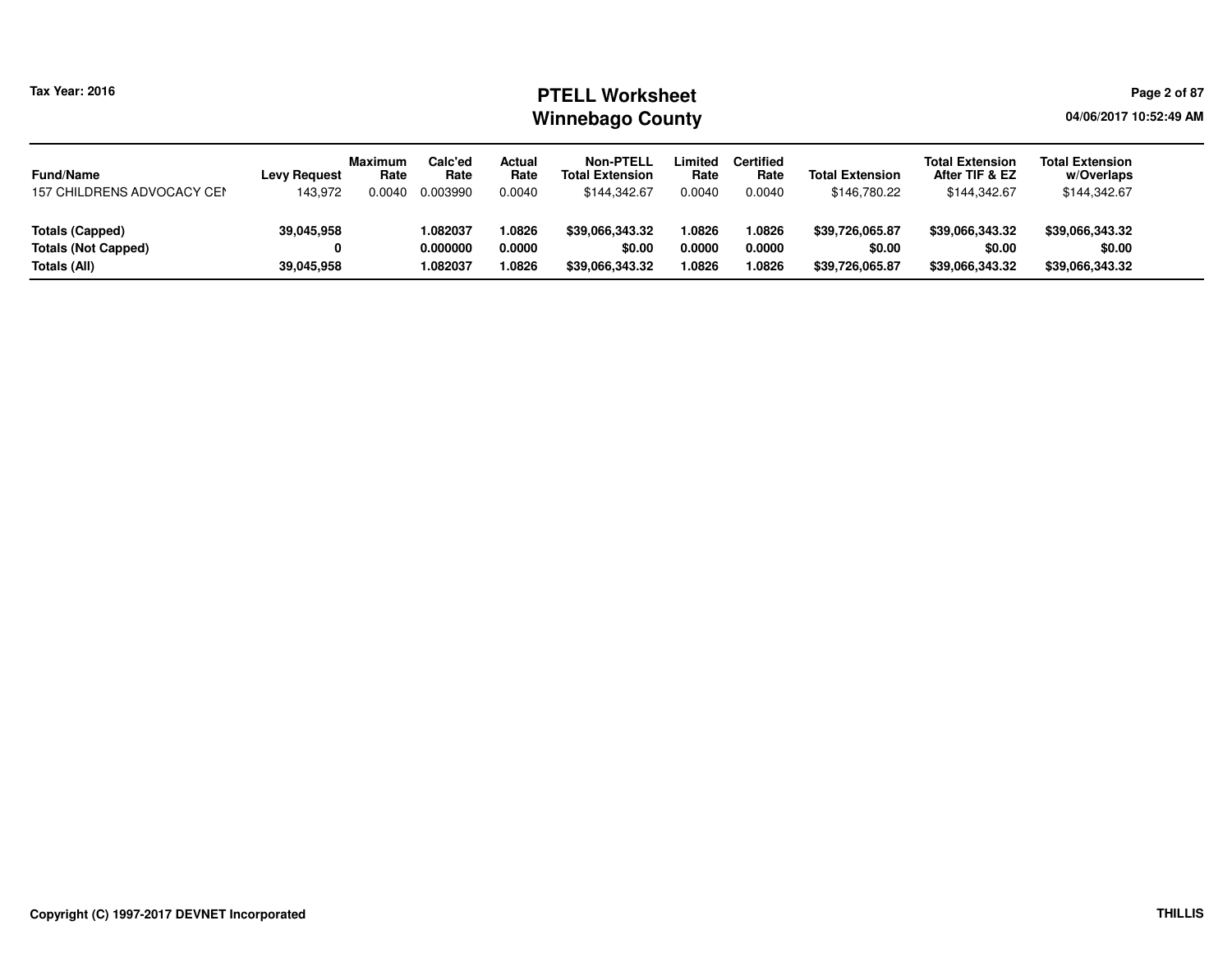# **PTELL Worksheet Tax Year: 2016 Page 3 of 87 Page 3 of 87 Winnebago County**

### **Taxing District** 002 - FOREST PRESERVE

| Aggregate Ext. Base $x$ (1 + Limit) $x$ |      |                                   | Rate Increase Factor $=$                |                | <b>Numerator</b>                     |                                  |                |                    |               |                                     |
|-----------------------------------------|------|-----------------------------------|-----------------------------------------|----------------|--------------------------------------|----------------------------------|----------------|--------------------|---------------|-------------------------------------|
| \$4,060,280.05                          |      | .007000                           | 0000.1                                  |                | 4,088,702                            |                                  |                |                    |               |                                     |
| <b>Current EAV</b><br>3,608,566,720     |      | <b>Annexations</b><br>$\ddot{}$   | <b>Disconnections</b><br>0              | $\equiv$       | <b>Adjusted EAV</b><br>3.608.566.720 |                                  |                |                    |               |                                     |
| <b>Adjusted EAV</b><br>3,608,566,720    | $-1$ | <b>New Property</b><br>12,888,496 | <b>State Multiplier</b><br>x<br>.000000 | $\blacksquare$ | Overlap New Prop. -<br>0             | <b>TIF Recovery</b><br>9,979,244 | $\blacksquare$ | <b>EZ Recovery</b> | $\equiv$<br>0 | <b>Denominator</b><br>3,585,698,980 |
| <b>Numerator</b>                        |      | <b>Denominator</b><br>$\equiv$    | <b>Limiting Rate</b>                    |                |                                      |                                  |                |                    |               |                                     |

| 3,585,698,980<br>4,088,702 | 0.1141 | <b>District is Within the Limit</b> |
|----------------------------|--------|-------------------------------------|
|----------------------------|--------|-------------------------------------|

| <b>Fund/Name</b>                                                     | <b>Levy Request</b>               | <b>Maximum</b><br>Rate | Calc'ed<br>Rate                  | <b>Actual</b><br>Rate      | <b>Non-PTELL</b><br><b>Total Extension</b>       | Limited<br>Rate            | <b>Certified</b><br>Rate   | <b>Total Extension</b>                           | <b>Total Extension</b><br>After TIF & EZ         | <b>Total Extension</b><br>w/Overlaps             |
|----------------------------------------------------------------------|-----------------------------------|------------------------|----------------------------------|----------------------------|--------------------------------------------------|----------------------------|----------------------------|--------------------------------------------------|--------------------------------------------------|--------------------------------------------------|
| 001 CORPORATE                                                        | 2,159,574                         | 0.0600                 | 0.059846                         | 0.0599                     | \$2,161,531.47                                   | 0.0599                     | 0.0599                     | \$2,198,033.76                                   | \$2,161,531.47                                   | \$2,161,531.47                                   |
| 003 BONDS & INT 2002A & 2011A                                        | 349.400                           | 0.0000                 | 0.009683                         | 0.0097                     | \$350.030.97                                     | 0.0097                     | 0.0097                     | \$355,942.03                                     | \$350.030.97                                     | \$350,030.97                                     |
| 003A BONDS & INT 2006                                                | $\Omega$                          | 0.0000                 | 0.000000                         | 0.0000                     | \$0.00                                           | 0.0000                     | 0.0000                     | \$0.00                                           | \$0.00                                           | \$0.00                                           |
| 003B BONDS & INT 2016                                                | 36.476                            | 0.0000                 | 0.001011                         | 0.0011                     | \$39.694.23                                      | 0.0011                     | 0.0011                     | \$40,364.56                                      | \$39.694.23                                      | \$39.694.23                                      |
| 005 I. M. R. F.                                                      | 246.465                           | 0.0000                 | 0.006830                         | 0.0069                     | \$248.991.10                                     | 0.0069                     | 0.0069                     | \$253.195.88                                     | \$248.991.10                                     | \$248,991.10                                     |
| 035 TORT JUDGMENTS, LIABILIT                                         | 313.131                           | 0.0000                 | 0.008677                         | 0.0087                     | \$313.945.30                                     | 0.0087                     | 0.0087                     | \$319,246.97                                     | \$313,945.30                                     | \$313,945.30                                     |
| 047 SOCIAL SECURITY                                                  | 163,636                           | 0.0000                 | 0.004535                         | 0.0046                     | \$165.994.07                                     | 0.0046                     | 0.0046                     | \$168,797.25                                     | \$165,994.07                                     | \$165,994.07                                     |
| <b>121 BOTANICAL GARDENS</b>                                         | 172.766                           | 0.0048                 | 0.004788                         | 0.0048                     | \$173,211,20                                     | 0.0048                     | 0.0048                     | \$176,136,26                                     | \$173.211.20                                     | \$173,211.20                                     |
| 137 DEV OF FORESTS & CONST                                           | 899,823                           | 0.0250                 | 0.024936                         | 0.0250                     | \$902.141.68                                     | 0.0250                     | 0.0250                     | \$917,376.36                                     | \$902.141.68                                     | \$902.141.68                                     |
| <b>Totals (Capped)</b><br><b>Totals (Not Capped)</b><br>Totals (All) | 3,955,395<br>385.876<br>4,341,271 |                        | 0.109612<br>0.010694<br>0.120306 | 0.1099<br>0.0108<br>0.1207 | \$3,965,814.82<br>\$389,725,20<br>\$4,355,540.02 | 0.1099<br>0.0108<br>0.1207 | 0.1099<br>0.0108<br>0.1207 | \$4,032,786.48<br>\$396,306.59<br>\$4,429,093.06 | \$3,965,814.82<br>\$389,725,20<br>\$4,355,540.02 | \$3,965,814.82<br>\$389,725.20<br>\$4,355,540.02 |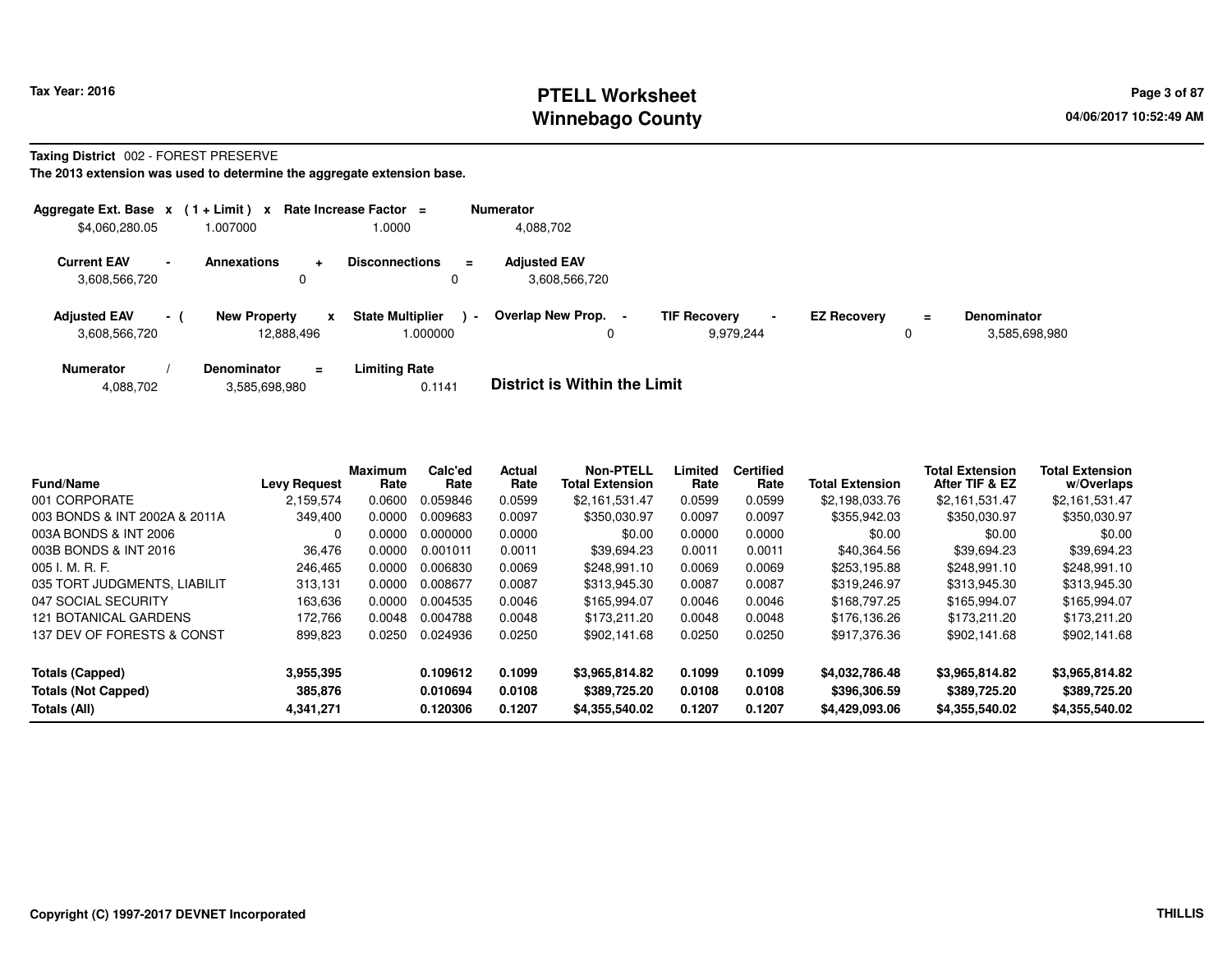# **PTELL Worksheet Tax Year: 2016 Page 4 of 87 Page 4 of 87 Winnebago County**

### **Taxing District** 003 - BURRITT TOWNSHIP**The 2015 extension was used to determine the aggregate extension base.**

| Aggregate Ext. Base $x$ (1 + Limit) $x$ Rate Increase Factor =<br>\$43,180.63 | 1.007000                                       | 1.0000                                                          | <b>Numerator</b><br>43,483                         |                                                                    |                                    |                                       |                                                         |                                                     |
|-------------------------------------------------------------------------------|------------------------------------------------|-----------------------------------------------------------------|----------------------------------------------------|--------------------------------------------------------------------|------------------------------------|---------------------------------------|---------------------------------------------------------|-----------------------------------------------------|
| <b>Current EAV</b><br>23,816,519                                              | <b>Annexations</b><br>$\ddot{}$<br>$\Omega$    | <b>Disconnections</b><br>$\equiv$<br>0                          | <b>Adjusted EAV</b><br>23,816,519                  |                                                                    |                                    |                                       |                                                         |                                                     |
| <b>Adjusted EAV</b><br>- (<br>23,816,519                                      | <b>New Property</b><br>$\mathbf{x}$<br>193,269 | <b>State Multiplier</b><br>$\sim$<br>1.000000                   | Overlap New Prop. -                                | <b>TIF Recovery</b><br>0                                           | $\blacksquare$<br>0                | <b>EZ Recovery</b><br>0               | Denominator<br>$=$                                      | 23,623,250                                          |
| <b>Numerator</b><br>43,483                                                    | Denominator<br>$=$<br>23,623,250               | <b>Limiting Rate</b><br>0.1841                                  | <b>District is Over the Limit</b>                  |                                                                    |                                    |                                       |                                                         |                                                     |
| <b>Limiting Rate</b><br>0.1841                                                | <b>Computed Rate</b><br>$\equiv$<br>0.190400   | <b>Reduction Factor</b><br>0.9669                               |                                                    |                                                                    |                                    |                                       |                                                         |                                                     |
| <b>Fund/Name</b><br>001 CORPORATE                                             | <b>Levy Request</b><br>45,340                  | <b>Maximum</b><br>Calc'ed<br>Rate<br>Rate<br>0.190372<br>0.3600 | Actual<br><b>Total Extension</b><br>Rate<br>0.1904 | <b>Non-PTELL</b><br>Limited<br>Rate<br>\$45,346.65<br>0.1841       | <b>Certified</b><br>Rate<br>0.1841 | <b>Total Extension</b><br>\$43,846.21 | <b>Total Extension</b><br>After TIF & EZ<br>\$43,846.21 | <b>Total Extension</b><br>w/Overlaps<br>\$43,846.21 |
| <b>Totals (Capped)</b><br><b>Totals (Not Capped)</b><br>Totals (All)          | 45,340<br>0<br>45,340                          | 0.190372<br>0.000000<br>0.190372                                | 0.1904<br>0.0000<br>0.1904                         | \$45,346.65<br>0.1841<br>\$0.00<br>0.0000<br>0.1841<br>\$45,346.65 | 0.1841<br>0.0000<br>0.1841         | \$43,846.21<br>\$0.00<br>\$43,846.21  | \$43,846.21<br>\$0.00<br>\$43,846.21                    | \$43,846.21<br>\$0.00<br>\$43,846.21                |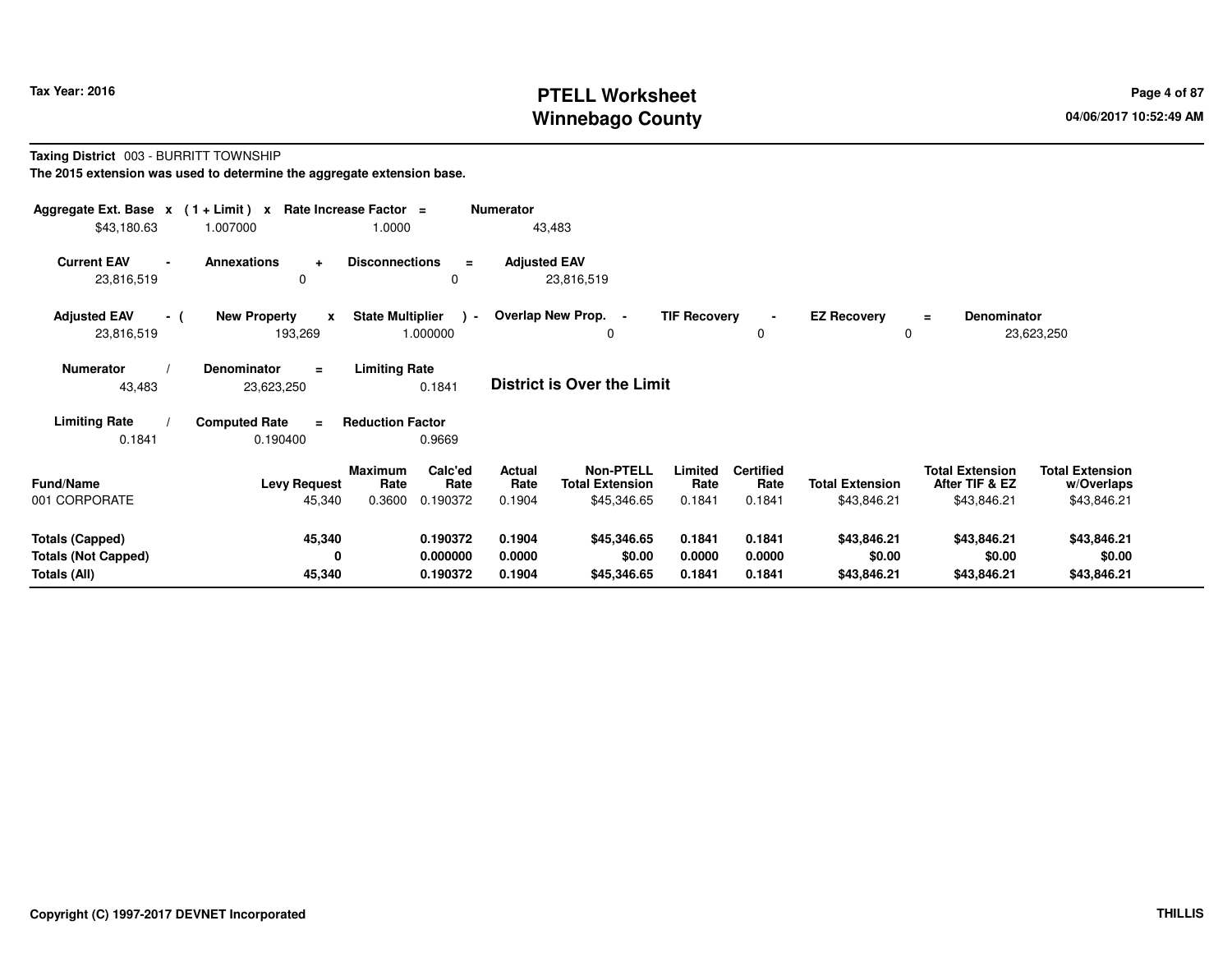# **PTELL Worksheet Tax Year: 2016 Page 5 of 87 Page 5 of 87 Winnebago County**

#### **Taxing District** 004 - CHERRY VALLEY TOWNSHIP**The 2015 extension was used to determine the aggregate extension base.**

| Aggregate Ext. Base $x$ (1 + Limit) $x$<br>\$359,062.06              | 1.007000                                       | Rate Increase Factor =<br>1.0000           |                                         | <b>Numerator</b><br>361,575               |                                                                           |                                     |                                              |                                                       |                                                                         |                                                                     |  |
|----------------------------------------------------------------------|------------------------------------------------|--------------------------------------------|-----------------------------------------|-------------------------------------------|---------------------------------------------------------------------------|-------------------------------------|----------------------------------------------|-------------------------------------------------------|-------------------------------------------------------------------------|---------------------------------------------------------------------|--|
| <b>Current EAV</b><br>$\blacksquare$<br>257,890,298                  | <b>Annexations</b><br>$\ddot{}$<br>$\Omega$    | <b>Disconnections</b>                      | $\equiv$<br>0                           | <b>Adjusted EAV</b>                       | 257,890,298                                                               |                                     |                                              |                                                       |                                                                         |                                                                     |  |
| <b>Adjusted EAV</b><br>- (<br>257,890,298                            | <b>New Property</b><br>$\mathbf{x}$<br>203,548 | <b>State Multiplier</b>                    | $\sim$<br>1.000000                      |                                           | Overlap New Prop. -<br>0                                                  | <b>TIF Recovery</b>                 | $\blacksquare$<br>0                          | <b>EZ Recovery</b>                                    | <b>Denominator</b><br>$=$                                               | 257,686,750                                                         |  |
| <b>Numerator</b><br>361,575                                          | Denominator<br>$\equiv$<br>257,686,750         | <b>Limiting Rate</b>                       | 0.1404                                  |                                           | <b>District is Over the Limit</b>                                         |                                     |                                              |                                                       |                                                                         |                                                                     |  |
| <b>Limiting Rate</b><br>0.1404                                       | <b>Computed Rate</b><br>$\equiv$<br>0.141700   | <b>Reduction Factor</b>                    | 0.9908                                  |                                           |                                                                           |                                     |                                              |                                                       |                                                                         |                                                                     |  |
| Fund/Name<br>001 CORPORATE<br>054 GENERAL ASSISTANCE                 | <b>Levy Request</b><br>350,000<br>15,000       | <b>Maximum</b><br>Rate<br>0.2500<br>0.0000 | Calc'ed<br>Rate<br>0.135717<br>0.005816 | <b>Actual</b><br>Rate<br>0.1358<br>0.0059 | <b>Non-PTELL</b><br><b>Total Extension</b><br>\$350,215.02<br>\$15,215.53 | Limited<br>Rate<br>0.1345<br>0.0059 | <b>Certified</b><br>Rate<br>0.1345<br>0.0059 | <b>Total Extension</b><br>\$350,232.35<br>\$15,363.35 | <b>Total Extension</b><br>After TIF & EZ<br>\$346,862.45<br>\$15,215.53 | <b>Total Extension</b><br>w/Overlaps<br>\$346,862.45<br>\$15,215.53 |  |
| <b>Totals (Capped)</b><br><b>Totals (Not Capped)</b><br>Totals (All) | 365,000<br>0<br>365,000                        |                                            | 0.141533<br>0.000000<br>0.141533        | 0.1417<br>0.0000<br>0.1417                | \$365,430.55<br>\$0.00<br>\$365,430.55                                    | 0.1404<br>0.0000<br>0.1404          | 0.1404<br>0.0000<br>0.1404                   | \$365,595.70<br>\$0.00<br>\$365,595.70                | \$362,077.98<br>\$0.00<br>\$362,077.98                                  | \$362,077.98<br>\$0.00<br>\$362,077.98                              |  |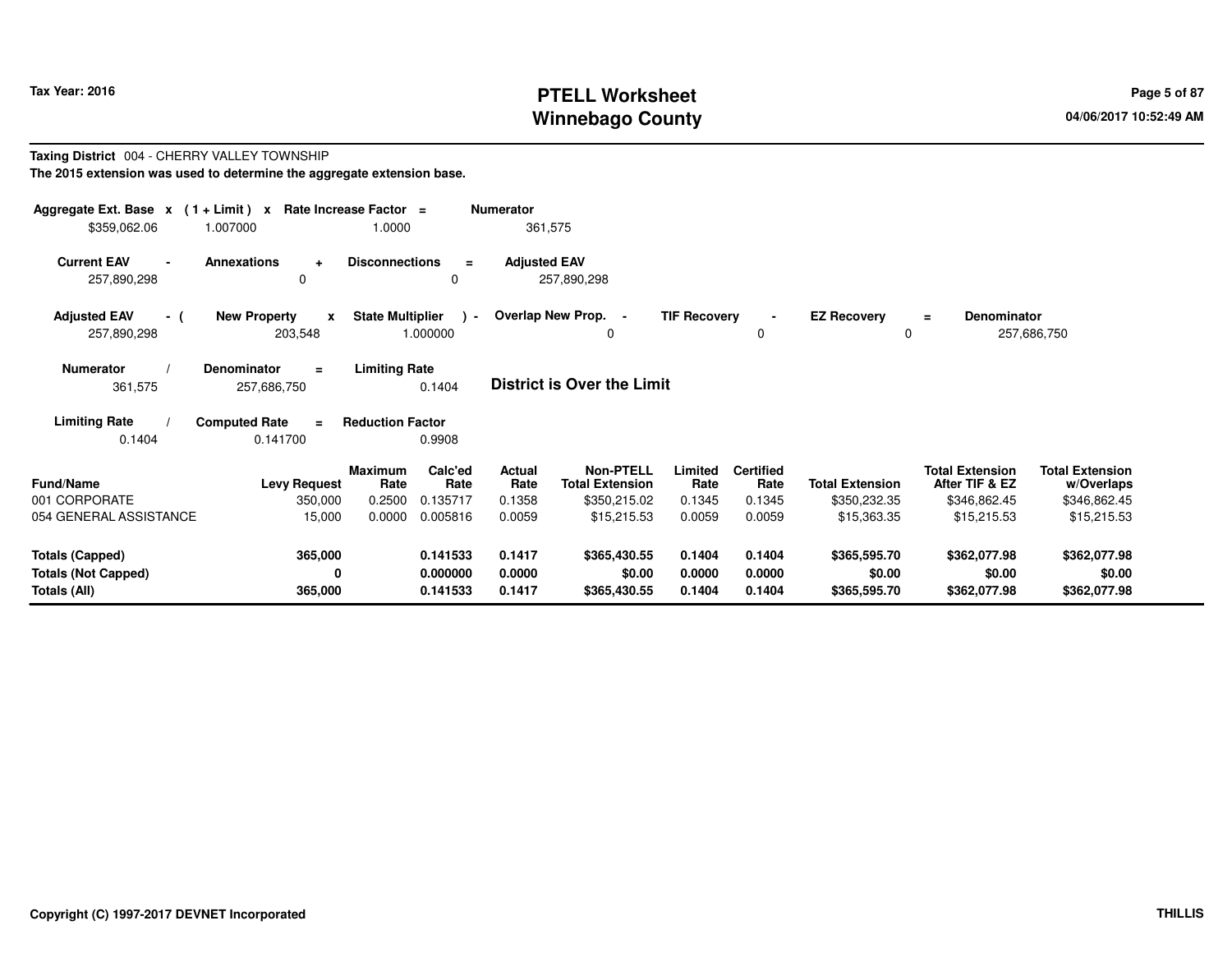# **PTELL Worksheet Tax Year: 2016 Page 6 of 87 Page 6 of 87 Winnebago County**

### **Taxing District** 005 - DURAND TOWNSHIP**The 2015 extension was used to determine the aggregate extension base.**

| Aggregate Ext. Base $x$ (1 + Limit) $x$            |                                               | Rate Increase Factor =  |                           | <b>Numerator</b>    |                                            |                     |                            |                         |                                          |                                      |
|----------------------------------------------------|-----------------------------------------------|-------------------------|---------------------------|---------------------|--------------------------------------------|---------------------|----------------------------|-------------------------|------------------------------------------|--------------------------------------|
| \$64,339.89                                        | 1.007000                                      | 1.0000                  |                           |                     | 64,790                                     |                     |                            |                         |                                          |                                      |
| <b>Current EAV</b><br>$\blacksquare$<br>36,310,253 | <b>Annexations</b><br>÷<br>$\Omega$           | <b>Disconnections</b>   | $\equiv$<br>0             | <b>Adjusted EAV</b> | 36,310,253                                 |                     |                            |                         |                                          |                                      |
| <b>Adjusted EAV</b><br>- (<br>36,310,253           | <b>New Property</b><br>$\mathbf{x}$<br>27,714 | <b>State Multiplier</b> | $\rightarrow$<br>1.000000 |                     | Overlap New Prop. -<br>0                   | <b>TIF Recovery</b> | $\blacksquare$<br>$\Omega$ | <b>EZ Recovery</b><br>0 | <b>Denominator</b><br>$\equiv$           | 36,282,539                           |
| <b>Numerator</b><br>64,790                         | <b>Denominator</b><br>$=$<br>36,282,539       | <b>Limiting Rate</b>    | 0.1786                    |                     | <b>District is Over the Limit</b>          |                     |                            |                         |                                          |                                      |
| <b>Limiting Rate</b><br>0.1786                     | <b>Computed Rate</b><br>$\equiv$<br>0.185100  | <b>Reduction Factor</b> | 0.9649                    |                     |                                            |                     |                            |                         |                                          |                                      |
| Fund/Name                                          | <b>Levy Request</b>                           | Maximum<br>Rate         | Calc'ed<br>Rate           | Actual<br>Rate      | <b>Non-PTELL</b><br><b>Total Extension</b> | Limited<br>Rate     | <b>Certified</b><br>Rate   | <b>Total Extension</b>  | <b>Total Extension</b><br>After TIF & EZ | <b>Total Extension</b><br>w/Overlaps |
| 001 CORPORATE                                      | 63,166                                        | 0.2500                  | 0.173962                  | 0.1740              | \$63,179.84                                | 0.1678              | 0.1678                     | \$61,320.49             | \$60,928.60                              | \$60,928.60                          |
| 054 GENERAL ASSISTANCE                             | 4,000                                         | 0.0000                  | 0.011016                  | 0.0111              | \$4,030.44                                 | 0.0108              | 0.0108                     | \$3,946.73              | \$3,921.51                               | \$3,921.51                           |
| <b>Totals (Capped)</b>                             | 67,166                                        |                         | 0.184978                  | 0.1851              | \$67,210.28                                | 0.1786              | 0.1786                     | \$65,267.23             | \$64,850.11                              | \$64,850.11                          |
| <b>Totals (Not Capped)</b>                         | 0                                             |                         | 0.000000                  | 0.0000              | \$0.00                                     | 0.0000              | 0.0000                     | \$0.00                  | \$0.00                                   | \$0.00                               |
| Totals (All)                                       | 67,166                                        |                         | 0.184978                  | 0.1851              | \$67,210.28                                | 0.1786              | 0.1786                     | \$65,267.23             | \$64,850.11                              | \$64,850.11                          |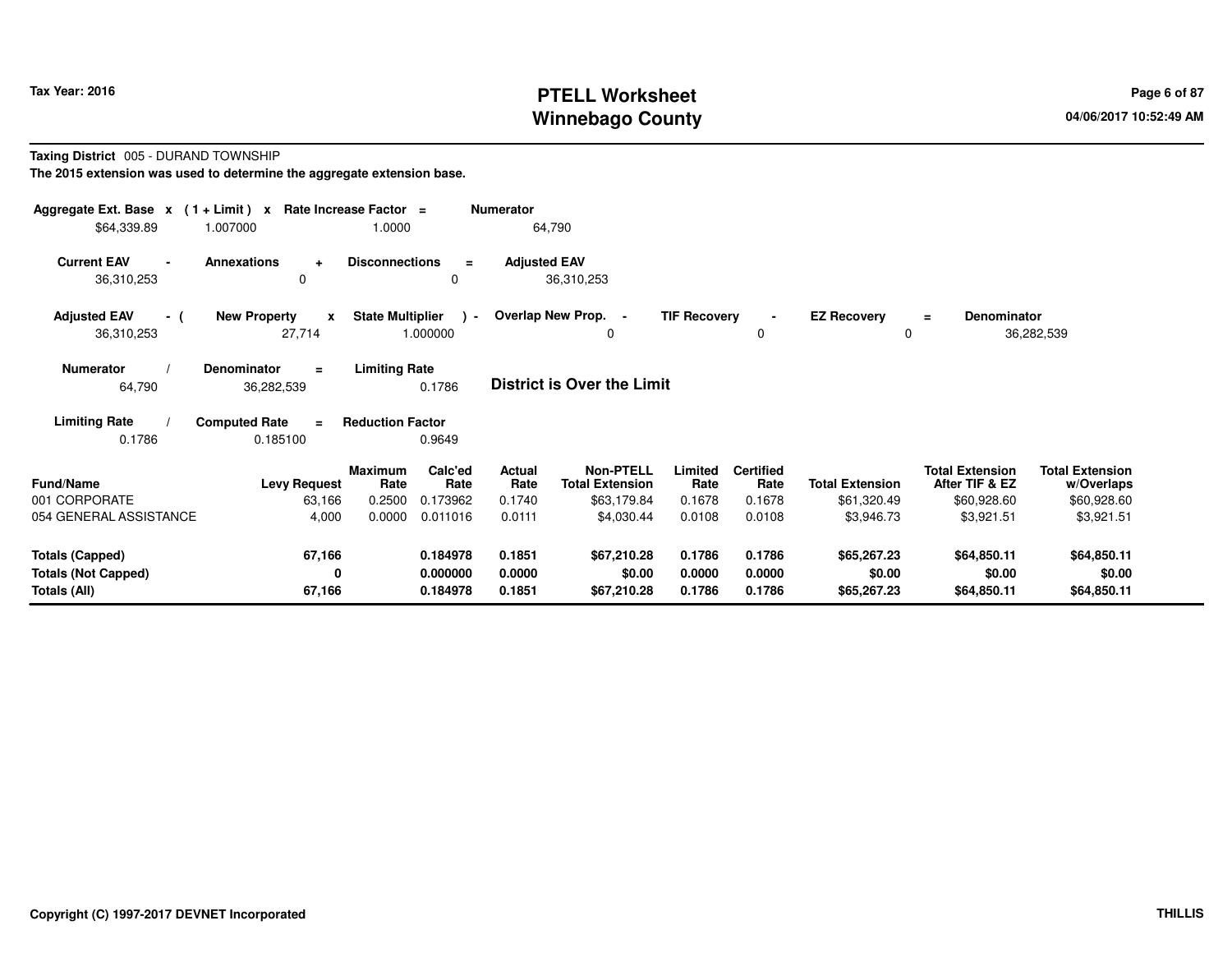# **PTELL Worksheet Tax Year: 2016 Page 7 of 87 Page 7 of 87 Winnebago County**

### **Taxing District** 006 - HARLEM TOWNSHIP

| Aggregate Ext. Base $x$ (1+Limit) $x$ |                          |                                               | Rate Increase Factor =                  |                | <b>Numerator</b>                   |                     |        |                    |          |                                   |
|---------------------------------------|--------------------------|-----------------------------------------------|-----------------------------------------|----------------|------------------------------------|---------------------|--------|--------------------|----------|-----------------------------------|
| \$614,918.75                          |                          | 1.007000                                      | 1.0000                                  |                | 619,223                            |                     |        |                    |          |                                   |
| <b>Current EAV</b><br>551,740,144     | $\overline{\phantom{0}}$ | <b>Annexations</b><br>$\ddotmark$<br>$\Omega$ | <b>Disconnections</b><br>$\Omega$       | $=$            | <b>Adjusted EAV</b><br>551,740,144 |                     |        |                    |          |                                   |
| <b>Adjusted EAV</b><br>551,740,144    | $-1$                     | <b>New Property</b><br>2,104,760              | <b>State Multiplier</b><br>x<br>.000000 | $\blacksquare$ | Overlap New Prop. -<br>0           | <b>TIF Recovery</b> | $\sim$ | <b>EZ Recovery</b> | $\equiv$ | <b>Denominator</b><br>549,635,384 |
| <b>Numerator</b>                      |                          | <b>Denominator</b><br>$=$                     | <b>Limiting Rate</b>                    |                |                                    |                     |        |                    |          |                                   |

| 0.1127 | <b>District is Within the Limit</b> |
|--------|-------------------------------------|
|        |                                     |

| <b>Fund/Name</b>           | <b>Levy Request</b> | <b>Maximum</b><br>Rate | Calc'ed<br>Rate | Actual<br>Rate | <b>Non-PTELL</b><br><b>Total Extension</b> | Limited<br>Rate | <b>Certified</b><br>Rate | <b>Total Extension</b> | <b>Total Extension</b><br>After TIF & EZ | <b>Total Extension</b><br>w/Overlaps |
|----------------------------|---------------------|------------------------|-----------------|----------------|--------------------------------------------|-----------------|--------------------------|------------------------|------------------------------------------|--------------------------------------|
| 001 CORPORATE              | 470.000             | 0.2500                 | 0.085185        | 0.0852         | \$470.082.60                               | 0.0852          | 0.0852                   | \$496,658.46           | \$470.082.60                             | \$470,082.60                         |
| 042 PARK/PARK MAINTENANCE  | 72.500              | 0.0200                 | 0.013140        | 0.0132         | \$72,829.70                                | 0.0132          | 0.0132                   | \$76,947.08            | \$72,829.70                              | \$72,829.70                          |
| 054 GENERAL ASSISTANCE     | 72.500              | 0.0000                 | 0.013140        | 0.0132         | \$72,829.70                                | 0.0132          | 0.0132                   | \$76,947.08            | \$72,829.70                              | \$72,829.70                          |
| Totals (Capped)            | 615.000             |                        | 0.111465        | 0.1116         | \$615,742.00                               | 0.1116          | 0.1116                   | \$650,552.63           | \$615,742.00                             | \$615,742.00                         |
| <b>Totals (Not Capped)</b> | 0                   |                        | 0.000000        | 0.0000         | \$0.00                                     | 0.0000          | 0.0000                   | \$0.00                 | \$0.00                                   | \$0.00                               |
| Totals (All)               | 615.000             |                        | 0.111465        | 0.1116         | \$615,742.00                               | 0.1116          | 0.1116                   | \$650,552.63           | \$615,742.00                             | \$615,742.00                         |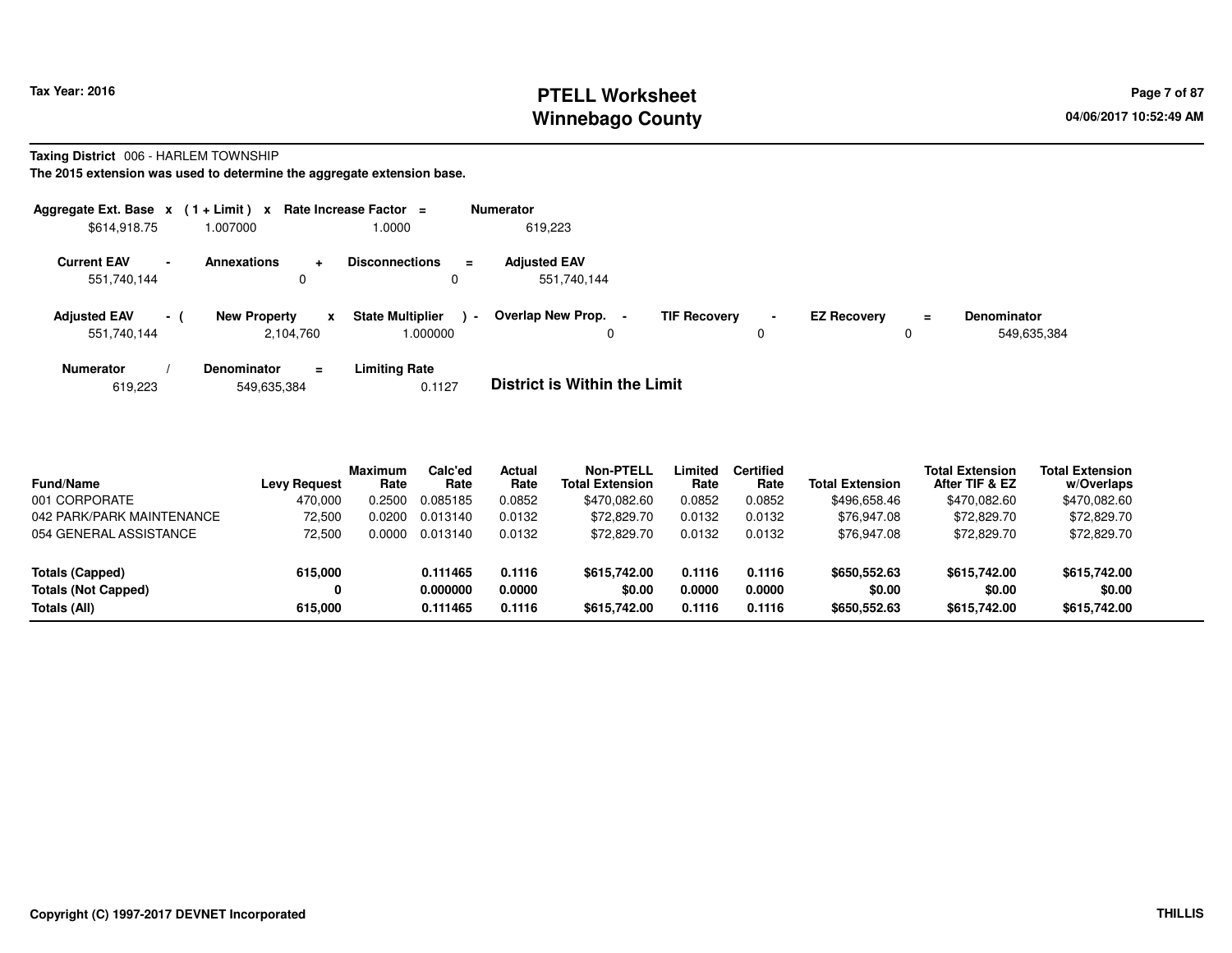# **PTELL Worksheet Tax Year: 2016 Page 8 of 87 Page 8 of 87 Winnebago County**

### **Taxing District** 007 - HARRISON TOWNSHIP**The 2015 extension was used to determine the aggregate extension base.**

| Aggregate Ext. Base $x$ (1+Limit) $x$<br>\$17,217.65 | 1.007000                                     | Rate Increase Factor =<br>1.0000          | <b>Numerator</b><br>17,338 |                                            |                     |                          |                        |                                          |                                      |
|------------------------------------------------------|----------------------------------------------|-------------------------------------------|----------------------------|--------------------------------------------|---------------------|--------------------------|------------------------|------------------------------------------|--------------------------------------|
| <b>Current EAV</b><br>$\blacksquare$<br>13,287,596   | Annexations<br>$\ddot{}$<br>$\Omega$         | <b>Disconnections</b><br>$\equiv$<br>0    | <b>Adjusted EAV</b>        | 13,287,596                                 |                     |                          |                        |                                          |                                      |
| <b>Adjusted EAV</b><br>- (<br>13,287,596             | <b>New Property</b><br>$\mathbf{x}$<br>710   | <b>State Multiplier</b><br>1.000000       | $\sim$                     | Overlap New Prop. -<br>0                   | <b>TIF Recovery</b> | 0                        | <b>EZ Recovery</b>     | Denominator<br>$=$<br>0                  | 13,286,886                           |
| <b>Numerator</b><br>17,338                           | <b>Denominator</b><br>$\equiv$<br>13,286,886 | <b>Limiting Rate</b><br>0.1305            |                            | <b>District is Over the Limit</b>          |                     |                          |                        |                                          |                                      |
| <b>Limiting Rate</b>                                 | <b>Computed Rate</b><br>$\equiv$             | <b>Reduction Factor</b>                   |                            |                                            |                     |                          |                        |                                          |                                      |
| 0.1305                                               | 0.136000                                     | 0.9596                                    |                            |                                            |                     |                          |                        |                                          |                                      |
| <b>Fund/Name</b>                                     | <b>Levy Request</b>                          | Calc'ed<br><b>Maximum</b><br>Rate<br>Rate | Actual<br>Rate             | <b>Non-PTELL</b><br><b>Total Extension</b> | Limited<br>Rate     | <b>Certified</b><br>Rate | <b>Total Extension</b> | <b>Total Extension</b><br>After TIF & EZ | <b>Total Extension</b><br>w/Overlaps |
| 001 CORPORATE                                        | 18,060                                       | 0.4500<br>0.135916                        | 0.1360                     | \$18,071.13                                | 0.1305              | 0.1305                   | \$17,340.31            | \$17,340.31                              | \$17,340.31                          |
| <b>Totals (Capped)</b><br><b>Totals (Not Capped)</b> | 18,060<br>0                                  | 0.135916<br>0.000000                      | 0.1360<br>0.0000           | \$18,071.13<br>\$0.00                      | 0.1305<br>0.0000    | 0.1305<br>0.0000         | \$17,340.31<br>\$0.00  | \$17,340.31<br>\$0.00                    | \$17,340.31<br>\$0.00                |
| Totals (All)                                         | 18,060                                       | 0.135916                                  | 0.1360                     | \$18,071.13                                | 0.1305              | 0.1305                   | \$17,340.31            | \$17,340.31                              | \$17,340.31                          |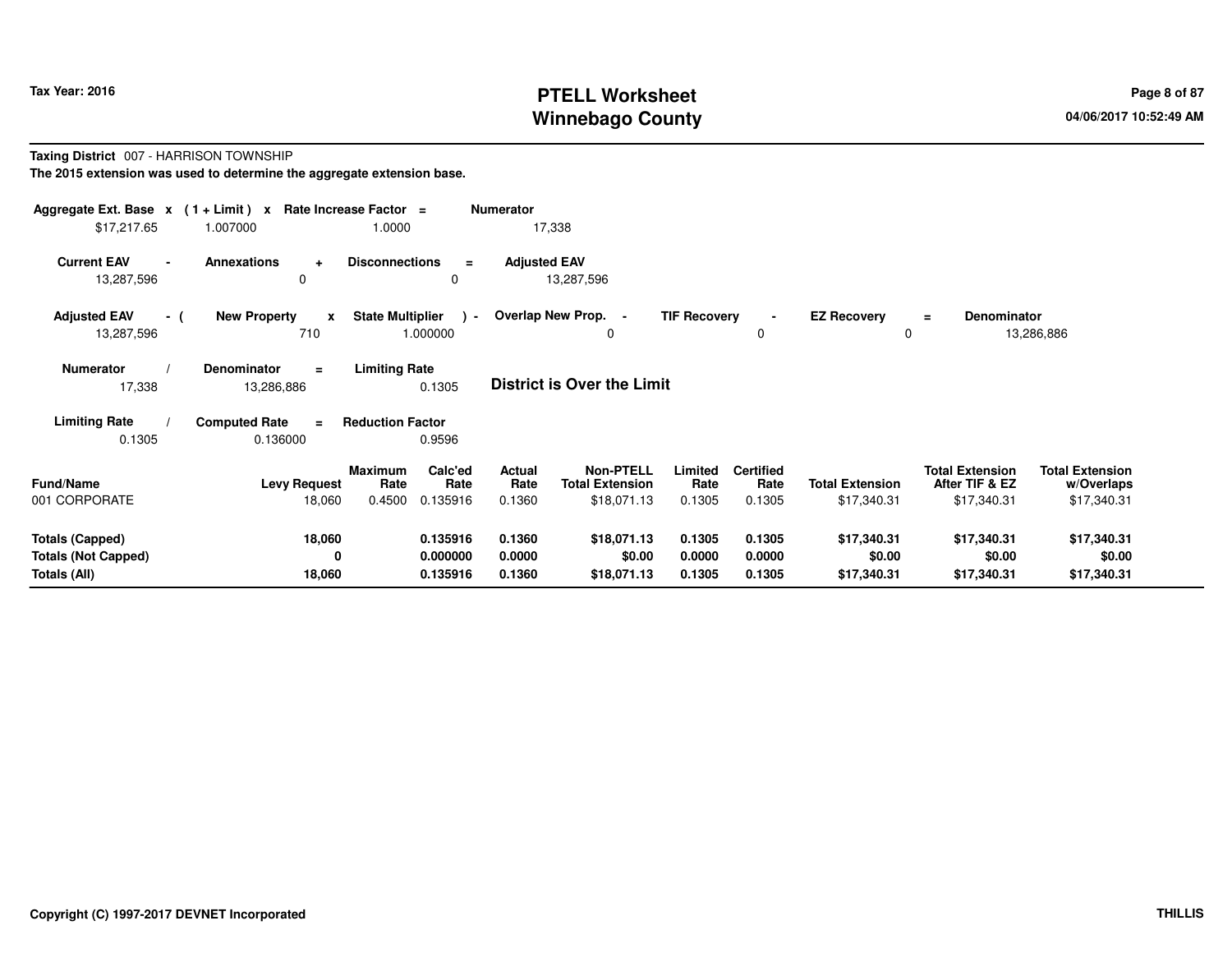# **PTELL Worksheet Tax Year: 2016 Page 9 of 87 Page 9 of 87 Winnebago County**

### **Taxing District** 008 - LAONA TOWNSHIP

| Aggregate Ext. Base $x$ (1 + Limit) $x$<br>\$39,079.22<br>1.007000 | Rate Increase Factor =                        | 1.0000                                               | <b>Numerator</b>      | 39,353                                     |                     |                          |                                   |                                          |                                      |
|--------------------------------------------------------------------|-----------------------------------------------|------------------------------------------------------|-----------------------|--------------------------------------------|---------------------|--------------------------|-----------------------------------|------------------------------------------|--------------------------------------|
| <b>Current EAV</b>                                                 | <b>Annexations</b><br>$\ddot{}$               | <b>Disconnections</b><br>$\equiv$                    | <b>Adjusted EAV</b>   |                                            |                     |                          |                                   |                                          |                                      |
| 32,407,747                                                         | 0                                             | 0                                                    |                       | 32,407,747                                 |                     |                          |                                   |                                          |                                      |
| <b>Adjusted EAV</b><br>- (<br>32,407,747                           | <b>New Property</b><br>$\mathbf{x}$<br>11,006 | <b>State Multiplier</b><br>$\rightarrow$<br>1.000000 |                       | Overlap New Prop. -<br>0                   | <b>TIF Recovery</b> | $\blacksquare$<br>0      | <b>EZ Recovery</b><br>$\mathbf 0$ | Denominator<br>$\equiv$                  | 32,396,741                           |
| <b>Numerator</b><br>39,353                                         | <b>Denominator</b><br>$\equiv$<br>32,396,741  | <b>Limiting Rate</b><br>0.1215                       |                       | <b>District is Over the Limit</b>          |                     |                          |                                   |                                          |                                      |
| <b>Limiting Rate</b><br>0.1215                                     | <b>Computed Rate</b><br>$\equiv$<br>0.125000  | <b>Reduction Factor</b><br>0.9720                    |                       |                                            |                     |                          |                                   |                                          |                                      |
| <b>Fund/Name</b>                                                   | <b>Levy Request</b>                           | Calc'ed<br><b>Maximum</b><br>Rate<br>Rate            | <b>Actual</b><br>Rate | <b>Non-PTELL</b><br><b>Total Extension</b> | Limited<br>Rate     | <b>Certified</b><br>Rate | <b>Total Extension</b>            | <b>Total Extension</b><br>After TIF & EZ | <b>Total Extension</b><br>w/Overlaps |
| 001 CORPORATE                                                      | 40,500                                        | 0.2500<br>0.124970                                   | 0.1250                | \$40,509.68                                | 0.1215              | 0.1215                   | \$39,375.41                       | \$39,375.41                              | \$39,375.41                          |
| 027 AUDIT                                                          | $\Omega$                                      | 0.0050<br>0.000000                                   | 0.0000                | \$0.00                                     | 0.0000              | 0.0000                   | \$0.00                            | \$0.00                                   | \$0.00                               |
| 035 TORT JUDGMENTS, LIABILIT                                       | $\Omega$                                      | 0.0000<br>0.000000                                   | 0.0000                | \$0.00                                     | 0.0000              | 0.0000                   | \$0.00                            | \$0.00                                   | \$0.00                               |
| 047 SOCIAL SECURITY                                                | $\Omega$                                      | 0.000000<br>0.0000                                   | 0.0000                | \$0.00                                     | 0.0000              | 0.0000                   | \$0.00                            | \$0.00                                   | \$0.00                               |
| <b>Totals (Capped)</b>                                             | 40,500                                        | 0.124970                                             | 0.1250                | \$40,509.68                                | 0.1215              | 0.1215                   | \$39,375.41                       | \$39,375.41                              | \$39,375.41                          |
| <b>Totals (Not Capped)</b><br>Totals (All)                         | 0<br>40,500                                   | 0.000000<br>0.124970                                 | 0.0000<br>0.1250      | \$0.00<br>\$40,509.68                      | 0.0000<br>0.1215    | 0.0000<br>0.1215         | \$0.00<br>\$39,375.41             | \$0.00<br>\$39,375.41                    | \$0.00<br>\$39,375.41                |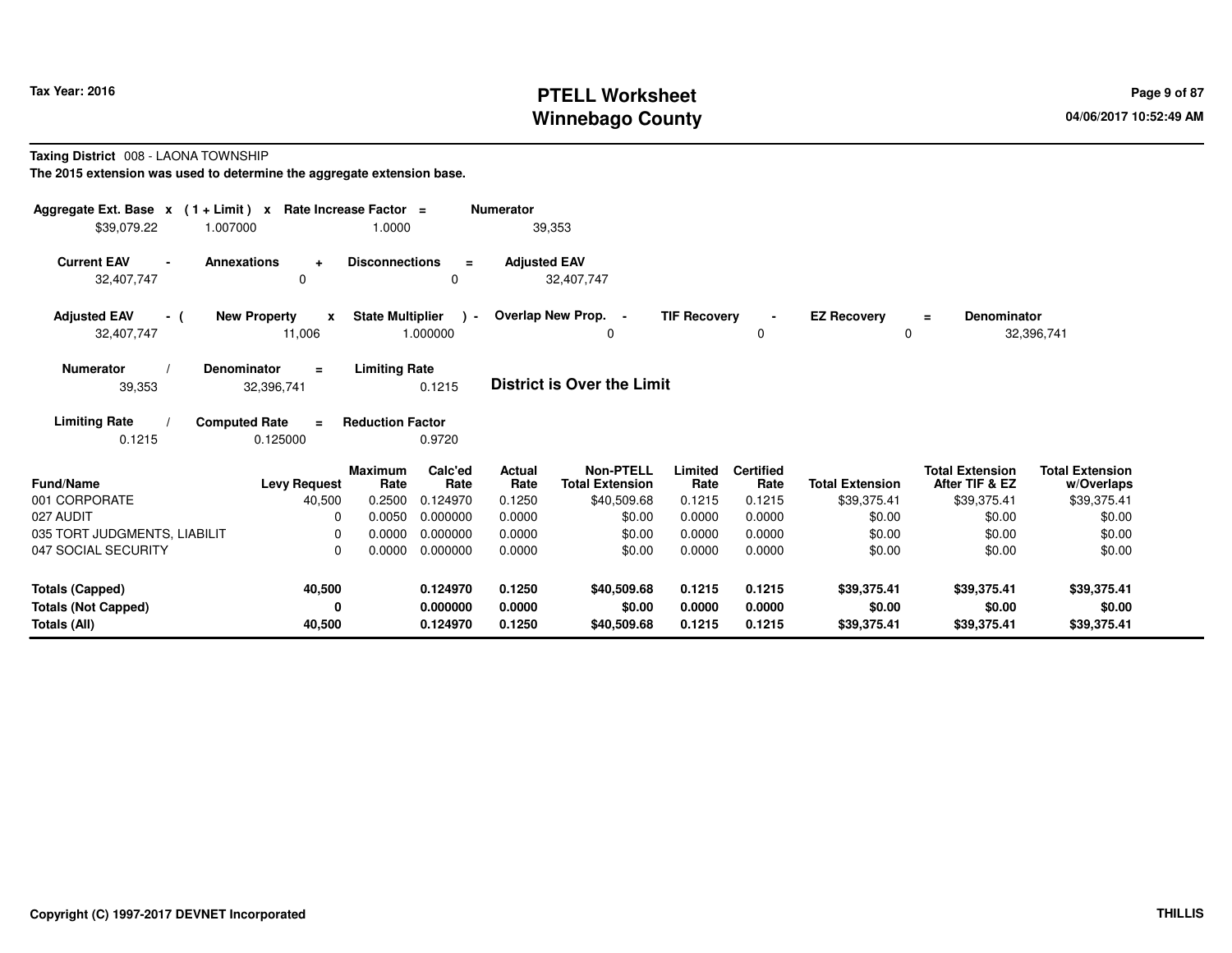# **PTELL Worksheet Tax Year: 2016 Page 10 of 87 Page 10 of 87 Winnebago County**

**Taxing District** 009 - OWEN TOWNSHIP

| Aggregate Ext. Base $x$ (1 + Limit) $x$<br>\$115,072.86 | 1.007000                                       | Rate Increase Factor =<br>1.0000 |                    | <b>Numerator</b><br>115,878 |                                            |                     |                          |                         |                                          |                                      |
|---------------------------------------------------------|------------------------------------------------|----------------------------------|--------------------|-----------------------------|--------------------------------------------|---------------------|--------------------------|-------------------------|------------------------------------------|--------------------------------------|
| <b>Current EAV</b><br>79,718,446                        | <b>Annexations</b><br>÷<br>0                   | <b>Disconnections</b>            | $\equiv$<br>0      | <b>Adjusted EAV</b>         | 79,718,446                                 |                     |                          |                         |                                          |                                      |
| <b>Adjusted EAV</b><br>- (<br>79,718,446                | <b>New Property</b><br>$\mathbf{x}$<br>338,832 | <b>State Multiplier</b>          | $\sim$<br>1.000000 |                             | Overlap New Prop. -<br>0                   | <b>TIF Recovery</b> | $\blacksquare$<br>0      | <b>EZ Recovery</b><br>0 | Denominator<br>Ξ                         | 79,379,614                           |
| <b>Numerator</b><br>115,878                             | <b>Denominator</b><br>$\equiv$<br>79,379,614   | <b>Limiting Rate</b>             | 0.1460             |                             | <b>District is Over the Limit</b>          |                     |                          |                         |                                          |                                      |
| <b>Limiting Rate</b><br>0.1460                          | <b>Computed Rate</b><br>$\equiv$<br>0.146100   | <b>Reduction Factor</b>          | 0.9993             |                             |                                            |                     |                          |                         |                                          |                                      |
| Fund/Name                                               | <b>Levy Request</b>                            | <b>Maximum</b><br>Rate           | Calc'ed<br>Rate    | Actual<br>Rate              | <b>Non-PTELL</b><br><b>Total Extension</b> | Limited<br>Rate     | <b>Certified</b><br>Rate | <b>Total Extension</b>  | <b>Total Extension</b><br>After TIF & EZ | <b>Total Extension</b><br>w/Overlaps |
| 001 CORPORATE                                           | 111,300                                        | 0.2500                           | 0.139616           | 0.1397                      | \$111,366.67                               | 0.1396              | 0.1396                   | \$111,286.95            | \$111,286.95                             | \$111,286.95                         |
| 047 SOCIAL SECURITY                                     | 3,000                                          | 0.0000                           | 0.003763           | 0.0038                      | \$3,029.30                                 | 0.0038              | 0.0038                   | \$3,029.30              | \$3,029.30                               | \$3,029.30                           |
| 054 GENERAL ASSISTANCE                                  | 2,000                                          | 0.0000                           | 0.002509           | 0.0026                      | \$2,072.68                                 | 0.0026              | 0.0026                   | \$2,072.68              | \$2,072.68                               | \$2,072.68                           |
| <b>Totals (Capped)</b>                                  | 116,300                                        |                                  | 0.145888           | 0.1461                      | \$116,468.65                               | 0.1460              | 0.1460                   | \$116,388.93            | \$116,388.93                             | \$116,388.93                         |
| <b>Totals (Not Capped)</b>                              | 0                                              |                                  | 0.000000           | 0.0000                      | \$0.00                                     | 0.0000              | 0.0000                   | \$0.00                  | \$0.00                                   | \$0.00                               |
| Totals (All)                                            | 116,300                                        |                                  | 0.145888           | 0.1461                      | \$116,468.65                               | 0.1460              | 0.1460                   | \$116,388.93            | \$116,388.93                             | \$116,388.93                         |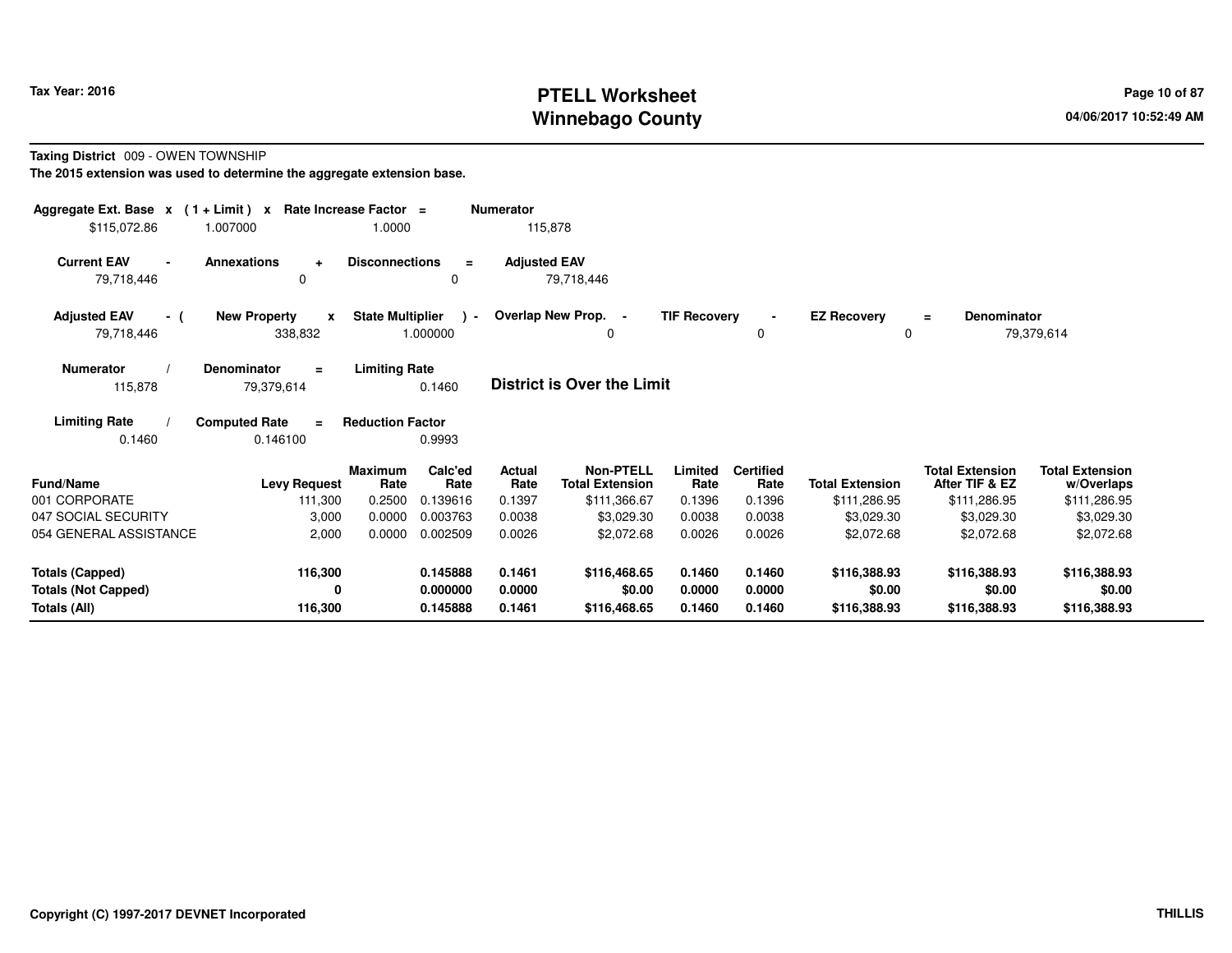# **PTELL Worksheet Tax Year: 2016 Page 11 of 87 PAGE 11 of 87 Page 11 of 87 Winnebago County**

### **Taxing District** 010 - PECATONICA TOWNSHIP**The 2015 extension was used to determine the aggregate extension base.**

| Aggregate Ext. Base $x$ (1 + Limit) $x$<br>\$118,544.85 | 1.007000             |                                                | Rate Increase Factor =<br>1.0000 |                             | <b>Numerator</b><br>119,375 |                                                            |                           |                                    |                                        |                                                          |                                                      |
|---------------------------------------------------------|----------------------|------------------------------------------------|----------------------------------|-----------------------------|-----------------------------|------------------------------------------------------------|---------------------------|------------------------------------|----------------------------------------|----------------------------------------------------------|------------------------------------------------------|
| <b>Current EAV</b><br>65,838,540                        | <b>Annexations</b>   | $\ddot{}$<br>0                                 | <b>Disconnections</b>            | $\equiv$<br>0               | <b>Adjusted EAV</b>         | 65,838,540                                                 |                           |                                    |                                        |                                                          |                                                      |
| <b>Adjusted EAV</b><br>- (<br>65,838,540                |                      | <b>New Property</b><br>$\mathbf{x}$<br>278,309 | <b>State Multiplier</b>          | $\rightarrow$<br>1.000000   |                             | Overlap New Prop. -<br>0                                   | <b>TIF Recovery</b>       | $\Omega$                           | <b>EZ Recovery</b><br>0                | <b>Denominator</b><br>$\equiv$                           | 65,560,231                                           |
| <b>Numerator</b><br>119,375                             | <b>Denominator</b>   | $\equiv$<br>65,560,231                         | <b>Limiting Rate</b>             | 0.1821                      |                             | <b>District is Over the Limit</b>                          |                           |                                    |                                        |                                                          |                                                      |
| <b>Limiting Rate</b><br>0.1821                          | <b>Computed Rate</b> | $=$<br>0.188900                                | <b>Reduction Factor</b>          | 0.9640                      |                             |                                                            |                           |                                    |                                        |                                                          |                                                      |
| Fund/Name<br>001 CORPORATE                              |                      | <b>Levy Request</b><br>109,972                 | <b>Maximum</b><br>Rate<br>0.2500 | Calc'ed<br>Rate<br>0.167033 | Actual<br>Rate<br>0.1671    | <b>Non-PTELL</b><br><b>Total Extension</b><br>\$110,016.20 | Limited<br>Rate<br>0.1609 | <b>Certified</b><br>Rate<br>0.1609 | <b>Total Extension</b><br>\$105,934.21 | <b>Total Extension</b><br>After TIF & EZ<br>\$105,934.21 | <b>Total Extension</b><br>w/Overlaps<br>\$105,934.21 |
| 005 I. M. R. F.                                         |                      | $\mathbf 0$                                    | 0.0000                           | 0.000000                    | 0.0000                      | \$0.00                                                     | 0.0000                    | 0.0000                             | \$0.00                                 | \$0.00                                                   | \$0.00                                               |
| 027 AUDIT                                               |                      | 3,500                                          | 0.0050                           | 0.005316                    | 0.0050                      | \$3,291.93                                                 | 0.0049                    | 0.0049                             | \$3,226.09                             | \$3,226.09                                               | \$3,226.09                                           |
| 035 TORT JUDGMENTS, LIABILIT                            |                      | 6,000                                          | 0.0000                           | 0.009113                    | 0.0092                      | \$6,057.15                                                 | 0.0089                    | 0.0089                             | \$5,859.63                             | \$5,859.63                                               | \$5,859.63                                           |
| 054 GENERAL ASSISTANCE                                  |                      | 5,000                                          | 0.0000                           | 0.007594                    | 0.0076                      | \$5,003.73                                                 | 0.0074                    | 0.0074                             | \$4,872.05                             | \$4,872.05                                               | \$4,872.05                                           |
| <b>Totals (Capped)</b>                                  |                      | 124,472                                        |                                  | 0.189056                    | 0.1889                      | \$124,369.01                                               | 0.1821                    | 0.1821                             | \$119,891.98                           | \$119,891.98                                             | \$119,891.98                                         |
| <b>Totals (Not Capped)</b><br><b>Totals (All)</b>       |                      | 0<br>124,472                                   |                                  | 0.000000<br>0.189056        | 0.0000<br>0.1889            | \$0.00<br>\$124,369.01                                     | 0.0000<br>0.1821          | 0.0000<br>0.1821                   | \$0.00<br>\$119,891.98                 | \$0.00<br>\$119,891.98                                   | \$0.00<br>\$119,891.98                               |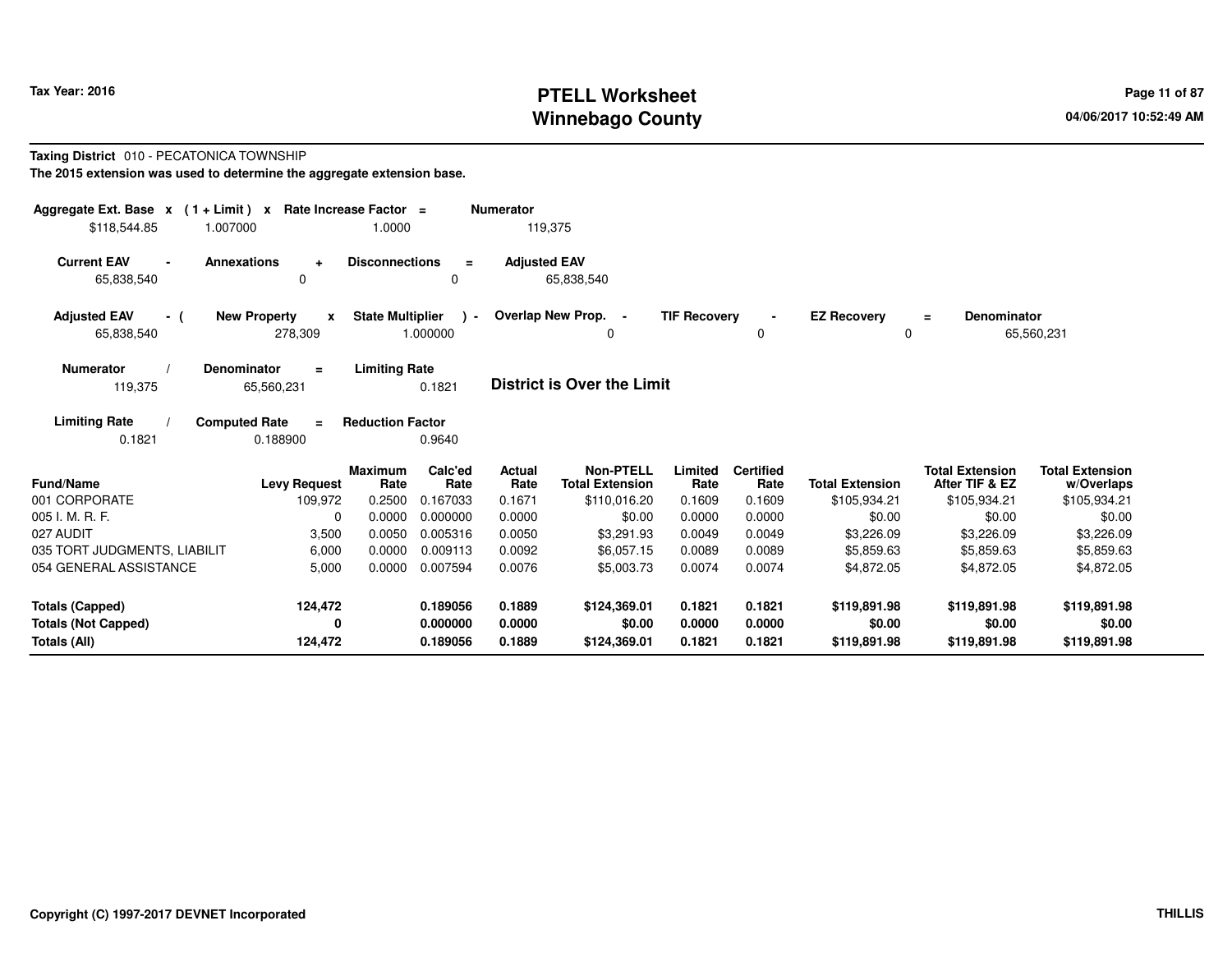# **PTELL Worksheet Tax Year: 2016 Page 12 of 87 Page 12 of 87 Winnebago County**

 **Denominator** 1,728,919,831

### **Taxing District** 011 - ROCKFORD TOWNSHIP**The 2015 extension was used to determine the aggregate extension base.**

**Aggregate Ext. Base <sup>x</sup> ( 1 + Limit ) <sup>x</sup> Rate Increase Factor <sup>=</sup> Numerator** \$2,513,376.62 1.007000 1.0000 2,530,970 **Current EAV - Annexations <sup>+</sup> Disconnections <sup>=</sup> Adjusted EAV** 1,742,954,5611,742,954,561 **Adjusted EAV - ( New Property <sup>x</sup> State Multiplier ) -**1,742,954,561 4,055,486 1.000000 0**Overlap New Prop. - TIF Recovery - EZ Recovery** 9,979,244 <sup>0</sup> **=**

**Numerator / Denominator <sup>=</sup>Limiting Rate**<br>0.1464 2,530,9701,728,919,831 0.1464 **District is Within the Limit**

| <b>Fund/Name</b>           | <b>Levy Request</b> | <b>Maximum</b><br>Rate | Calc'ed<br>Rate | Actual<br>Rate | <b>Non-PTELL</b><br><b>Total Extension</b> | Limited<br>Rate | Certified<br>Rate | <b>Total Extension</b> | <b>Total Extension</b><br>After TIF & EZ | <b>Total Extension</b><br>w/Overlaps |  |
|----------------------------|---------------------|------------------------|-----------------|----------------|--------------------------------------------|-----------------|-------------------|------------------------|------------------------------------------|--------------------------------------|--|
| 001 CORPORATE              | 1.901.225           | 0.2500                 | 0.109081        | 0.1091         | \$1.901.563.43                             | 0.1091          | 0.1091            | \$1,925,634.99         | \$1,901,563.43                           | \$1,901,563.43                       |  |
| 054 GENERAL ASSISTANCE     | 633.742             | 0.0000                 | 0.036360        | 0.0364         | \$634,435.46                               | 0.0364          | 0.0364            | \$642,466.67           | \$634,435.46                             | \$634,435.46                         |  |
|                            |                     |                        |                 |                |                                            |                 |                   |                        |                                          |                                      |  |
| <b>Totals (Capped)</b>     | 2,534,967           |                        | 0.145441        | 0.1455         | \$2,535,998.89                             | 0.1455          | 0.1455            | \$2,568,101.66         | \$2,535,998.89                           | \$2,535,998.89                       |  |
| <b>Totals (Not Capped)</b> |                     |                        | 0.000000        | 0.0000         | \$0.00                                     | 0.0000          | 0.0000            | \$0.00                 | \$0.00                                   | \$0.00                               |  |
| Totals (All)               | 2,534,967           |                        | 0.145441        | 0.1455         | \$2,535,998.89                             | 0.1455          | 0.1455            | \$2,568,101.66         | \$2,535,998.89                           | \$2,535,998.89                       |  |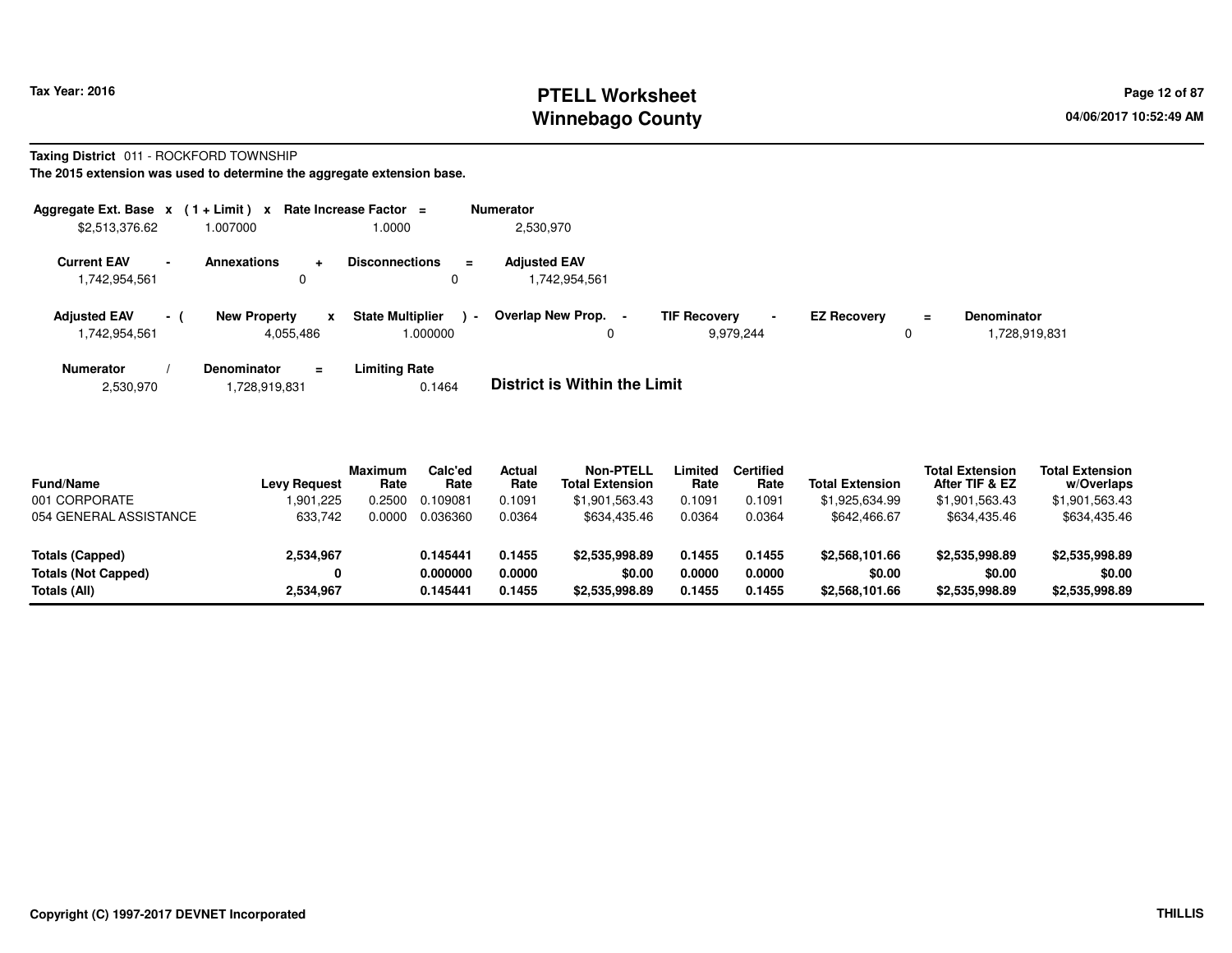# **PTELL Worksheet Tax Year: 2016 Page 13 of 87 PAGE 13 of 87 Page 13 of 87 Winnebago County**

# **Taxing District** 012 - ROCKTON TOWNSHIP

| Aggregate Ext. Base $x$ (1 + Limit) $x$                                                                | Rate Increase Factor =                        | <b>Numerator</b>                   |                                            |                            |                            |                                        |                                          |                                        |
|--------------------------------------------------------------------------------------------------------|-----------------------------------------------|------------------------------------|--------------------------------------------|----------------------------|----------------------------|----------------------------------------|------------------------------------------|----------------------------------------|
| 1.007000<br>\$475,352.23                                                                               | 1.0000                                        | 478,680                            |                                            |                            |                            |                                        |                                          |                                        |
| <b>Current EAV</b><br>Annexations<br>$\ddot{}$<br>239,232,190<br>0                                     | <b>Disconnections</b><br>$\equiv$<br>$\Omega$ | <b>Adjusted EAV</b>                | 239,232,190                                |                            |                            |                                        |                                          |                                        |
| <b>Adjusted EAV</b><br><b>New Property</b><br>- (<br>X<br>239,232,190<br>1,366,855                     | <b>State Multiplier</b><br>1.000000           | Overlap New Prop. -<br>$\lambda$ - | 0                                          | <b>TIF Recovery</b>        | $\blacksquare$<br>0        | <b>EZ Recovery</b><br>$\mathbf 0$      | <b>Denominator</b><br>$=$                | 237,865,335                            |
| <b>Denominator</b><br><b>Numerator</b><br>$=$<br>478,680<br>237,865,335                                | <b>Limiting Rate</b><br>0.2013                |                                    | <b>District is Over the Limit</b>          |                            |                            |                                        |                                          |                                        |
| <b>Limiting Rate</b><br><b>Computed Rate</b><br>$\equiv$<br>0.2013<br>0.212700                         | <b>Reduction Factor</b><br>0.9464             |                                    |                                            |                            |                            |                                        |                                          |                                        |
| <b>Fund/Name</b><br><b>Levy Request</b>                                                                | Calc'ed<br><b>Maximum</b><br>Rate<br>Rate     | <b>Actual</b><br>Rate              | <b>Non-PTELL</b><br><b>Total Extension</b> | Limited<br>Rate            | <b>Certified</b><br>Rate   | <b>Total Extension</b>                 | <b>Total Extension</b><br>After TIF & EZ | <b>Total Extension</b><br>w/Overlaps   |
| 001 CORPORATE<br>293,394                                                                               | 0.2500<br>0.122640                            | 0.1227                             | \$293,537.90                               | 0.1113                     | 0.1113                     | \$271,495.51                           | \$266,265.43                             | \$266,265.43                           |
| 005 I. M. R. F.<br>50,000                                                                              | 0.0000<br>0.020900                            | 0.0209                             | \$49,999.53                                | 0.0209                     | 0.0209                     | \$50,981.64                            | \$49,999.53                              | \$49,999.53                            |
| 017 CEMETERY<br>55,000                                                                                 | 0.2000<br>0.022990                            | 0.0230                             | \$55,023.40                                | 0.0230                     | 0.0230                     | \$56,104.19                            | \$55,023.40                              | \$55,023.40                            |
| 035 TORT JUDGMENTS, LIABILIT<br>10,000                                                                 | 0.0000<br>0.004180                            | 0.0042                             | \$10,047.75                                | 0.0042                     | 0.0042                     | \$10,245.11                            | \$10,047.75                              | \$10,047.75                            |
| 042 PARK/PARK MAINTENANCE<br>10,000                                                                    | 0.0200<br>0.004180                            | 0.0042                             | \$10,047.75                                | 0.0042                     | 0.0042                     | \$10,245.11                            | \$10,047.75                              | \$10,047.75                            |
| 047 SOCIAL SECURITY<br>35,000                                                                          | 0.0000<br>0.014630                            | 0.0147                             | \$35,167.13                                | 0.0147                     | 0.0147                     | \$35,857.90                            | \$35,167.13                              | \$35,167.13                            |
| 054 GENERAL ASSISTANCE<br>55,000                                                                       | 0.0000<br>0.022990                            | 0.0230                             | \$55,023.40                                | 0.0230                     | 0.0230                     | \$56,104.19                            | \$55,023.40                              | \$55,023.40                            |
| 508,394<br><b>Totals (Capped)</b><br><b>Totals (Not Capped)</b><br>0<br><b>Totals (All)</b><br>508,394 | 0.212510<br>0.000000<br>0.212510              | 0.2127<br>0.0000<br>0.2127         | \$508,846.86<br>\$0.00<br>\$508,846.86     | 0.2013<br>0.0000<br>0.2013 | 0.2013<br>0.0000<br>0.2013 | \$491,033.66<br>\$0.00<br>\$491,033.66 | \$481,574.39<br>\$0.00<br>\$481,574.39   | \$481,574.39<br>\$0.00<br>\$481,574.39 |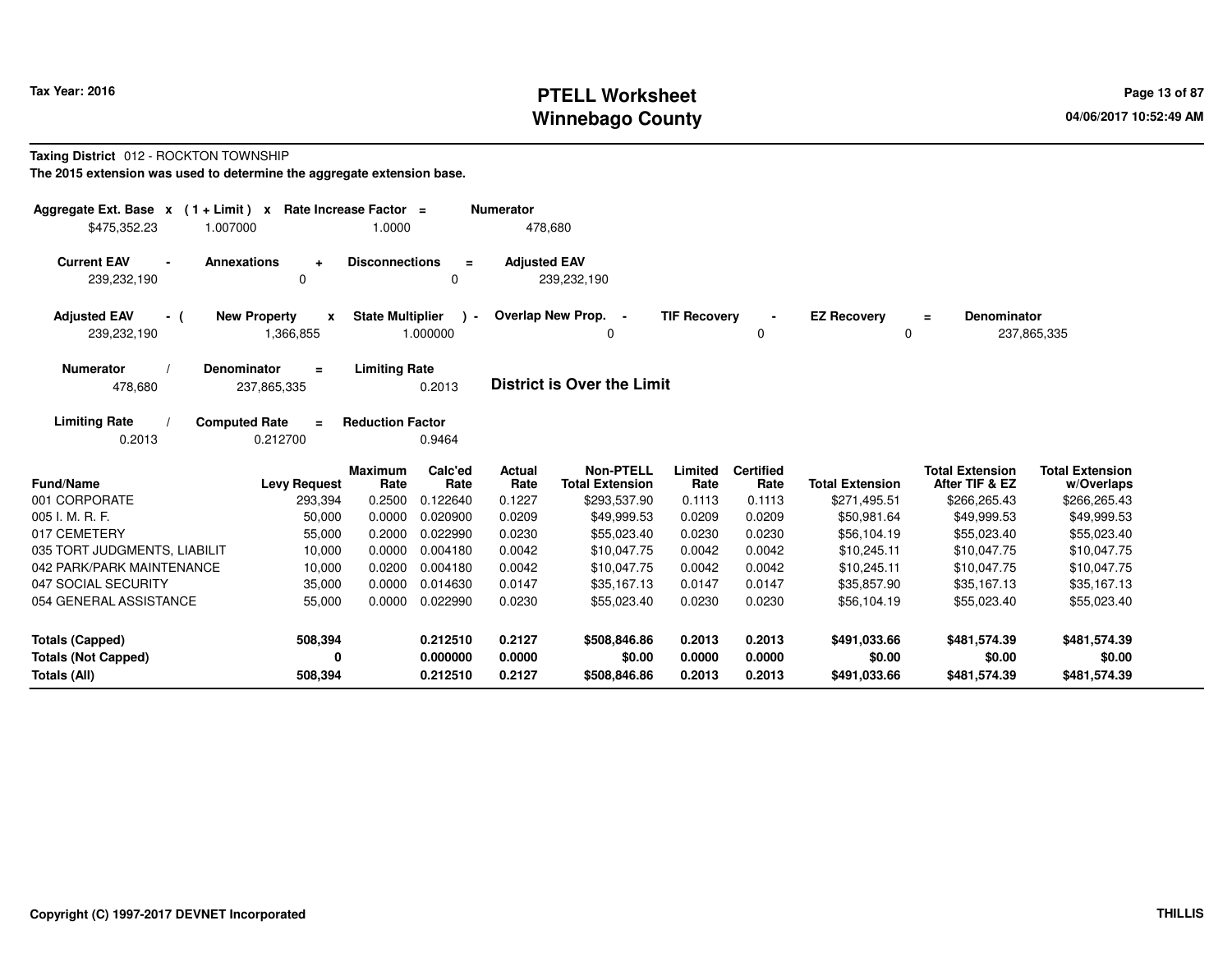# **PTELL Worksheet Tax Year: 2016 Page 14 of 87 Page 14 of 87 Winnebago County**

# **Taxing District** 013 - ROSCOE TOWNSHIP

| Aggregate Ext. Base $x$ (1 + Limit) $x$<br>\$622,505.67                     | 1.007000                                          | Rate Increase Factor =<br>1.0000                                                                    | <b>Numerator</b>                                            | 626,863                                                                                 |                                               |                                                        |                                                                     |                                                                                       |                                                                                   |
|-----------------------------------------------------------------------------|---------------------------------------------------|-----------------------------------------------------------------------------------------------------|-------------------------------------------------------------|-----------------------------------------------------------------------------------------|-----------------------------------------------|--------------------------------------------------------|---------------------------------------------------------------------|---------------------------------------------------------------------------------------|-----------------------------------------------------------------------------------|
| <b>Current EAV</b><br>429,704,513                                           | <b>Annexations</b><br>$\ddot{\phantom{1}}$<br>0   | <b>Disconnections</b><br>0                                                                          | <b>Adjusted EAV</b><br>$\equiv$                             | 429,704,513                                                                             |                                               |                                                        |                                                                     |                                                                                       |                                                                                   |
| <b>Adjusted EAV</b><br>- (<br>429,704,513                                   | <b>New Property</b><br>$\mathbf{x}$<br>3,669,072  | <b>State Multiplier</b><br>1.000000                                                                 | $\sim$                                                      | Overlap New Prop. -<br>0                                                                | <b>TIF Recovery</b>                           | 0                                                      | <b>EZ Recovery</b><br>0                                             | <b>Denominator</b><br>$\equiv$                                                        | 426,035,441                                                                       |
| <b>Numerator</b><br>626,863                                                 | Denominator<br>$\equiv$<br>426,035,441            | <b>Limiting Rate</b><br>0.1472                                                                      |                                                             | <b>District is Over the Limit</b>                                                       |                                               |                                                        |                                                                     |                                                                                       |                                                                                   |
| <b>Limiting Rate</b><br>0.1472                                              | <b>Computed Rate</b><br>$\equiv$<br>0.147300      | <b>Reduction Factor</b><br>0.9993                                                                   |                                                             |                                                                                         |                                               |                                                        |                                                                     |                                                                                       |                                                                                   |
| <b>Fund/Name</b><br>001 CORPORATE<br>017 CEMETERY<br>054 GENERAL ASSISTANCE | <b>Levy Request</b><br>590,045<br>35,000<br>7,000 | Calc'ed<br><b>Maximum</b><br>Rate<br>0.2500<br>0.137314<br>0.2000<br>0.008145<br>0.0000<br>0.001629 | <b>Actual</b><br>Rate<br>Rate<br>0.1374<br>0.0082<br>0.0017 | <b>Non-PTELL</b><br><b>Total Extension</b><br>\$590,414.00<br>\$35,235.77<br>\$7,304.98 | Limited<br>Rate<br>0.1373<br>0.0082<br>0.0017 | <b>Certified</b><br>Rate<br>0.1373<br>0.0082<br>0.0017 | <b>Total Extension</b><br>\$590,320.00<br>\$35,255.82<br>\$7,309.13 | <b>Total Extension</b><br>After TIF & EZ<br>\$589,984.30<br>\$35,235.77<br>\$7,304.98 | <b>Total Extension</b><br>w/Overlaps<br>\$589,984.30<br>\$35,235.77<br>\$7,304.98 |
| <b>Totals (Capped)</b><br><b>Totals (Not Capped)</b><br><b>Totals (All)</b> | 632,045<br>0<br>632,045                           | 0.147088<br>0.000000<br>0.147088                                                                    | 0.1473<br>0.0000<br>0.1473                                  | \$632,954.75<br>\$0.00<br>\$632,954.75                                                  | 0.1472<br>0.0000<br>0.1472                    | 0.1472<br>0.0000<br>0.1472                             | \$632,884.95<br>\$0.00<br>\$632,884.95                              | \$632,525.05<br>\$0.00<br>\$632,525.05                                                | \$632,525.05<br>\$0.00<br>\$632,525.05                                            |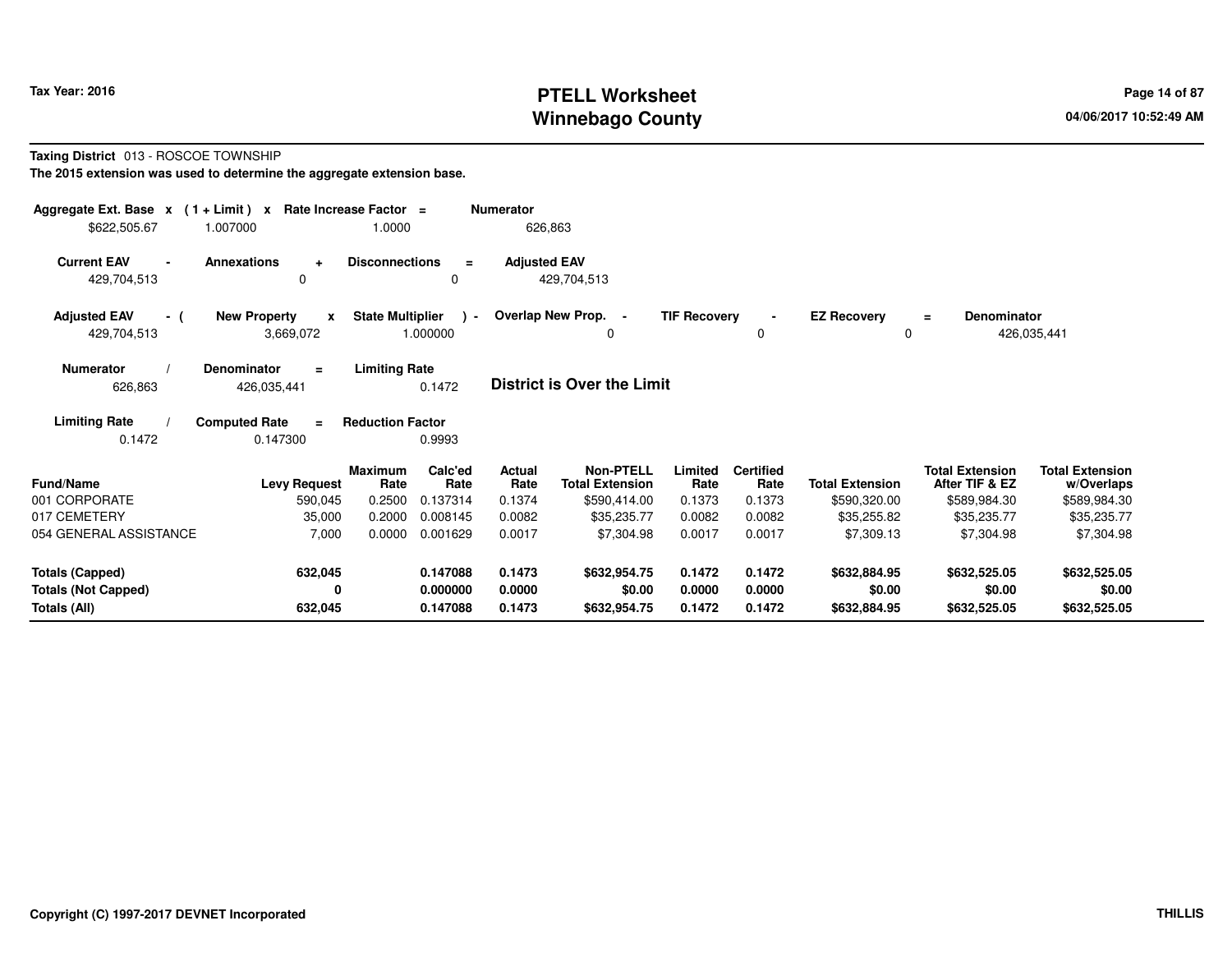# **PTELL Worksheet Tax Year: 2016 Page 15 of 87 Page 15 of 87 Winnebago County**

### **Taxing District** 014 - SEWARD TOWNSHIP

| Aggregate Ext. Base $x$ (1 + Limit) $x$ Rate Increase Factor = |                |                               |          |                                     |        | <b>Numerator</b>                    |                     |                     |                    |         |                                  |
|----------------------------------------------------------------|----------------|-------------------------------|----------|-------------------------------------|--------|-------------------------------------|---------------------|---------------------|--------------------|---------|----------------------------------|
| \$107,558.22                                                   |                | 1.007000                      |          | 1.0000                              |        | 108,311                             |                     |                     |                    |         |                                  |
| <b>Current EAV</b><br>23,997,385                               | $\blacksquare$ | <b>Annexations</b><br>0       | ۰        | <b>Disconnections</b><br>0          | ÷      | <b>Adjusted EAV</b><br>23,997,385   |                     |                     |                    |         |                                  |
| <b>Adjusted EAV</b><br>23,997,385                              | $\sim$         | <b>New Property</b><br>75.241 | x        | <b>State Multiplier</b><br>000000.1 | $\sim$ | Overlap New Prop.                   | <b>TIF Recovery</b> | $\blacksquare$<br>0 | <b>EZ Recovery</b> | Ξ.<br>0 | <b>Denominator</b><br>23,922,144 |
| <b>Numerator</b>                                               |                | <b>Denominator</b>            | $\equiv$ | <b>Limiting Rate</b>                |        | _ _ _ _ _ _ _ _ _ _ _ _ _ _ _ _ _ _ |                     |                     |                    |         |                                  |

| 23,922,144<br>108.311 | 0.4528 | <b>District is Within the Limit</b> |
|-----------------------|--------|-------------------------------------|
|-----------------------|--------|-------------------------------------|

| <b>Fund/Name</b>             | <b>Levy Request</b> | <b>Maximum</b><br>Rate | Calc'ed<br>Rate | Actual<br>Rate | <b>Non-PTELL</b><br><b>Total Extension</b> | Limited<br>Rate | <b>Certified</b><br>Rate | <b>Total Extension</b> | <b>Total Extension</b><br>After TIF & EZ | <b>Total Extension</b><br>w/Overlaps |  |
|------------------------------|---------------------|------------------------|-----------------|----------------|--------------------------------------------|-----------------|--------------------------|------------------------|------------------------------------------|--------------------------------------|--|
| 001 CORPORATE                | 81.600              | 0.3600                 | 0.340037        | 0.3401         | \$81,615.11                                | 0.3401          | 0.3401                   | \$81,615.11            | \$81,615.11                              | \$81,615.11                          |  |
| 027 AUDIT                    | .530                | 0.0050                 | 0.006376        | 0.0050         | \$1.199.87                                 | 0.0050          | 0.0050                   | \$1,199.87             | \$1.199.87                               | \$1,199.87                           |  |
| 035 TORT JUDGMENTS, LIABILIT | 11.220              | 0.0000                 | 0.046755        | 0.0468         | \$11,230.78                                | 0.0468          | 0.0468                   | \$11,230.78            | \$11,230.78                              | \$11,230.78                          |  |
| 047 SOCIAL SECURITY          | 5.610               | 0.0000                 | 0.023378        | 0.0234         | \$5,615.39                                 | 0.0234          | 0.0234                   | \$5,615.39             | \$5,615.39                               | \$5,615.39                           |  |
| 054 GENERAL ASSISTANCE       | 7.905               | 0.0000                 | 0.032941        | 0.0330         | \$7.919.14                                 | 0.0330          | 0.0330                   | \$7.919.14             | \$7,919.14                               | \$7,919.14                           |  |
| <b>Totals (Capped)</b>       | 107.865             |                        | 0.449487        | 0.4483         | \$107.580.29                               | 0.4483          | 0.4483                   | \$107,580.28           | \$107.580.29                             | \$107,580.29                         |  |
| <b>Totals (Not Capped)</b>   | 0                   |                        | 0.000000        | 0.0000         | \$0.00                                     | 0.0000          | 0.0000                   | \$0.00                 | \$0.00                                   | \$0.00                               |  |
| Totals (All)                 | 107.865             |                        | 0.449487        | 0.4483         | \$107,580.29                               | 0.4483          | 0.4483                   | \$107.580.28           | \$107,580.29                             | \$107,580.29                         |  |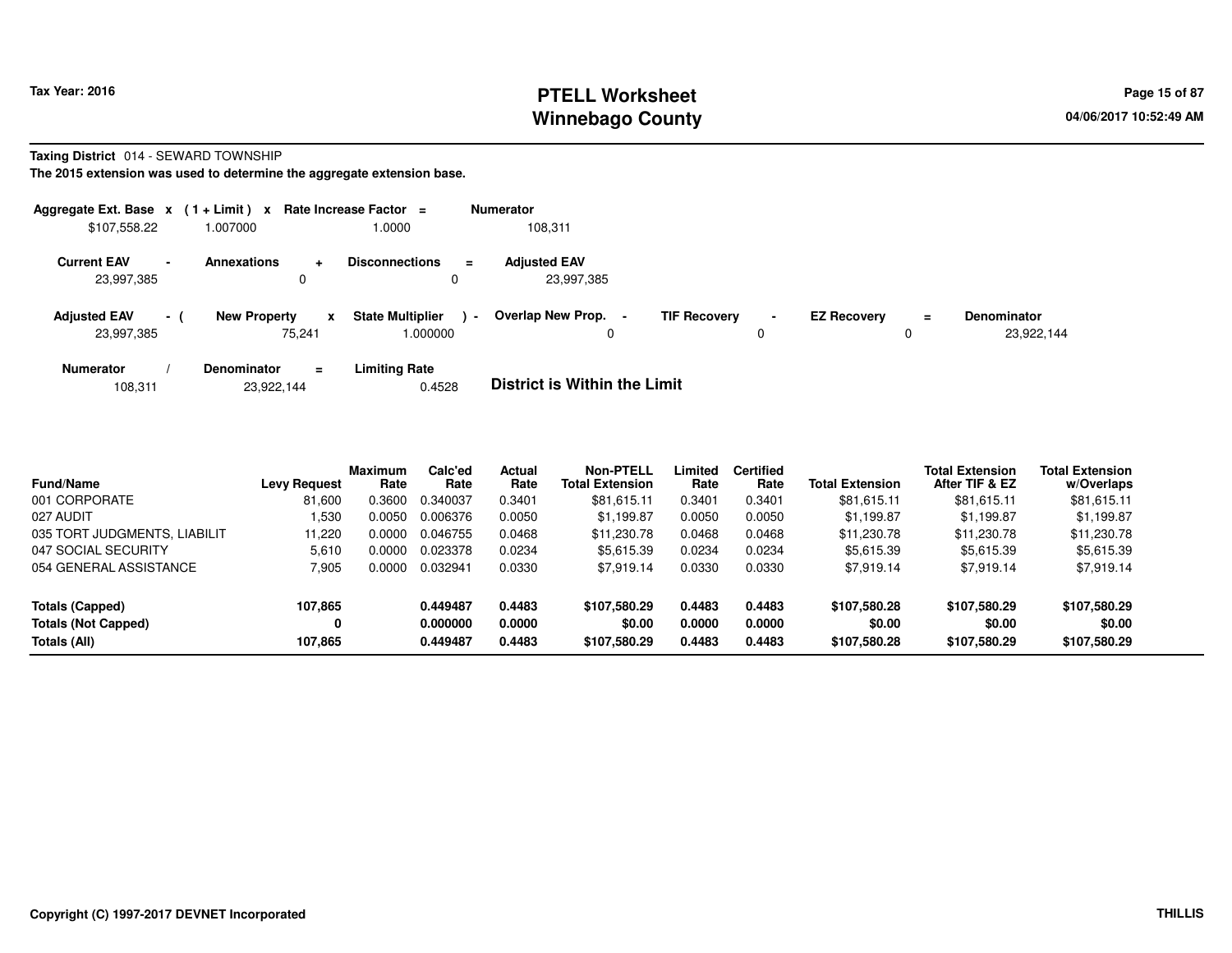# **PTELL Worksheet Tax Year: 2016 Page 16 of 87 Page 16 of 87 Winnebago County**

# **Taxing District** 015 - SHIRLAND TOWNSHIP

**The 2015 extension was used to determine the aggregate extension base.**

| Aggregate Ext. Base $x$ (1 + Limit) $x$ |                 |                                     | Rate Increase Factor =              |          | <b>Numerator</b>                                   |                     |        |                    |               |                                  |
|-----------------------------------------|-----------------|-------------------------------------|-------------------------------------|----------|----------------------------------------------------|---------------------|--------|--------------------|---------------|----------------------------------|
| \$47,365.15                             |                 | 1.007000                            | 1.0000                              |          | 47,697                                             |                     |        |                    |               |                                  |
| <b>Current EAV</b><br>21,572,398        | $\blacksquare$  | <b>Annexations</b><br>۰<br>0        | <b>Disconnections</b><br>0          | $\equiv$ | <b>Adiusted EAV</b><br>21,572,398                  |                     |        |                    |               |                                  |
| <b>Adjusted EAV</b><br>21,572,398       | $\sim$ 10 $\pm$ | <b>New Property</b><br>x<br>112,645 | <b>State Multiplier</b><br>1.000000 | $\sim$   | Overlap New Prop.<br>$\overline{\phantom{a}}$<br>0 | <b>TIF Recovery</b> | $\sim$ | <b>EZ Recoverv</b> | $\equiv$<br>0 | <b>Denominator</b><br>21,459,753 |
| <b>Numerator</b>                        |                 | <b>Denominator</b><br>$\equiv$      | <b>Limiting Rate</b>                |          | _ _ _ _ _ _ _ _ _ _ _ _ _ _ _ _ _ _                |                     |        |                    |               |                                  |

47,69721,459,753 0.2223 **District is Within the Limit**

| <b>Fund/Name</b><br>001 CORPORATE | <b>Levy Request</b><br>47.365 | <b>Maximum</b><br>Rate<br>0.3800 | Calc'ed<br>Rate<br>0.219563 | Actual<br>Rate<br>0.2196 | <b>Non-PTELL</b><br><b>Total Extension</b><br>\$47.372.99 | _imited<br>Rate<br>0.2196 | <b>Certified</b><br>Rate<br>0.2196 | <b>Total Extension</b><br>\$47.372.99 | <b>Total Extension</b><br>After TIF & EZ<br>\$47,372.99 | <b>Total Extension</b><br>w/Overlaps<br>\$47,372.99 |
|-----------------------------------|-------------------------------|----------------------------------|-----------------------------|--------------------------|-----------------------------------------------------------|---------------------------|------------------------------------|---------------------------------------|---------------------------------------------------------|-----------------------------------------------------|
| 034 GENERAL ASSISTANCE            |                               | <u>. 0000 </u>                   | 0.000000                    | 0.0000                   | \$0.00                                                    | 0.0000                    | 0.0000                             | \$0.00                                | \$0.00                                                  | \$0.00                                              |
| Totals (Capped)                   | 47,365                        |                                  | 0.219563                    | 0.2196                   | \$47.372.99                                               | 0.2196                    | 0.2196                             | \$47,372.99                           | \$47.372.99                                             | \$47,372.99                                         |
| <b>Totals (Not Capped)</b>        | 0                             |                                  | 0.000000                    | 0.0000                   | \$0.00                                                    | 0.0000                    | 0.0000                             | \$0.00                                | \$0.00                                                  | \$0.00                                              |
| Totals (All)                      | 47.365                        |                                  | 0.219563                    | 0.2196                   | \$47.372.99                                               | 0.2196                    | 0.2196                             | \$47,372.99                           | \$47,372.99                                             | \$47,372.99                                         |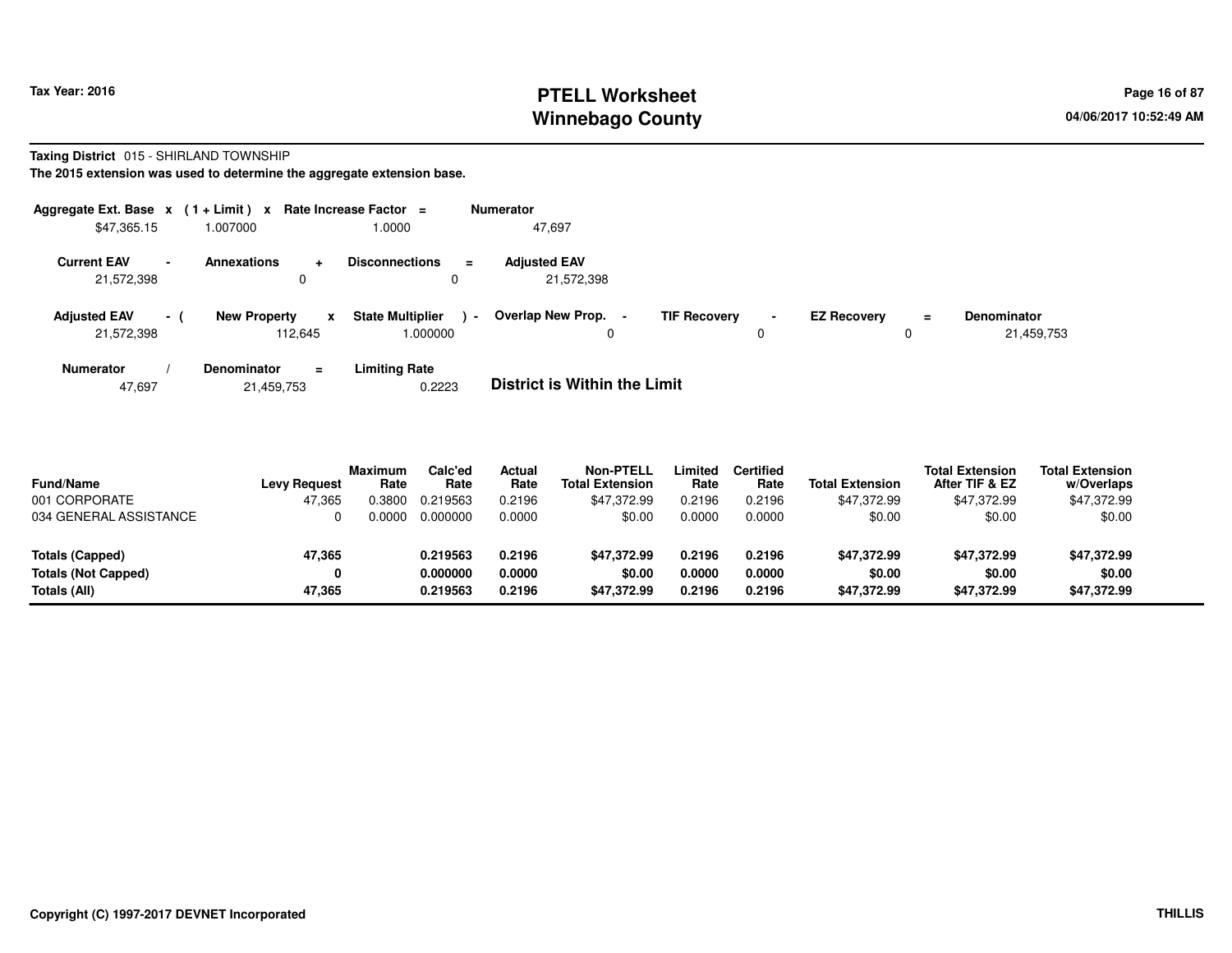# **PTELL Worksheet Tax Year: 2016 Page 17 of 87 Page 17 of 87 Winnebago County**

### **Taxing District** 016 - WINNEBAGO TOWNSHIP**The 2015 extension was used to determine the aggregate extension base.**

| Aggregate Ext. Base $x$ (1 + Limit) x Rate Increase Factor =<br>\$152,118.51 | 1.007000                                       | 1.0000                                        | <b>Numerator</b><br>153,183       |                                                       |                                  |                         |                                          |                                      |
|------------------------------------------------------------------------------|------------------------------------------------|-----------------------------------------------|-----------------------------------|-------------------------------------------------------|----------------------------------|-------------------------|------------------------------------------|--------------------------------------|
| <b>Current EAV</b><br>90,096,130                                             | <b>Annexations</b><br>$\ddot{}$<br>0           | <b>Disconnections</b><br>$\equiv$<br>0        | <b>Adjusted EAV</b><br>90,096,130 |                                                       |                                  |                         |                                          |                                      |
| <b>Adjusted EAV</b><br>- (<br>90,096,130                                     | <b>New Property</b><br>$\mathbf{x}$<br>451,049 | <b>State Multiplier</b><br>$\sim$<br>1.000000 | Overlap New Prop. -               | 0                                                     | <b>TIF Recovery</b><br>0         | <b>EZ Recovery</b><br>0 | Denominator<br>$\equiv$                  | 89,645,081                           |
| <b>Numerator</b><br>153,183                                                  | <b>Denominator</b><br>$\equiv$<br>89,645,081   | <b>Limiting Rate</b><br>0.1709                | <b>District is Over the Limit</b> |                                                       |                                  |                         |                                          |                                      |
| <b>Limiting Rate</b>                                                         | <b>Computed Rate</b><br>$\equiv$               | <b>Reduction Factor</b>                       |                                   |                                                       |                                  |                         |                                          |                                      |
| 0.1709                                                                       | 0.177300                                       | 0.9639                                        |                                   |                                                       |                                  |                         |                                          |                                      |
| <b>Fund/Name</b>                                                             | <b>Levy Request</b>                            | Calc'ed<br><b>Maximum</b><br>Rate<br>Rate     | Actual<br>Rate                    | <b>Non-PTELL</b><br>Limited<br><b>Total Extension</b> | <b>Certified</b><br>Rate<br>Rate | <b>Total Extension</b>  | <b>Total Extension</b><br>After TIF & EZ | <b>Total Extension</b><br>w/Overlaps |
| 001 CORPORATE                                                                | 159,709                                        | 0.2500<br>0.177265                            | 0.1773                            | \$159,740.44                                          | 0.1709<br>0.1709                 | \$153,974.29            | \$153,974.29                             | \$153,974.29                         |
| <b>Totals (Capped)</b>                                                       | 159,709                                        | 0.177265                                      | 0.1773                            | \$159,740.44                                          | 0.1709<br>0.1709                 | \$153,974.29            | \$153,974.29                             | \$153,974.29                         |
| <b>Totals (Not Capped)</b><br>Totals (All)                                   | 0<br>159,709                                   | 0.000000<br>0.177265                          | 0.0000<br>0.1773                  | \$0.00<br>0.0000<br>\$159,740.44<br>0.1709            | 0.0000<br>0.1709                 | \$0.00<br>\$153,974.29  | \$0.00<br>\$153,974.29                   | \$0.00<br>\$153,974.29               |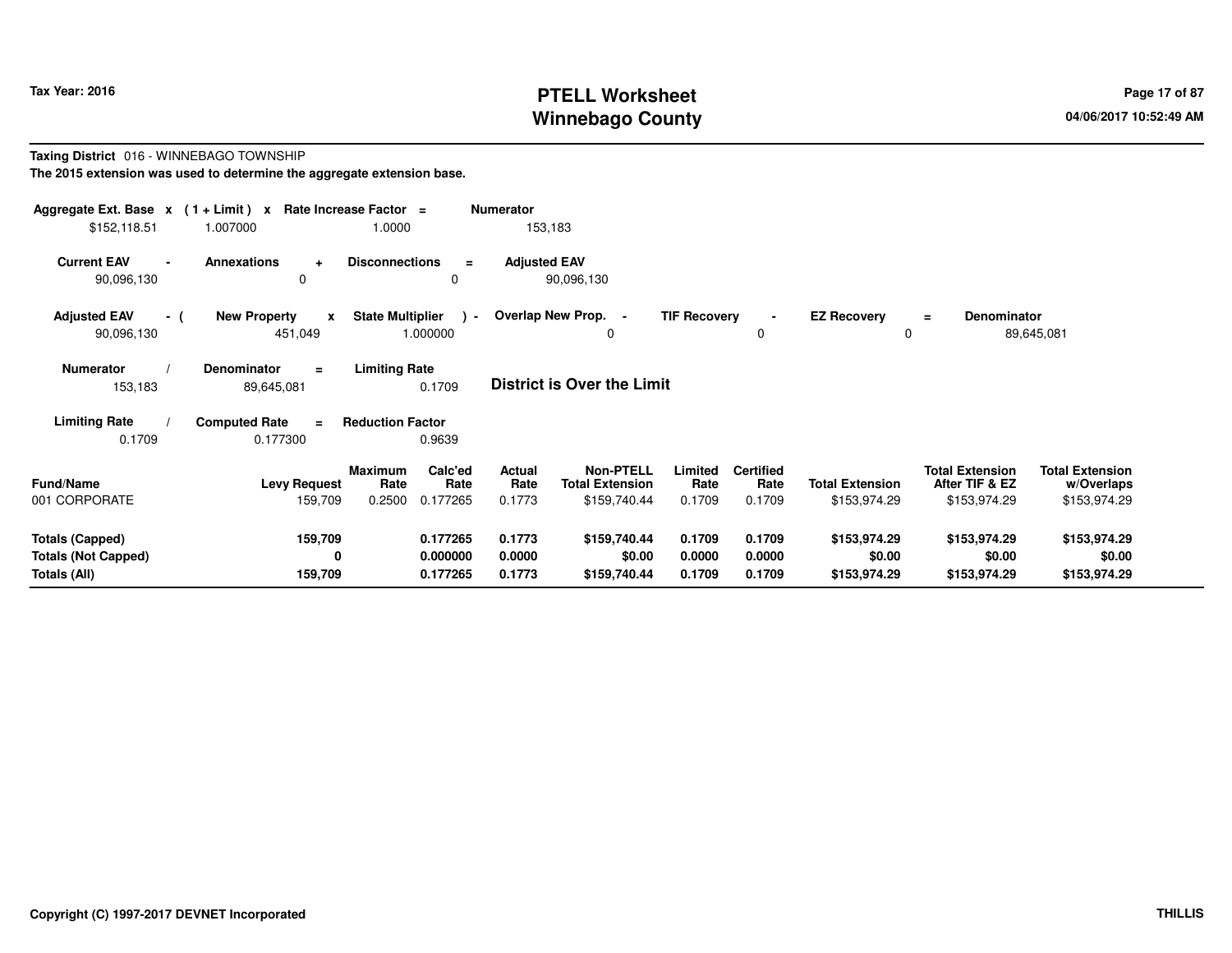# **PTELL Worksheet Tax Year: 2016 Page 18 of 87 Page 18 of 87 Winnebago County**

# **Taxing District** 017 - CHERRY VALLEY VILLAGE

| Aggregate Ext. Base $x$ (1 + Limit) $x$ |                |                                                    | Rate Increase Factor =                       | <b>Numerator</b>                                     |                     |                    |          |                                  |
|-----------------------------------------|----------------|----------------------------------------------------|----------------------------------------------|------------------------------------------------------|---------------------|--------------------|----------|----------------------------------|
| \$0.00                                  |                | 1.007000                                           | 1.0000                                       | 0                                                    |                     |                    |          |                                  |
| <b>Current EAV</b><br>77,870,286        | $\blacksquare$ | <b>Annexations</b><br>$\ddotmark$<br>0             | <b>Disconnections</b><br>$\equiv$            | <b>Adjusted EAV</b><br>77,870,286                    |                     |                    |          |                                  |
| <b>Adjusted EAV</b><br>77,870,286       | $-1$           | <b>New Property</b><br>$\mathbf{x}$<br>84.272      | <b>State Multiplier</b><br>$\sim$<br>.000000 | Overlap New Prop. -<br><b>TIF Recovery</b><br>23.097 | $\blacksquare$<br>0 | <b>EZ Recovery</b> | $\equiv$ | <b>Denominator</b><br>77,762,917 |
| <b>Numerator</b><br>0                   |                | <b>Denominator</b><br>$\blacksquare$<br>77,762,917 | <b>Limiting Rate</b><br>0.0000               | <b>District is Within the Limit</b>                  |                     |                    |          |                                  |

| <b>Fund/Name</b>           | <b>Levy Request</b> | <b>Maximum</b><br>Rate | Calc'ed<br>Rate | Actual<br>Rate | <b>Non-PTELL</b><br><b>Total Extension</b> | Limited<br>Rate | <b>Certified</b><br>Rate | <b>Total Extension</b> | <b>Total Extension</b><br>After TIF & EZ | <b>Total Extension</b><br>w/Overlaps |
|----------------------------|---------------------|------------------------|-----------------|----------------|--------------------------------------------|-----------------|--------------------------|------------------------|------------------------------------------|--------------------------------------|
| 001 CORPORATE              |                     | .2500                  | 0.000000        | 0.0000         | \$0.00                                     | 0.0000          | 0.0000                   | \$0.00                 | \$0.00                                   | \$0.00                               |
| 003 BONDS & INTEREST       |                     | ი იიიი                 | 0.000000        | 0.0000         | \$0.00                                     | 0.0000          | 0.0000                   | \$0.00                 | \$0.00                                   | \$0.00                               |
| 207 ROAD & BRIDGE TRANSFER |                     | Ი ᲘᲘᲘᲘ                 | 0.000000        | 0.0000         | \$0.00                                     | 0.0000          | 0.0000                   | \$0.00                 | \$0.00                                   | \$0.00                               |
| Totals (Capped)            | 0                   |                        | 0.000000        | 0.0000         | \$0.00                                     | 0.0000          | 0.0000                   | \$0.00                 | \$0.00                                   | \$0.00                               |
| <b>Totals (Not Capped)</b> | 0                   |                        | 0.000000        | 0.0000         | \$0.00                                     | 0.0000          | 0.0000                   | \$0.00                 | \$0.00                                   | \$0.00                               |
| Totals (All)               | 0                   |                        | 0.000000        | 0.0000         | \$0.00                                     | 0.0000          | 0.0000                   | \$0.00                 | \$0.00                                   | \$0.00                               |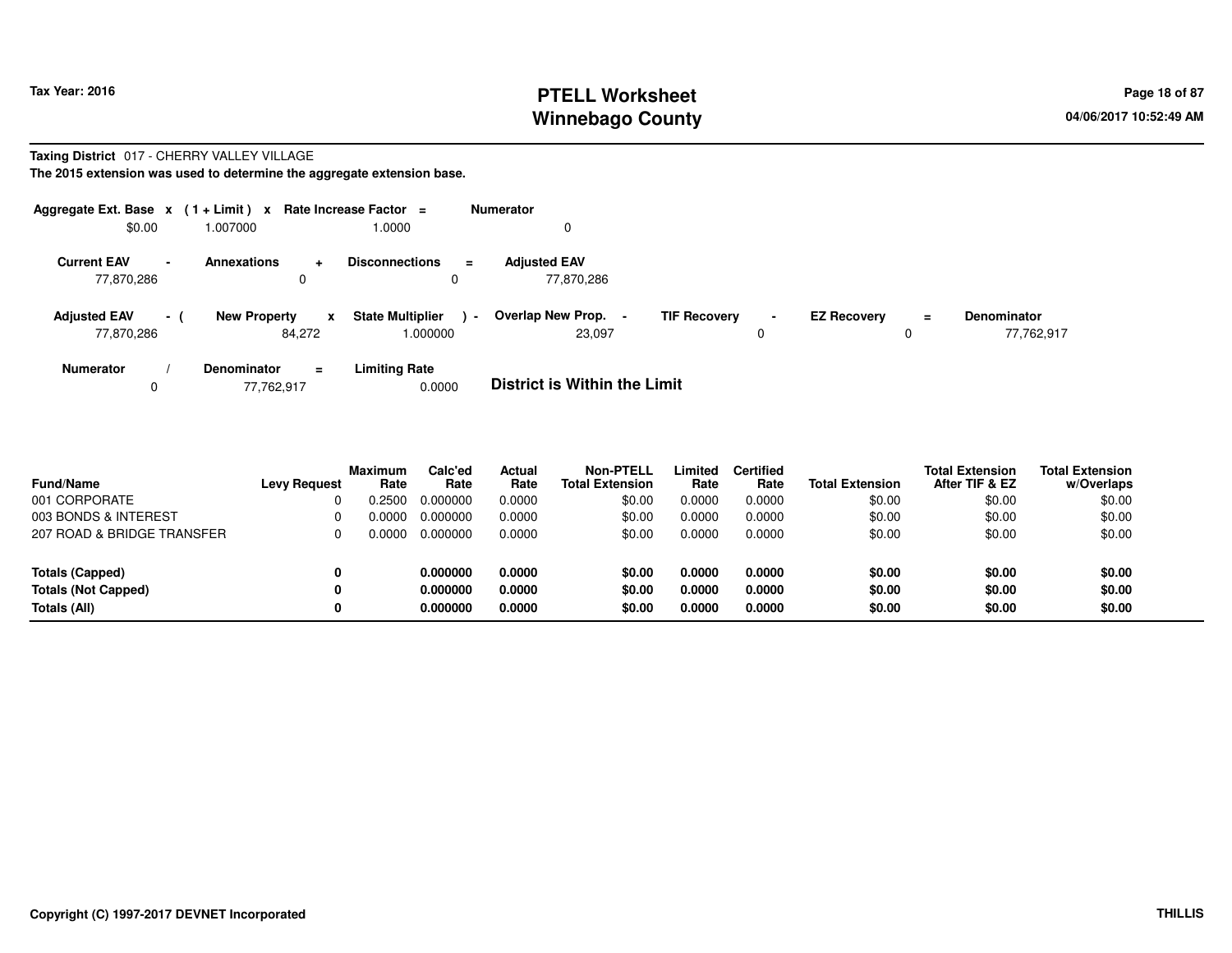# **PTELL Worksheet Tax Year: 2016 Page 19 of 87 Page 19 of 87 Winnebago County**

**Taxing District** 018 - DURAND VILLAGE

| Aggregate Ext. Base $x$ (1 + Limit) $x$<br>\$52,920.59<br>1.007000   | Rate Increase Factor =                          | 1.0000                                               | <b>Numerator</b><br>53,291 |                                            |                            |                            |                                      |                                          |                                      |
|----------------------------------------------------------------------|-------------------------------------------------|------------------------------------------------------|----------------------------|--------------------------------------------|----------------------------|----------------------------|--------------------------------------|------------------------------------------|--------------------------------------|
| <b>Current EAV</b><br>16,054,744                                     | <b>Annexations</b><br>$\ddot{\phantom{1}}$<br>0 | <b>Disconnections</b><br>$\equiv$<br>$\Omega$        | <b>Adjusted EAV</b>        | 16,054,744                                 |                            |                            |                                      |                                          |                                      |
| <b>Adjusted EAV</b><br>- (<br>16,054,744                             | <b>New Property</b><br>$\mathbf{x}$<br>27,714   | <b>State Multiplier</b><br>$\rightarrow$<br>1.000000 |                            | Overlap New Prop. -<br>0                   | <b>TIF Recovery</b>        | $\blacksquare$<br>0        | <b>EZ Recovery</b><br>0              | Denominator<br>$\equiv$                  | 16,027,030                           |
| <b>Numerator</b><br>53,291                                           | <b>Denominator</b><br>$=$<br>16,027,030         | <b>Limiting Rate</b><br>0.3326                       |                            | <b>District is Over the Limit</b>          |                            |                            |                                      |                                          |                                      |
| <b>Limiting Rate</b><br>0.3326                                       | <b>Computed Rate</b><br>$\equiv$<br>0.334600    | <b>Reduction Factor</b><br>0.9940                    |                            |                                            |                            |                            |                                      |                                          |                                      |
| <b>Fund/Name</b>                                                     | <b>Levy Request</b>                             | Calc'ed<br><b>Maximum</b><br>Rate<br>Rate            | Actual<br>Rate             | <b>Non-PTELL</b><br><b>Total Extension</b> | Limited<br>Rate            | <b>Certified</b><br>Rate   | <b>Total Extension</b>               | <b>Total Extension</b><br>After TIF & EZ | <b>Total Extension</b><br>w/Overlaps |
| 001 CORPORATE                                                        | 44,400                                          | 0.4375<br>0.276554                                   | 0.2766                     | \$44,407.42                                | 0.2749                     | 0.2749                     | \$44,776.51                          | \$44,134.49                              | \$44,134.49                          |
| 003 BONDS & INT 2014                                                 | $\Omega$                                        | 0.0000<br>0.000000                                   | 0.0000                     | \$0.00                                     | 0.0000                     | 0.0000                     | \$0.00                               | \$0.00                                   | \$0.00                               |
| 014 POLICE PROTECTION                                                | 9,300                                           | 0.057927<br>0.6000                                   | 0.0580                     | \$9.311.75                                 | 0.0577                     | 0.0577                     | \$9,398.34                           | \$9,263.59                               | \$9,263.59                           |
| 207 ROAD AND BRIDGE TRANSF                                           | $\Omega$                                        | 0.000000<br>0.0000                                   | 0.0000                     | \$0.00                                     | 0.0000                     | 0.0000                     | \$0.00                               | \$0.00                                   | \$0.00                               |
| <b>Totals (Capped)</b><br><b>Totals (Not Capped)</b><br>Totals (All) | 53,700<br>0<br>53,700                           | 0.334481<br>0.000000<br>0.334481                     | 0.3346<br>0.0000<br>0.3346 | \$53,719.17<br>\$0.00<br>\$53,719.17       | 0.3326<br>0.0000<br>0.3326 | 0.3326<br>0.0000<br>0.3326 | \$54,174.85<br>\$0.00<br>\$54,174.85 | \$53,398.08<br>\$0.00<br>\$53,398.08     | \$53,398.08<br>\$0.00<br>\$53,398.08 |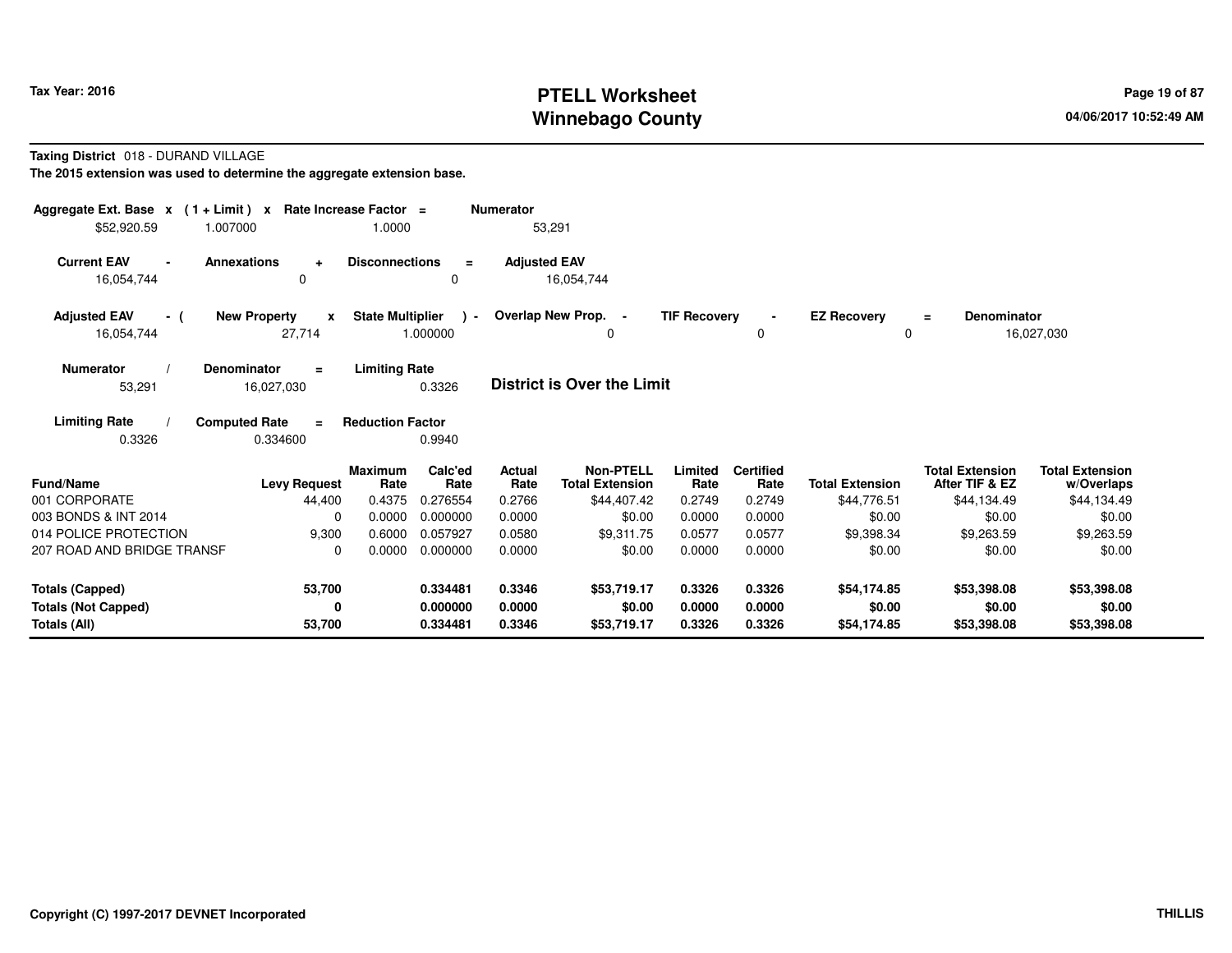**Totals (Not Capped)**

**Totals (All)**

# **PTELL Worksheet Tax Year: 2016 Page 20 of 87 Page 20 of 87 Winnebago County**

**0.000000 0.0000 \$0.00 0.0000 0.0000 \$0.00 \$0.00 \$0.00**

**0.000000 0.0000 \$0.00 0.0000 0.0000 \$0.00 \$0.00 \$0.00**

**w/Overlaps** \$0.00

**Taxing District** 019 - LOVES PARK CITY

**The 2015 extension was used to determine the aggregate extension base.**

**0**

**0**

| Aggregate Ext. Base $x$ (1 + Limit) $x$ |                |                                          | Rate Increase Factor =                        | <b>Numerator</b>                                    |                     |                    |               |                                   |
|-----------------------------------------|----------------|------------------------------------------|-----------------------------------------------|-----------------------------------------------------|---------------------|--------------------|---------------|-----------------------------------|
| \$0.00                                  |                | 1.007000                                 | 1.0000                                        |                                                     |                     |                    |               |                                   |
| <b>Current EAV</b><br>350,509,856       | $\blacksquare$ | <b>Annexations</b><br>÷<br>0             | <b>Disconnections</b><br>$\equiv$<br>13,624   | <b>Adjusted EAV</b><br>350,523,480                  |                     |                    |               |                                   |
| <b>Adjusted EAV</b><br>350,523,480      | - 1            | <b>New Property</b><br>x<br>975.278      | <b>State Multiplier</b><br>$\sim$<br>1.000000 | Overlap New Prop.<br><b>TIF Recovery</b><br>280.077 | $\blacksquare$<br>0 | <b>EZ Recovery</b> | $\equiv$<br>0 | <b>Denominator</b><br>349,268,125 |
| <b>Numerator</b><br>0                   |                | <b>Denominator</b><br>$=$<br>349.268.125 | <b>Limiting Rate</b><br>0.0000                | <b>District is Within the Limit</b>                 |                     |                    |               |                                   |

| <b>Fund/Name</b>           | <b>Levy Request</b> | <b>Maximum</b><br>Rate | Calc'ed<br>Rate | Actual<br>Rate | <b>Non-PTELL</b><br><b>Total Extension</b> | Limited<br>Rate | <b>Certified</b><br>Rate | <b>Total Extension</b> | <b>Total Extension</b><br>After TIF & EZ | <b>Total Extension</b><br>w/Overlaps |
|----------------------------|---------------------|------------------------|-----------------|----------------|--------------------------------------------|-----------------|--------------------------|------------------------|------------------------------------------|--------------------------------------|
| 001 CORPORATE              |                     | 0.2500                 | 0.000000        | 0.0000         | \$0.00                                     | 0.0000          | 0.0000                   | \$0.00                 | \$0.00                                   | \$0.00                               |
| 003 BONDS & INTEREST       |                     | 0.0000                 | 0.000000        | 0.0000         | \$0.00                                     | 0.0000          | 0.0000                   | \$0.00                 | \$0.00                                   | \$0.00                               |
| 207 ROAD AND BRIDGE TRANSF |                     | 0.0000                 | 0.000000        | 0.0000         | \$0.00                                     | 0.0000          | 0.0000                   | \$0.00                 | \$0.00                                   | \$0.00                               |
| Totals (Capped)            |                     |                        | 0.000000        | 0.0000         | \$0.00                                     | 0.0000          | 0.0000                   | \$0.00                 | \$0.00                                   | \$0.00                               |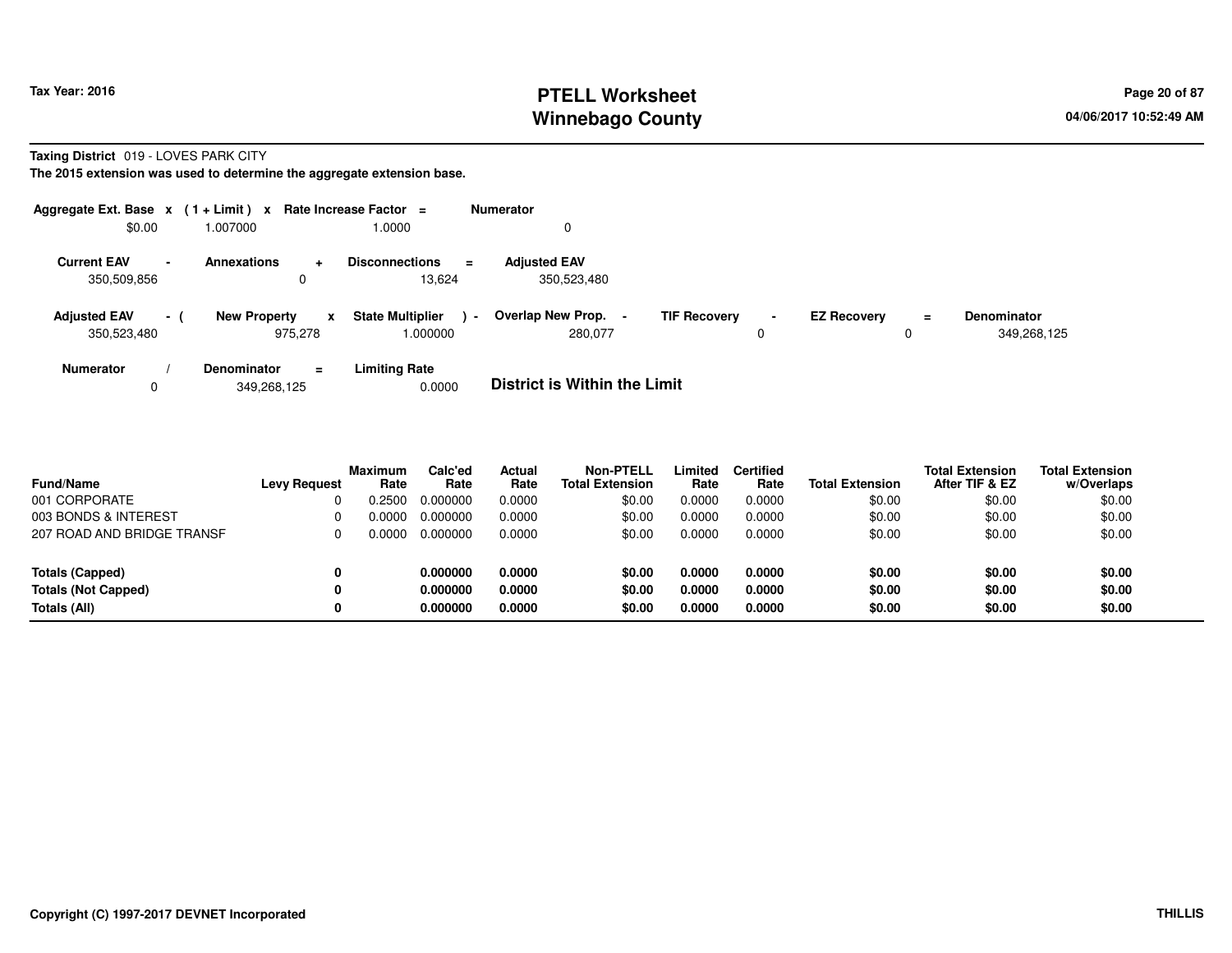# **PTELL Worksheet Tax Year: 2016 Page 21 of 87 Page 21 of 87 Winnebago County**

#### **Taxing District** 020 - MACHESNEY PARK VILLAGE**The 2015 extension was used to determine the aggregate extension base.**

| Aggregate Ext. Base $x$ (1 + Limit) $x$ |                          |                                | Rate Increase Factor =  | <b>Numerator</b> |                                   |                     |                |                    |          |                    |
|-----------------------------------------|--------------------------|--------------------------------|-------------------------|------------------|-----------------------------------|---------------------|----------------|--------------------|----------|--------------------|
| \$0.00                                  |                          | .007000                        | 1.0000                  |                  | 0                                 |                     |                |                    |          |                    |
| <b>Current EAV</b>                      | $\overline{\phantom{a}}$ | <b>Annexations</b><br>÷        | <b>Disconnections</b>   | $\equiv$         | <b>Adjusted EAV</b>               |                     |                |                    |          |                    |
| 310,097,479                             |                          | 0                              | 0                       |                  | 310,097,479                       |                     |                |                    |          |                    |
| <b>Adjusted EAV</b>                     | $-1$                     | <b>New Property</b><br>X       | <b>State Multiplier</b> | $\blacksquare$   | Overlap New Prop. -               | <b>TIF Recovery</b> | $\blacksquare$ | <b>EZ Recovery</b> | $\equiv$ | <b>Denominator</b> |
| 310,097,479                             |                          | 974.705                        | 1.000000                |                  | 0                                 |                     | 0              |                    | 0        | 309,122,774        |
| <b>Numerator</b>                        |                          | <b>Denominator</b><br>$\equiv$ | <b>Limiting Rate</b>    |                  | _ _ _ _ _ _ _ _ _ _ _ _ _ _ _ _ _ |                     |                |                    |          |                    |

0309,122,774 0.0000 **District is Within the Limit**

| <b>Fund/Name</b>           | <b>Levy Request</b> | <b>Maximum</b><br>Rate | Calc'ed<br>Rate | Actual<br>Rate | Non-PTELL<br><b>Total Extension</b> | Limited<br>Rate | <b>Certified</b><br>Rate | <b>Total Extension</b> | <b>Total Extension</b><br>After TIF & EZ | <b>Total Extension</b><br>w/Overlaps |
|----------------------------|---------------------|------------------------|-----------------|----------------|-------------------------------------|-----------------|--------------------------|------------------------|------------------------------------------|--------------------------------------|
| 001 CORPORATE              |                     | .2500                  | 0.000000        | 0.0000         | \$0.00                              | 0.0000          | 0.0000                   | \$0.00                 | \$0.00                                   | \$0.00                               |
| 207 ROAD AND BRIDGE TRANSF |                     | 0.0000                 | 0.000000        | 0.0000         | \$0.00                              | 0.0000          | 0.0000                   | \$0.00                 | \$0.00                                   | \$0.00                               |
|                            |                     |                        |                 |                |                                     |                 |                          |                        |                                          |                                      |
| Totals (Capped)            | 0                   |                        | 0.000000        | 0.0000         | \$0.00                              | 0.0000          | 0.0000                   | \$0.00                 | \$0.00                                   | \$0.00                               |
| <b>Totals (Not Capped)</b> | 0                   |                        | 0.000000        | 0.0000         | \$0.00                              | 0.0000          | 0.0000                   | \$0.00                 | \$0.00                                   | \$0.00                               |
| Totals (All)               | 0                   |                        | 0.000000        | 0.0000         | \$0.00                              | 0.0000          | 0.0000                   | \$0.00                 | \$0.00                                   | \$0.00                               |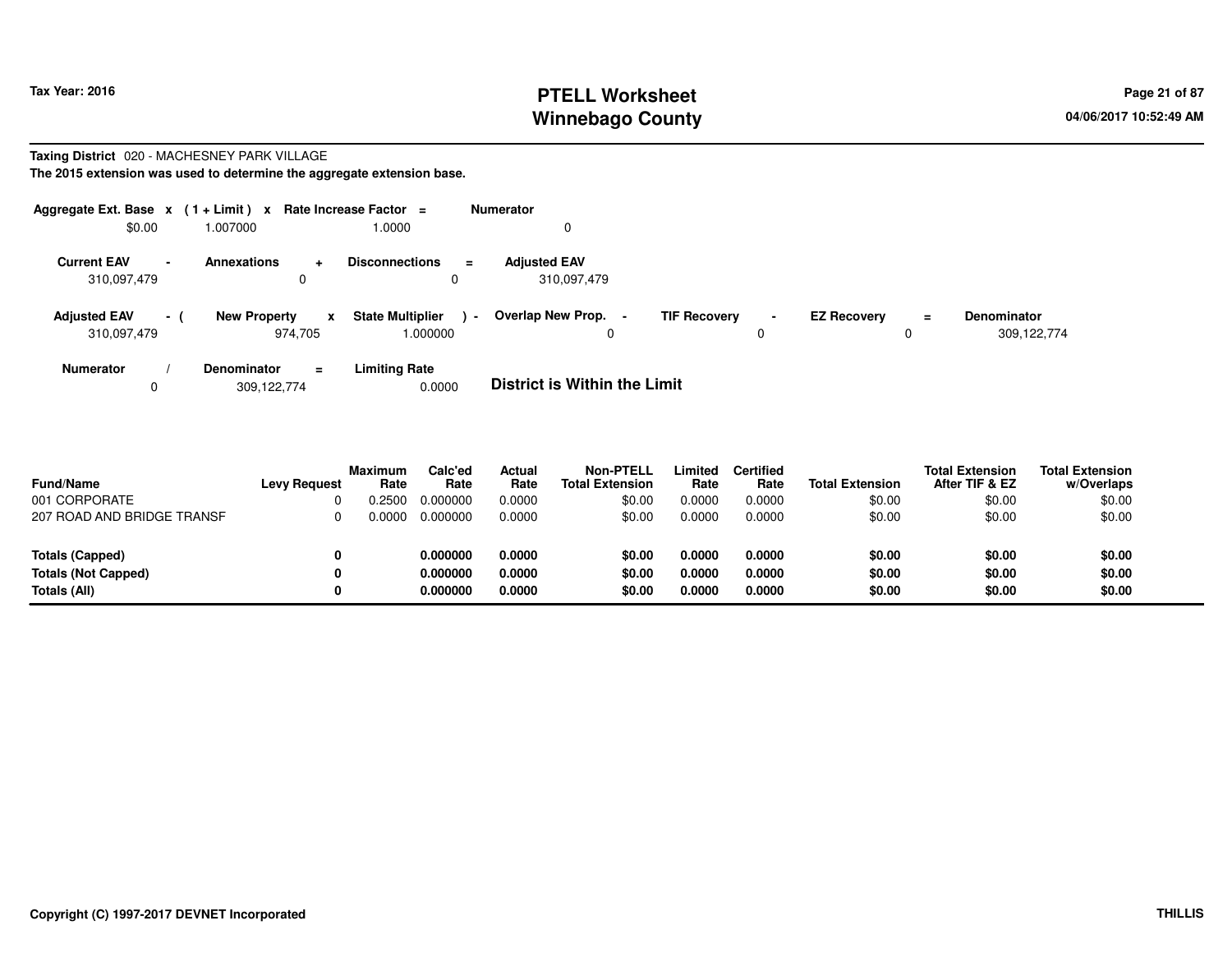# **PTELL Worksheet Tax Year: 2016 Page 22 of 87 Page 22 of 87 Winnebago County**

#### **Taxing District** 021 - NEW MILFORD VILLAGE**The 2015 extension was used to determine the aggregate extension base.**

| Aggregate Ext. Base $x$ (1 + Limit) $x$<br>\$0.00 |                          | 1.007000                                 | Rate Increase Factor =<br>1.0000              | <b>Numerator</b><br>0                                                  |                     |                    |               |                                 |
|---------------------------------------------------|--------------------------|------------------------------------------|-----------------------------------------------|------------------------------------------------------------------------|---------------------|--------------------|---------------|---------------------------------|
| <b>Current EAV</b><br>7,597,596                   | $\overline{\phantom{a}}$ | <b>Annexations</b><br>$\ddot{}$<br>6,032 | <b>Disconnections</b><br>$\equiv$<br>0        | <b>Adjusted EAV</b><br>7,591,564                                       |                     |                    |               |                                 |
| <b>Adjusted EAV</b><br>7,591,564                  | - (                      | <b>New Property</b><br>X<br>8,100        | <b>State Multiplier</b><br>$\sim$<br>1.000000 | <b>Overlap New Prop.</b><br><b>TIF Recovery</b><br>$\blacksquare$<br>0 | $\blacksquare$<br>0 | <b>EZ Recovery</b> | $\equiv$<br>0 | <b>Denominator</b><br>7,583,464 |
| <b>Numerator</b>                                  |                          | <b>Denominator</b><br>$\equiv$           | <b>Limiting Rate</b>                          | _ _ _ _ _ _ _ _ _ _ _ _ _ _ _ _ _                                      |                     |                    |               |                                 |

07,583,464 0.0000 **District is Within the Limit**

| <b>Fund/Name</b>           | <b>Levy Request</b> | <b>Maximum</b><br>Rate | Calc'ed<br>Rate | Actual<br>Rate | Non-PTELL<br><b>Total Extension</b> | Limited<br>Rate | <b>Certified</b><br>Rate | <b>Total Extension</b> | <b>Total Extension</b><br>After TIF & EZ | <b>Total Extension</b><br>w/Overlaps |
|----------------------------|---------------------|------------------------|-----------------|----------------|-------------------------------------|-----------------|--------------------------|------------------------|------------------------------------------|--------------------------------------|
| 001 CORPORATE              |                     | .2500                  | 0.000000        | 0.0000         | \$0.00                              | 0.0000          | 0.0000                   | \$0.00                 | \$0.00                                   | \$0.00                               |
| 207 ROAD AND BRIDGE TRANSF |                     | 0.0000                 | 0.000000        | 0.0000         | \$0.00                              | 0.0000          | 0.0000                   | \$0.00                 | \$0.00                                   | \$0.00                               |
| <b>Totals (Capped)</b>     | 0                   |                        | 0.000000        | 0.0000         | \$0.00                              | 0.0000          | 0.0000                   | \$0.00                 | \$0.00                                   | \$0.00                               |
| <b>Totals (Not Capped)</b> | 0                   |                        | 0.000000        | 0.0000         | \$0.00                              | 0.0000          | 0.0000                   | \$0.00                 | \$0.00                                   | \$0.00                               |
| Totals (All)               | 0                   |                        | 0.000000        | 0.0000         | \$0.00                              | 0.0000          | 0.0000                   | \$0.00                 | \$0.00                                   | \$0.00                               |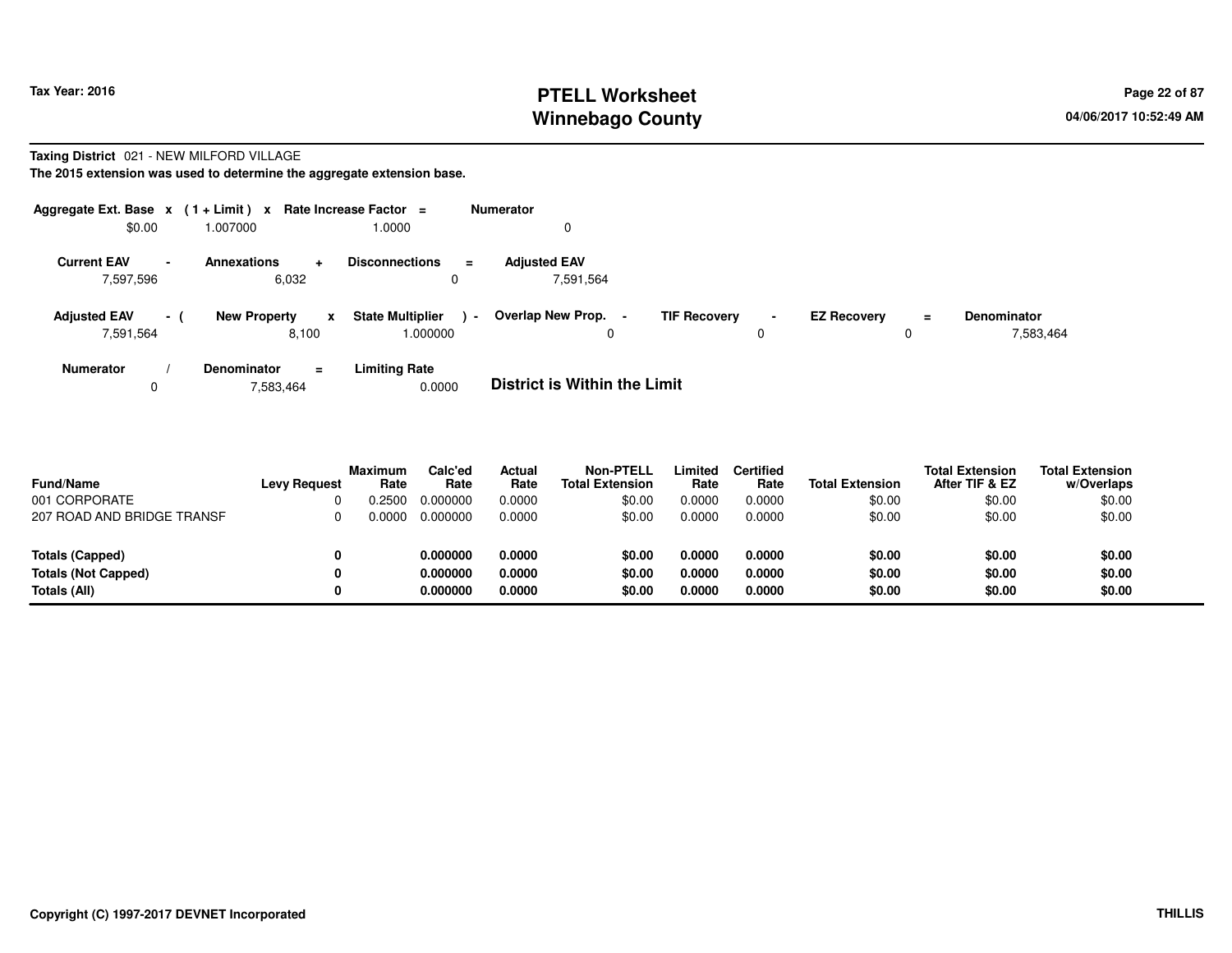# **PTELL Worksheet Tax Year: 2016 Page 23 of 87 Page 23 of 87 Winnebago County**

### **Taxing District** 022 - PECATONICA VILLAGE

**The 2013 extension was used to determine the aggregate extension base.**

| Aggregate Ext. Base $x$ (1 + Limit) $x$ |                 |                                      | Rate Increase Factor =                   |                | <b>Numerator</b>                                |                     |                |                    |               |                                  |
|-----------------------------------------|-----------------|--------------------------------------|------------------------------------------|----------------|-------------------------------------------------|---------------------|----------------|--------------------|---------------|----------------------------------|
| \$110,391.59                            |                 | 007000.                              | 1.0000                                   |                | 111,164                                         |                     |                |                    |               |                                  |
| <b>Current EAV</b><br>26,014,878        | $\blacksquare$  | <b>Annexations</b><br>$\ddot{}$<br>0 | <b>Disconnections</b><br>0               | Ξ              | <b>Adjusted EAV</b><br>26.014.878               |                     |                |                    |               |                                  |
| <b>Adjusted EAV</b><br>26,014,878       | $\sim$ 10 $\pm$ | <b>New Property</b><br>12.477        | <b>State Multiplier</b><br>x<br>000000.1 | $\blacksquare$ | <b>Overlap New Prop.</b><br>$\blacksquare$<br>0 | <b>TIF Recovery</b> | $\blacksquare$ | <b>EZ Recovery</b> | $\equiv$<br>0 | <b>Denominator</b><br>26,002,401 |
| <b>Numerator</b>                        |                 | <b>Denominator</b><br>$=$            | <b>Limiting Rate</b>                     |                | _ _ _ _ _ _ _ _ _ _ _ _ _ _ _ _ _ _             |                     |                |                    |               |                                  |

111,16426,002,401 0.4276 **District is Within the Limit**

| <b>Fund/Name</b>           | <b>Levy Request</b> | <b>Maximum</b><br>Rate | Calc'ed<br>Rate | Actual<br>Rate | <b>Non-PTELL</b><br><b>Total Extension</b> | Limited<br>Rate | <b>Certified</b><br>Rate | <b>Total Extension</b> | <b>Total Extension</b><br>After TIF & EZ | <b>Total Extension</b><br>w/Overlaps |
|----------------------------|---------------------|------------------------|-----------------|----------------|--------------------------------------------|-----------------|--------------------------|------------------------|------------------------------------------|--------------------------------------|
| 001 CORPORATE              | 22,976              | 0.4375                 | 0.088319        | 0.0884         | \$22,997.15                                | 0.0884          | 0.0884                   | \$22,997.15            | \$22,997.15                              | \$22,997.15                          |
| 003 BONDS & INT 1995       | 0                   | 0.0000                 | 0.000000        | 0.0000         | \$0.00                                     | 0.0000          | 0.0000                   | \$0.00                 | \$0.00                                   | \$0.00                               |
| 003A BONDS & INT 2016      | $\Omega$            | 0.0000                 | 0.000000        | 0.0000         | \$0.00                                     | 0.0000          | 0.0000                   | \$0.00                 | \$0.00                                   | \$0.00                               |
| $005$ J. M. R. F.          | 23,000              | 0.0000                 | 0.088411        | 0.0885         | \$23.023.17                                | 0.0885          | 0.0885                   | \$23,023,17            | \$23,023.17                              | \$23.023.17                          |
| 014 POLICE PROTECTION      | 10,500              | 0.6000                 | 0.040362        | 0.0404         | \$10.510.01                                | 0.0404          | 0.0404                   | \$10.510.01            | \$10,510.01                              | \$10,510.01                          |
| 026 SEWAGE/TREATMENT & DIS | 8,500               | 0.0750                 | 0.032674        | 0.0327         | \$8,506.87                                 | 0.0327          | 0.0327                   | \$8,506.87             | \$8,506.87                               | \$8,506.87                           |
| 040 STREET & BRIDGE        | 8,500               | 0.1000                 | 0.032674        | 0.0000         | \$0.00                                     | 0.0000          | 0.0000                   | \$0.00                 | \$0.00                                   | \$0.00                               |
| 047 SOCIAL SECURITY        | 33,000              | 0.0000                 | 0.126851        | 0.1269         | \$33,012.88                                | 0.1269          | 0.1269                   | \$33.012.88            | \$33,012.88                              | \$33,012.88                          |
| 060 UNEMPLOYMENT INSURANC  | 0                   | 0.0000                 | 0.000000        | 0.0000         | \$0.00                                     | 0.0000          | 0.0000                   | \$0.00                 | \$0.00                                   | \$0.00                               |
| 207 ROAD AND BRIDGE TRANSF | 0                   | 0.0000                 | 0.000000        | 0.0000         | \$0.00                                     | 0.0000          | 0.0000                   | \$0.00                 | \$0.00                                   | \$0.00                               |
| <b>Totals (Capped)</b>     | 106,476             |                        | 0.409291        | 0.3769         | \$98,050,08                                | 0.3769          | 0.3769                   | \$98,050.08            | \$98,050.08                              | \$98,050.08                          |
| <b>Totals (Not Capped)</b> | 0                   |                        | 0.000000        | 0.0000         | \$0.00                                     | 0.0000          | 0.0000                   | \$0.00                 | \$0.00                                   | \$0.00                               |
| Totals (All)               | 106,476             |                        | 0.409291        | 0.3769         | \$98,050,08                                | 0.3769          | 0.3769                   | \$98,050.08            | \$98,050.08                              | \$98,050.08                          |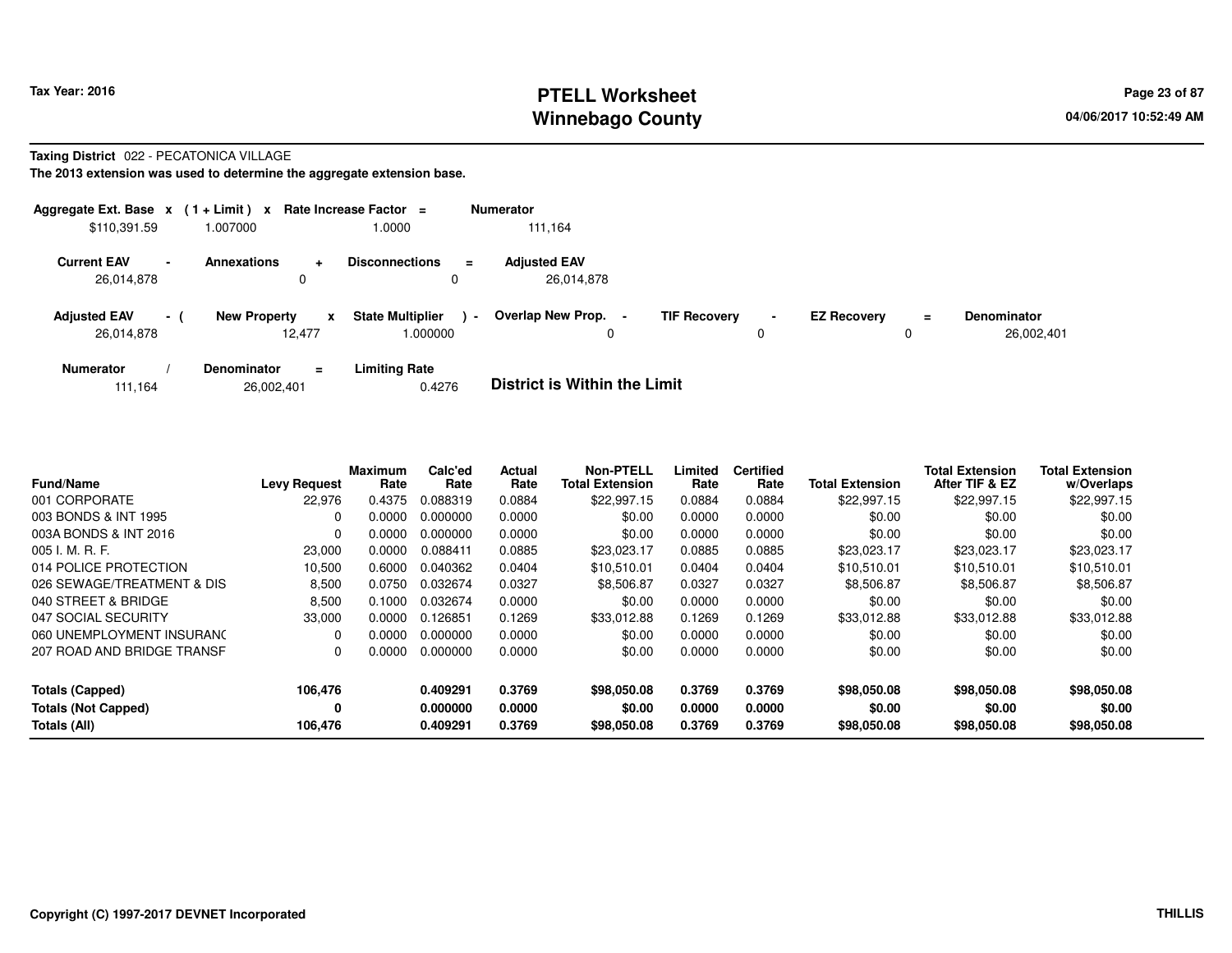# **PTELL Worksheet Tax Year: 2016 Page 24 of 87 Page 24 of 87 Winnebago County**

**Taxing District** 023 - ROCKFORD CITY

| Aggregate Ext. Base $x$ (1 + Limit)<br>\$44,294,456.53 | $\mathbf{x}$<br>1.007000                     | Rate Increase Factor =<br>1.0000 |                                      | <b>Numerator</b><br>44,604,518 |                                            |                     |                          |                         |                                                 |                                      |
|--------------------------------------------------------|----------------------------------------------|----------------------------------|--------------------------------------|--------------------------------|--------------------------------------------|---------------------|--------------------------|-------------------------|-------------------------------------------------|--------------------------------------|
|                                                        |                                              |                                  |                                      |                                |                                            |                     |                          |                         |                                                 |                                      |
| <b>Current EAV</b>                                     | <b>Annexations</b><br>$\ddot{}$              | <b>Disconnections</b>            | $\blacksquare$                       | <b>Adjusted EAV</b>            |                                            |                     |                          |                         |                                                 |                                      |
| 1,422,303,611                                          | 2,470,469                                    |                                  | 1,223                                |                                | 1,419,834,365                              |                     |                          |                         |                                                 |                                      |
| <b>Adjusted EAV</b><br>- (<br>1,419,834,365            | <b>New Property</b><br>x<br>3,431,103        | <b>State Multiplier</b>          | $\overline{\phantom{a}}$<br>1.000000 |                                | Overlap New Prop. -<br>0                   | <b>TIF Recovery</b> | 9,979,244                | <b>EZ Recovery</b><br>0 | <b>Denominator</b><br>$\equiv$<br>1,406,424,018 |                                      |
| <b>Numerator</b>                                       | Denominator<br>$\equiv$                      | <b>Limiting Rate</b>             |                                      |                                |                                            |                     |                          |                         |                                                 |                                      |
| 44,604,518                                             | 1,406,424,018                                |                                  | 3.1715                               |                                | <b>District is Over the Limit</b>          |                     |                          |                         |                                                 |                                      |
| <b>Limiting Rate</b><br>3.1715                         | <b>Computed Rate</b><br>$\equiv$<br>3.253500 | <b>Reduction Factor</b>          | 0.9748                               |                                |                                            |                     |                          |                         |                                                 |                                      |
| <b>Fund/Name</b>                                       | <b>Levy Request</b>                          | <b>Maximum</b><br>Rate           | Calc'ed<br>Rate                      | Actual<br>Rate                 | <b>Non-PTELL</b><br><b>Total Extension</b> | Limited<br>Rate     | <b>Certified</b><br>Rate | <b>Total Extension</b>  | <b>Total Extension</b><br>After TIF & EZ        | <b>Total Extension</b><br>w/Overlaps |
| 001 CORPORATE                                          | 6,274,207                                    | 0.4375                           | 0.441130                             | 0.4375                         | \$6,222,044.86                             | 0.4375              | 0.4375                   | \$6,313,912.06          | \$6,222,044.86                                  | \$6,222,578.30                       |
| 003 BONDS & INT 2015A                                  | 0                                            | 0.0000                           | 0.000000                             | 0.0000                         | \$0.00                                     | 0.0000              | 0.0000                   | \$0.00                  | \$0.00                                          | \$0.00                               |
| 003A BONDS & INT 2009 A-F                              | $\Omega$                                     | 0.0000                           | 0.000000                             | 0.0000                         | \$0.00                                     | 0.0000              | 0.0000                   | \$0.00                  | \$0.00                                          | \$0.00                               |
| 003B BONDS & INT 2014 A, B, C                          | 1,758,250                                    | 0.0000                           | 0.123620                             | 0.1237                         | \$1,759,238.74                             | 0.1237              | 0.1237                   | \$1,785,213.54          | \$1,759,238.74                                  | \$1,759,389.57                       |
| 003C BONDS & INT 2015                                  | $\mathbf 0$                                  | 0.0000                           | 0.000000                             | 0.0000                         | \$0.00                                     | 0.0000              | 0.0000                   | \$0.00                  | \$0.00                                          | \$0.00                               |
| 003D BONDS & INT 2004B                                 | $\Omega$                                     | 0.0000                           | 0.000000                             | 0.0000                         | \$0.00                                     | 0.0000              | 0.0000                   | \$0.00                  | \$0.00                                          | \$0.00                               |
| 003E BONDS & INT 2016 A&B                              | $\Omega$                                     | 0.0000                           | 0.000000                             | 0.0000                         | \$0.00                                     | 0.0000              | 0.0000                   | \$0.00                  | \$0.00                                          | \$0.00                               |
| 003H BONDS & INT 2007 A-G                              | $\Omega$                                     | 0.0000                           | 0.000000                             | 0.0000                         | \$0.00                                     | 0.0000              | 0.0000                   | \$0.00                  | \$0.00                                          | \$0.00                               |
| 003J BONDS & INT 2005B                                 | $\mathbf 0$                                  | 0.0000                           | 0.000000                             | 0.0000                         | \$0.00                                     | 0.0000              | 0.0000                   | \$0.00                  | \$0.00                                          | \$0.00                               |
| 003K BONDS & INT 2006 A&B                              | $\mathbf 0$                                  | 0.0000                           | 0.000000                             | 0.0000                         | \$0.00                                     | 0.0000              | 0.0000                   | \$0.00                  | \$0.00                                          | \$0.00                               |
| 003L BONDS & INT 2008 A, B, C                          | $\mathbf 0$                                  | 0.0000                           | 0.000000                             | 0.0000                         | \$0.00                                     | 0.0000              | 0.0000                   | \$0.00                  | \$0.00                                          | \$0.00                               |
| 003M BONDS & INT 2010                                  | $\Omega$                                     | 0.0000                           | 0.000000                             | 0.0000                         | \$0.00                                     | 0.0000              | 0.0000                   | \$0.00                  | \$0.00                                          | \$0.00                               |
| 003N BONDS & INT 2012 A, B, C                          | $\Omega$                                     | 0.0000                           | 0.000000                             | 0.0000                         | \$0.00                                     | 0.0000              | 0.0000                   | \$0.00                  | \$0.00                                          | \$0.00                               |
| 005 I. M. R. F.                                        | 3,217,971                                    | 0.0000                           | 0.226251                             | 0.2263                         | \$3,218,397.15                             | 0.2263              | 0.2263                   | \$3,265,916.11          | \$3,218,397.15                                  | \$3,218,673.07                       |
| 012 FIRE PROTECTION                                    | 8,604,627                                    | 0.6000                           | 0.604978                             | 0.6000                         | \$8,533,090.09                             | 0.6000              | 0.6000                   | \$8,659,079.39          | \$8,533,090.09                                  | \$8,533,821.67                       |
| 013 FIREFIGHTERS PENSION                               | 7,105,775                                    | 0.0000                           | 0.499596                             | 0.4996                         | \$7,105,219.68                             | 0.4996              | 0.4996                   | \$7,210,126.78          | \$7,105,219.68                                  | \$7,105,828.84                       |
| 013A FIRE PENSION 93-689                               | 361,451                                      | 0.0000                           | 0.025413                             | 0.0255                         | \$362,656.33                               | 0.0255              | 0.0255                   | \$368,010.87            | \$362,656.33                                    | \$362,687.42                         |
| 014 POLICE PROTECTION                                  | 8,604,627                                    | 0.6000                           | 0.604978                             | 0.6000                         | \$8,533,090.09                             | 0.6000              | 0.6000                   | \$8,659,079.39          | \$8,533,090.09                                  | \$8,533,821.67                       |
| 015 POLICE PENSION                                     | 6,921,439                                    | 0.0000                           | 0.486636                             | 0.4867                         | \$6,921,758.25                             | 0.4867              | 0.4867                   | \$7,023,956.57          | \$6,921,758.25                                  | \$6,922,351.67                       |
| 020 TB SANITARIUM                                      | 140,000                                      | 0.0750                           | 0.009843                             | 0.0099                         | \$140,795.99                               | 0.0099              | 0.0099                   | \$142,874.81            | \$140,795.99                                    | \$140,808.06                         |
| 025 GARBAGE DISPOSAL                                   | $\mathbf 0$                                  | 0.2000                           | 0.000000                             | 0.0000                         | \$0.00                                     | 0.0000              | 0.0000                   | \$0.00                  | \$0.00                                          | \$0.00                               |
| 027 AUDIT                                              | 183,311                                      | 0.0000                           | 0.012888                             | 0.0129                         | \$183,461.44                               | 0.0129              | 0.0129                   | \$186,170.21            | \$183,461.44                                    | \$183,477.17                         |
| 035 TORT JUDGMENTS, LIABILIT                           | 1,200,000                                    | 0.0000                           | 0.084370                             | 0.0844                         | \$1,200,321.34                             | 0.0735              | 0.0735                   | \$1,060,737.23          | \$1,045,303.54                                  | \$1,045,393.15                       |
| 040 STREET & BRIDGE                                    | 1,434,105                                    |                                  | 0.1000 0.100830                      | 0.1000                         | \$1,422,181.68                             | 0.0289              | 0.0289                   | \$417,078.99            | \$411,010.51                                    | \$411,045.74                         |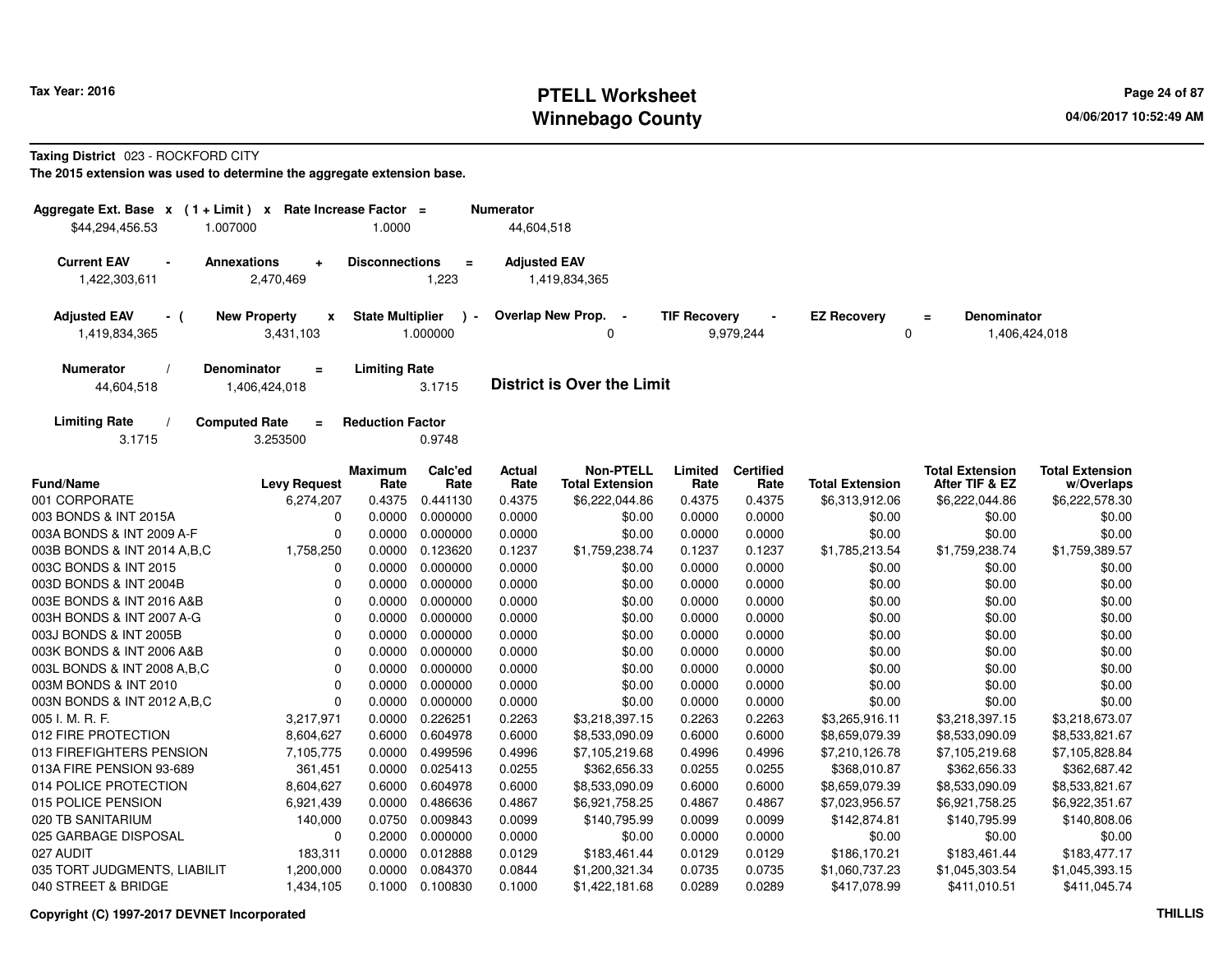# **PTELL Worksheet Tax Year: 2016 Page 25 of 87 Page 25 of 87 Winnebago County**

**04/06/2017 10:52:49 AM**

| <b>Fund/Name</b>           | <b>Levy Request</b> | <b>Maximum</b><br>Rate | Calc'ed<br>Rate | Actual<br>Rate | Non-PTELL<br><b>Total Extension</b> | Limited<br>Rate | <b>Certified</b><br>Rate | <b>Total Extension</b> | <b>Total Extension</b><br>After TIF & EZ | <b>Total Extension</b><br>w/Overlaps |
|----------------------------|---------------------|------------------------|-----------------|----------------|-------------------------------------|-----------------|--------------------------|------------------------|------------------------------------------|--------------------------------------|
| 048 SCHOOL CROSSING GUARD  | 63,000              | 0.0200                 | 0.004429        | 0.0045         | \$63,998.18                         | 0.0045          | 0.0045                   | \$64,943.10            | \$63,998.18                              | \$64,003.66                          |
| 060 UNEMPLOYMENT INSURANC  | 135.468             | 0.0000                 | 0.009525        | 0.0096         | \$136,529.44                        | 0.0096          | 0.0096                   | \$138,545.27           | \$136,529.44                             | \$136,541.15                         |
| 062 WORKERS COMPENSATION   | 2,589,887           | 0.0000                 | 0.182091        | 0.1821         | \$2,589,792.84                      | 0.1821          | 0.1821                   | \$2,628,030.60         | \$2,589,792.84                           | \$2,590,014.88                       |
| 207 ROAD AND BRIDGE TRANSF |                     | 0.0000                 | 0.000000        | 0.0000         | \$0.00                              | 0.0000          | 0.0000                   | \$0.00                 | \$0.00                                   | \$0.00                               |
| <b>Totals (Capped)</b>     | 46,474,417          |                        | 3.267545        | 3.2535         | \$46,270,681.03                     | 3.1715          | 3.1715                   | \$45,770,450.50        | \$45,104,492.06                          | \$45,108,359.03                      |
| <b>Totals (Not Capped)</b> | 2,119,701           |                        | 0.149033        | 0.1492         | \$2,121,895.07                      | 0.1492          | 0.1492                   | \$2,153,224.41         | \$2,121,895.07                           | \$2,122,076.99                       |
| Totals (All)               | 48,594,118          |                        | 3.416578        | 3.4027         | \$48,392,576.10                     | 3.3207          | 3.3207                   | \$47,923,674.91        | \$47,226,387.13                          | \$47,230,436.02                      |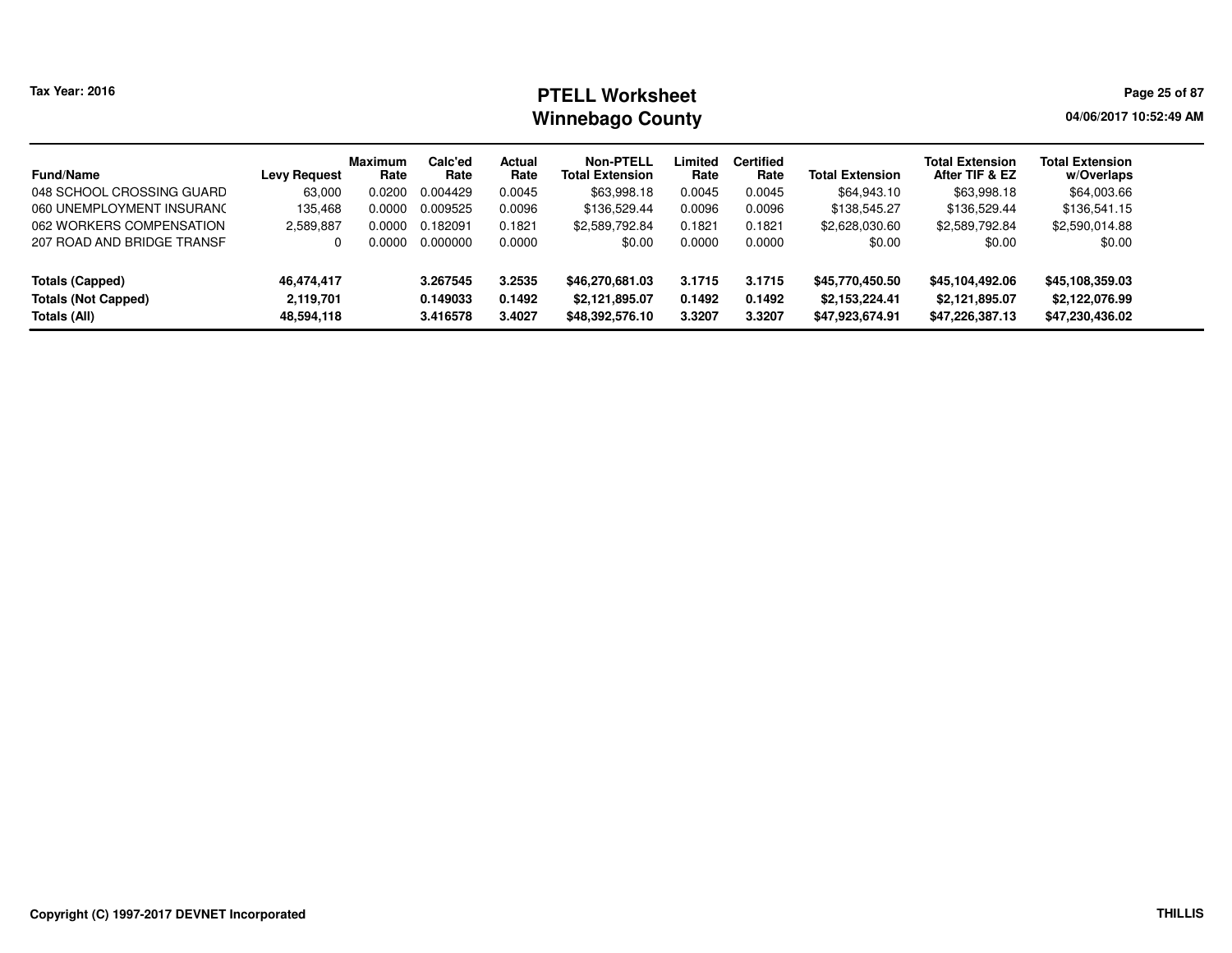# **PTELL Worksheet Tax Year: 2016 Page 26 of 87 Page 26 of 87 Winnebago County**

#### **Taxing District** 024 - ROCKTON VILLAGE

| Aggregate Ext. Base $x$ (1 + Limit) $x$<br>\$942,197.52<br>1.007000 |                                              | Rate Increase Factor =<br>1.0000 |                         | <b>Numerator</b><br>948,793 |                                            |                     |                          |                         |                                          |                                      |
|---------------------------------------------------------------------|----------------------------------------------|----------------------------------|-------------------------|-----------------------------|--------------------------------------------|---------------------|--------------------------|-------------------------|------------------------------------------|--------------------------------------|
| <b>Current EAV</b><br>$\blacksquare$<br>144,707,651                 | <b>Annexations</b><br>$\ddot{}$<br>18,102    | <b>Disconnections</b>            | $\equiv$<br>0           | <b>Adjusted EAV</b>         | 144,689,549                                |                     |                          |                         |                                          |                                      |
| <b>Adjusted EAV</b><br>- (<br>144,689,549                           | <b>New Property</b><br>x<br>1,284,006        | <b>State Multiplier</b>          | $\lambda$ -<br>1.000000 |                             | Overlap New Prop. -<br>$\Omega$            | <b>TIF Recovery</b> | 0                        | <b>EZ Recovery</b><br>0 | <b>Denominator</b><br>$\equiv$           | 143,405,543                          |
| Numerator<br>948,793                                                | <b>Denominator</b><br>$=$<br>143,405,543     | <b>Limiting Rate</b>             | 0.6617                  |                             | <b>District is Over the Limit</b>          |                     |                          |                         |                                          |                                      |
| <b>Limiting Rate</b><br>0.6617                                      | <b>Computed Rate</b><br>$\equiv$<br>0.684800 | <b>Reduction Factor</b>          | 0.9663                  |                             |                                            |                     |                          |                         |                                          |                                      |
| <b>Fund/Name</b>                                                    | <b>Levy Request</b>                          | <b>Maximum</b><br>Rate           | Calc'ed<br>Rate         | Actual<br>Rate              | <b>Non-PTELL</b><br><b>Total Extension</b> | Limited<br>Rate     | <b>Certified</b><br>Rate | <b>Total Extension</b>  | <b>Total Extension</b><br>After TIF & EZ | <b>Total Extension</b><br>w/Overlaps |
| 001 CORPORATE                                                       | 273,815                                      | 0.4375                           | 0.189219                | 0.1893                      | \$273,931.58                               | 0.1869              | 0.1869                   | \$278,839.28            | \$270,458.60                             | \$270,458.60                         |
| 003 BONDS & INT 2012 ABC                                            | 0                                            | 0.0000                           | 0.000000                | 0.0000                      | \$0.00                                     | 0.0000              | 0.0000                   | \$0.00                  | \$0.00                                   | \$0.00                               |
| 005 I. M. R. F.                                                     | 40,400                                       | 0.0000                           | 0.027918                | 0.0280                      | \$40,518.14                                | 0.0278              | 0.0278                   | \$41,475.29             | \$40,228.73                              | \$40,228.73                          |
| 014 POLICE PROTECTION                                               | 129,000                                      | 0.6000                           | 0.089145                | 0.0892                      | \$129,079.22                               | 0.0884              | 0.0884                   | \$131,885.46            | \$127,921.56                             | \$127,921.56                         |
| 015 POLICE PENSION                                                  | 317,885                                      | 0.0000                           | 0.219674                | 0.2197                      | \$317,922.71                               | 0.2177              | 0.2177                   | \$324,790.32            | \$315,028.56                             | \$315,028.56                         |
| 025 GARBAGE DISPOSAL                                                | 10,000                                       | 0.2000                           | 0.006911                | 0.0070                      | \$10,129.54                                | 0.0070              | 0.0070                   | \$10,443.42             | \$10,129.54                              | \$10,129.54                          |
| 027 AUDIT                                                           | 11,500                                       | 0.0000                           | 0.007947                | 0.0080                      | \$11,576.61                                | 0.0080              | 0.0080                   | \$11,935.34             | \$11,576.61                              | \$11,576.61                          |
| 035 TORT JUDGMENTS, LIABILIT                                        | 43,000                                       | 0.0000                           | 0.029715                | 0.0298                      | \$43,122.88                                | 0.0296              | 0.0296                   | \$44,160.74             | \$42,833.46                              | \$42,833.46                          |
| 040 STREET & BRIDGE                                                 | 33,000                                       | 0.1000                           | 0.022805                | 0.0229                      | \$33,138.05                                | 0.0062              | 0.0062                   | \$9,249.89              | \$8,971.87                               | \$8,971.87                           |
| 047 SOCIAL SECURITY                                                 | 126,600                                      | 0.0000                           | 0.087487                | 0.0875                      | \$126,619.19                               | 0.0867              | 0.0867                   | \$129,349.20            | \$125,461.53                             | \$125,461.53                         |
| 048 SCHOOL CROSSING GUARD                                           | 3,300                                        | 0.0200                           | 0.002281                | 0.0023                      | \$3,328.28                                 | 0.0023              | 0.0023                   | \$3,431.41              | \$3,328.28                               | \$3,328.28                           |
| 057 LEASE/PURCHASE/RENTAL                                           | 0                                            | 0.0000                           | 0.000000                | 0.0000                      | \$0.00                                     | 0.0000              | 0.0000                   | \$0.00                  | \$0.00                                   | \$0.00                               |
| 060 UNEMPLOYMENT INSURANC                                           | 1,500                                        | 0.0000                           | 0.001037                | 0.0011                      | \$1,591.78                                 | 0.0011              | 0.0011                   | \$1,641.11              | \$1,591.78                               | \$1,591.78                           |
| 207 ROAD AND BRIDGE TRANSF                                          | 0                                            | 0.0000                           | 0.000000                | 0.0000                      | \$0.00                                     | 0.0000              | 0.0000                   | \$0.00                  | \$0.00                                   | \$0.00                               |
| <b>Totals (Capped)</b>                                              | 990,000                                      |                                  | 0.684139                | 0.6848                      | \$990,957.98                               | 0.6617              | 0.6617                   | \$987,201.45            | \$957,530.52                             | \$957,530.52                         |
| <b>Totals (Not Capped)</b>                                          | 0                                            |                                  | 0.000000                | 0.0000                      | \$0.00                                     | 0.0000              | 0.0000                   | \$0.00                  | \$0.00                                   | \$0.00                               |
| <b>Totals (All)</b>                                                 | 990,000                                      |                                  | 0.684139                | 0.6848                      | \$990,957.98                               | 0.6617              | 0.6617                   | \$987,201.45            | \$957,530.52                             | \$957,530.52                         |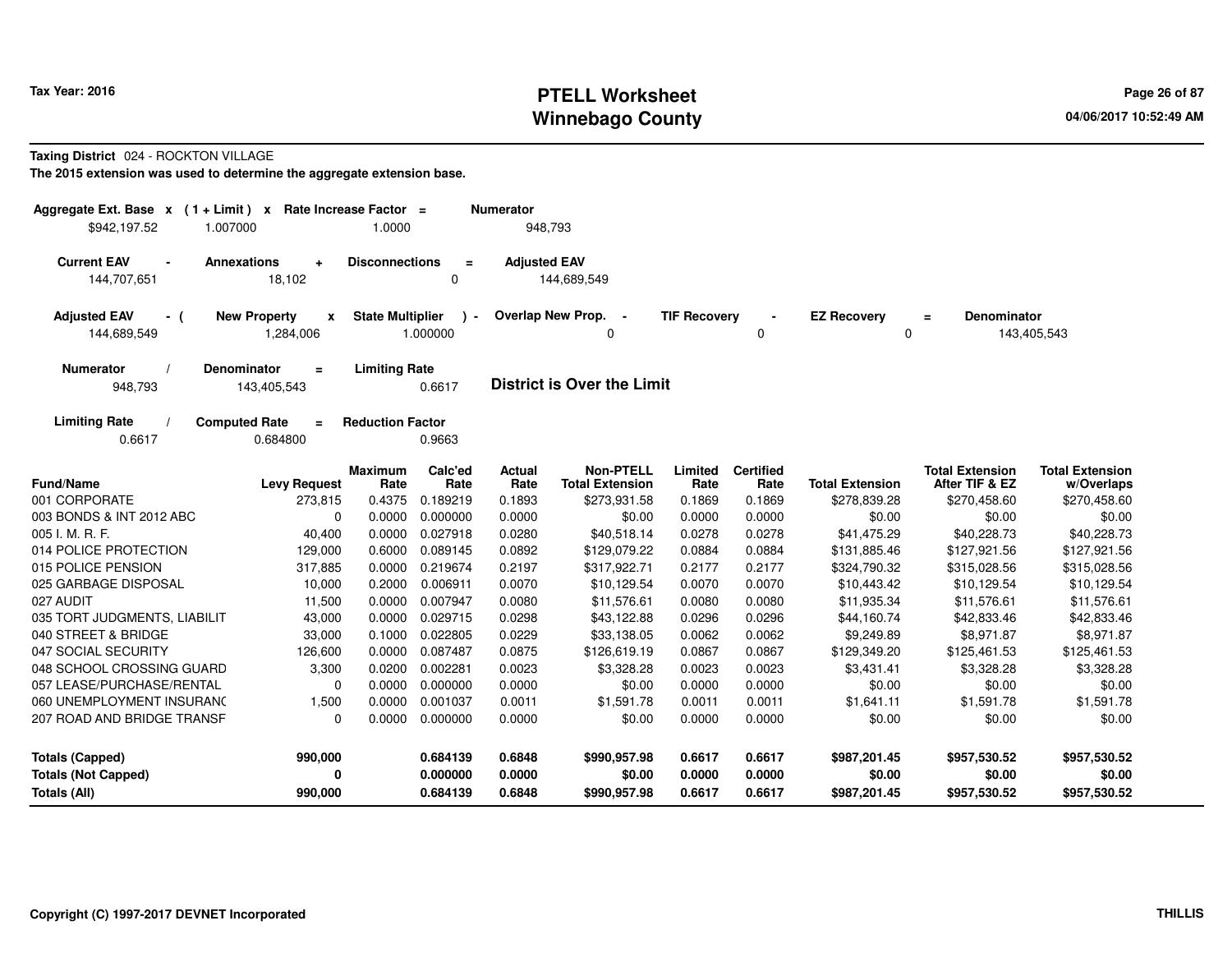# **PTELL Worksheet Tax Year: 2016 Page 27 of 87 Page 27 of 87 Winnebago County**

**Taxing District** 025 - ROSCOE VILLAGE

| Aggregate Ext. Base $x$ (1 + Limit) $x$ |                |                     |                | Rate Increase Factor $=$           |                | <b>Numerator</b>                   |                           |             |                    |          |                                   |
|-----------------------------------------|----------------|---------------------|----------------|------------------------------------|----------------|------------------------------------|---------------------------|-------------|--------------------|----------|-----------------------------------|
| \$1,282,230.96                          |                | 007000              |                | .0000                              |                | 1.291.207                          |                           |             |                    |          |                                   |
| <b>Current EAV</b><br>199,176,067       | $\blacksquare$ | Annexations         | $\ddot{}$<br>0 | <b>Disconnections</b>              | $=$            | <b>Adjusted EAV</b><br>199.176.067 |                           |             |                    |          |                                   |
| <b>Adjusted EAV</b><br>199.176.067      | $\sim$ 1       | <b>New Property</b> | x<br>2,985,168 | <b>State Multiplier</b><br>.000000 | $\blacksquare$ | <b>Overlap New Prop.</b>           | <b>TIF Recovery</b><br>۰. | $\sim$<br>υ | <b>EZ Recovery</b> | $\equiv$ | <b>Denominator</b><br>196.190.899 |
| <b>Numerator</b>                        |                | <b>Denominator</b>  | $\equiv$       | <b>Limiting Rate</b>               |                |                                    |                           |             |                    |          |                                   |

|  | .291,207 | 196,190,899 | 0.6582 | <b>District is Within the Limit</b> |
|--|----------|-------------|--------|-------------------------------------|
|--|----------|-------------|--------|-------------------------------------|

| Fund/Name                    | <b>Levy Request</b> | <b>Maximum</b><br>Rate | Calc'ed<br>Rate | Actual<br>Rate | <b>Non-PTELL</b><br><b>Total Extension</b> | Limited<br>Rate | <b>Certified</b><br>Rate | <b>Total Extension</b> | <b>Total Extension</b><br>After TIF & EZ | <b>Total Extension</b><br>w/Overlaps |  |
|------------------------------|---------------------|------------------------|-----------------|----------------|--------------------------------------------|-----------------|--------------------------|------------------------|------------------------------------------|--------------------------------------|--|
| 001 CORPORATE                | 587,407             | 0.4375                 | 0.294919        | 0.2950         | \$587,569.40                               | 0.2950          | 0.2950                   | \$587,776.37           | \$587,569.40                             | \$587,569.40                         |  |
| 003 BONDS & INTEREST         | 0                   | 0.0000                 | 0.000000        | 0.0000         | \$0.00                                     | 0.0000          | 0.0000                   | \$0.00                 | \$0.00                                   | \$0.00                               |  |
| 014 POLICE PROTECTION        | 400.000             | 0.6000                 | 0.200827        | 0.2009         | \$400.144.72                               | 0.2009          | 0.2009                   | \$400.285.67           | \$400.144.72                             | \$400,144.72                         |  |
| 015 POLICE PENSION           | 262,000             | 0.0000                 | 0.131542        | 0.1316         | \$262,115.70                               | 0.1316          | 0.1316                   | \$262,208.03           | \$262,115,70                             | \$262,115.70                         |  |
| 035 TORT JUDGMENTS, LIABILIT | 50,000              | 0.0000                 | 0.025103        | 0.0252         | \$50,192.37                                | 0.0252          | 0.0252                   | \$50,210.05            | \$50,192.37                              | \$50,192.37                          |  |
| 047 SOCIAL SECURITY          | 10,000              | 0.0000                 | 0.005021        | 0.0051         | \$10.157.98                                | 0.0051          | 0.0051                   | \$10.161.56            | \$10.157.98                              | \$10.157.98                          |  |
| 207 ROAD AND BRIDGE TRANSF   | 0                   | 0.0000                 | 0.000000        | 0.0000         | \$0.00                                     | 0.0000          | 0.0000                   | \$0.00                 | \$0.00                                   | \$0.00                               |  |
| Totals (Capped)              | 1,309,407           |                        | 0.657412        | 0.6578         | \$1,310,180.17                             | 0.6578          | 0.6578                   | \$1,310,641.68         | \$1,310,180.17                           | \$1,310,180.17                       |  |
| <b>Totals (Not Capped)</b>   | 0                   |                        | 0.000000        | 0.0000         | \$0.00                                     | 0.0000          | 0.0000                   | \$0.00                 | \$0.00                                   | \$0.00                               |  |
| Totals (All)                 | 1.309.407           |                        | 0.657412        | 0.6578         | \$1,310,180.17                             | 0.6578          | 0.6578                   | \$1.310.641.68         | \$1,310,180.17                           | \$1,310,180.17                       |  |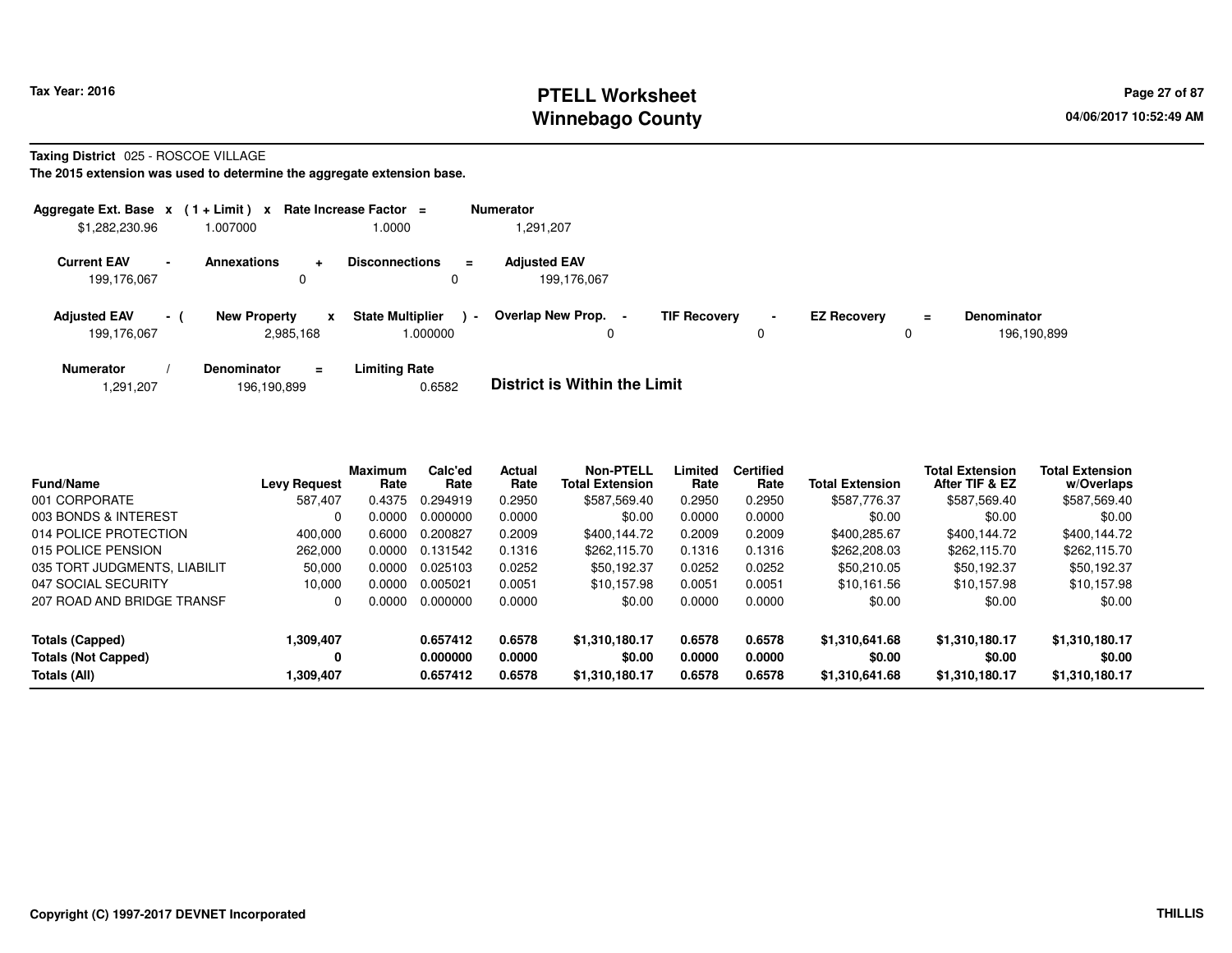# **PTELL Worksheet Tax Year: 2016 Page 28 of 87 Page 28 of 87 Winnebago County**

### **Taxing District** 026 - SOUTH BELOIT CITY

| Aggregate Ext. Base $x$ (1 + Limit) $x$<br>\$1,227,102.32<br>1.007000          | Rate Increase Factor =<br>1.0000            |                           | <b>Numerator</b><br>1,235,692 |                                            |                     |                          |                         |                                          |                                      |
|--------------------------------------------------------------------------------|---------------------------------------------|---------------------------|-------------------------------|--------------------------------------------|---------------------|--------------------------|-------------------------|------------------------------------------|--------------------------------------|
| <b>Current EAV</b><br><b>Annexations</b><br>$\blacksquare$<br>$\ddot{}$        | <b>Disconnections</b>                       | $\equiv$                  | <b>Adjusted EAV</b>           |                                            |                     |                          |                         |                                          |                                      |
| 106,188,364<br>$\Omega$                                                        |                                             | 0                         |                               | 106,188,364                                |                     |                          |                         |                                          |                                      |
| <b>New Property</b><br><b>Adjusted EAV</b><br>- (<br>106,188,364<br>478,802    | <b>State Multiplier</b><br>$\boldsymbol{x}$ | $\rightarrow$<br>1.000000 |                               | Overlap New Prop. -<br>0                   | <b>TIF Recovery</b> | 0                        | <b>EZ Recovery</b><br>0 | <b>Denominator</b><br>$\equiv$           | 105,709,562                          |
| Denominator<br><b>Numerator</b><br>$\equiv$<br>105,709,562<br>1,235,692        | <b>Limiting Rate</b>                        | 1.1690                    |                               | <b>District is Over the Limit</b>          |                     |                          |                         |                                          |                                      |
| <b>Computed Rate</b><br><b>Limiting Rate</b><br>$\equiv$<br>1.1690<br>1.169300 | <b>Reduction Factor</b>                     | 0.9997                    |                               |                                            |                     |                          |                         |                                          |                                      |
| <b>Fund/Name</b><br><b>Levy Request</b>                                        | <b>Maximum</b><br>Rate                      | Calc'ed<br>Rate           | Actual<br>Rate                | <b>Non-PTELL</b><br><b>Total Extension</b> | Limited<br>Rate     | <b>Certified</b><br>Rate | <b>Total Extension</b>  | <b>Total Extension</b><br>After TIF & EZ | <b>Total Extension</b><br>w/Overlaps |
| 001 CORPORATE<br>424,500                                                       | 0.4375                                      | 0.399761                  | 0.3998                        | \$424,541.08                               | 0.3995              | 0.3995                   | \$425,778.11            | \$424,222.51                             | \$424,222.51                         |
| 005 I. M. R. F.                                                                | 0<br>0.0000                                 | 0.000000                  | 0.0000                        | \$0.00                                     | 0.0000              | 0.0000                   | \$0.00                  | \$0.00                                   | \$0.00                               |
| 012 FIRE PROTECTION<br>139,000                                                 | 0.6000                                      | 0.130900                  | 0.1309                        | \$139,000.57                               | 0.1309              | 0.1309                   | \$139,510.27            | \$139,000.57                             | \$139,000.57                         |
| 013 FIREFIGHTERS PENSION<br>94,500                                             | 0.0000                                      | 0.088993                  | 0.0890                        | \$94,507.64                                | 0.0890              | 0.0890                   | \$94,854.20             | \$94,507.64                              | \$94,507.64                          |
| 014 POLICE PROTECTION<br>58,000                                                | 0.6000                                      | 0.054620                  | 0.0547                        | \$58,085.04                                | 0.0547              | 0.0547                   | \$58,298.03             | \$58,085.04                              | \$58,085.04                          |
| 015 POLICE PENSION<br>305,500                                                  | 0.0000                                      | 0.287696                  | 0.2877                        | \$305,503.92                               | 0.2877              | 0.2877                   | \$306,624.19            | \$305,503.92                             | \$305,503.92                         |
| 025 GARBAGE DISPOSAL                                                           | 0.2000<br>0                                 | 0.000000                  | 0.0000                        | \$0.00                                     | 0.0000              | 0.0000                   | \$0.00                  | \$0.00                                   | \$0.00                               |
| 027 AUDIT                                                                      | 0.0000<br>0                                 | 0.000000                  | 0.0000                        | \$0.00                                     | 0.0000              | 0.0000                   | \$0.00                  | \$0.00                                   | \$0.00                               |
| 035 TORT JUDGMENTS, LIABILIT<br>170,000                                        | 0.0000                                      | 0.160093                  | 0.1601                        | \$170,007.57                               | 0.1601              | 0.1601                   | \$170,630.98            | \$170,007.57                             | \$170,007.57                         |
| 040 STREET & BRIDGE                                                            | 0.1000<br>0                                 | 0.000000                  | 0.0000                        | \$0.00                                     | 0.0000              | 0.0000                   | \$0.00                  | \$0.00                                   | \$0.00                               |
| 041 STREET LIGHTING                                                            | 0.0500<br>0                                 | 0.000000                  | 0.0000                        | \$0.00                                     | 0.0000              | 0.0000                   | \$0.00                  | \$0.00                                   | \$0.00                               |
| 042 PARK/PARK MAINTENANCE                                                      | $\mathbf 0$<br>0.1000                       | 0.000000                  | 0.0000                        | \$0.00                                     | 0.0000              | 0.0000                   | \$0.00                  | \$0.00                                   | \$0.00                               |
| 047 SOCIAL SECURITY<br>50,000                                                  | 0.0000                                      | 0.047086                  | 0.0471                        | \$50,014.72                                | 0.0471              | 0.0471                   | \$50,198.12             | \$50,014.72                              | \$50,014.72                          |
| 060 UNEMPLOYMENT INSURANC                                                      | 0.0000<br>$\Omega$                          | 0.000000                  | 0.0000                        | \$0.00                                     | 0.0000              | 0.0000                   | \$0.00                  | \$0.00                                   | \$0.00                               |
| 207 ROAD AND BRIDGE TRANSF                                                     | 0.0000<br>$\Omega$                          | 0.000000                  | 0.0000                        | \$0.00                                     | 0.0000              | 0.0000                   | \$0.00                  | \$0.00                                   | \$0.00                               |
| <b>Totals (Capped)</b><br>1,241,500                                            |                                             | 1.169149                  | 1.1693                        | \$1,241,660.54                             | 1.1690              | 1.1690                   | \$1,245,893.90          | \$1,241,341.97                           | \$1,241,341.97                       |
| <b>Totals (Not Capped)</b>                                                     | 0                                           | 0.000000                  | 0.0000                        | \$0.00                                     | 0.0000              | 0.0000                   | \$0.00                  | \$0.00                                   | \$0.00                               |
| 1,241,500<br>Totals (All)                                                      |                                             | 1.169149                  | 1.1693                        | \$1,241,660.54                             | 1.1690              | 1.1690                   | \$1,245,893.90          | \$1,241,341.97                           | \$1,241,341.97                       |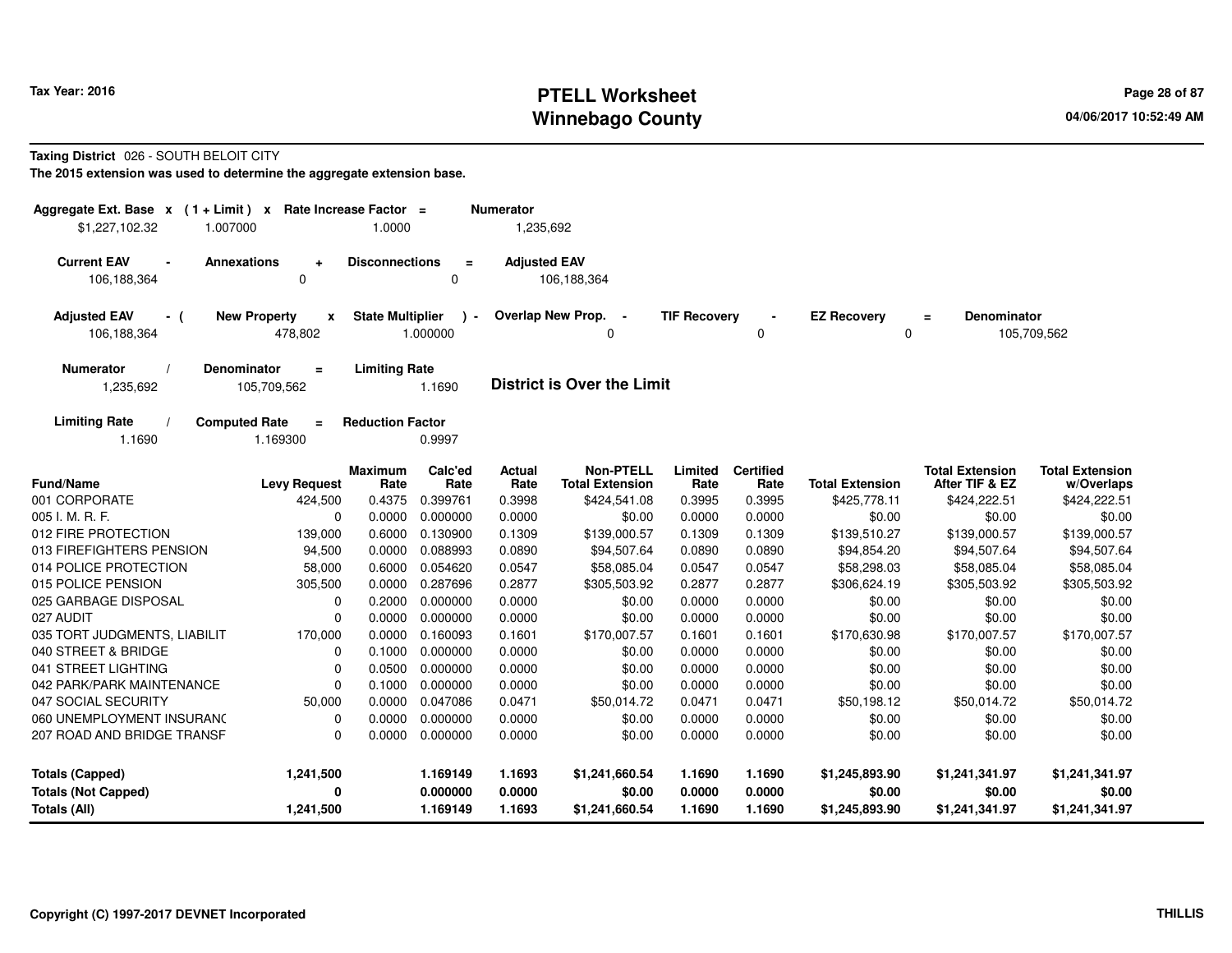# **PTELL Worksheet Tax Year: 2016 Page 29 of 87 Page 29 of 87 Winnebago County**

### **Taxing District** 027 - WINNEBAGO VILLAGE

| Aggregate Ext. Base $x$ (1+Limit) $x$ |                          |                                      | Rate Increase Factor =              | <b>Numerator</b>                    |                                            |                         |          |                                  |
|---------------------------------------|--------------------------|--------------------------------------|-------------------------------------|-------------------------------------|--------------------------------------------|-------------------------|----------|----------------------------------|
| \$413,659.76                          |                          | 1.007000                             | 1.0000                              | 416,555                             |                                            |                         |          |                                  |
| <b>Current EAV</b><br>44,384,130      | $\overline{\phantom{a}}$ | <b>Annexations</b><br>$\ddot{}$<br>0 | <b>Disconnections</b><br>$\equiv$   | <b>Adjusted EAV</b><br>44,384,130   |                                            |                         |          |                                  |
| <b>Adjusted EAV</b><br>44,384,130     | $\sim$ 1                 | <b>New Property</b><br>X<br>211.487  | <b>State Multiplier</b><br>1.000000 | Overlap New Prop.<br>$\blacksquare$ | <b>TIF Recovery</b><br>$\blacksquare$<br>0 | <b>EZ Recovery</b><br>0 | $\equiv$ | <b>Denominator</b><br>44,172,643 |
| <b>Numerator</b>                      |                          | <b>Denominator</b><br>Ξ.             | <b>Limiting Rate</b>                | _ _ _ _ _ _ _ _ _ _ _ _ _ _ _ _ _   |                                            |                         |          |                                  |

| 416,555 | 44.172.643 | 0.9431 | <b>District is Within the Limit</b> |
|---------|------------|--------|-------------------------------------|
|---------|------------|--------|-------------------------------------|

| <b>Fund/Name</b>             | <b>Levy Request</b> | <b>Maximum</b><br>Rate | Calc'ed<br>Rate | Actual<br>Rate | <b>Non-PTELL</b><br><b>Total Extension</b> | Limited<br>Rate | <b>Certified</b><br>Rate | <b>Total Extension</b> | <b>Total Extension</b><br>After TIF & EZ | <b>Total Extension</b><br>w/Overlaps |
|------------------------------|---------------------|------------------------|-----------------|----------------|--------------------------------------------|-----------------|--------------------------|------------------------|------------------------------------------|--------------------------------------|
| 001 CORPORATE                | 188,220             | 0.4375                 | 0.424071        | 0.4241         | \$188,233.10                               | 0.4241          | 0.4241                   | \$188,233.10           | \$188,233.10                             | \$188,233.10                         |
| 003 BONDS & INTEREST         |                     | 0.0000                 | 0.000000        | 0.0000         | \$0.00                                     | 0.0000          | 0.0000                   | \$0.00                 | \$0.00                                   | \$0.00                               |
| 005 I. M. R. F.              | 220                 | 0.0000                 | 0.000496        | 0.0005         | \$221.92                                   | 0.0005          | 0.0005                   | \$221.92               | \$221.92                                 | \$221.92                             |
| 014 POLICE PROTECTION        | 224,780             | 0.6000                 | 0.506442        | 0.5065         | \$224,805.62                               | 0.5065          | 0.5065                   | \$224,805.62           | \$224,805.62                             | \$224,805.62                         |
| 027 AUDIT                    | 220                 | 0.0000                 | 0.000496        | 0.0005         | \$221.92                                   | 0.0005          | 0.0005                   | \$221.92               | \$221.92                                 | \$221.92                             |
| 035 TORT JUDGMENTS, LIABILIT | 220                 | 0.0000                 | 0.000496        | 0.0005         | \$221.92                                   | 0.0005          | 0.0005                   | \$221.92               | \$221.92                                 | \$221.92                             |
| 073 CHLORINATION OF SEWAGE   |                     | 0.0200                 | 0.000000        | 0.0000         | \$0.00                                     | 0.0000          | 0.0000                   | \$0.00                 | \$0.00                                   | \$0.00                               |
| 207 ROAD AND BRIDGE TRANSF   | $\Omega$            | 0.0000                 | 0.000000        | 0.0000         | \$0.00                                     | 0.0000          | 0.0000                   | \$0.00                 | \$0.00                                   | \$0.00                               |
| <b>Totals (Capped)</b>       | 413,660             |                        | 0.932001        | 0.9321         | \$413,704.48                               | 0.9321          | 0.9321                   | \$413,704.48           | \$413,704.48                             | \$413,704.48                         |
| <b>Totals (Not Capped)</b>   | 0                   |                        | 0.000000        | 0.0000         | \$0.00                                     | 0.0000          | 0.0000                   | \$0.00                 | \$0.00                                   | \$0.00                               |
| Totals (All)                 | 413,660             |                        | 0.932001        | 0.9321         | \$413,704.48                               | 0.9321          | 0.9321                   | \$413,704.48           | \$413,704.48                             | \$413,704.48                         |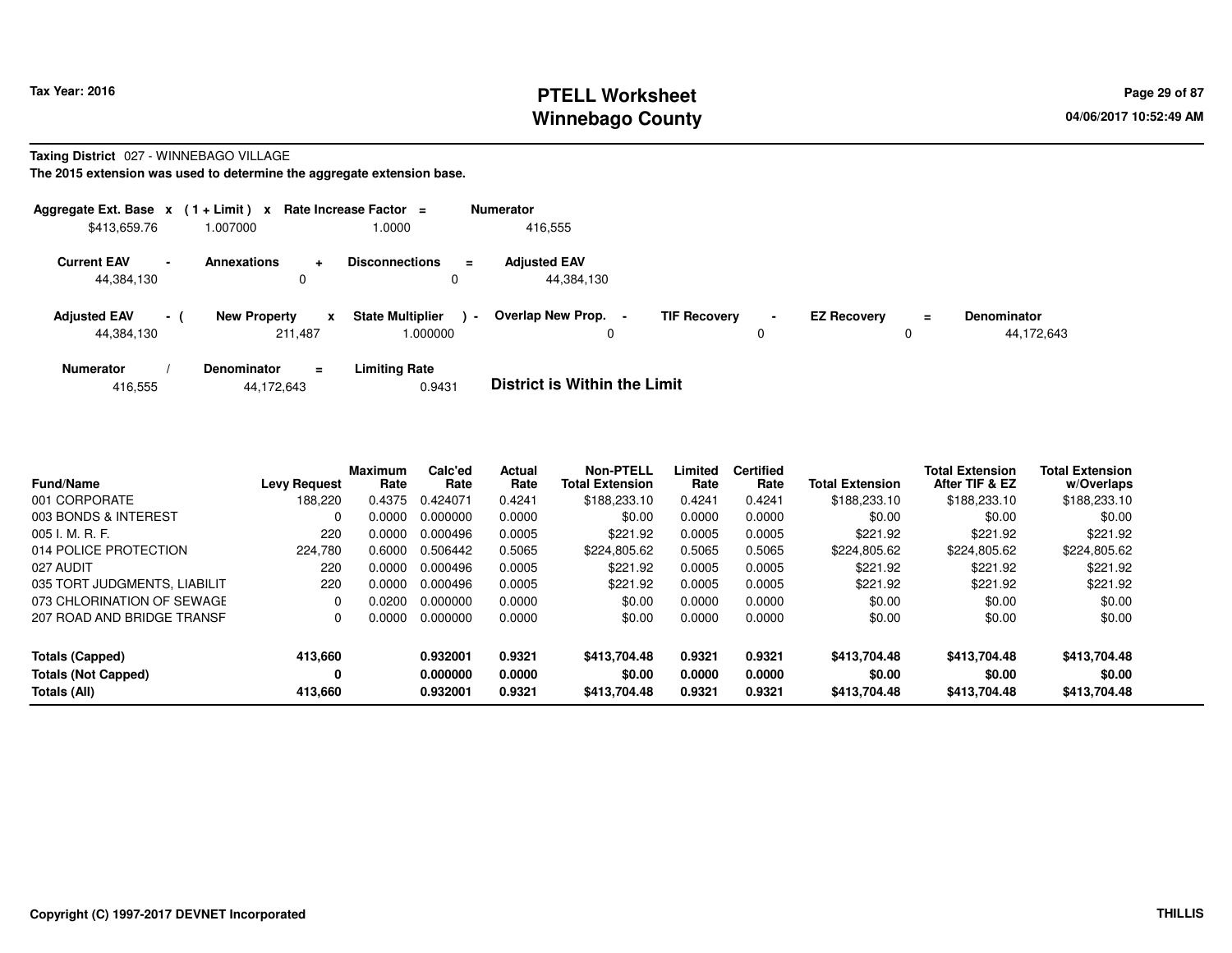# **PTELL Worksheet Tax Year: 2016 Page 30 of 87 PAGE 12 At 2016 Page 30 of 87 Winnebago County**

**Taxing District** 030 - BLACKHAWK FIRE

| Aggregate Ext. Base $x$ (1+Limit) x Rate Increase Factor = |                          |                                      |                                          |          | <b>Numerator</b>                  |                     |                     |                    |          |                                  |
|------------------------------------------------------------|--------------------------|--------------------------------------|------------------------------------------|----------|-----------------------------------|---------------------|---------------------|--------------------|----------|----------------------------------|
| \$193,265.95                                               |                          | 1.007000                             | 1.0000                                   |          | 194.619                           |                     |                     |                    |          |                                  |
| <b>Current EAV</b><br>38,551,162                           | $\overline{\phantom{0}}$ | <b>Annexations</b><br>$\ddot{}$<br>0 | <b>Disconnections</b>                    | $=$<br>0 | <b>Adjusted EAV</b><br>38,551,162 |                     |                     |                    |          |                                  |
| <b>Adjusted EAV</b><br>38,551,162                          | $\sim$ 10 $\pm$          | <b>New Property</b><br>219,575       | <b>State Multiplier</b><br>x<br>1.000000 | $\sim$   | Overlap New Prop.                 | <b>TIF Recovery</b> | $\blacksquare$<br>0 | <b>EZ Recovery</b> | $\equiv$ | <b>Denominator</b><br>38,331,587 |
| <b>Numerator</b>                                           |                          | <b>Denominator</b>                   | <b>Limiting Rate</b><br>$=$              |          | _ _ _ _ _ _ _ _ _ _ _ _ _ _ _ _ _ |                     |                     |                    |          |                                  |

|  | 194.619 | 38,331,587 | 0.5578 | <b>District is Within the Limit</b> |
|--|---------|------------|--------|-------------------------------------|
|--|---------|------------|--------|-------------------------------------|

| <b>Fund/Name</b>             | <b>Levy Request</b> | <b>Maximum</b><br>Rate | Calc'ed<br>Rate | Actual<br>Rate | <b>Non-PTELL</b><br><b>Total Extension</b> | Limited<br>Rate | <b>Certified</b><br>Rate | <b>Total Extension</b> | <b>Total Extension</b><br>After TIF & EZ | <b>Total Extension</b><br>w/Overlaps |  |
|------------------------------|---------------------|------------------------|-----------------|----------------|--------------------------------------------|-----------------|--------------------------|------------------------|------------------------------------------|--------------------------------------|--|
| 001 CORPORATE                | 245.000             | 0.4000                 | 0.635519        | 0.4000         | \$154,204.65                               | 0.4000          | 0.4000                   | \$154,204.65           | \$154,204.65                             | \$154,204.65                         |  |
| 027 AUDIT                    | 5.000               | 0.0050                 | 0.012970        | 0.0050         | \$1,927.56                                 | 0.0050          | 0.0050                   | \$1,927.56             | \$1,927.56                               | \$1,927.56                           |  |
| 035 TORT JUDGMENTS, LIABILIT | 15.000              | 0.0000                 | 0.038909        | 0.0390         | \$15,034.95                                | 0.0390          | 0.0390                   | \$15,034.95            | \$15,034.95                              | \$15,034.95                          |  |
| 049 EMERGENCY & RESCUE EQ    | 20,000              | 0.0500                 | 0.051879        | 0.0500         | \$19,275.58                                | 0.0500          | 0.0500                   | \$19,275.58            | \$19,275.58                              | \$19,275.58                          |  |
| 062 WORKERS COMPENSATION     | 7.000               | 0.0000                 | 0.018158        | 0.0182         | \$7,016.31                                 | 0.0182          | 0.0182                   | \$7,016.31             | \$7,016.31                               | \$7,016.31                           |  |
| Totals (Capped)              | 292,000             |                        | 0.757435        | 0.5122         | \$197,459.05                               | 0.5122          | 0.5122                   | \$197,459.05           | \$197,459.05                             | \$197,459.05                         |  |
| <b>Totals (Not Capped)</b>   |                     |                        | 0.000000        | 0.0000         | \$0.00                                     | 0.0000          | 0.0000                   | \$0.00                 | \$0.00                                   | \$0.00                               |  |
| Totals (All)                 | 292,000             |                        | 0.757435        | 0.5122         | \$197,459.05                               | 0.5122          | 0.5122                   | \$197,459.05           | \$197,459.05                             | \$197,459.05                         |  |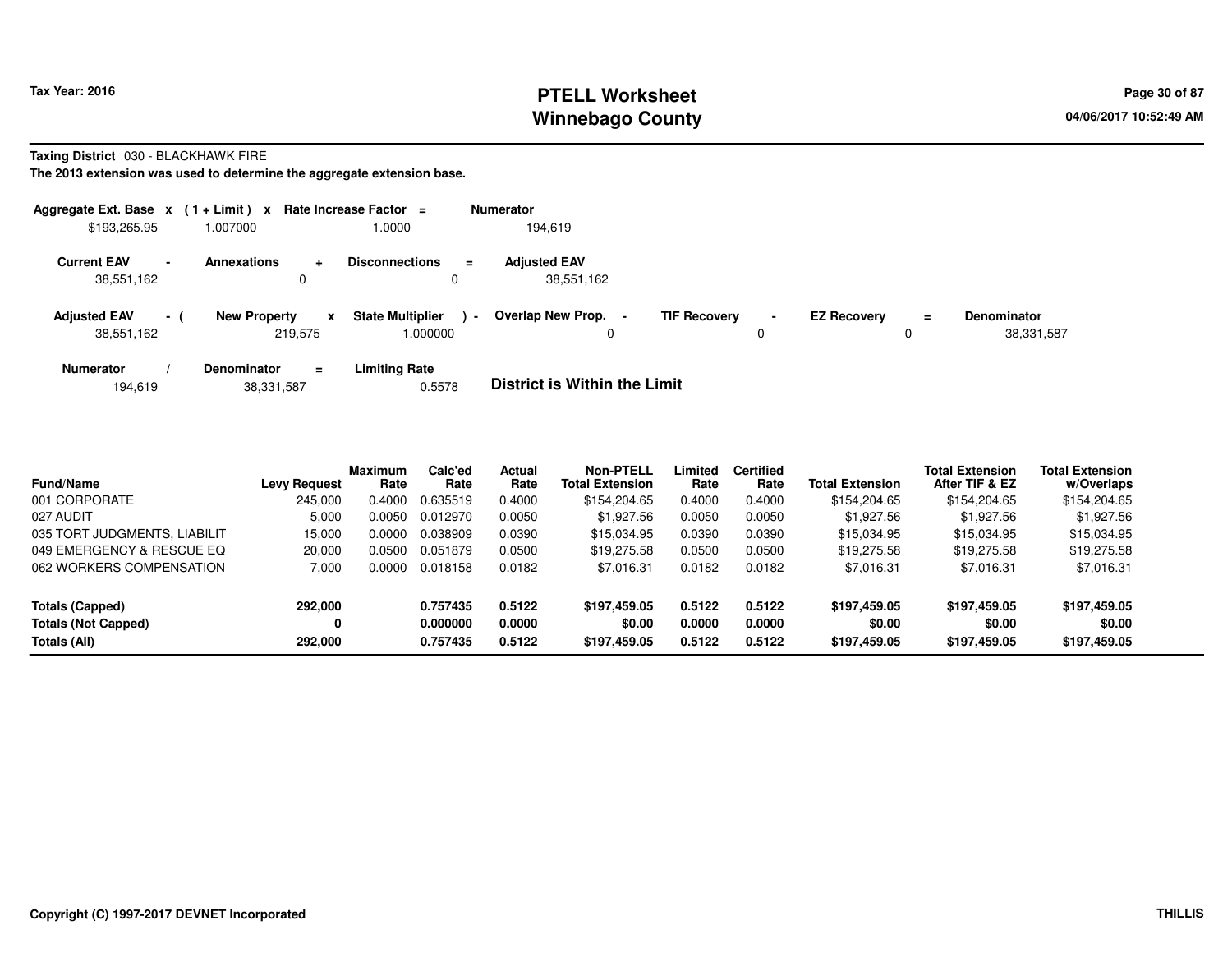# **PTELL Worksheet Tax Year: 2016 Page 31 of 87 PAGE 12 At 2016 Page 31 of 87 Winnebago County**

## **Taxing District** 031 - CHERRY VALLEY FIRE

| Aggregate Ext. Base $x$ (1+Limit) x<br>\$2,895,981.85<br>1.007000                                                                                                                   | Rate Increase Factor =              | 1.0000                           |                                  | <b>Numerator</b><br>2,916,254   |                                                              |                            |                                    |                                                  |                                                            |                                                        |
|-------------------------------------------------------------------------------------------------------------------------------------------------------------------------------------|-------------------------------------|----------------------------------|----------------------------------|---------------------------------|--------------------------------------------------------------|----------------------------|------------------------------------|--------------------------------------------------|------------------------------------------------------------|--------------------------------------------------------|
| <b>Current EAV</b><br><b>Annexations</b><br><b>Disconnections</b><br><b>Adjusted EAV</b><br>$\equiv$<br>$\blacksquare$<br>$\ddot{}$<br>304,896,345<br>0<br>1,778,983<br>306,675,328 |                                     |                                  |                                  |                                 |                                                              |                            |                                    |                                                  |                                                            |                                                        |
| <b>Adjusted EAV</b><br>- (<br>306,675,328                                                                                                                                           | <b>New Property</b><br>X<br>298,428 | <b>State Multiplier</b>          | $\rightarrow$<br>1.000000        |                                 | Overlap New Prop. -<br>23,097                                | <b>TIF Recovery</b>        | 0                                  | <b>EZ Recovery</b><br>$\mathbf 0$                | <b>Denominator</b><br>$=$                                  | 306,353,803                                            |
| <b>Numerator</b><br><b>Denominator</b><br>2,916,254                                                                                                                                 | $\equiv$<br>306,353,803             | <b>Limiting Rate</b>             | 0.9520                           |                                 | <b>District is Over the Limit</b>                            |                            |                                    |                                                  |                                                            |                                                        |
| <b>Limiting Rate</b><br><b>Computed Rate</b><br>0.9520                                                                                                                              | <b>Reduction Factor</b><br>0.9741   |                                  |                                  |                                 |                                                              |                            |                                    |                                                  |                                                            |                                                        |
| <b>Fund/Name</b><br>001 CORPORATE                                                                                                                                                   | <b>Levy Request</b><br>1,160,000    | <b>Maximum</b><br>Rate<br>0.4000 | Calc'ed<br>Rate<br>0.380457      | <b>Actual</b><br>Rate<br>0.3805 | <b>Non-PTELL</b><br><b>Total Extension</b><br>\$1,118,214.74 | Limited<br>Rate<br>0.3805  | <b>Certified</b><br>Rate<br>0.3805 | <b>Total Extension</b><br>\$1,127,835.44         | <b>Total Extension</b><br>After TIF & EZ<br>\$1,118,214.74 | <b>Total Extension</b><br>w/Overlaps<br>\$1,160,130.59 |
| 013 FIREFIGHTER'S PENSION                                                                                                                                                           | 200,672                             | 0.0000                           | 0.065817                         | 0.0659                          | \$193,667.15                                                 | 0.0642                     | 0.0642                             | \$190,294.44                                     | \$188,671.19                                               | \$195,743.45                                           |
| 013A FIRE PENSION 93-689                                                                                                                                                            | 200,222                             | 0.0000                           | 0.065669                         | 0.0657                          | \$193,079.39                                                 | 0.0657                     | 0.0657                             | \$194,740.57                                     | \$193,079.39                                               | \$200,316.90                                           |
| 027 AUDIT                                                                                                                                                                           | 13,990                              | 0.0050                           | 0.004588                         | 0.0046                          | \$13,518.50                                                  | 0.0045                     | 0.0045                             | \$13,338.40                                      | \$13,224.62                                                | \$13,720.34                                            |
| 035 TORT JUDGMENTS, LIABILIT<br>064 AMBULANCE                                                                                                                                       | 444,400<br>1,160,000                | 0.0000<br>0.4000                 | 0.145755<br>0.380457             | 0.1458<br>0.3805                | \$428,477.55<br>\$1,118,214.74                               | 0.1224<br>0.3804           | 0.1224<br>0.3804                   | \$362,804.36<br>\$1,127,539.03                   | \$359,709.55<br>\$1,117,920.86                             | \$373,193.13<br>\$1,159,825.70                         |
| <b>Totals (Capped)</b><br><b>Totals (Not Capped)</b><br>Totals (All)                                                                                                                | 2,979,062<br>200,222<br>3,179,284   |                                  | 0.977074<br>0.065669<br>1.042743 | 0.9773<br>0.0657<br>1.0430      | \$2,872,092.68<br>\$193,079.39<br>\$3,065,172.07             | 0.9520<br>0.0657<br>1.0177 | 0.9520<br>0.0657<br>1.0177         | \$2,821,811.66<br>\$194,740.57<br>\$3,016,552.24 | \$2,797,740.96<br>\$193,079.39<br>\$2,990,820.35           | \$2,902,613.21<br>\$200,316.90<br>\$3,102,930.11       |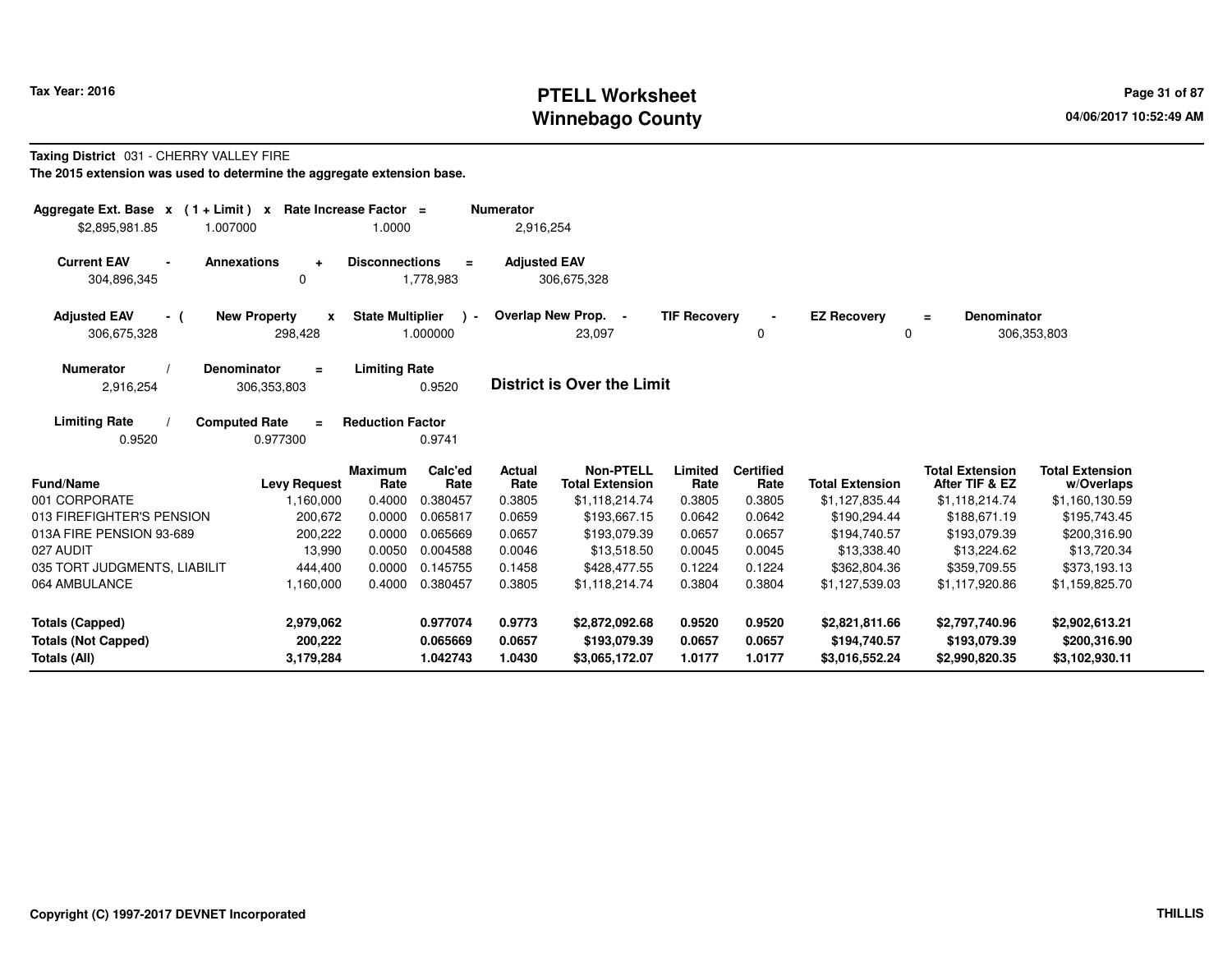# **PTELL Worksheet Tax Year: 2016 Page 32 of 87 Page 32 of 87 Winnebago County**

**Taxing District** 033 - FIRE 1

| Aggregate Ext. Base $x$ (1+Limit) $x$<br>\$755,275.54 | 1.007000                                        | Rate Increase Factor =<br>1.0000 |                         | <b>Numerator</b>    | 760,562                                    |                     |                          |                        |                                          |                                      |  |
|-------------------------------------------------------|-------------------------------------------------|----------------------------------|-------------------------|---------------------|--------------------------------------------|---------------------|--------------------------|------------------------|------------------------------------------|--------------------------------------|--|
| <b>Current EAV</b><br>$\blacksquare$<br>97,029,942    | <b>Annexations</b><br>$\ddot{\phantom{1}}$<br>0 | <b>Disconnections</b>            | $\equiv$<br>25,277      | <b>Adjusted EAV</b> | 97,055,219                                 |                     |                          |                        |                                          |                                      |  |
| <b>Adjusted EAV</b><br>- (<br>97,055,219              | <b>New Property</b><br>$\pmb{\chi}$<br>88,412   | <b>State Multiplier</b>          | $\lambda$ -<br>1.000000 |                     | Overlap New Prop. -<br>0                   | <b>TIF Recovery</b> | $\blacksquare$<br>0      | <b>EZ Recovery</b>     | Denominator<br>$\equiv$<br>0             | 96,966,807                           |  |
| <b>Numerator</b><br>760,562                           | <b>Denominator</b><br>$\equiv$<br>96,966,807    | <b>Limiting Rate</b>             | 0.7844                  |                     | <b>District is Over the Limit</b>          |                     |                          |                        |                                          |                                      |  |
| <b>Limiting Rate</b><br>0.7844                        | <b>Computed Rate</b><br>0.800000                | <b>Reduction Factor</b>          | 0.9805                  |                     |                                            |                     |                          |                        |                                          |                                      |  |
| <b>Fund/Name</b>                                      | <b>Levy Request</b>                             | <b>Maximum</b><br>Rate           | Calc'ed<br>Rate         | Actual<br>Rate      | <b>Non-PTELL</b><br><b>Total Extension</b> | Limited<br>Rate     | <b>Certified</b><br>Rate | <b>Total Extension</b> | <b>Total Extension</b><br>After TIF & EZ | <b>Total Extension</b><br>w/Overlaps |  |
| 001 CORPORATE                                         | 402,660                                         | 0.4000                           | 0.414985                | 0.4000              | \$388,119.77                               | 0.3844              | 0.3844                   | \$373,880.85           | \$372,983.10                             | \$372,983.10                         |  |
| 064 AMBULANCE                                         | 390,379                                         | 0.4000                           | 0.402328                | 0.4000              | \$388,119.77                               | 0.4000              | 0.4000                   | \$389,053.95           | \$388,119.77                             | \$388,119.77                         |  |
| <b>Totals (Capped)</b>                                | 793,039                                         |                                  | 0.817313                | 0.8000              | \$776,239.54                               | 0.7844              | 0.7844                   | \$762,934.80           | \$761,102.87                             | \$761,102.87                         |  |
| <b>Totals (Not Capped)</b>                            | 0                                               |                                  | 0.000000                | 0.0000              | \$0.00                                     | 0.0000              | 0.0000                   | \$0.00                 | \$0.00                                   | \$0.00                               |  |
| Totals (All)                                          | 793,039                                         |                                  | 0.817313                | 0.8000              | \$776,239.54                               | 0.7844              | 0.7844                   | \$762,934.80           | \$761,102.87                             | \$761,102.87                         |  |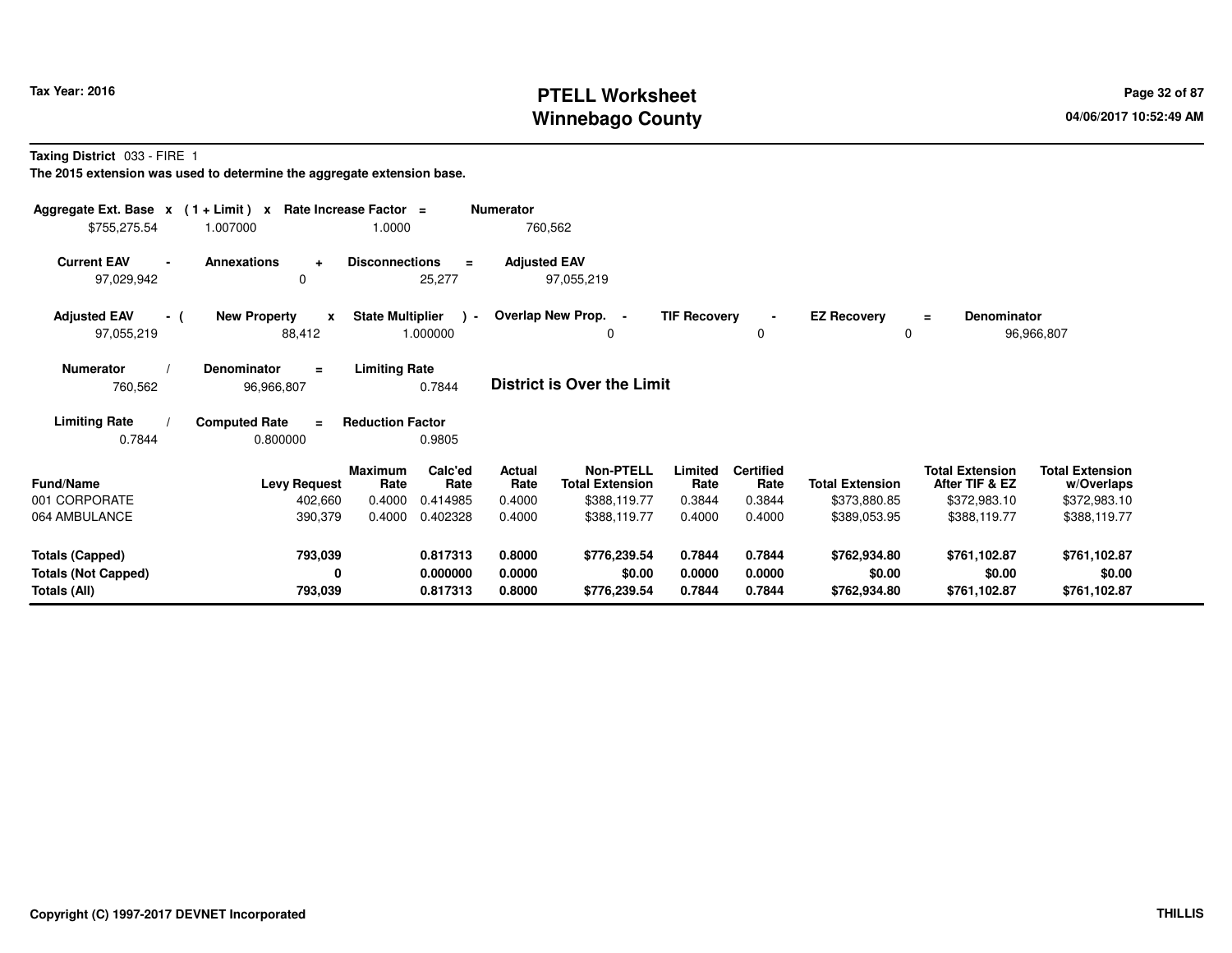# **PTELL Worksheet Tax Year: 2016 Page 33 of 87 Page 33 of 87 Winnebago County**

### **Taxing District** 035 - HARLEM-ROSCOE FIRE**The 2015 extension was used to determine the aggregate extension base.**

| Aggregate Ext. Base $x$ (1 + Limit) $x$<br>\$4,826,020.60<br>1.007000 | Rate Increase Factor =                           | 1.0000                  |                    | <b>Numerator</b><br>4,859,803 |                                            |                     |                          |                         |                                          |                                      |
|-----------------------------------------------------------------------|--------------------------------------------------|-------------------------|--------------------|-------------------------------|--------------------------------------------|---------------------|--------------------------|-------------------------|------------------------------------------|--------------------------------------|
| <b>Current EAV</b><br>645,739,598                                     | <b>Annexations</b><br>÷<br>0                     | <b>Disconnections</b>   | $\equiv$<br>0      | <b>Adjusted EAV</b>           | 645,739,598                                |                     |                          |                         |                                          |                                      |
| <b>Adjusted EAV</b><br>- (<br>645,739,598                             | <b>New Property</b><br>$\mathbf{x}$<br>4,474,255 | <b>State Multiplier</b> | $\sim$<br>1.000000 | Overlap New Prop.             | $\sim$<br>0                                | <b>TIF Recovery</b> | 0                        | <b>EZ Recovery</b><br>0 | Denominator<br>$=$                       | 641,265,343                          |
| <b>Numerator</b><br>4,859,803                                         | <b>Denominator</b><br>$\equiv$<br>641,265,343    | <b>Limiting Rate</b>    | 0.7579             |                               | <b>District is Over the Limit</b>          |                     |                          |                         |                                          |                                      |
| <b>Limiting Rate</b><br>0.7579                                        | <b>Computed Rate</b><br>$\equiv$<br>0.780000     | <b>Reduction Factor</b> | 0.9717             |                               |                                            |                     |                          |                         |                                          |                                      |
| <b>Fund/Name</b>                                                      | <b>Levy Request</b>                              | <b>Maximum</b><br>Rate  | Calc'ed<br>Rate    | Actual<br>Rate                | <b>Non-PTELL</b><br><b>Total Extension</b> | Limited<br>Rate     | <b>Certified</b><br>Rate | <b>Total Extension</b>  | <b>Total Extension</b><br>After TIF & EZ | <b>Total Extension</b><br>w/Overlaps |
| 001 CORPORATE                                                         | 2,617,398                                        | 0.4000                  | 0.405333           | 0.4000                        | \$2,582,958.39                             | 0.3886              | 0.3886                   | \$2,568,427.84          | \$2,509,344.08                           | \$2,509,344.08                       |
| 035 TORT JUDGMENTS, LIABILIT                                          | 68,636                                           | 0.0000                  | 0.010629           | 0.0107                        | \$69,094.14                                | 0.0104              | 0.0104                   | \$68,738.16             | \$67,156.92                              | \$67,156.92                          |
| 064 AMBULANCE                                                         | 2,384,432                                        | 0.4000                  | 0.369256           | 0.3693                        | \$2,384,716.34                             | 0.3589              | 0.3589                   | \$2,372,127.51          | \$2,317,559.42                           | \$2,317,559.42                       |
| <b>Totals (Capped)</b>                                                | 5,070,466                                        |                         | 0.785218           | 0.7800                        | \$5,036,768.87                             | 0.7579              | 0.7579                   | \$5,009,293.51          | \$4,894,060.42                           | \$4,894,060.42                       |
| <b>Totals (Not Capped)</b>                                            | 0                                                |                         | 0.000000           | 0.0000                        | \$0.00                                     | 0.0000              | 0.0000                   | \$0.00                  | \$0.00                                   | \$0.00                               |
| Totals (All)                                                          | 5,070,466                                        |                         | 0.785218           | 0.7800                        | \$5,036,768.87                             | 0.7579              | 0.7579                   | \$5,009,293.51          | \$4,894,060.42                           | \$4,894,060.42                       |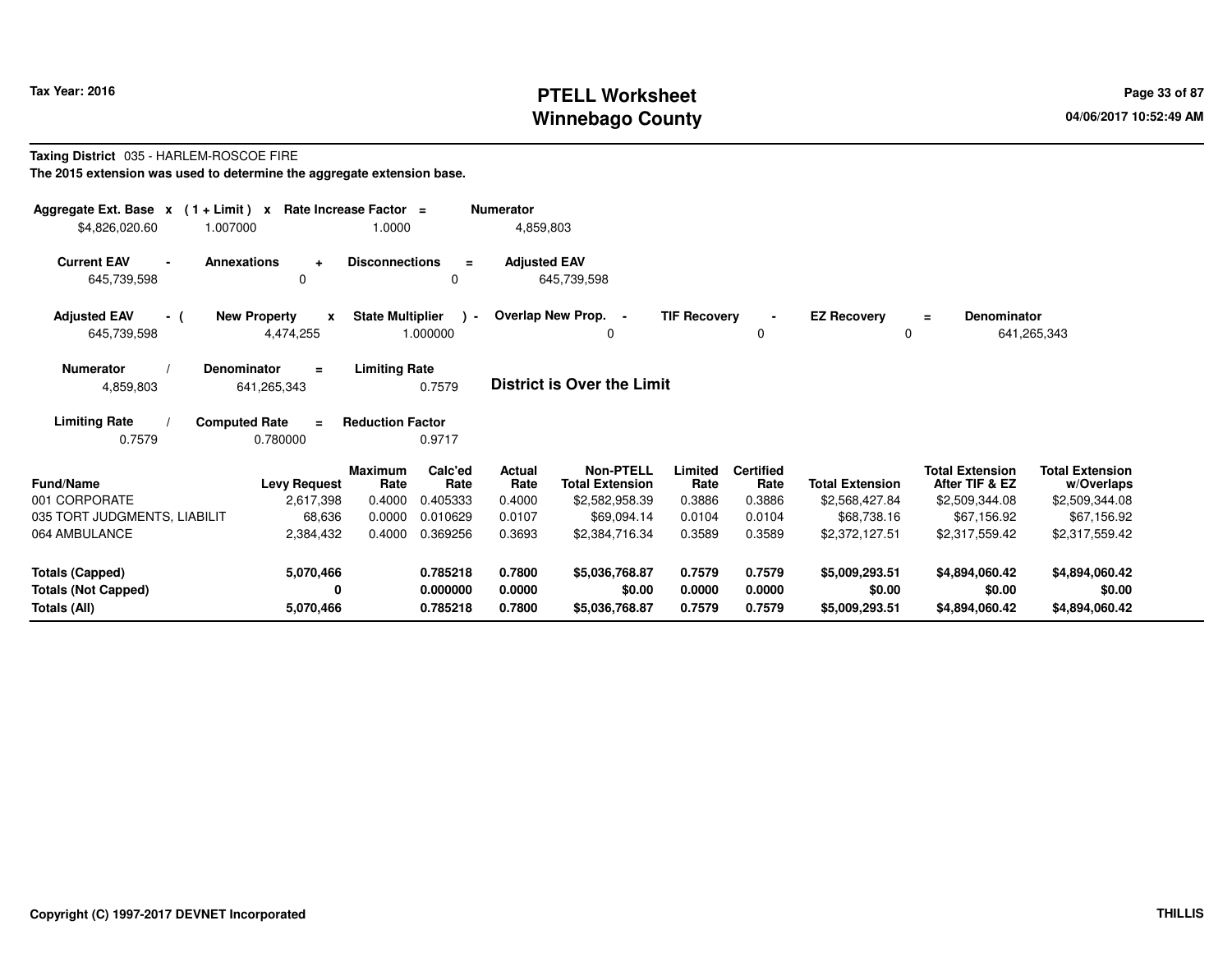# **PTELL Worksheet Tax Year: 2016 Page 34 of 87 Page 34 of 87 Winnebago County**

**Taxing District** 037 - NORTH PARK FIRE

**The 2013 extension was used to determine the aggregate extension base.**

| Aggregate Ext. Base $x$ (1+Limit) x Rate Increase Factor = |                          |                                   |           |                                              |                | <b>Numerator</b>                   |                     |                     |                    |          |                                   |
|------------------------------------------------------------|--------------------------|-----------------------------------|-----------|----------------------------------------------|----------------|------------------------------------|---------------------|---------------------|--------------------|----------|-----------------------------------|
| \$746,725.85                                               |                          | 1.007000                          |           | 1.0000                                       |                | 751,953                            |                     |                     |                    |          |                                   |
| <b>Current EAV</b><br>160,917,503                          | $\overline{\phantom{a}}$ | <b>Annexations</b><br>$\mathbf 0$ | $\ddot{}$ | <b>Disconnections</b><br>$\equiv$<br>193.928 |                | <b>Adjusted EAV</b><br>161,111,431 |                     |                     |                    |          |                                   |
| <b>Adjusted EAV</b><br>161,111,431                         | $-1$                     | <b>New Property</b><br>192.668    | x         | <b>State Multiplier</b><br>000000.1          | $\blacksquare$ | Overlap New Prop. -<br>0           | <b>TIF Recovery</b> | $\blacksquare$<br>0 | <b>EZ Recovery</b> | $=$<br>0 | <b>Denominator</b><br>160,918,763 |
| <b>Numerator</b>                                           |                          | Denominator                       | $\equiv$  | <b>Limiting Rate</b>                         |                |                                    |                     |                     |                    |          |                                   |

751,953160,918,763 0.4673 **District is Within the Limit**

| <b>Fund/Name</b><br>001 CORPORATE         | <b>Levy Request</b><br>668,658 | <b>Maximum</b><br>Rate<br>0.4000 | Calc'ed<br>Rate<br>0.415528 | Actual<br>Rate<br>0.4000 | <b>Non-PTELL</b><br><b>Total Extension</b><br>\$643.670.01 | Limited<br>Rate<br>0.4000 | <b>Certified</b><br>Rate<br>0.4000 | <b>Total Extension</b><br>\$654,116.22 | <b>Total Extension</b><br>After TIF & EZ<br>\$643,670.01 | <b>Total Extension</b><br>w/Overlaps<br>\$643,670.01 |
|-------------------------------------------|--------------------------------|----------------------------------|-----------------------------|--------------------------|------------------------------------------------------------|---------------------------|------------------------------------|----------------------------------------|----------------------------------------------------------|------------------------------------------------------|
| 027 AUDIT<br>035 TORT JUDGMENTS, LIABILIT | 8.358<br>78,902                | 0.0050<br>0.0000                 | 0.005194<br>0.049033        | 0.0050<br>0.0491         | \$8,045.88<br>\$79.010.49                                  | 0.0050<br>0.0491          | 0.0050<br>0.0491                   | \$8,176.45<br>\$80,292.77              | \$8,045.88<br>\$79,010.49                                | \$8,045.88<br>\$79,010.49                            |
|                                           |                                |                                  |                             |                          |                                                            |                           |                                    |                                        |                                                          |                                                      |
| Totals (Capped)                           | 755,918                        |                                  | 0.469755                    | 0.4541                   | \$730,726.38                                               | 0.4541                    | 0.4541                             | \$742,585.44                           | \$730,726.38                                             | \$730,726.38                                         |
| <b>Totals (Not Capped)</b>                |                                |                                  | 0.000000                    | 0.0000                   | \$0.00                                                     | 0.0000                    | 0.0000                             | \$0.00                                 | \$0.00                                                   | \$0.00                                               |
| Totals (All)                              | 755.918                        |                                  | 0.469755                    | 0.4541                   | \$730,726.38                                               | 0.4541                    | 0.4541                             | \$742,585.44                           | \$730,726.38                                             | \$730,726.38                                         |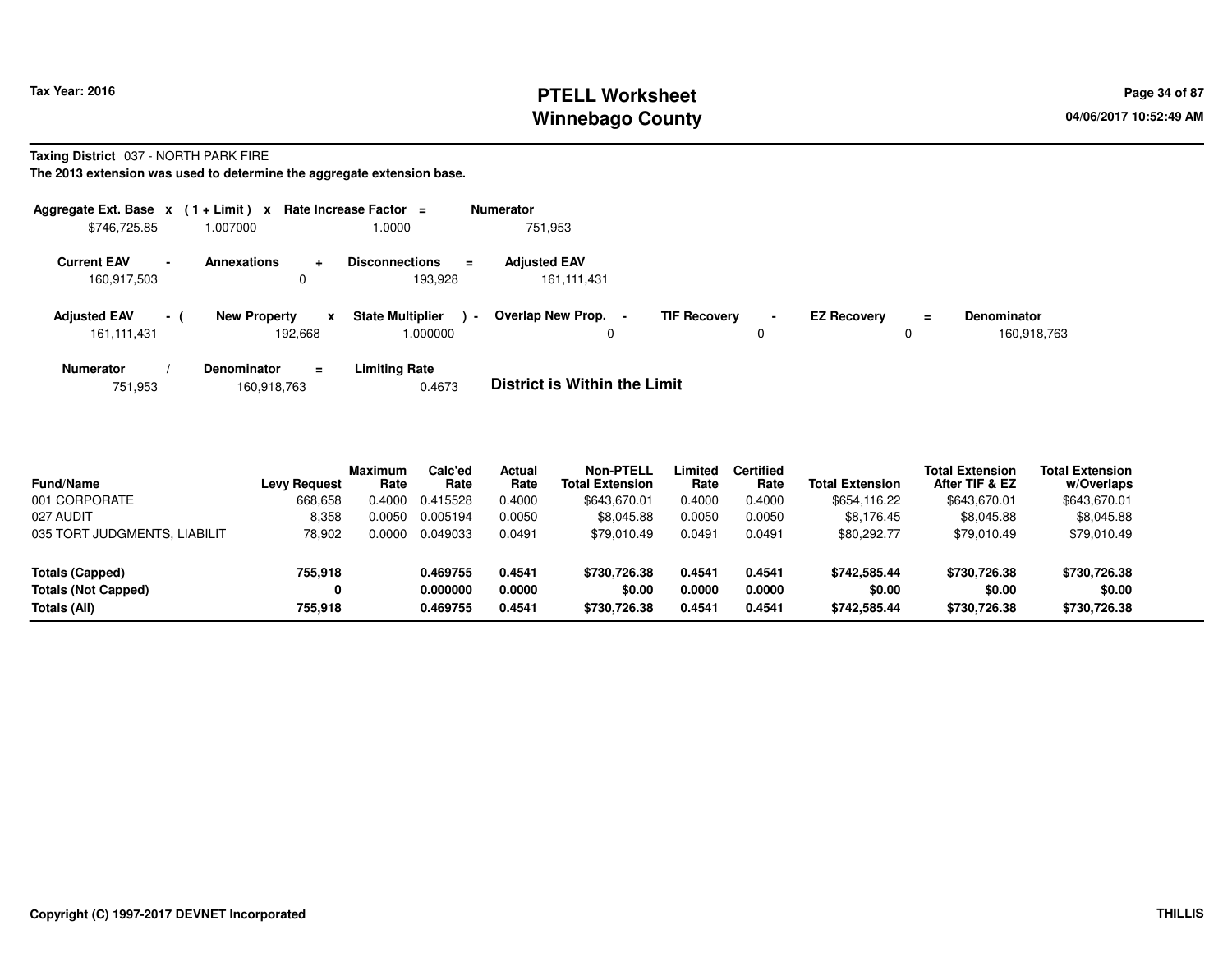# **PTELL Worksheet Tax Year: 2016 Page 35 of 87 Page 35 of 87 Winnebago County**

### **Taxing District** 038 - NORTHWEST FIRE

| Aggregate Ext. Base $x$ (1+Limit) $x$<br>1.007000<br>\$246,966.00    | Rate Increase Factor =                             | 1.0000                                             | <b>Numerator</b><br>248,695 |                                             |                            |                            |                                             |                                             |                                             |
|----------------------------------------------------------------------|----------------------------------------------------|----------------------------------------------------|-----------------------------|---------------------------------------------|----------------------------|----------------------------|---------------------------------------------|---------------------------------------------|---------------------------------------------|
| <b>Current EAV</b><br>54,821,725                                     | <b>Annexations</b><br>$\ddot{}$<br>0               | <b>Disconnections</b><br>$\equiv$<br>0             | <b>Adjusted EAV</b>         | 54,821,725                                  |                            |                            |                                             |                                             |                                             |
| <b>Adjusted EAV</b><br>- (<br>54,821,725                             | <b>New Property</b><br>$\boldsymbol{x}$<br>304,896 | <b>State Multiplier</b><br>$\lambda$ -<br>1.000000 |                             | Overlap New Prop. -                         | <b>TIF Recovery</b>        | $\blacksquare$<br>0        | <b>EZ Recovery</b><br>0                     | <b>Denominator</b><br>$\equiv$              | 54,516,829                                  |
| <b>Numerator</b><br>248,695                                          | <b>Denominator</b><br>$=$<br>54,516,829            | <b>Limiting Rate</b><br>0.4562                     |                             | <b>District is Over the Limit</b>           |                            |                            |                                             |                                             |                                             |
| <b>Limiting Rate</b><br>0.4562                                       | <b>Computed Rate</b><br>$=$<br>0.468900            | <b>Reduction Factor</b><br>0.9729                  |                             |                                             |                            |                            |                                             |                                             |                                             |
| <b>Fund/Name</b>                                                     | <b>Levy Request</b>                                | Calc'ed<br><b>Maximum</b><br>Rate<br>Rate          | Actual<br>Rate              | <b>Non-PTELL</b><br><b>Total Extension</b>  | Limited<br>Rate            | <b>Certified</b><br>Rate   | <b>Total Extension</b>                      | <b>Total Extension</b><br>After TIF & EZ    | <b>Total Extension</b><br>w/Overlaps        |
| 001 CORPORATE                                                        | 350,000                                            | 0.4000<br>0.638433                                 | 0.4000                      | \$219,286.90                                | 0.4000                     | 0.4000                     | \$219,286.90                                | \$219,286.90                                | \$219,286.90                                |
| 003 BONDS & INT 2015                                                 | 64,865                                             | 0.0000<br>0.118320                                 | 0.1184                      | \$64,908.92                                 | 0.1184                     | 0.1184                     | \$64,908.92                                 | \$64,908.92                                 | \$64,908.92                                 |
| 027 AUDIT                                                            | 5,000                                              | 0.0050<br>0.009121                                 | 0.0050                      | \$2,741.09                                  | 0.0049                     | 0.0049                     | \$2,686.26                                  | \$2,686.26                                  | \$2,686.26                                  |
| 035 TORT JUDGMENTS, LIABILIT                                         | 35,000                                             | 0.0000<br>0.063843                                 | 0.0639                      | \$35,031.08                                 | 0.0513                     | 0.0513                     | \$28,123.54                                 | \$28,123.54                                 | \$28,123.54                                 |
| <b>Totals (Capped)</b><br><b>Totals (Not Capped)</b><br>Totals (All) | 390,000<br>64,865<br>454,865                       | 0.711397<br>0.118320<br>0.829717                   | 0.4689<br>0.1184<br>0.5873  | \$257,059.07<br>\$64,908.92<br>\$321,967.99 | 0.4562<br>0.1184<br>0.5746 | 0.4562<br>0.1184<br>0.5746 | \$250,096.71<br>\$64,908.92<br>\$315,005.63 | \$250,096.70<br>\$64,908.92<br>\$315,005.62 | \$250,096.70<br>\$64,908.92<br>\$315,005.62 |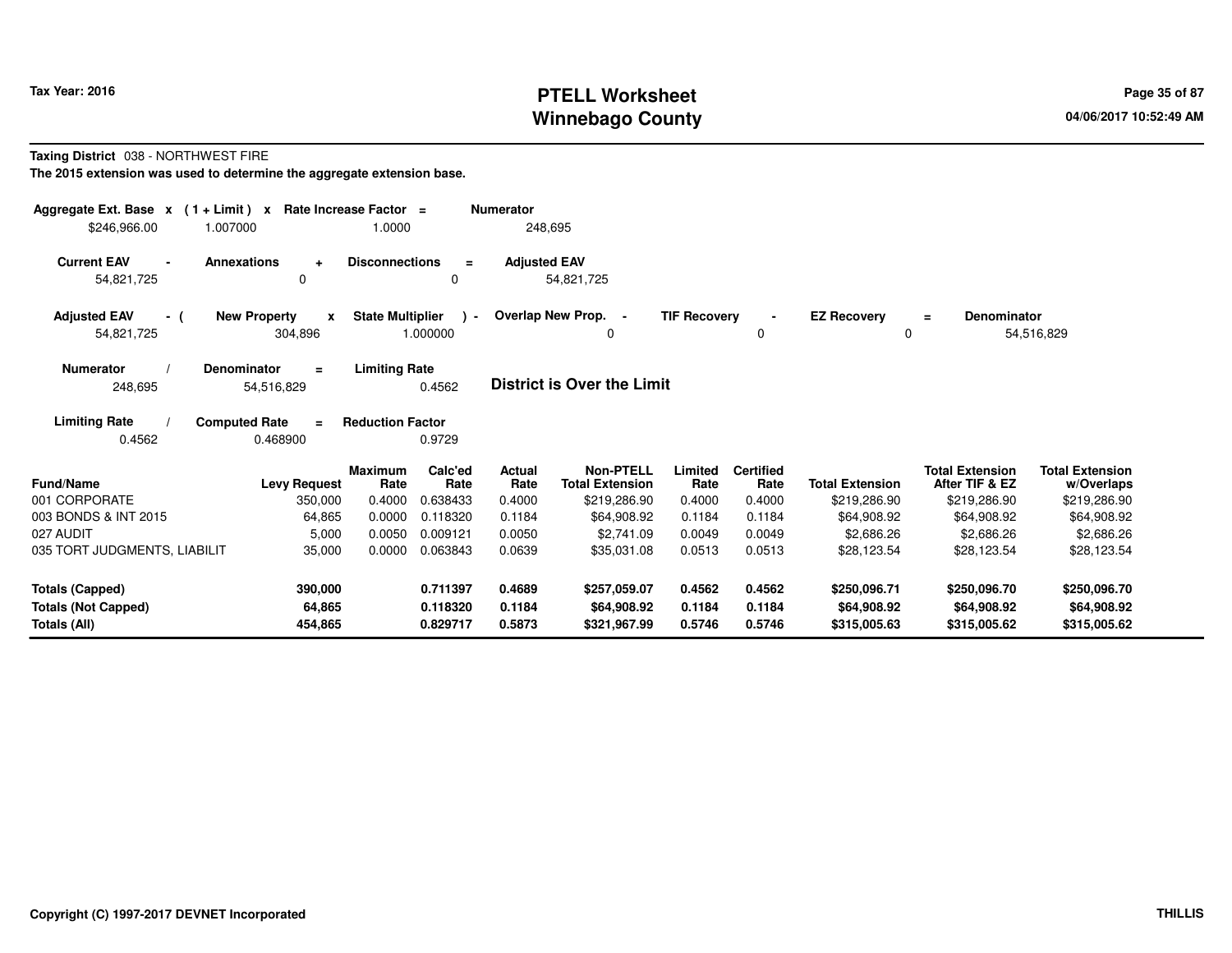# **PTELL Worksheet Tax Year: 2016 Page 36 of 87 Page 36 of 87 Winnebago County**

**Taxing District** 039 - PECATONICA FIRE

|                                                              | Aggregate Ext. Base $x$ (1+Limit) x Rate Increase Factor = |                                              | <b>Numerator</b>                                   |                     |                                     |                                  |
|--------------------------------------------------------------|------------------------------------------------------------|----------------------------------------------|----------------------------------------------------|---------------------|-------------------------------------|----------------------------------|
| \$440,859.16                                                 | 007000.                                                    | 0000.                                        | 443.945                                            |                     |                                     |                                  |
| <b>Current EAV</b><br>$\overline{\phantom{0}}$<br>99,904,651 | <b>Annexations</b><br>$\ddot{}$<br>0                       | <b>Disconnections</b><br>$\equiv$<br>70.159  | <b>Adjusted EAV</b><br>99,974,810                  |                     |                                     |                                  |
| <b>Adjusted EAV</b><br>$-1$<br>99.974.810                    | <b>New Property</b><br>$\mathbf{x}$<br>366.804             | <b>State Multiplier</b><br>$\sim$<br>.000000 | Overlap New Prop.<br><b>TIF Recovery</b><br>11.164 | $\blacksquare$<br>0 | <b>EZ Recovery</b><br>$\equiv$<br>0 | <b>Denominator</b><br>99,596,842 |
| <b>Numerator</b><br>443,945                                  | <b>Denominator</b><br>$\equiv$<br>99,596,842               | <b>Limiting Rate</b><br>0.4458               | <b>District is Within the Limit</b>                |                     |                                     |                                  |

| <b>Fund/Name</b>             | Levy Request | <b>Maximum</b><br>Rate | Calc'ed<br>Rate | <b>Actual</b><br>Rate | Non-PTELL<br><b>Total Extension</b> | Limited<br>Rate | <b>Certified</b><br>Rate | <b>Total Extension</b> | <b>Total Extension</b><br>After TIF & EZ | <b>Total Extension</b><br>w/Overlaps |
|------------------------------|--------------|------------------------|-----------------|-----------------------|-------------------------------------|-----------------|--------------------------|------------------------|------------------------------------------|--------------------------------------|
| 001 CORPORATE                | 245.900      | 0.4000                 | 0.246135        | 0.2462                | \$218,623.25                        | 0.2462          | 0.2462                   | \$218,623.25           | \$218,623.25                             | \$245,965.25                         |
| 027 AUDIT                    | 5.100        | 0.0050                 | 0.005105        | 0.0050                | \$4,439.95                          | 0.0050          | 0.0050                   | \$4,439.95             | \$4,439.95                               | \$4,995.23                           |
| 035 TORT JUDGMENTS, LIABILIT | 14.300       | 0.0000                 | 0.014314        | 0.0144                | \$12,787.06                         | 0.0144          | 0.0144                   | \$12,787.06            | \$12,787.06                              | \$14,386.27                          |
| 064 AMBULANCE                | 175.400      | 0.4000                 | 0.175567        | 0.1756                | \$155,931.12                        | 0.1756          | 0.1756                   | \$155,931.12           | \$155,931.12                             | \$175,432.57                         |
| Totals (Capped)              | 440.700      |                        | 0.441121        | 0.4412                | \$391.781.38                        | 0.4412          | 0.4412                   | \$391,781.39           | \$391,781.38                             | \$440,779.32                         |
| <b>Totals (Not Capped)</b>   | 0            |                        | 0.000000        | 0.0000                | \$0.00                              | 0.0000          | 0.0000                   | \$0.00                 | \$0.00                                   | \$0.00                               |
| Totals (All)                 | 440.700      |                        | 0.441121        | 0.4412                | \$391,781.38                        | 0.4412          | 0.4412                   | \$391,781.39           | \$391,781.38                             | \$440,779.32                         |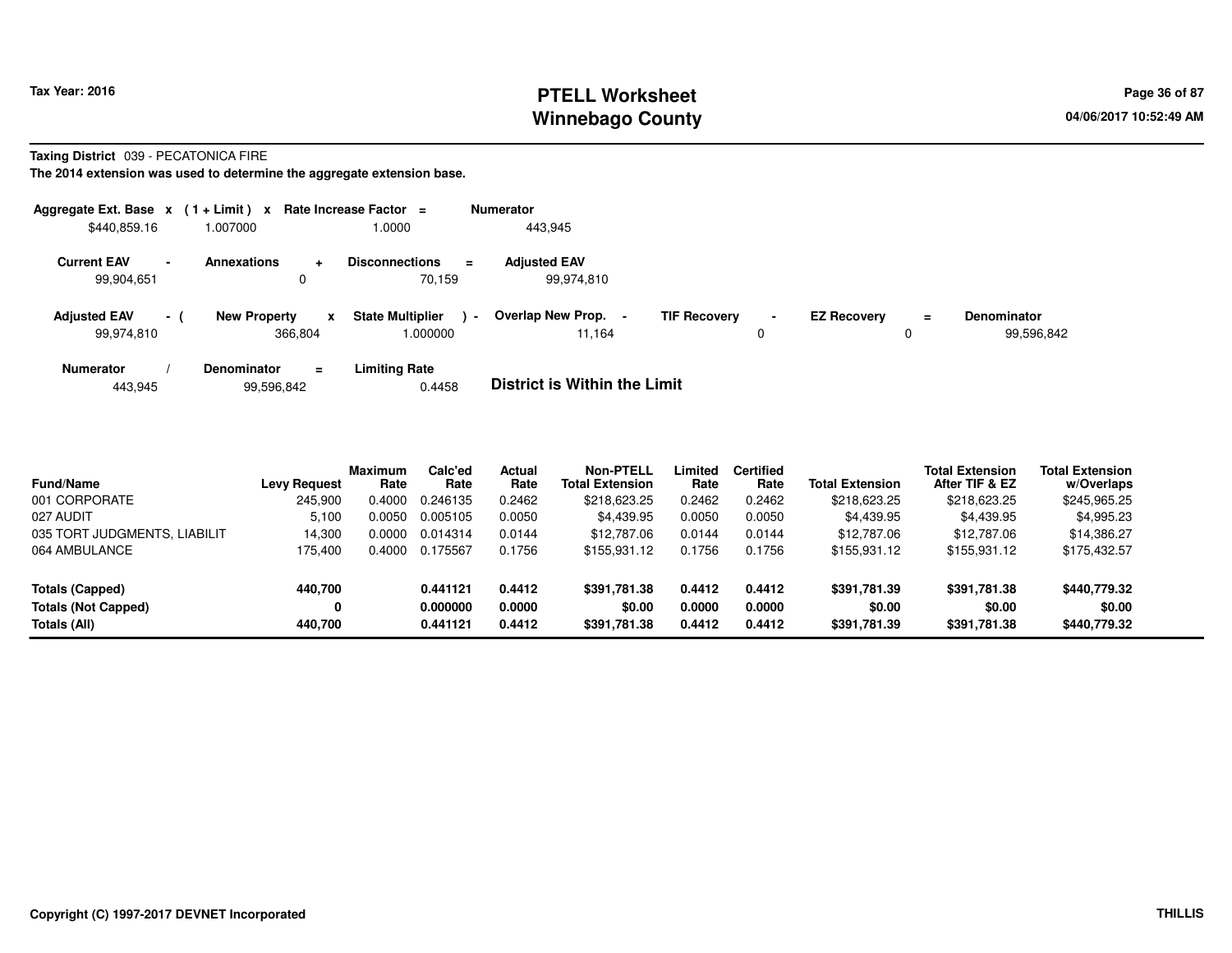# **PTELL Worksheet Tax Year: 2016 Page 37 of 87 Page 37 of 87 Winnebago County**

**Taxing District** 040 - ROCK RIVER FIRE

| Aggregate Ext. Base $x$ (1 + Limit) $x$<br>\$2,369.98 | 1.007000                                         | Rate Increase Factor =<br>1.0000                     | <b>Numerator</b>    | 2,387                               |                     |                          |                         |                                          |                                      |
|-------------------------------------------------------|--------------------------------------------------|------------------------------------------------------|---------------------|-------------------------------------|---------------------|--------------------------|-------------------------|------------------------------------------|--------------------------------------|
| <b>Current EAV</b><br>$\blacksquare$<br>2,440,153     | <b>Annexations</b><br>$\ddot{}$<br>0             | <b>Disconnections</b><br>$\equiv$<br>194,147         | <b>Adjusted EAV</b> | 2,634,300                           |                     |                          |                         |                                          |                                      |
| <b>Adjusted EAV</b><br>- (<br>2,634,300               | <b>New Property</b><br>$\boldsymbol{x}$<br>8,628 | <b>State Multiplier</b><br>$\rightarrow$<br>1.000000 |                     | Overlap New Prop. -<br>0            | <b>TIF Recovery</b> | 0                        | <b>EZ Recovery</b><br>0 | Denominator<br>$\equiv$                  | 2,625,672                            |
| <b>Numerator</b><br>2,387                             | Denominator<br>$\equiv$<br>2,625,672             | <b>Limiting Rate</b><br>0.0909                       |                     | <b>District is Over the Limit</b>   |                     |                          |                         |                                          |                                      |
| <b>Limiting Rate</b>                                  | <b>Computed Rate</b><br>$\equiv$                 | <b>Reduction Factor</b>                              |                     |                                     |                     |                          |                         |                                          |                                      |
| 0.0909                                                | 0.102500                                         | 0.8868                                               |                     |                                     |                     |                          |                         |                                          |                                      |
| <b>Fund/Name</b>                                      | <b>Levy Request</b>                              | Calc'ed<br>Maximum<br>Rate<br>Rate                   | Actual<br>Rate      | Non-PTELL<br><b>Total Extension</b> | Limited<br>Rate     | <b>Certified</b><br>Rate | <b>Total Extension</b>  | <b>Total Extension</b><br>After TIF & EZ | <b>Total Extension</b><br>w/Overlaps |
| 001 CORPORATE                                         | 2,500                                            | 0.4000<br>0.102453                                   | 0.1025              | \$2,501.16                          | 0.0909              | 0.0909                   | \$2,218.10              | \$2,218.10                               | \$2,218.10                           |
| <b>Totals (Capped)</b>                                | 2,500                                            | 0.102453                                             | 0.1025              | \$2,501.16                          | 0.0909              | 0.0909                   | \$2,218.10              | \$2,218.10                               | \$2,218.10                           |
| <b>Totals (Not Capped)</b>                            | 0                                                | 0.000000                                             | 0.0000              | \$0.00                              | 0.0000              | 0.0000                   | \$0.00                  | \$0.00                                   | \$0.00                               |
| Totals (All)                                          | 2,500                                            | 0.102453                                             | 0.1025              | \$2,501.16                          | 0.0909              | 0.0909                   | \$2,218.10              | \$2,218.10                               | \$2,218.10                           |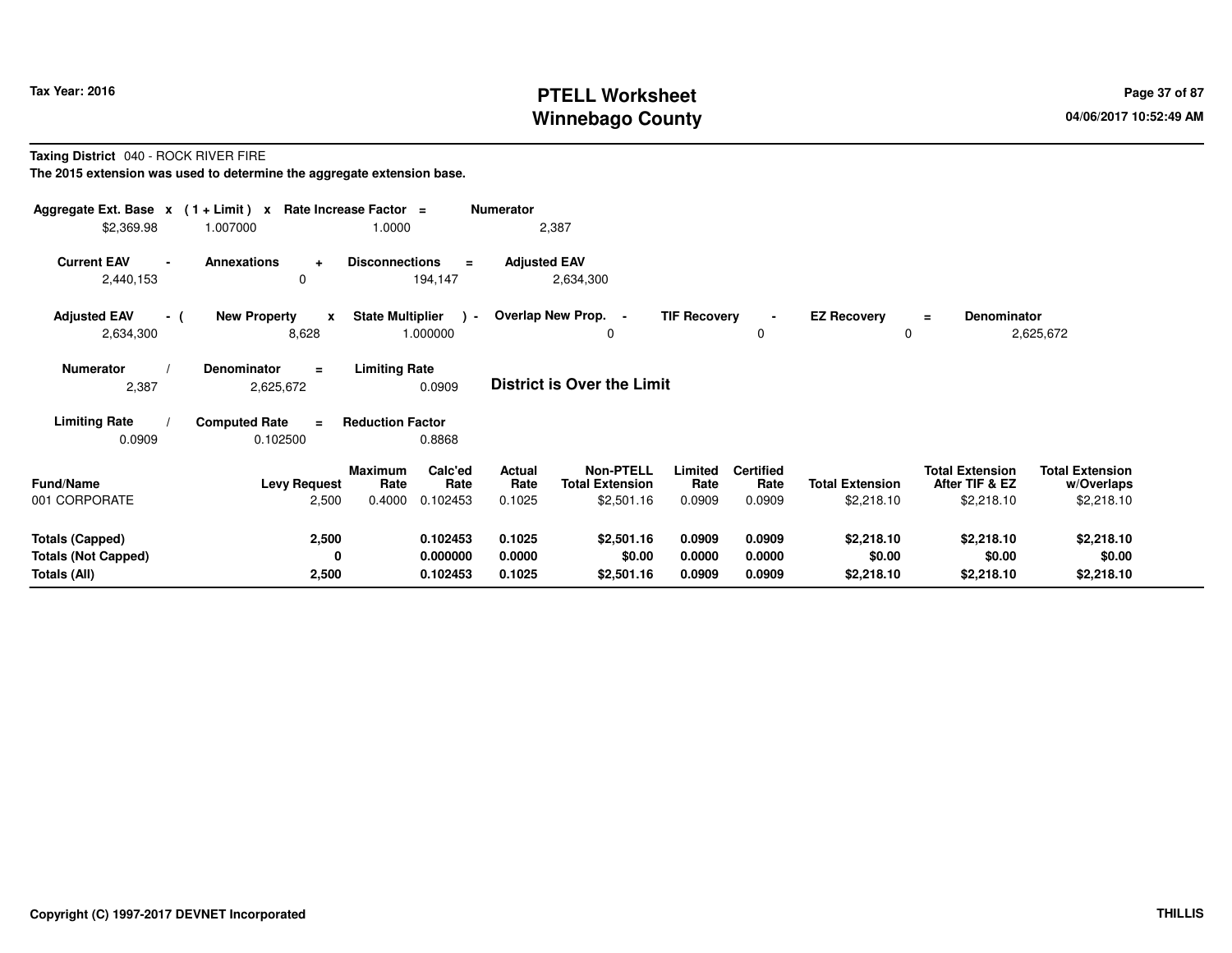# **PTELL Worksheet Tax Year: 2016 Page 38 of 87 Page 38 of 87 Winnebago County**

**Taxing District** 041 - ROCKTON FIRE

| Aggregate Ext. Base $x$ (1 + Limit) $x$ |                          |                                  |                  | Rate Increase Factor =              | <b>Numerator</b>                    |                     |                     |                    |               |                                   |
|-----------------------------------------|--------------------------|----------------------------------|------------------|-------------------------------------|-------------------------------------|---------------------|---------------------|--------------------|---------------|-----------------------------------|
| \$1,600,464.72                          |                          | 1.007000                         |                  | 1.0000                              | .611,668                            |                     |                     |                    |               |                                   |
| <b>Current EAV</b><br>211,846,363       | $\overline{\phantom{a}}$ | <b>Annexations</b>               | $\ddotmark$<br>0 | <b>Disconnections</b><br>$\equiv$   | <b>Adjusted EAV</b><br>211,846,363  |                     |                     |                    |               |                                   |
| <b>Adjusted EAV</b><br>211,846,363      | $-1$                     | <b>New Property</b><br>1,372,099 | x                | <b>State Multiplier</b><br>1.000000 | Overlap New Prop.<br>$\blacksquare$ | <b>TIF Recovery</b> | $\blacksquare$<br>0 | <b>EZ Recovery</b> | $\equiv$<br>0 | <b>Denominator</b><br>210.474.264 |
| <b>Numerator</b>                        |                          | <b>Denominator</b>               | $=$              | <b>Limiting Rate</b>                | _ _ _ _ _ _ _ _ _ _ _ _ _ _ _ _ _ _ |                     |                     |                    |               |                                   |

|  | 1,611,668 | 210,474,264 | 0.7658 | <b>District is Within the Limit</b> |
|--|-----------|-------------|--------|-------------------------------------|
|--|-----------|-------------|--------|-------------------------------------|

| <b>Fund/Name</b>             | <b>Levy Request</b> | <b>Maximum</b><br>Rate | Calc'ed<br>Rate | <b>Actual</b><br>Rate | <b>Non-PTELL</b><br><b>Total Extension</b> | Limited<br>Rate | <b>Certified</b><br>Rate | <b>Total Extension</b> | <b>Total Extension</b><br>After TIF & EZ | <b>Total Extension</b><br>w/Overlaps |
|------------------------------|---------------------|------------------------|-----------------|-----------------------|--------------------------------------------|-----------------|--------------------------|------------------------|------------------------------------------|--------------------------------------|
| 001 CORPORATE                | 790.000             | 0.4000                 | 0.372912        | 0.3730                | \$790,186.93                               | 0.3730          | 0.3730                   | \$806,912.42           | \$790,186.93                             | \$790,186.93                         |
| 027 AUDIT                    | 5,000               | 0.0050                 | 0.002360        | 0.0024                | \$5,084.31                                 | 0.0024          | 0.0024                   | \$5,191.93             | \$5,084.31                               | \$5,084.31                           |
| 035 TORT JUDGMENTS, LIABILIT | 45.000              | 0.0000                 | 0.021242        | 0.0213                | \$45.123.28                                | 0.0213          | 0.0213                   | \$46,078,38            | \$45,123.28                              | \$45,123.28                          |
| 064 AMBULANCE                | 760,000             | 0.4000                 | 0.358751        | 0.3588                | \$760,104.75                               | 0.3588          | 0.3588                   | \$776,193.50           | \$760,104.75                             | \$760,104.75                         |
| Totals (Capped)              | 1,600,000           |                        | 0.755265        | 0.7555                | \$1,600,499.27                             | 0.7555          | 0.7555                   | \$1,634,376.22         | \$1,600,499.27                           | \$1,600,499.27                       |
| <b>Totals (Not Capped)</b>   | 0                   |                        | 0.000000        | 0.0000                | \$0.00                                     | 0.0000          | 0.0000                   | \$0.00                 | \$0.00                                   | \$0.00                               |
| Totals (All)                 | 1.600.000           |                        | 0.755265        | 0.7555                | \$1,600,499.27                             | 0.7555          | 0.7555                   | \$1,634,376.22         | \$1,600,499.27                           | \$1,600,499.27                       |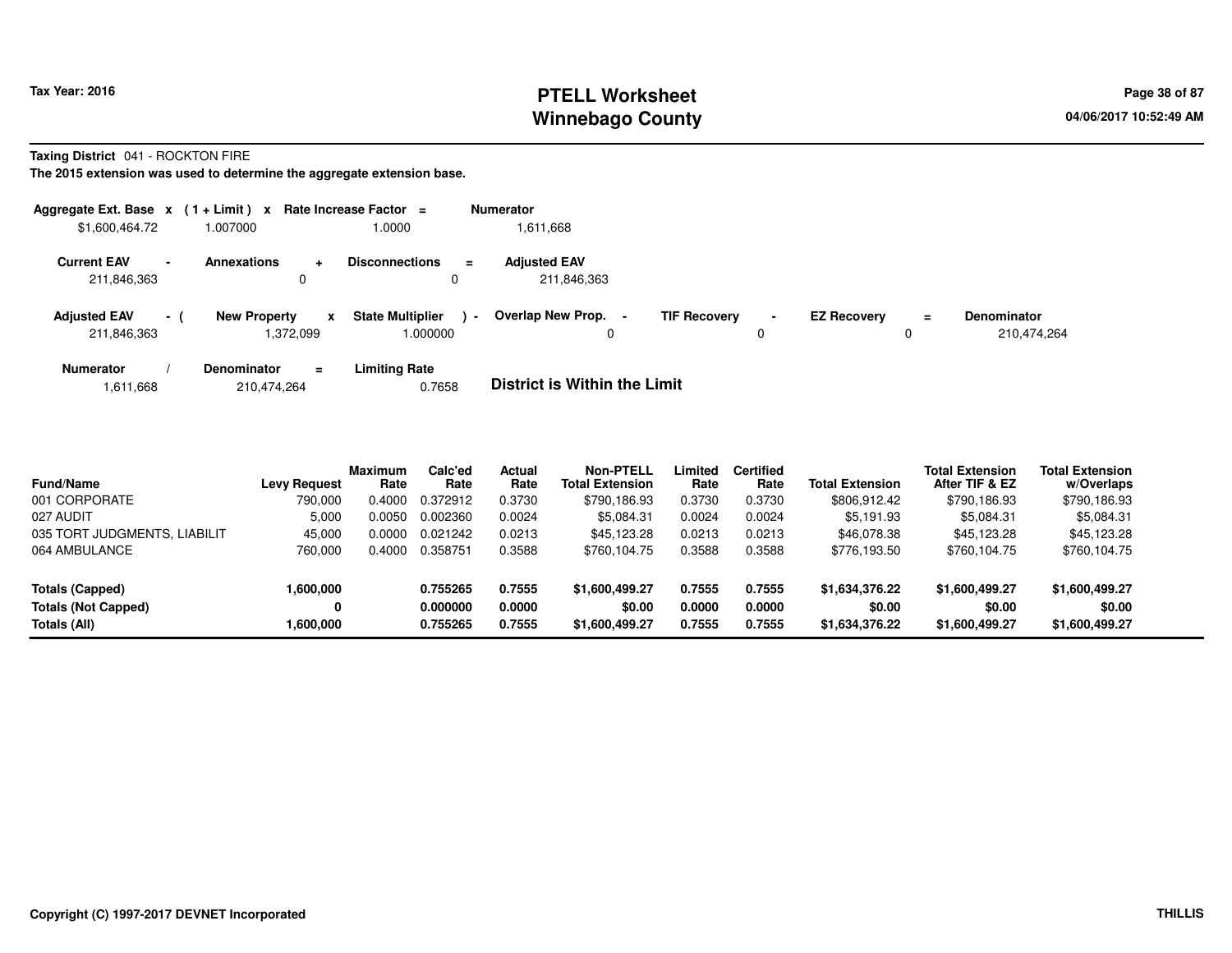# **PTELL Worksheet Tax Year: 2016 Page 39 of 87 Page 39 of 87 Winnebago County**

#### **Taxing District** 043 - WEST SUBURBAN FIRE

|                                   |        | Aggregate Ext. Base $x$ (1+Limit) x Rate Increase Factor = |                                                       | <b>Numerator</b>                    |                     |                     |                    |     |                                  |
|-----------------------------------|--------|------------------------------------------------------------|-------------------------------------------------------|-------------------------------------|---------------------|---------------------|--------------------|-----|----------------------------------|
| \$126,223.30                      |        | 1.007000                                                   | 0000.1                                                | 127.107                             |                     |                     |                    |     |                                  |
| <b>Current EAV</b><br>21,479,374  | $\sim$ | <b>Annexations</b><br>$\div$<br>0                          | <b>Disconnections</b><br>$=$<br>10.783                | <b>Adjusted EAV</b><br>21,490,157   |                     |                     |                    |     |                                  |
| <b>Adjusted EAV</b><br>21,490,157 | $-1$   | <b>New Property</b><br>$\mathbf{x}$<br>16,725              | <b>State Multiplier</b><br>$\blacksquare$<br>1.000000 | Overlap New Prop.<br>0              | <b>TIF Recovery</b> | $\blacksquare$<br>0 | <b>EZ Recovery</b> | $=$ | <b>Denominator</b><br>21,473,432 |
| <b>Numerator</b>                  |        | <b>Denominator</b><br>$\equiv$                             | <b>Limiting Rate</b>                                  | _ _ _ _ _ _ _ _ _ _ _ _ _ _ _ _ _ _ |                     |                     |                    |     |                                  |

|  | 127.107 | 21,473,432 | 0.5920 | <b>District is Within the Limit</b> |
|--|---------|------------|--------|-------------------------------------|
|--|---------|------------|--------|-------------------------------------|

| <b>Fund/Name</b>             | <b>Levy Request</b> | Maximum<br>Rate | Calc'ed<br>Rate | Actual<br>Rate | Non-PTELL<br><b>Total Extension</b> | Limited<br>Rate | <b>Certified</b><br>Rate | <b>Total Extension</b> | <b>Total Extension</b><br>After TIF & EZ | <b>Total Extension</b><br>w/Overlaps |
|------------------------------|---------------------|-----------------|-----------------|----------------|-------------------------------------|-----------------|--------------------------|------------------------|------------------------------------------|--------------------------------------|
| 001 CORPORATE                | 88,466              | 0.4000          | 0.411865        | 0.4000         | \$85,917.50                         | 0.4000          | 0.4000                   | \$85,917.50            | \$85,917.50                              | \$85,917.50                          |
| 027 AUDIT                    | .106                | 0.0050          | 0.005149        | 0.0050         | \$1,073.97                          | 0.0050          | 0.0050                   | \$1.073.97             | \$1,073.97                               | \$1,073.97                           |
| 035 TORT JUDGMENTS, LIABILIT | 36,758              | 0.0000          | 0.171132        | 0.1712         | \$36,772.69                         | 0.1712          | 0.1712                   | \$36,772.69            | \$36,772.69                              | \$36,772.69                          |
| Totals (Capped)              | 126.330             |                 | 0.588146        | 0.5762         | \$123,764.16                        | 0.5762          | 0.5762                   | \$123,764.15           | \$123.764.16                             | \$123,764.16                         |
| <b>Totals (Not Capped)</b>   |                     |                 | 0.000000        | 0.0000         | \$0.00                              | 0.0000          | 0.0000                   | \$0.00                 | \$0.00                                   | \$0.00                               |
| Totals (All)                 | 126.330             |                 | 0.588146        | 0.5762         | \$123,764.16                        | 0.5762          | 0.5762                   | \$123,764.15           | \$123,764.16                             | \$123,764.16                         |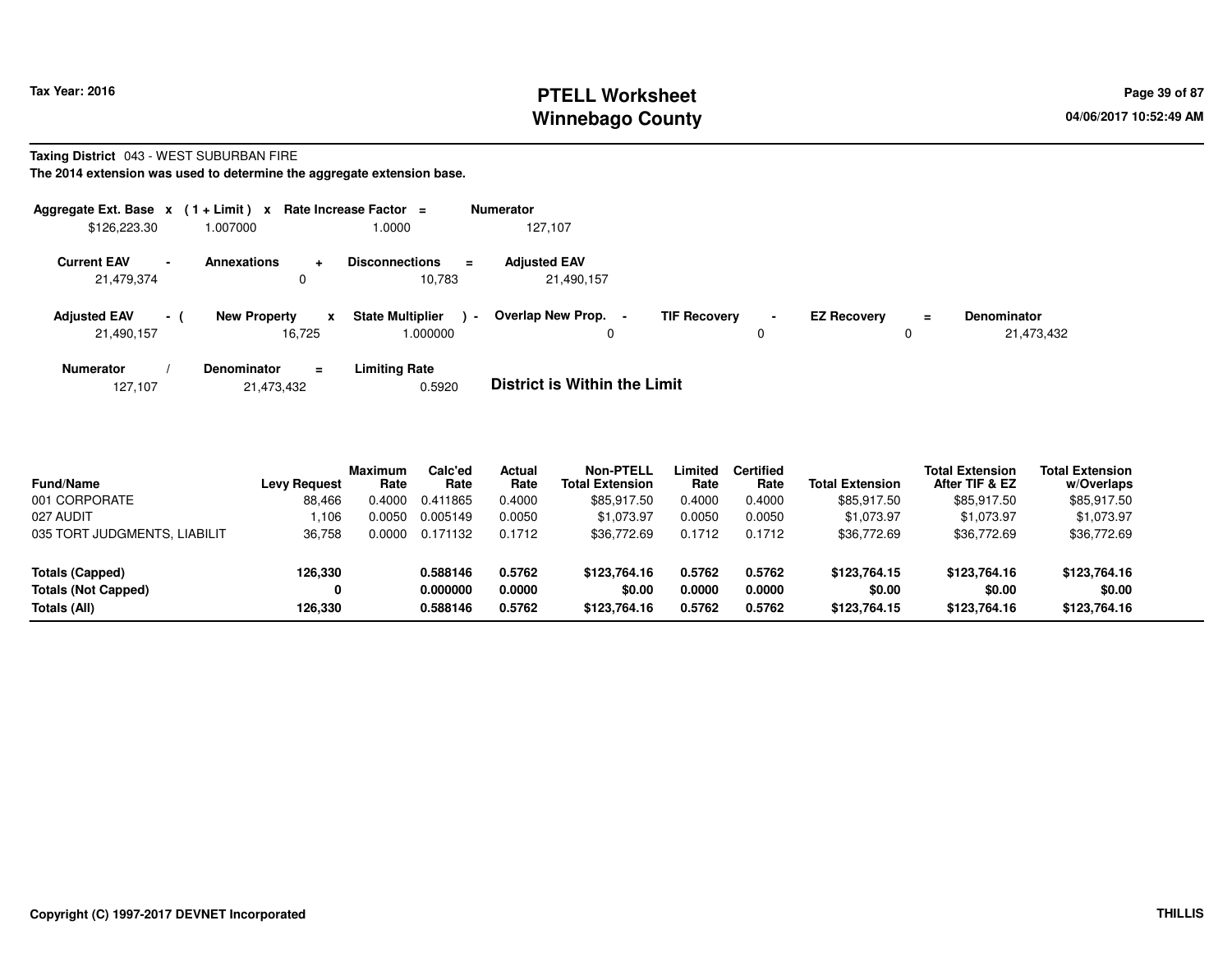# **PTELL Worksheet Tax Year: 2016 Page 40 of 87 Page 40 of 87 Winnebago County**

**Taxing District** 044 - W B S FIRE

| Aggregate Ext. Base $x$ (1+Limit) x Rate Increase Factor =<br>\$770,460.02 | 1.007000                                       | 1.0000                           |                                  | <b>Numerator</b><br>775,853     |                                                            |                            |                                    |                                        |                                                          |                                                      |
|----------------------------------------------------------------------------|------------------------------------------------|----------------------------------|----------------------------------|---------------------------------|------------------------------------------------------------|----------------------------|------------------------------------|----------------------------------------|----------------------------------------------------------|------------------------------------------------------|
| <b>Current EAV</b><br>$\blacksquare$<br>113,414,892                        | <b>Annexations</b><br>$\ddot{}$<br>0           | <b>Disconnections</b>            | $\equiv$<br>102,120              | <b>Adjusted EAV</b>             | 113,517,012                                                |                            |                                    |                                        |                                                          |                                                      |
| <b>Adjusted EAV</b><br>- (<br>113,517,012                                  | <b>New Property</b><br>$\mathbf{x}$<br>631,064 | <b>State Multiplier</b>          | $\rightarrow$<br>1.000000        |                                 | Overlap New Prop. -<br>$\Omega$                            | <b>TIF Recovery</b>        | 0                                  | <b>EZ Recovery</b><br>0                | <b>Denominator</b><br>$\equiv$                           | 112,885,948                                          |
| <b>Numerator</b><br>775,853                                                | <b>Denominator</b><br>$\equiv$<br>112,885,948  | <b>Limiting Rate</b>             | 0.6873                           |                                 | <b>District is Over the Limit</b>                          |                            |                                    |                                        |                                                          |                                                      |
| <b>Limiting Rate</b><br>0.6873                                             | <b>Computed Rate</b><br>$\equiv$<br>0.713500   | <b>Reduction Factor</b>          | 0.9633                           |                                 |                                                            |                            |                                    |                                        |                                                          |                                                      |
| <b>Fund/Name</b><br>001 CORPORATE                                          | <b>Levy Request</b><br>377,814                 | <b>Maximum</b><br>Rate<br>0.4000 | Calc'ed<br>Rate<br>0.333126      | <b>Actual</b><br>Rate<br>0.3332 | <b>Non-PTELL</b><br><b>Total Extension</b><br>\$377,898.42 | Limited<br>Rate<br>0.3208  | <b>Certified</b><br>Rate<br>0.3208 | <b>Total Extension</b><br>\$363,834.97 | <b>Total Extension</b><br>After TIF & EZ<br>\$363,834.97 | <b>Total Extension</b><br>w/Overlaps<br>\$363,834.97 |
| 013 FIREFIGHTERS PENSION                                                   | 22.748                                         | 0.0000                           | 0.020057                         | 0.0201                          | \$22,796.39                                                | 0.0194                     | 0.0194                             | \$22,002.49                            | \$22,002.49                                              | \$22,002.49                                          |
| 027 AUDIT                                                                  | 5,628                                          | 0.0500                           | 0.004962                         | 0.0050                          | \$5,670.74                                                 | 0.0049                     | 0.0049                             | \$5,557.33                             | \$5,557.33                                               | \$5,557.33                                           |
| 047 SOCIAL SECURITY                                                        | 13,016                                         | 0.0000                           | 0.011476                         | 0.0115                          | \$13.042.71                                                | 0.0111                     | 0.0111                             | \$12,589.05                            | \$12,589.05                                              | \$12,589.05                                          |
| 064 AMBULANCE                                                              | 389,775                                        | 0.4000                           | 0.343672                         | 0.3437                          | \$389,806.98                                               | 0.3311                     | 0.3311                             | \$375,516.71                           | \$375,516.71                                             | \$375,516.71                                         |
| <b>Totals (Capped)</b><br><b>Totals (Not Capped)</b><br>Totals (All)       | 808,981<br>0<br>808,981                        |                                  | 0.713293<br>0.000000<br>0.713293 | 0.7135<br>0.0000<br>0.7135      | \$809,215.24<br>\$0.00<br>\$809,215.24                     | 0.6873<br>0.0000<br>0.6873 | 0.6873<br>0.0000<br>0.6873         | \$779,500.55<br>\$0.00<br>\$779,500.55 | \$779,500.55<br>\$0.00<br>\$779,500.55                   | \$779,500.55<br>\$0.00<br>\$779,500.55               |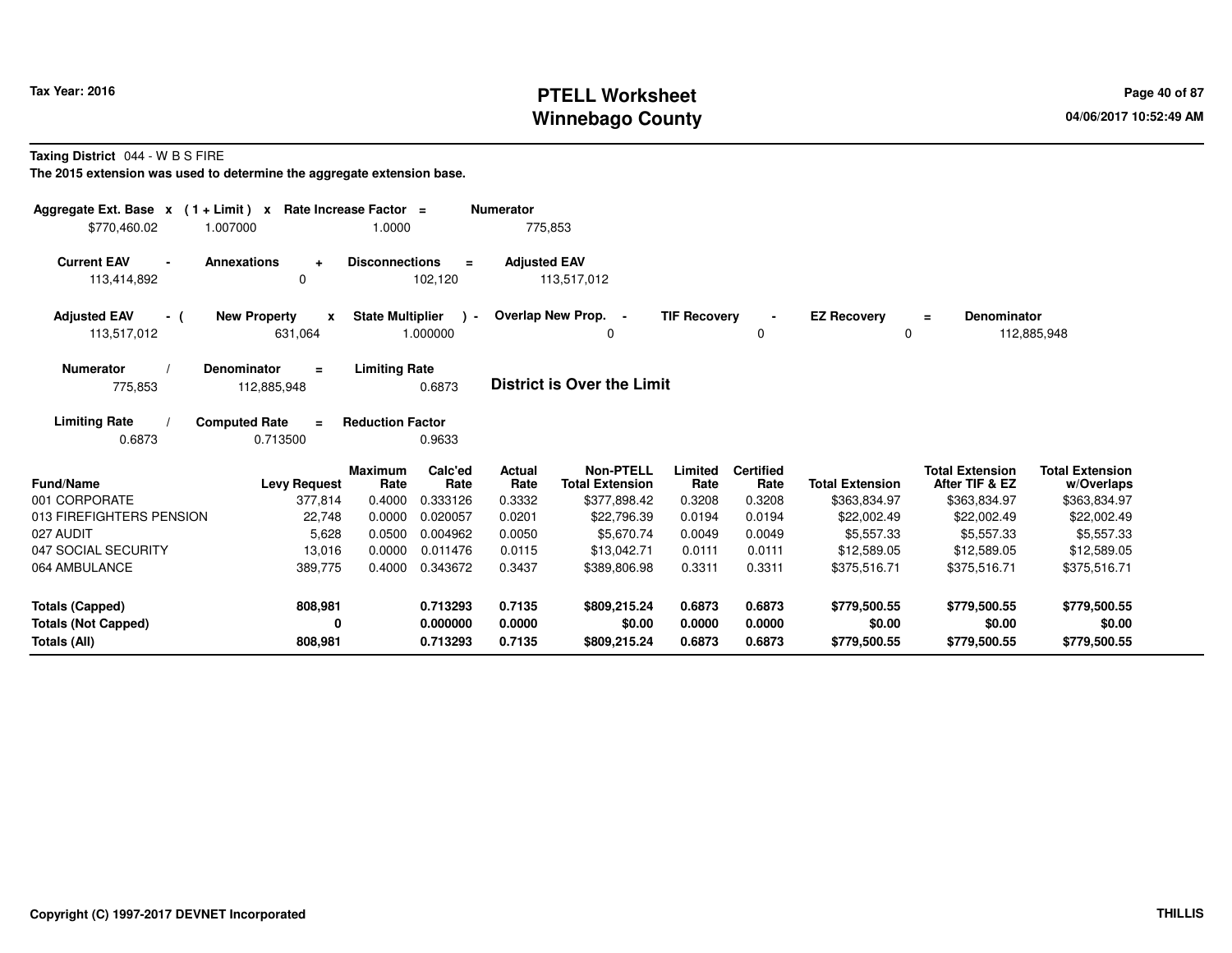#### **PTELL Worksheet Tax Year: 2016 Page 41 of 87 Page 41 of 87 Winnebago County**

#### **Taxing District** 046 - ROCKFORD PARK DISTRICT

| Aggregate Ext. Base $x$ (1 + Limit) $x$ |      |                                       | Rate Increase Factor =                               | <b>Numerator</b>                     |                                            |                    |          |                                     |
|-----------------------------------------|------|---------------------------------------|------------------------------------------------------|--------------------------------------|--------------------------------------------|--------------------|----------|-------------------------------------|
| \$17,543,499.74                         |      | .007000                               | 1.0000                                               | 17.666.304                           |                                            |                    |          |                                     |
| <b>Current EAV</b><br>2,070,193,990     |      | <b>Annexations</b><br>÷<br>38.901     | <b>Disconnections</b><br>$\equiv$<br>0               | <b>Adiusted EAV</b><br>2.070.155.089 |                                            |                    |          |                                     |
| <b>Adjusted EAV</b><br>2,070,155,089    | $-1$ | <b>New Property</b><br>x<br>4,933,696 | <b>State Multiplier</b><br>$\blacksquare$<br>.000000 | Overlap New Prop. -<br>117.230       | <b>TIF Recovery</b><br>$\sim$<br>9.979.244 | <b>EZ Recovery</b> | $\equiv$ | <b>Denominator</b><br>2,055,124,919 |
| <b>Numerator</b>                        |      | Denominator<br>$\equiv$               | <b>Limiting Rate</b>                                 |                                      |                                            |                    |          |                                     |

| 17,666,304<br>2,055,124,919 | 0.8597 | <b>District is Within the Limit</b> |
|-----------------------------|--------|-------------------------------------|
|-----------------------------|--------|-------------------------------------|

| <b>Fund/Name</b>             | <b>Levy Request</b> | Maximum<br>Rate | Calc'ed<br>Rate | Actual<br>Rate | <b>Non-PTELL</b><br><b>Total Extension</b> | Limited<br>Rate | <b>Certified</b><br>Rate | <b>Total Extension</b> | <b>Total Extension</b><br>After TIF & EZ | <b>Total Extension</b><br>w/Overlaps |
|------------------------------|---------------------|-----------------|-----------------|----------------|--------------------------------------------|-----------------|--------------------------|------------------------|------------------------------------------|--------------------------------------|
| 001 CORPORATE                | 6,391,444           | 0.3500          | 0.308737        | 0.3088         | \$6,287,563.42                             | 0.3088          | 0.3088                   | \$6,396,851.20         | \$6,287,563.42                           | \$6,392,759.04                       |
| 003 BONDS & INT 2015         | $\Omega$            | 0.0000          | 0.000000        | 0.0000         | \$0.00                                     | 0.0000          | 0.0000                   | \$0.00                 | \$0.00                                   | \$0.00                               |
| 003A BONDS & INT 2004 - 2014 | $\Omega$            | 0.0000          | 0.000000        | 0.0000         | \$0.00                                     | 0.0000          | 0.0000                   | \$0.00                 | \$0.00                                   | \$0.00                               |
| 003B BONDS & INT 2015A       | 0                   | 0.0000          | 0.000000        | 0.0000         | \$0.00                                     | 0.0000          | 0.0000                   | \$0.00                 | \$0.00                                   | \$0.00                               |
| 003C BONDS & INT 2016        | 0                   | 0.0000          | 0.000000        | 0.0000         | \$0.00                                     | 0.0000          | 0.0000                   | \$0.00                 | \$0.00                                   | \$0.00                               |
| 003D BONDS & INT 2016A       | $\Omega$            | 0.0000          | 0.000000        | 0.0000         | \$0.00                                     | 0.0000          | 0.0000                   | \$0.00                 | \$0.00                                   | \$0.00                               |
| 003E BONDS & INT 2016B       | $\Omega$            | 0.0000          | 0.000000        | 0.0000         | \$0.00                                     | 0.0000          | 0.0000                   | \$0.00                 | \$0.00                                   | \$0.00                               |
| 003F BONDS & INT 2016C       | 5,519,302           | 0.0000          | 0.266608        | 0.2667         | \$5,430,353.51                             | 0.2667          | 0.2667                   | \$5,524,741.63         | \$5,430,353.51                           | \$5,521,207.37                       |
| 005 I. M. R. F.              | 934,900             | 0.0000          | 0.045160        | 0.0452         | \$920,329.88                               | 0.0452          | 0.0452                   | \$936,326.67           | \$920,329.88                             | \$935,727.68                         |
| 014 POLICE PROTECTION        | 515,606             | 0.0250          | 0.024906        | 0.0250         | \$509,032.01                               | 0.0250          | 0.0250                   | \$517,879.79           | \$509,032.01                             | \$517,548.50                         |
| 027 AUDIT                    | 58,500              | 0.0050          | 0.002826        | 0.0029         | \$59,047.71                                | 0.0029          | 0.0029                   | \$60,074.06            | \$59,047.71                              | \$60,035.63                          |
| 035 TORT JUDGMENTS, LIABILIT | 860,000             | 0.0000          | 0.041542        | 0.0416         | \$847.029.27                               | 0.0416          | 0.0416                   | \$861,751.98           | \$847,029.27                             | \$861,200.70                         |
| 047 SOCIAL SECURITY          | 993,200             | 0.0000          | 0.047976        | 0.0480         | \$977,341.46                               | 0.0480          | 0.0480                   | \$994,329.20           | \$977,341.46                             | \$993,693.12                         |
| 107 HISTORICAL MUSEUM        | 1,443,697           | 0.0700          | 0.069737        | 0.0698         | \$1,421,217.38                             | 0.0698          | 0.0698                   | \$1,445,920.38         | \$1,421,217.38                           | \$1,444,995.41                       |
| 122 RECREATION               | 6,343,839           | 0.3700          | 0.306437        | 0.3065         | \$6,240,732.48                             | 0.3065          | 0.3065                   | \$6,349,206.26         | \$6,240,732.48                           | \$6,345,144.58                       |
| 126 REC PROGRAMS/HANDICAP    | 824,970             | 0.0400          | 0.039850        | 0.0399         | \$812,415.09                               | 0.0399          | 0.0399                   | \$826,536.15           | \$812,415.09                             | \$826,007.40                         |
| <b>Totals (Capped)</b>       | 17,541,186          |                 | 0.847321        | 0.8478         | \$17,262,293.61                            | 0.8478          | 0.8478                   | \$17,562,339.53        | \$17,262,293.61                          | \$17,551,104.66                      |
| <b>Totals (Not Capped)</b>   | 6,344,272           |                 | 0.306458        | 0.3066         | \$6,242,768.60                             | 0.3066          | 0.3066                   | \$6,351,277.78         | \$6,242,768.60                           | \$6,347,214.77                       |
| Totals (All)                 | 23,885,458          |                 | 1.153779        | 1.1544         | \$23,505,062.21                            | 1.1544          | 1.1544                   | \$23,913,617.31        | \$23,505,062.21                          | \$23,898,319.43                      |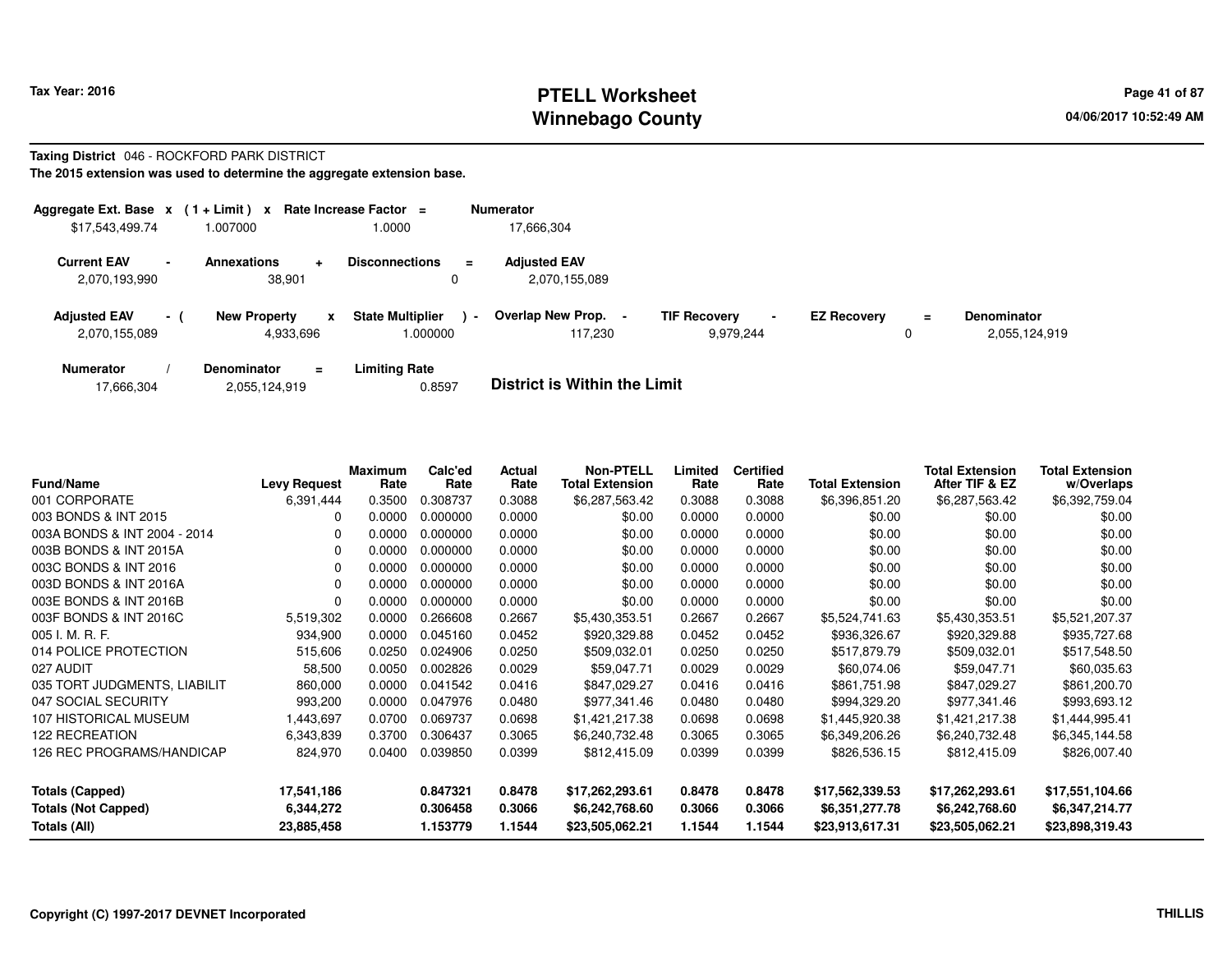# **PTELL Worksheet Tax Year: 2016 Page 42 of 87 Page 42 of 87 Winnebago County**

**Taxing District** 047 - SUMNER PARK

| Aggregate Ext. Base $x$ (1 + Limit) x Rate Increase Factor =<br>\$109,002.58                                                                       | 1.007000                                       | 1.0000                  |                           | <b>Numerator</b>    | 109,766                                    |                     |                          |                         |                                          |                                      |  |
|----------------------------------------------------------------------------------------------------------------------------------------------------|------------------------------------------------|-------------------------|---------------------------|---------------------|--------------------------------------------|---------------------|--------------------------|-------------------------|------------------------------------------|--------------------------------------|--|
| <b>Current EAV</b><br>$\blacksquare$<br>73,093,919                                                                                                 | Annexations<br>$+$<br>0                        | <b>Disconnections</b>   | $\equiv$<br>0             | <b>Adjusted EAV</b> | 73,093,919                                 |                     |                          |                         |                                          |                                      |  |
| <b>Adjusted EAV</b><br>- (<br>73,093,919                                                                                                           | <b>New Property</b><br>$\mathbf{x}$<br>304,775 | <b>State Multiplier</b> | $\rightarrow$<br>1.000000 |                     | Overlap New Prop. -<br>0                   | <b>TIF Recovery</b> | $\sim$<br>0              | <b>EZ Recovery</b><br>0 | Denominator<br>$=$                       | 72,789,144                           |  |
| <b>Limiting Rate</b><br><b>Numerator</b><br><b>Denominator</b><br>$\equiv$<br><b>District is Over the Limit</b><br>0.1508<br>109,766<br>72,789,144 |                                                |                         |                           |                     |                                            |                     |                          |                         |                                          |                                      |  |
| <b>Limiting Rate</b><br>0.1508                                                                                                                     | <b>Computed Rate</b><br>$\equiv$<br>0.152100   | <b>Reduction Factor</b> | 0.9915                    |                     |                                            |                     |                          |                         |                                          |                                      |  |
| <b>Fund/Name</b>                                                                                                                                   | <b>Levy Request</b>                            | <b>Maximum</b><br>Rate  | Calc'ed<br>Rate           | Actual<br>Rate      | <b>Non-PTELL</b><br><b>Total Extension</b> | Limited<br>Rate     | <b>Certified</b><br>Rate | <b>Total Extension</b>  | <b>Total Extension</b><br>After TIF & EZ | <b>Total Extension</b><br>w/Overlaps |  |
| 001 CORPORATE                                                                                                                                      | 75,913                                         | 0.3500                  | 0.103857                  | 0.1039              | \$75,944.58                                | 0.1030              | 0.1030                   | \$75,286.74             | \$75,286.74                              | \$75,286.74                          |  |
| 122 RECREATION                                                                                                                                     | 35,171                                         | 0.3700                  | 0.048118                  | 0.0482              | \$35,231.27                                | 0.0478              | 0.0478                   | \$34,938.89             | \$34,938.89                              | \$34,938.89                          |  |
| <b>Totals (Capped)</b>                                                                                                                             | 111,084                                        |                         | 0.151975                  | 0.1521              | \$111,175.85                               | 0.1508              | 0.1508                   | \$110,225.63            | \$110,225.63                             | \$110,225.63                         |  |
| <b>Totals (Not Capped)</b>                                                                                                                         | 0                                              |                         | 0.000000                  | 0.0000              | \$0.00                                     | 0.0000              | 0.0000                   | \$0.00                  | \$0.00                                   | \$0.00                               |  |
| Totals (All)                                                                                                                                       | 111,084                                        |                         | 0.151975                  | 0.1521              | \$111,175.85                               | 0.1508              | 0.1508                   | \$110,225.63            | \$110,225.63                             | \$110,225.63                         |  |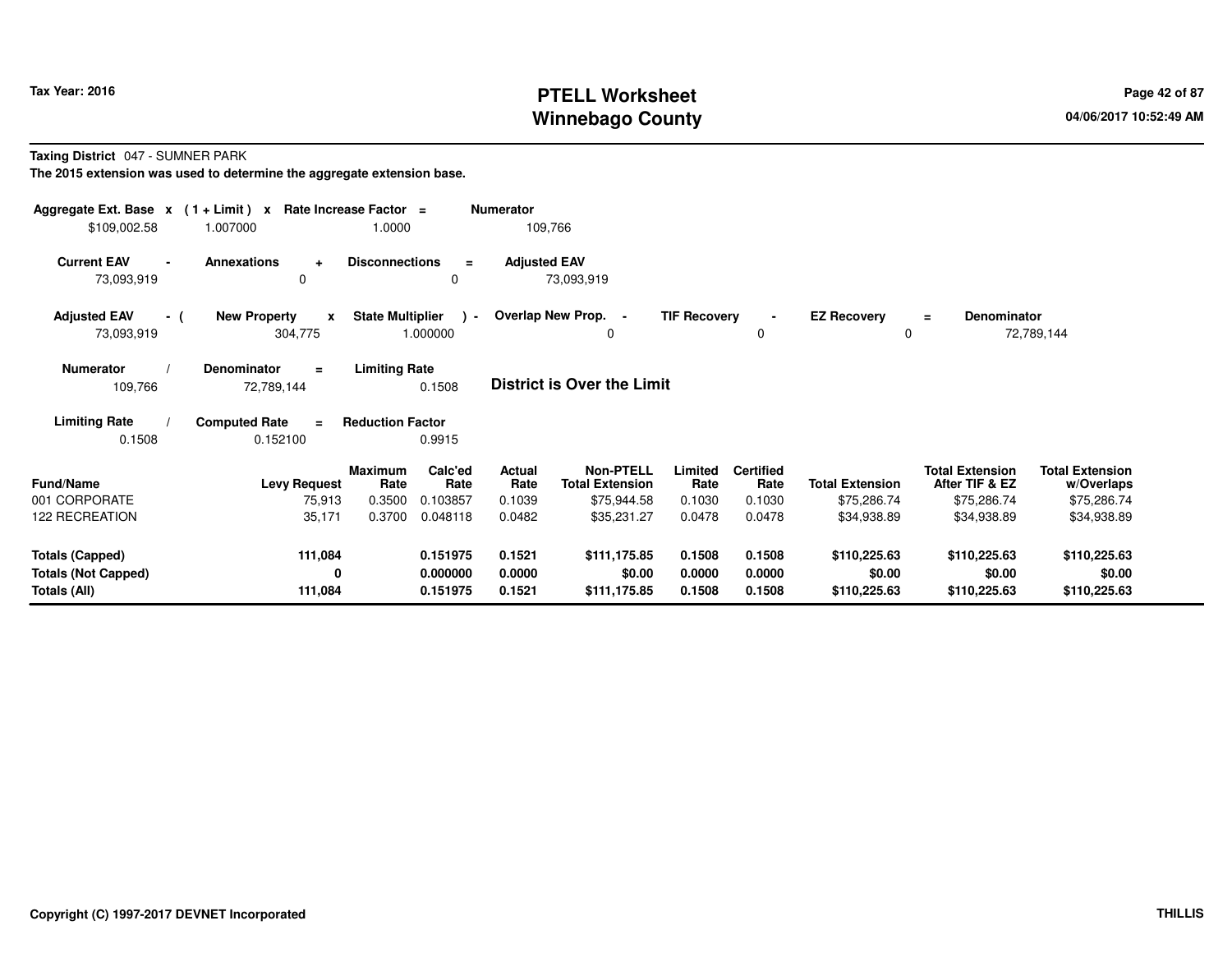# **PTELL Worksheet Tax Year: 2016 Page 43 of 87 Page 43 of 87 Winnebago County**

#### **Taxing District** 048 - WINNEBAGO PARK DISTRICT**The 2015 extension was used to determine the aggregate extension base.**

| Aggregate Ext. Base $x$ (1 + Limit) $x$<br>\$118,165.87              | Rate Increase Factor =<br>1.007000                                        | 1.0000                                          |                                  | <b>Numerator</b><br>118,993 |                                            |                            |                            |                                        |                                          |                                        |
|----------------------------------------------------------------------|---------------------------------------------------------------------------|-------------------------------------------------|----------------------------------|-----------------------------|--------------------------------------------|----------------------------|----------------------------|----------------------------------------|------------------------------------------|----------------------------------------|
| <b>Current EAV</b><br>90,096,130                                     | <b>Annexations</b><br>$\ddot{}$<br>$\Omega$                               | <b>Disconnections</b>                           | $\equiv$<br>0                    | <b>Adjusted EAV</b>         | 90,096,130                                 |                            |                            |                                        |                                          |                                        |
| <b>Adjusted EAV</b><br>- (<br>90,096,130                             | <b>New Property</b><br>X<br>451,049                                       | <b>State Multiplier</b>                         | $\blacksquare$<br>1.000000       |                             | Overlap New Prop. -<br>0                   | <b>TIF Recovery</b>        | 0                          | <b>EZ Recovery</b><br>$\Omega$         | <b>Denominator</b><br>$\equiv$           | 89,645,081                             |
| <b>Numerator</b><br>118,993<br><b>Limiting Rate</b>                  | Denominator<br>$\equiv$<br>89,645,081<br><b>Computed Rate</b><br>$\equiv$ | <b>Limiting Rate</b><br><b>Reduction Factor</b> | 0.1328                           |                             | <b>District is Over the Limit</b>          |                            |                            |                                        |                                          |                                        |
| 0.1328                                                               | 0.137800                                                                  |                                                 | 0.9637                           |                             |                                            |                            |                            |                                        |                                          |                                        |
| <b>Fund/Name</b>                                                     | <b>Levy Request</b>                                                       | <b>Maximum</b><br>Rate                          | Calc'ed<br>Rate                  | Actual<br>Rate              | <b>Non-PTELL</b><br><b>Total Extension</b> | Limited<br>Rate            | <b>Certified</b><br>Rate   | <b>Total Extension</b>                 | <b>Total Extension</b><br>After TIF & EZ | <b>Total Extension</b><br>w/Overlaps   |
| 001 CORPORATE                                                        | 103,714                                                                   | 0.3500                                          | 0.115115                         | 0.1152                      | \$103,790.74                               | 0.1108                     | 0.1108                     | \$99,826.51                            | \$99,826.51                              | \$99,826.51                            |
| 027 AUDIT                                                            | 4,650                                                                     | 0.0050                                          | 0.005161                         | 0.0050                      | \$4,504.81                                 | 0.0049                     | 0.0049                     | \$4,414.71                             | \$4,414.71                               | \$4,414.71                             |
| 035 TORT JUDGMENTS, LIABILIT                                         | 6,400                                                                     | 0.0000                                          | 0.007104                         | 0.0072                      | \$6,486.92                                 | 0.0070                     | 0.0070                     | \$6,306.73                             | \$6,306.73                               | \$6,306.73                             |
| 047 SOCIAL SECURITY                                                  | 9,310                                                                     | 0.0000                                          | 0.010333                         | 0.0104                      | \$9,370.00                                 | 0.0101                     | 0.0101                     | \$9,099.71                             | \$9.099.71                               | \$9,099.71                             |
| <b>Totals (Capped)</b><br><b>Totals (Not Capped)</b><br>Totals (All) | 124,074<br>0<br>124,074                                                   |                                                 | 0.137713<br>0.000000<br>0.137713 | 0.1378<br>0.0000<br>0.1378  | \$124,152.47<br>\$0.00<br>\$124,152.47     | 0.1328<br>0.0000<br>0.1328 | 0.1328<br>0.0000<br>0.1328 | \$119,647.66<br>\$0.00<br>\$119,647.66 | \$119,647.66<br>\$0.00<br>\$119,647.66   | \$119,647.66<br>\$0.00<br>\$119,647.66 |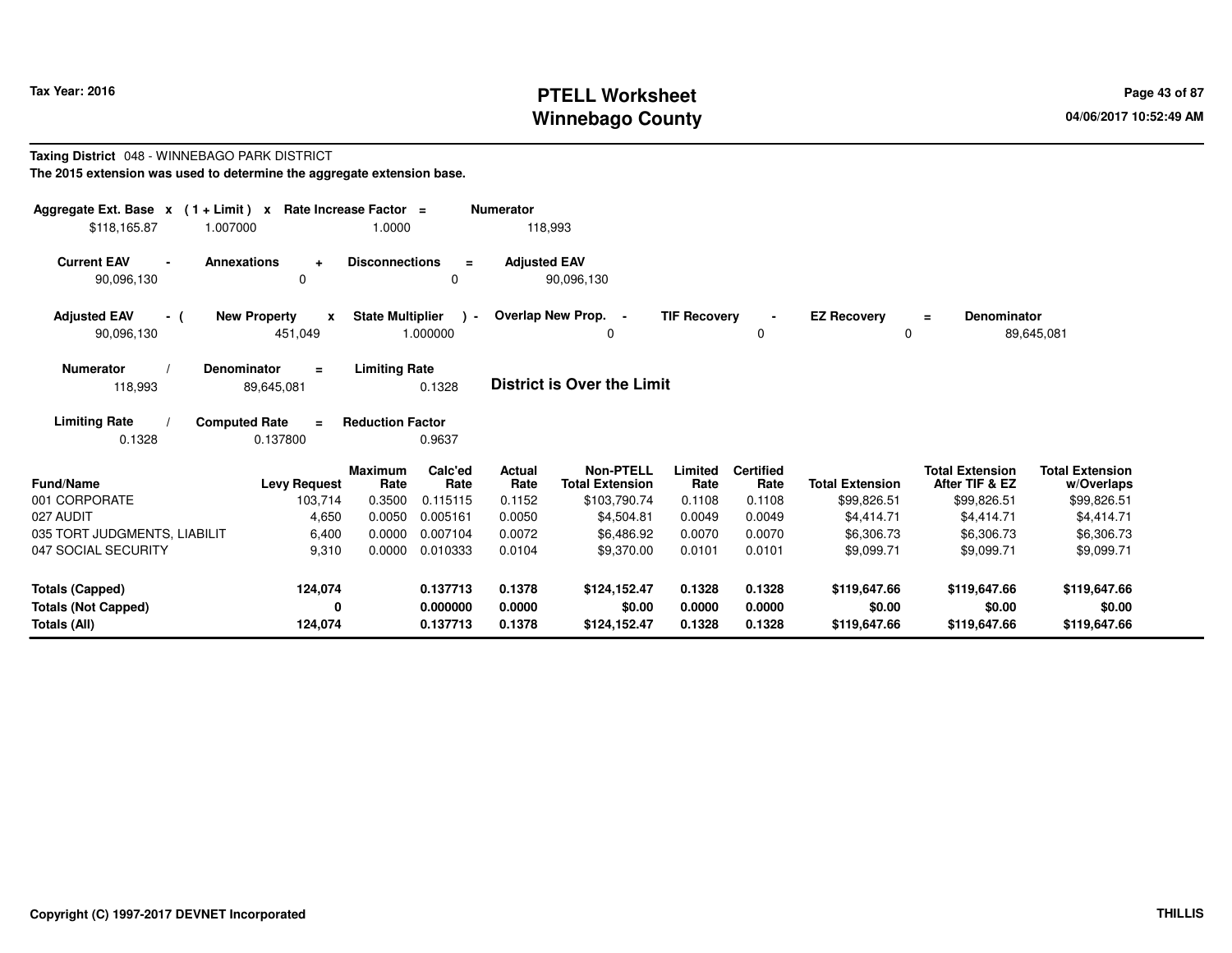# **PTELL Worksheet Tax Year: 2016 Page 44 of 87 Page 44 of 87 Winnebago County**

#### **Taxing District** 049 - SEWARD PARK DISTRICT**The 2015 extension was used to determine the aggregate extension base.**

| Aggregate Ext. Base $x$ (1+Limit) $x$<br>\$25,303.13 | 1.007000                                      | Rate Increase Factor =<br>1.0000                                | Numerator<br>25,480               |                                                    |                           |                                    |                                       |                                                         |                                                     |
|------------------------------------------------------|-----------------------------------------------|-----------------------------------------------------------------|-----------------------------------|----------------------------------------------------|---------------------------|------------------------------------|---------------------------------------|---------------------------------------------------------|-----------------------------------------------------|
| <b>Current EAV</b><br>$\blacksquare$<br>16,742,006   | <b>Annexations</b><br>$\ddot{}$<br>$\Omega$   | <b>Disconnections</b><br>$\equiv$<br>0                          | <b>Adjusted EAV</b>               | 16,742,006                                         |                           |                                    |                                       |                                                         |                                                     |
| <b>Adjusted EAV</b><br>- (<br>16,742,006             | <b>New Property</b><br>$\mathbf{x}$<br>48,775 | <b>State Multiplier</b><br>$\rightarrow$<br>1.000000            | Overlap New Prop. -               | 0                                                  | <b>TIF Recovery</b>       | 0                                  | <b>EZ Recovery</b><br>0               | Denominator<br>$\equiv$                                 | 16,693,231                                          |
| <b>Numerator</b><br>25,480                           | <b>Denominator</b><br>$\equiv$<br>16,693,231  | <b>Limiting Rate</b><br>0.1527                                  | <b>District is Over the Limit</b> |                                                    |                           |                                    |                                       |                                                         |                                                     |
| <b>Limiting Rate</b>                                 | <b>Computed Rate</b><br>$\equiv$              | <b>Reduction Factor</b>                                         |                                   |                                                    |                           |                                    |                                       |                                                         |                                                     |
| 0.1527                                               | 0.158700                                      | 0.9622                                                          |                                   |                                                    |                           |                                    |                                       |                                                         |                                                     |
| <b>Fund/Name</b><br>001 CORPORATE                    | <b>Levy Request</b><br>26,568                 | Calc'ed<br><b>Maximum</b><br>Rate<br>Rate<br>0.3500<br>0.158691 | <b>Actual</b><br>Rate<br>0.1587   | Non-PTELL<br><b>Total Extension</b><br>\$26,569.56 | Limited<br>Rate<br>0.1527 | <b>Certified</b><br>Rate<br>0.1527 | <b>Total Extension</b><br>\$25,565.04 | <b>Total Extension</b><br>After TIF & EZ<br>\$25,565.04 | <b>Total Extension</b><br>w/Overlaps<br>\$25,565.04 |
|                                                      |                                               |                                                                 |                                   |                                                    |                           |                                    |                                       |                                                         |                                                     |
| <b>Totals (Capped)</b>                               | 26,568                                        | 0.158691                                                        | 0.1587                            | \$26,569.56                                        | 0.1527                    | 0.1527                             | \$25,565.04                           | \$25,565.04                                             | \$25,565.04                                         |
| <b>Totals (Not Capped)</b>                           | 0                                             | 0.000000                                                        | 0.0000                            | \$0.00                                             | 0.0000                    | 0.0000                             | \$0.00                                | \$0.00                                                  | \$0.00                                              |
| Totals (All)                                         | 26,568                                        | 0.158691                                                        | 0.1587                            | \$26,569.56                                        | 0.1527                    | 0.1527                             | \$25,565.04                           | \$25,565.04                                             | \$25,565.04                                         |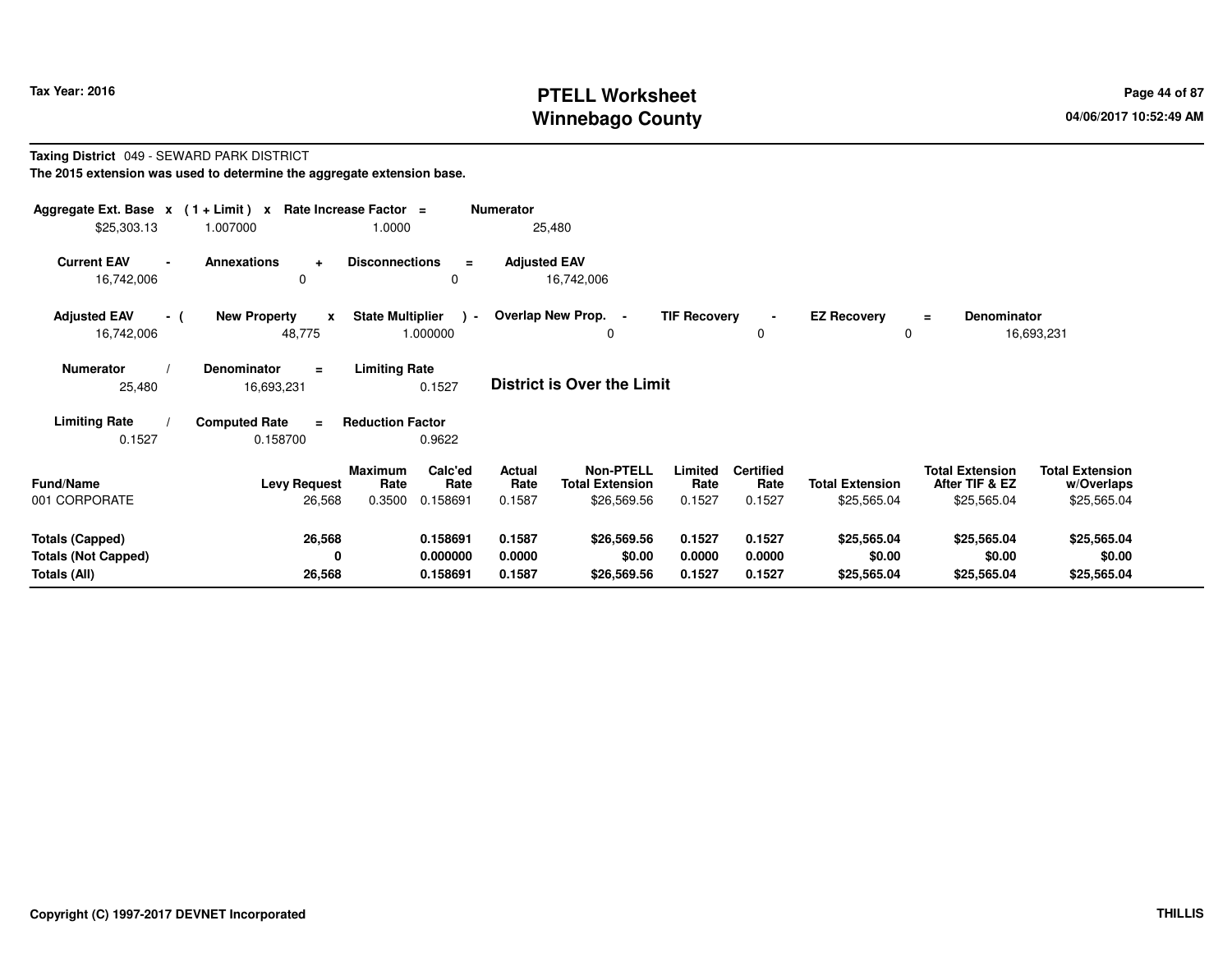# **PTELL Worksheet Tax Year: 2016 Page 45 of 87 Page 45 of 87 Winnebago County**

**Taxing District** 050 - DURAND SANITARY

**The 2014 extension was used to determine the aggregate extension base.**

| Aggregate Ext. Base $x$ (1+Limit) $x$                        |                     | <b>Rate Increase Factor</b> | $\equiv$                                                        | <b>Numerator</b>                  |                     |                     |                    |          |                                  |
|--------------------------------------------------------------|---------------------|-----------------------------|-----------------------------------------------------------------|-----------------------------------|---------------------|---------------------|--------------------|----------|----------------------------------|
| \$6,466.97                                                   | .007000             |                             | 1.0000                                                          | 6,512                             |                     |                     |                    |          |                                  |
| <b>Current EAV</b><br>$\overline{\phantom{a}}$<br>14,684,779 | <b>Annexations</b>  | ۰<br>0                      | <b>Disconnections</b><br>$\equiv$<br>0                          | <b>Adjusted EAV</b><br>14,684,779 |                     |                     |                    |          |                                  |
| <b>Adjusted EAV</b><br>$\sim$ 10 $\pm$<br>14,684,779         | <b>New Property</b> | x<br>23,823                 | <b>State Multiplier</b><br>$\overline{\phantom{a}}$<br>1.000000 | <b>Overlap New Prop.</b>          | <b>TIF Recovery</b> | $\blacksquare$<br>0 | <b>EZ Recovery</b> | $=$<br>υ | <b>Denominator</b><br>14,660,956 |
| <b>Numerator</b>                                             | Denominator         | $\equiv$                    | <b>Limiting Rate</b>                                            | _ _ _ _ _ _ _ _ _ _ _ _ _ _ _ _ _ |                     |                     |                    |          |                                  |

6,51214,660,956 0.0445 **District is Within the Limit**

| <b>Fund/Name</b><br>001 CORPORATE | <b>Levy Request</b><br>6,453 | <b>Maximum</b><br>Rate<br>0.2500 | Calc'ed<br>Rate<br>0.043944 | Actual<br>Rate<br>0.0440 | <b>Non-PTELL</b><br><b>Total Extension</b><br>\$6.461.30 | Limited<br>Rate<br>0.0440 | Certified<br>Rate<br>0.0440 | <b>Total Extension</b><br>\$6,564.06 | <b>Total Extension</b><br>After TIF & EZ<br>\$6,461.30 | <b>Total Extension</b><br>w/Overlaps<br>\$6,461.30 |  |
|-----------------------------------|------------------------------|----------------------------------|-----------------------------|--------------------------|----------------------------------------------------------|---------------------------|-----------------------------|--------------------------------------|--------------------------------------------------------|----------------------------------------------------|--|
| Totals (Capped)                   | 6,453                        |                                  | 0.043944                    | 0.0440                   | \$6.461.30                                               | 0.0440                    | 0.0440                      | \$6,564.06                           | \$6,461.30                                             | \$6,461.30                                         |  |
| <b>Totals (Not Capped)</b>        | 0                            |                                  | 0.000000                    | 0.0000                   | \$0.00                                                   | 0.0000                    | 0.0000                      | \$0.00                               | \$0.00                                                 | \$0.00                                             |  |
| Totals (All)                      | 6,453                        |                                  | 0.043944                    | 0.0440                   | \$6,461.30                                               | 0.0440                    | 0.0440                      | \$6,564.06                           | \$6,461.30                                             | \$6,461.30                                         |  |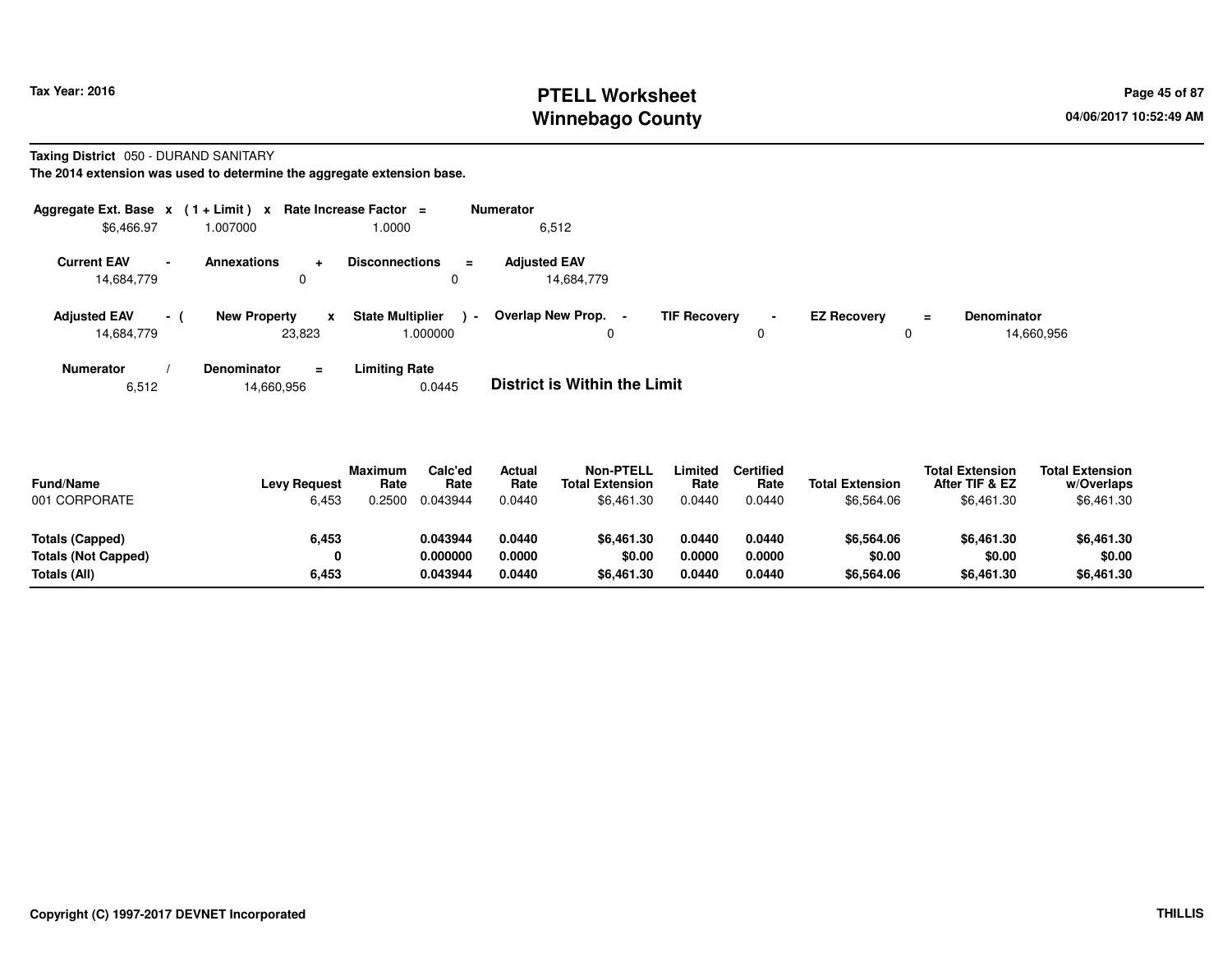# **PTELL Worksheet Tax Year: 2016 Page 46 of 87 Page 46 of 87 Winnebago County**

#### **Taxing District** 051 - ROCK RIVER WATER REC

| Aggregate Ext. Base $x$ (1+Limit) $x$<br>\$4,933,473.85 | 1.007000                                               | Rate Increase Factor =<br>1.0000 |                   | <b>Numerator</b><br>4,968,008 |                                            |                     |                          |                         |                                                 |                                      |
|---------------------------------------------------------|--------------------------------------------------------|----------------------------------|-------------------|-------------------------------|--------------------------------------------|---------------------|--------------------------|-------------------------|-------------------------------------------------|--------------------------------------|
| <b>Current EAV</b><br>$\blacksquare$<br>2,405,408,511   | <b>Annexations</b><br>÷<br>987,240                     | <b>Disconnections</b>            | $\equiv$<br>1,223 | <b>Adjusted EAV</b>           | 2,404,422,494                              |                     |                          |                         |                                                 |                                      |
| <b>Adjusted EAV</b><br>- (<br>2,404,422,494             | <b>New Property</b><br>$\pmb{\mathsf{x}}$<br>7,439,341 | <b>State Multiplier</b>          | 1.000000          |                               | Overlap New Prop. -<br>$\Omega$            | <b>TIF Recovery</b> | 9,979,244                | <b>EZ Recovery</b><br>0 | <b>Denominator</b><br>$\equiv$<br>2,387,003,909 |                                      |
| <b>Numerator</b><br>4,968,008                           | Denominator<br>$=$<br>2,387,003,909                    | <b>Limiting Rate</b>             | 0.2082            |                               | <b>District is Over the Limit</b>          |                     |                          |                         |                                                 |                                      |
| <b>Limiting Rate</b><br>0.2082                          | <b>Computed Rate</b><br>$\equiv$<br>0.220600           | <b>Reduction Factor</b>          | 0.9438            |                               |                                            |                     |                          |                         |                                                 |                                      |
| <b>Fund/Name</b>                                        | <b>Levy Request</b>                                    | <b>Maximum</b><br>Rate           | Calc'ed<br>Rate   | <b>Actual</b><br>Rate         | <b>Non-PTELL</b><br><b>Total Extension</b> | Limited<br>Rate     | <b>Certified</b><br>Rate | <b>Total Extension</b>  | <b>Total Extension</b><br>After TIF & EZ        | <b>Total Extension</b><br>w/Overlaps |
| 001 CORPORATE                                           | 3,943,200                                              | 0.1660                           | 0.163931          | 0.1640                        | \$3,944,869.96                             | 0.1547              | 0.1547                   | \$3,798,725.23          | \$3,721,166.97                                  | \$3,721,166.97                       |
| 003 BONDS & INT 2007                                    | 0                                                      | 0.0000                           | 0.000000          | 0.0000                        | \$0.00                                     | 0.0000              | 0.0000                   | \$0.00                  | \$0.00                                          | \$0.00                               |
| 003A BONDS & INT 2008                                   | 0                                                      | 0.0000                           | 0.000000          | 0.0000                        | \$0.00                                     | 0.0000              | 0.0000                   | \$0.00                  | \$0.00                                          | \$0.00                               |
| 003B BONDS & INT 2009                                   | 0                                                      | 0.0000                           | 0.000000          | 0.0000                        | \$0.00                                     | 0.0000              | 0.0000                   | \$0.00                  | \$0.00                                          | \$0.00                               |
| 003C BONDS & INT 2010                                   | 0                                                      | 0.0000                           | 0.000000          | 0.0000                        | \$0.00                                     | 0.0000              | 0.0000                   | \$0.00                  | \$0.00                                          | \$0.00                               |
| 003D BONDS & INT 2013                                   | 0                                                      | 0.0000                           | 0.000000          | 0.0000                        | \$0.00                                     | 0.0000              | 0.0000                   | \$0.00                  | \$0.00                                          | \$0.00                               |
| 003E BONDS & INT 2014                                   | 0                                                      | 0.0000                           | 0.000000          | 0.0000                        | \$0.00                                     | 0.0000              | 0.0000                   | \$0.00                  | \$0.00                                          | \$0.00                               |
| 045 PUBLIC BENEFIT                                      | 500,000                                                | 0.0500                           | 0.020787          | 0.0208                        | \$500,324.97                               | 0.0197              | 0.0197                   | \$483,742.00            | \$473,865.48                                    | \$473,865.48                         |
| 073 CHLORINATION OF SEWAGE                              | 860,000                                                | 0.0500                           | 0.035753          | 0.0358                        | \$861,136.25                               | 0.0338              | 0.0338                   | \$829,973.58            | \$813,028.08                                    | \$813,028.08                         |
| <b>Totals (Capped)</b>                                  | 5,303,200                                              |                                  | 0.220471          | 0.2206                        | \$5,306,331.18                             | 0.2082              | 0.2082                   | \$5,112,440.80          | \$5,008,060.53                                  | \$5,008,060.53                       |
| <b>Totals (Not Capped)</b>                              | 0                                                      |                                  | 0.000000          | 0.0000                        | \$0.00                                     | 0.0000              | 0.0000                   | \$0.00                  | \$0.00                                          | \$0.00                               |
| Totals (All)                                            | 5,303,200                                              |                                  | 0.220471          | 0.2206                        | \$5,306,331.18                             | 0.2082              | 0.2082                   | \$5,112,440.80          | \$5,008,060.53                                  | \$5,008,060.53                       |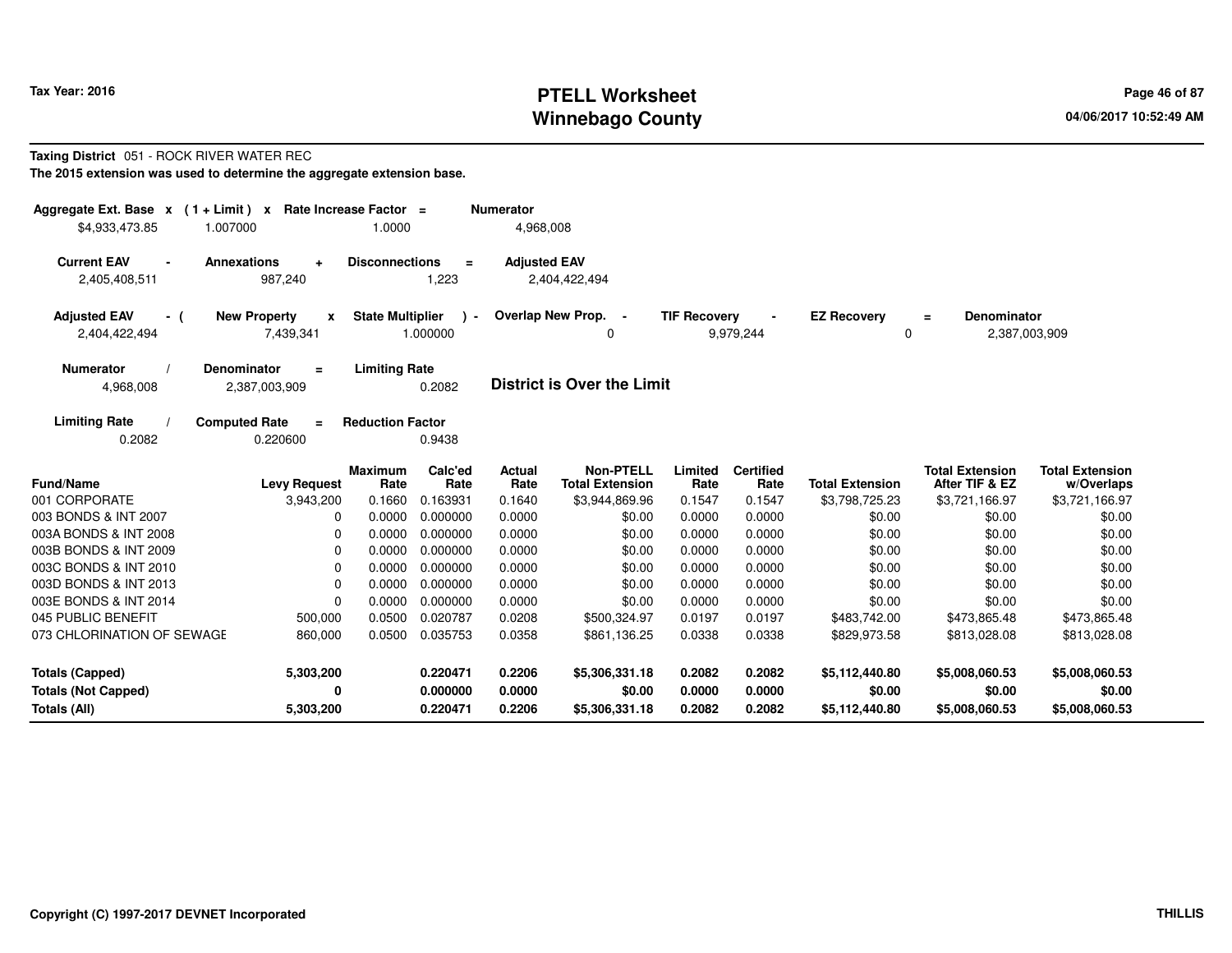# **PTELL Worksheet Tax Year: 2016 Page 47 of 87 Page 47 of 87 Winnebago County**

**Taxing District** 053 - SEWARD SANITARY

**The 2014 extension was used to determine the aggregate extension base.**

| Aggregate Ext. Base $x$ (1 + Limit) $x$ Rate Increase Factor = |                          |                     |          |                                     | <b>Numerator</b> |                                   |                |                     |                     |                    |          |                                 |
|----------------------------------------------------------------|--------------------------|---------------------|----------|-------------------------------------|------------------|-----------------------------------|----------------|---------------------|---------------------|--------------------|----------|---------------------------------|
| \$3,902.92                                                     |                          | 007000.             |          | 1.0000                              |                  | 3,930                             |                |                     |                     |                    |          |                                 |
| <b>Current EAV</b><br>4,149,698                                | $\overline{\phantom{0}}$ | <b>Annexations</b>  | ÷        | <b>Disconnections</b><br>U          | $\equiv$         | <b>Adjusted EAV</b><br>4.149.698  |                |                     |                     |                    |          |                                 |
| <b>Adjusted EAV</b><br>4,149,698                               | $\sim$ 100 $\pm$         | <b>New Property</b> | x        | <b>State Multiplier</b><br>1.000000 | $\sim$           | Overlap New Prop.<br>0            | $\blacksquare$ | <b>TIF Recovery</b> | $\blacksquare$<br>υ | <b>EZ Recovery</b> | $=$<br>0 | <b>Denominator</b><br>4,149,698 |
| <b>Numerator</b>                                               |                          | Denominator         | $\equiv$ | <b>Limiting Rate</b>                |                  | _ _ _ _ _ _ _ _ _ _ _ _ _ _ _ _ _ |                |                     |                     |                    |          |                                 |

3,9304,149,698 0.0948 **District is Within the Limit**

| <b>Fund/Name</b><br>001 CORPORATE | <b>Levy Request</b><br>3,900 | <b>Maximum</b><br>Rate<br>0.2500 | Calc'ed<br>Rate<br>0.093983 | Actual<br>Rate<br>0.0940 | <b>Non-PTELL</b><br><b>Total Extension</b><br>\$3,900.72 | Limited<br>Rate<br>0.0940 | Certified<br>Rate<br>0.0940 | <b>Total Extension</b><br>\$3,900.72 | <b>Total Extension</b><br>After TIF & EZ<br>\$3,900.72 | <b>Total Extension</b><br>w/Overlaps<br>\$3,900.72 |  |
|-----------------------------------|------------------------------|----------------------------------|-----------------------------|--------------------------|----------------------------------------------------------|---------------------------|-----------------------------|--------------------------------------|--------------------------------------------------------|----------------------------------------------------|--|
| Totals (Capped)                   | 3.900                        |                                  | 0.093983                    | 0.0940                   | \$3,900.72                                               | 0.0940                    | 0.0940                      | \$3,900.72                           | \$3,900.72                                             | \$3,900.72                                         |  |
| <b>Totals (Not Capped)</b>        | 0                            |                                  | 0.000000                    | 0.0000                   | \$0.00                                                   | 0.0000                    | 0.0000                      | \$0.00                               | \$0.00                                                 | \$0.00                                             |  |
| Totals (All)                      | 3.900                        |                                  | 0.093983                    | 0.0940                   | \$3,900.72                                               | 0.0940                    | 0.0940                      | \$3,900.72                           | \$3,900.72                                             | \$3,900.72                                         |  |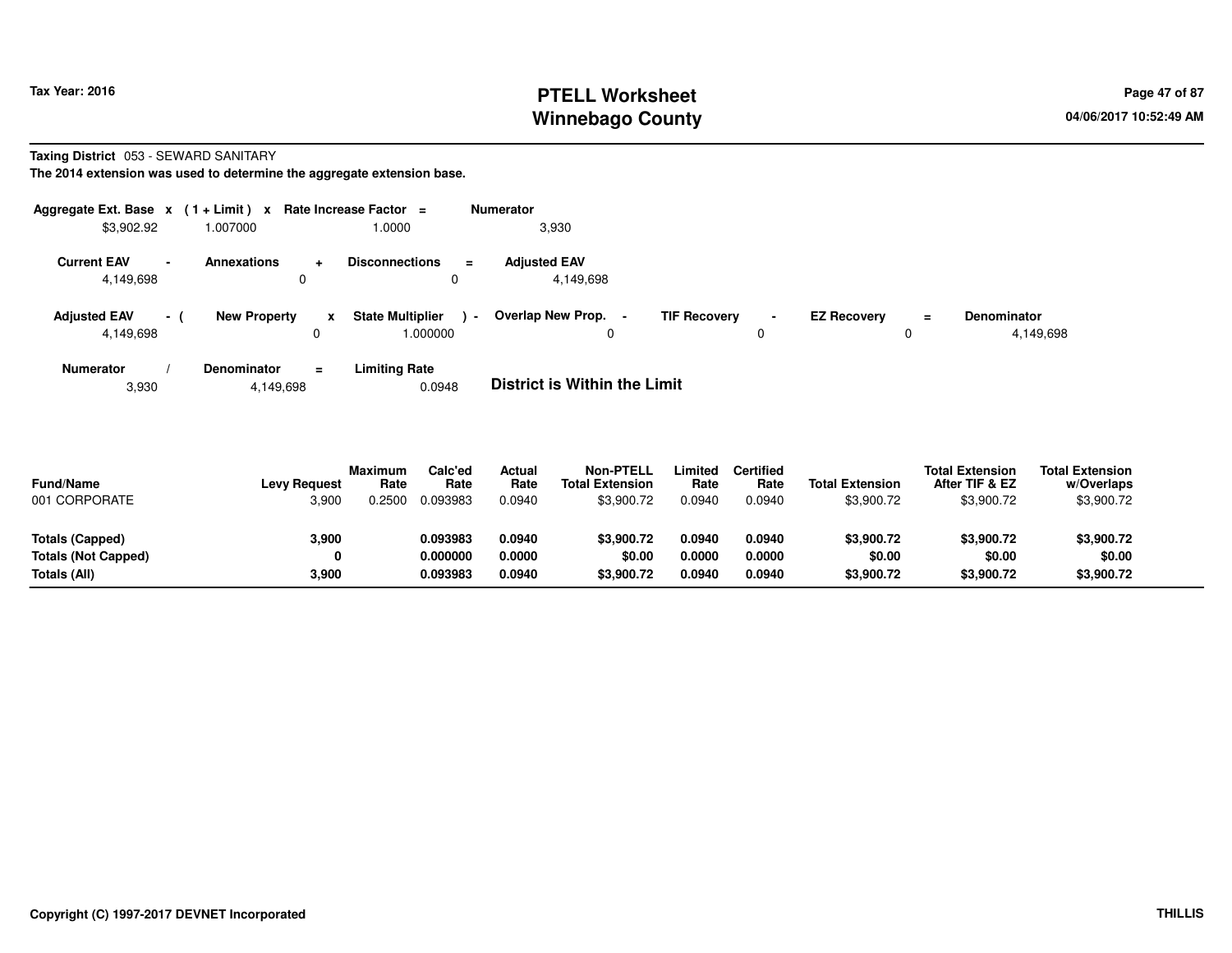### **PTELL Worksheet Tax Year: 2016 Page 48 of 87 Page 48 of 87 Winnebago County**

#### **Taxing District** 054 - CHERRY VALLEY LIBRARY

|                                    |                          | Aggregate Ext. Base $x$ (1+Limit) x Rate Increase Factor = |   |                                        |                | <b>Numerator</b>                    |                     |                     |                    |        |                                   |
|------------------------------------|--------------------------|------------------------------------------------------------|---|----------------------------------------|----------------|-------------------------------------|---------------------|---------------------|--------------------|--------|-----------------------------------|
| \$991,711.68                       |                          | 1.007000                                                   |   | 1.0000                                 |                | 998.654                             |                     |                     |                    |        |                                   |
| <b>Current EAV</b><br>251,494,451  | $\overline{\phantom{a}}$ | Annexations<br>÷<br>67.837                                 |   | <b>Disconnections</b><br>$\equiv$<br>0 |                | <b>Adjusted EAV</b><br>251,426,614  |                     |                     |                    |        |                                   |
| <b>Adjusted EAV</b><br>251,426,614 | $\sim$ 1                 | <b>New Property</b><br>270,456                             | x | <b>State Multiplier</b><br>.000000     | $\blacksquare$ | <b>Overlap New Prop.</b><br>23.097  | <b>TIF Recovery</b> | $\blacksquare$<br>0 | <b>EZ Recovery</b> | Ξ<br>0 | <b>Denominator</b><br>251,133,061 |
| <b>Numerator</b>                   |                          | <b>Denominator</b><br>$=$                                  |   | <b>Limiting Rate</b>                   |                | _ _ _ _ _ _ _ _ _ _ _ _ _ _ _ _ _ _ |                     |                     |                    |        |                                   |

|  | 998,654 | 251,133,061 | 0.3977 | <b>District is Within the Limit</b> |
|--|---------|-------------|--------|-------------------------------------|
|--|---------|-------------|--------|-------------------------------------|

| <b>Fund/Name</b>             | <b>Levy Request</b> | <b>Maximum</b><br>Rate | Calc'ed<br>Rate | <b>Actual</b><br>Rate | <b>Non-PTELL</b><br><b>Total Extension</b> | Limited<br>Rate | <b>Certified</b><br>Rate | <b>Total Extension</b> | <b>Total Extension</b><br>After TIF & EZ | <b>Total Extension</b><br>w/Overlaps |
|------------------------------|---------------------|------------------------|-----------------|-----------------------|--------------------------------------------|-----------------|--------------------------|------------------------|------------------------------------------|--------------------------------------|
| 001 CORPORATE                | 840,835             | 0.6000                 | 0.334335        | 0.3344                | \$802.591.92                               | 0.3344          | 0.3344                   | \$811.252.07           | \$802.591.92                             | \$840,997.44                         |
| 004 BUILDINGS, EQUIPMENT & M | 50,075              | 0.0200                 | 0.019911        | 0.0200                | \$48,001.91                                | 0.0200          | 0.0200                   | \$48,519.86            | \$48,001.91                              | \$50,298.89                          |
| 005 I. M. R. F.              | 64,127              | 0.0000                 | 0.025498        | 0.0255                | \$61,202.43                                | 0.0255          | 0.0255                   | \$61,862.82            | \$61,202.43                              | \$64,131.09                          |
| 027 AUDIT                    | 7,788               | 0.0050                 | 0.003097        | 0.0031                | \$7.440.30                                 | 0.0031          | 0.0031                   | \$7,520.58             | \$7,440.30                               | \$7,796.33                           |
| 031 WORKING CASH             | $\Omega$            | 0.0500                 | 0.000000        | 0.0000                | \$0.00                                     | 0.0000          | 0.0000                   | \$0.00                 | \$0.00                                   | \$0.00                               |
| 035 TORT JUDGMENTS, LIABILIT | 3.231               | 0.0000                 | 0.001285        | 0.0013                | \$3.120.12                                 | 0.0013          | 0.0013                   | \$3.153.79             | \$3.120.12                               | \$3,269.43                           |
| 047 SOCIAL SECURITY          | 31,859              | 0.0000                 | 0.012668        | 0.0127                | \$30.481.21                                | 0.0127          | 0.0127                   | \$30.810.11            | \$30.481.21                              | \$31,939.80                          |
| 062 WORKERS COMPENSATION     | 739                 | 0.0000                 | 0.000294        | 0.0003                | \$720.03                                   | 0.0003          | 0.0003                   | \$727.80               | \$720.03                                 | \$754.48                             |
| <b>Totals (Capped)</b>       | 998,654             |                        | 0.397088        | 0.3973                | \$953,557.92                               | 0.3973          | 0.3973                   | \$963,847,03           | \$953.557.92                             | \$999,187.46                         |
| <b>Totals (Not Capped)</b>   | 0                   |                        | 0.000000        | 0.0000                | \$0.00                                     | 0.0000          | 0.0000                   | \$0.00                 | \$0.00                                   | \$0.00                               |
| Totals (All)                 | 998.654             |                        | 0.397088        | 0.3973                | \$953,557.92                               | 0.3973          | 0.3973                   | \$963,847.03           | \$953,557.92                             | \$999,187.46                         |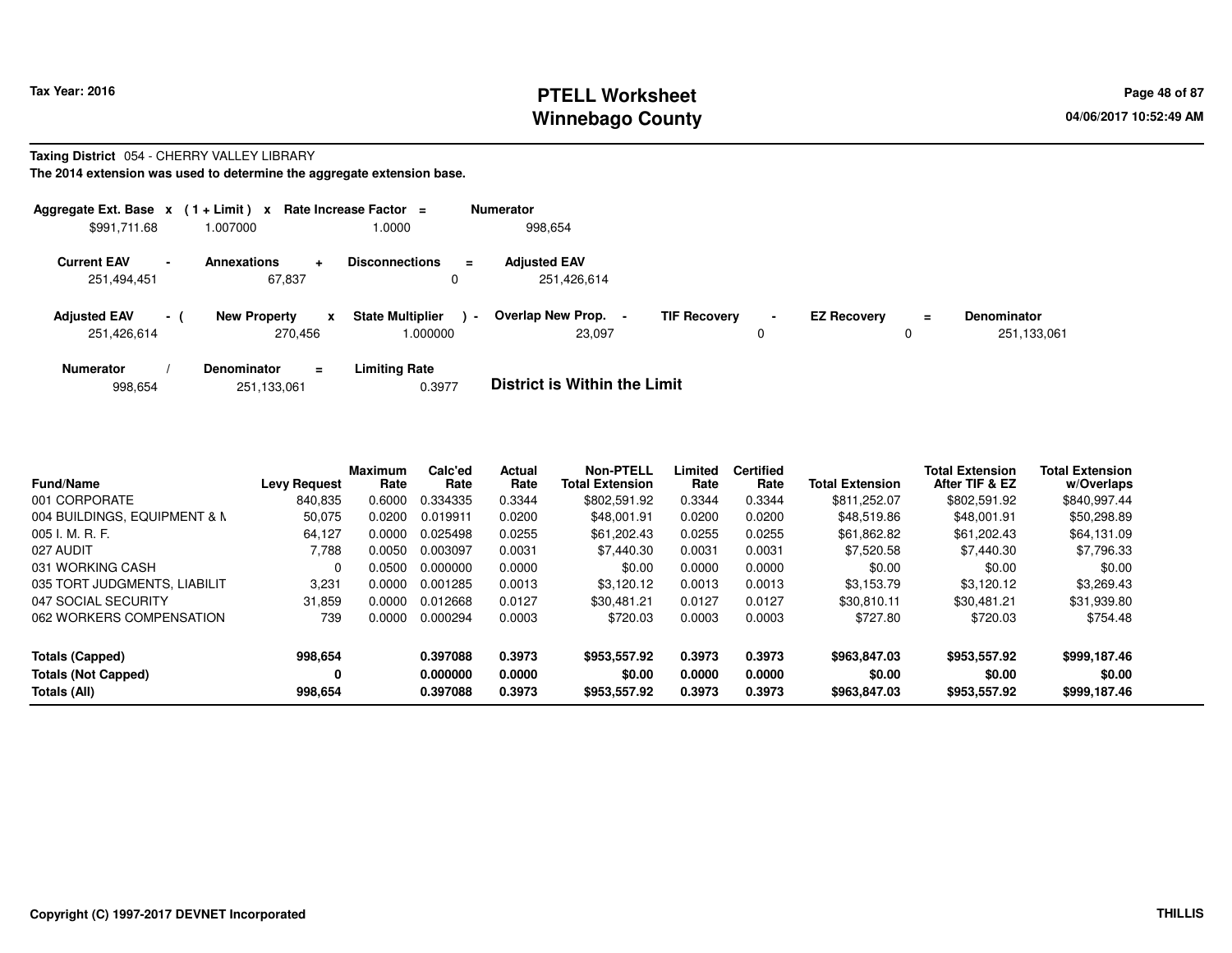# **PTELL Worksheet Tax Year: 2016 Page 49 of 87 Page 49 of 87 Winnebago County**

#### **Taxing District** 055 - NORTH SUBURBAN LIBRARY**The 2015 extension was used to determine the aggregate extension base.**

| Aggregate Ext. Base $x$ (1+Limit) $x$<br>Rate Increase Factor =<br><b>Numerator</b><br>3,444,264<br>\$3,420,321.31<br>1.007000<br>1.0000 |                                       |                                               |                     |                                            |                     |                          |                                |                                          |                                      |  |
|------------------------------------------------------------------------------------------------------------------------------------------|---------------------------------------|-----------------------------------------------|---------------------|--------------------------------------------|---------------------|--------------------------|--------------------------------|------------------------------------------|--------------------------------------|--|
| <b>Current EAV</b><br><b>Annexations</b><br>$\sim$<br>1,153,789,090                                                                      | $\ddot{}$<br>$\Omega$                 | <b>Disconnections</b><br>$\equiv$<br>15,316   | <b>Adjusted EAV</b> | 1,153,804,406                              |                     |                          |                                |                                          |                                      |  |
| <b>Adjusted EAV</b><br>- (<br>1,153,804,406                                                                                              | <b>New Property</b><br>X<br>5,863,204 | <b>State Multiplier</b><br>$\sim$<br>1.000000 |                     | Overlap New Prop. -<br>290,056             | <b>TIF Recovery</b> | 0                        | <b>EZ Recovery</b><br>$\Omega$ | Denominator<br>$\equiv$<br>1,147,651,146 |                                      |  |
| <b>Numerator</b><br><b>Denominator</b><br>3,444,264                                                                                      | $\equiv$<br>1,147,651,146             | <b>Limiting Rate</b><br>0.3002                |                     | <b>District is Over the Limit</b>          |                     |                          |                                |                                          |                                      |  |
| <b>Limiting Rate</b><br><b>Computed Rate</b><br>0.3002                                                                                   | $\equiv$<br>0.304400                  | <b>Reduction Factor</b><br>0.9862             |                     |                                            |                     |                          |                                |                                          |                                      |  |
| <b>Fund/Name</b>                                                                                                                         | <b>Levy Request</b>                   | Calc'ed<br><b>Maximum</b><br>Rate<br>Rate     | Actual<br>Rate      | <b>Non-PTELL</b><br><b>Total Extension</b> | Limited<br>Rate     | <b>Certified</b><br>Rate | <b>Total Extension</b>         | <b>Total Extension</b><br>After TIF & EZ | <b>Total Extension</b><br>w/Overlaps |  |
| 001 CORPORATE                                                                                                                            | 3,023,700                             | 0.6000<br>0.262067                            | 0.2621              | \$2,909,136.29                             | 0.2581              | 0.2581                   | \$2,947,960.09                 | \$2,864,738.94                           | \$2,977,929.64                       |  |
| 004 BUILDINGS, EQUIPMENT & N                                                                                                             | 230,200                               | 0.0200<br>0.019952                            | 0.0200              | \$221,986.74                               | 0.0200              | 0.0200                   | \$228,435.50                   | \$221,986.74                             | \$230,757.82                         |  |
| 005 I. M. R. F.                                                                                                                          | 124,400                               | 0.0000<br>0.010782                            | 0.0108              | \$119,872.84                               | 0.0107              | 0.0107                   | \$122,212.99                   | \$118,762.91                             | \$123,455.43                         |  |
| 027 AUDIT                                                                                                                                | 9,200                                 | 0.0050<br>0.000797                            | 0.0008              | \$8,879.47                                 | 0.0008              | 0.0008                   | \$9,137.42                     | \$8,879.47                               | \$9,230.31                           |  |
| 035 TORT JUDGMENTS, LIABILIT                                                                                                             | 15,000                                | 0.0000<br>0.001300                            | 0.0013              | \$14,429.14                                | 0.0013              | 0.0013                   | \$14,848.31                    | \$14,429.14                              | \$14,999.26                          |  |
| 047 SOCIAL SECURITY                                                                                                                      | 85,200                                | 0.0000<br>0.007384                            | 0.0074              | \$82,135.10                                | 0.0073              | 0.0073                   | \$83,378.96                    | \$81,025.16                              | \$84,226.60                          |  |
| 209 RISK MANAGEMENT                                                                                                                      | 22,000                                | 0.0000<br>0.001907                            | 0.0020              | \$22,198.67                                | 0.0020              | 0.0020                   | \$22,843.55                    | \$22,198.67                              | \$23,075.78                          |  |
| <b>Totals (Capped)</b>                                                                                                                   | 3,509,700                             | 0.304189                                      | 0.3044              | \$3,378,638.25                             | 0.3002              | 0.3002                   | \$3,428,816.82                 | \$3,332,021.03                           | \$3,463,674.84                       |  |
| <b>Totals (Not Capped)</b>                                                                                                               | $\mathbf{0}$                          | 0.000000                                      | 0.0000              | \$0.00                                     | 0.0000              | 0.0000                   | \$0.00                         | \$0.00                                   | \$0.00                               |  |
| Totals (All)                                                                                                                             | 3,509,700                             | 0.304189                                      | 0.3044              | \$3,378,638.25                             | 0.3002              | 0.3002                   | \$3,428,816.82                 | \$3,332,021.03                           | \$3,463,674.84                       |  |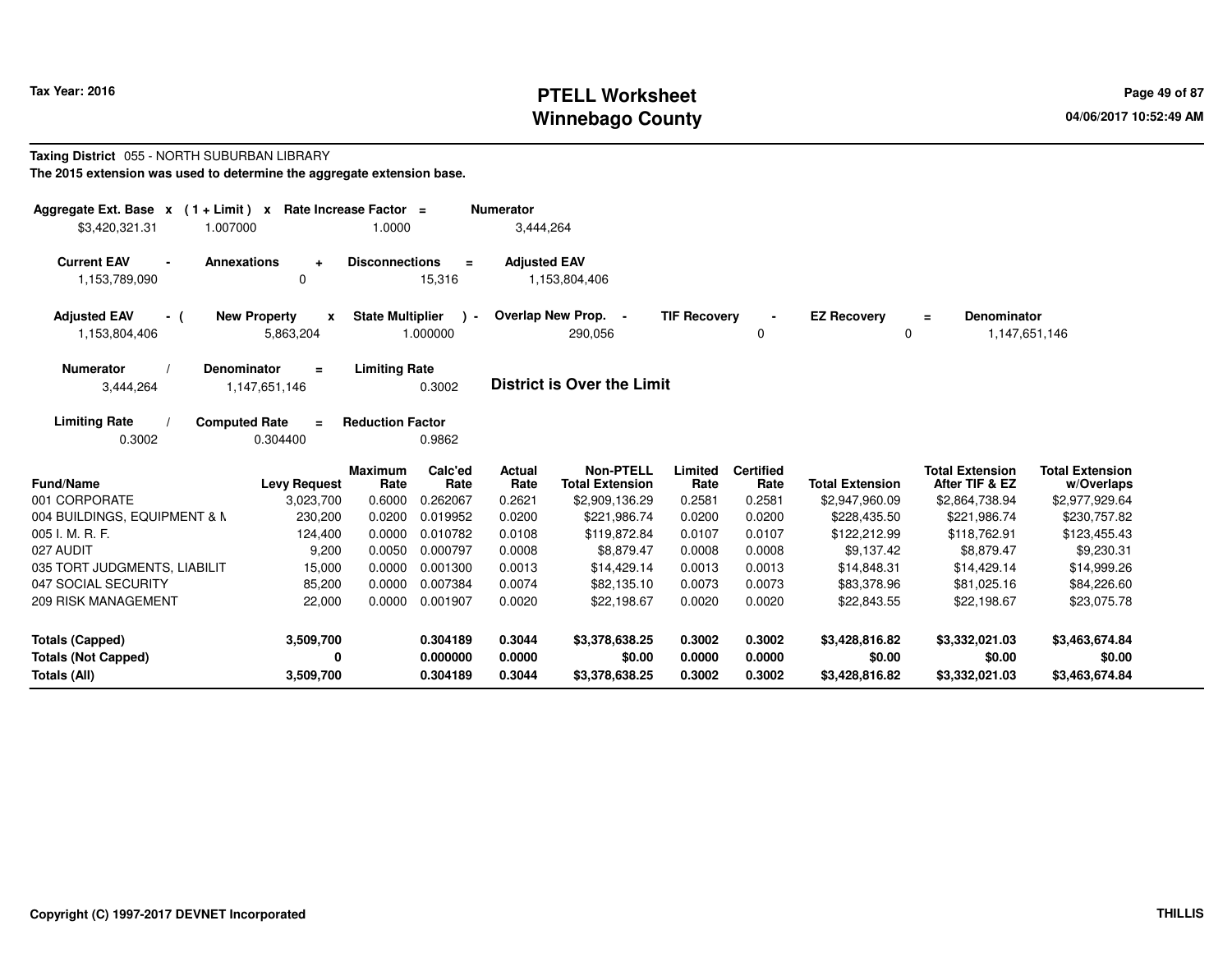# **PTELL Worksheet Tax Year: 2016 Page 50 of 87 Page 50 of 87 Winnebago County**

## **Taxing District** 056 - PECATONICA LIBRARY

| Aggregate Ext. Base $x$ (1 + Limit) $x$<br>1.007000<br>\$185,179.79 | Rate Increase Factor =                         | 1.0000                           |                             | <b>Numerator</b><br>186,476     |                                                            |                           |                                    |                                        |                                                          |                                                      |
|---------------------------------------------------------------------|------------------------------------------------|----------------------------------|-----------------------------|---------------------------------|------------------------------------------------------------|---------------------------|------------------------------------|----------------------------------------|----------------------------------------------------------|------------------------------------------------------|
| <b>Current EAV</b><br><b>Annexations</b><br>$\sim$<br>95,999,670    | $\ddot{}$<br>0                                 | <b>Disconnections</b>            | $\equiv$<br>70,159          | <b>Adjusted EAV</b>             | 96,069,829                                                 |                           |                                    |                                        |                                                          |                                                      |
| <b>Adjusted EAV</b><br>- (<br>96,069,829                            | <b>New Property</b><br>$\mathbf{x}$<br>379,065 | <b>State Multiplier</b>          | $\rightarrow$<br>1.000000   |                                 | Overlap New Prop. -<br>16,180                              | <b>TIF Recovery</b>       | 0                                  | <b>EZ Recovery</b><br>$\Omega$         | <b>Denominator</b><br>$=$                                | 95,674,584                                           |
| <b>Numerator</b><br><b>Denominator</b><br>186,476                   | $\equiv$<br>95,674,584                         | <b>Limiting Rate</b>             | 0.1950                      |                                 | <b>District is Over the Limit</b>                          |                           |                                    |                                        |                                                          |                                                      |
| <b>Limiting Rate</b><br><b>Computed Rate</b><br>0.1950              | $\equiv$<br>0.200200                           | <b>Reduction Factor</b>          | 0.9740                      |                                 |                                                            |                           |                                    |                                        |                                                          |                                                      |
| Fund/Name<br>001 CORPORATE                                          | <b>Levy Request</b><br>162,336                 | <b>Maximum</b><br>Rate<br>0.6000 | Calc'ed<br>Rate<br>0.169101 | <b>Actual</b><br>Rate<br>0.1692 | <b>Non-PTELL</b><br><b>Total Extension</b><br>\$142,084.98 | Limited<br>Rate<br>0.1647 | <b>Certified</b><br>Rate<br>0.1647 | <b>Total Extension</b><br>\$138,306.12 | <b>Total Extension</b><br>After TIF & EZ<br>\$138,306.12 | <b>Total Extension</b><br>w/Overlaps<br>\$158,111.46 |
| 004 BUILDINGS, EQUIPMENT & M                                        | 11,570                                         | 0.0200                           | 0.012052                    | 0.0121                          | \$10,160.92                                                | 0.0118                    | 0.0118                             | \$9,909.00                             | \$9,909.00                                               | \$11,327.96                                          |
| 027 AUDIT                                                           | 4,202                                          | 0.0050                           | 0.004377                    | 0.0044                          | \$3,694.88                                                 | 0.0043                    | 0.0043                             | \$3,610.91                             | \$3,610.91                                               | \$4,127.99                                           |
| 035 TORT JUDGMENTS, LIABILIT                                        | 5,004                                          | 0.0000                           | 0.005213                    | 0.0053                          | \$4,450.65                                                 | 0.0052                    | 0.0052                             | \$4,366.68                             | \$4,366.68                                               | \$4,991.98                                           |
| 047 SOCIAL SECURITY                                                 | 8,823                                          | 0.0000                           | 0.009191                    | 0.0092                          | \$7,725.66                                                 | 0.0090                    | 0.0090                             | \$7,557.71                             | \$7,557.71                                               | \$8,639.97                                           |
| <b>Totals (Capped)</b>                                              | 191,935                                        |                                  | 0.199934                    | 0.2002                          | \$168,117.09                                               | 0.1950                    | 0.1950                             | \$163,750.42                           | \$163,750.42                                             | \$187,199.36                                         |
| <b>Totals (Not Capped)</b><br>Totals (All)                          | 0<br>191,935                                   |                                  | 0.000000<br>0.199934        | 0.0000<br>0.2002                | \$0.00<br>\$168,117.09                                     | 0.0000<br>0.1950          | 0.0000<br>0.1950                   | \$0.00<br>\$163,750.42                 | \$0.00<br>\$163,750.42                                   | \$0.00<br>\$187,199.36                               |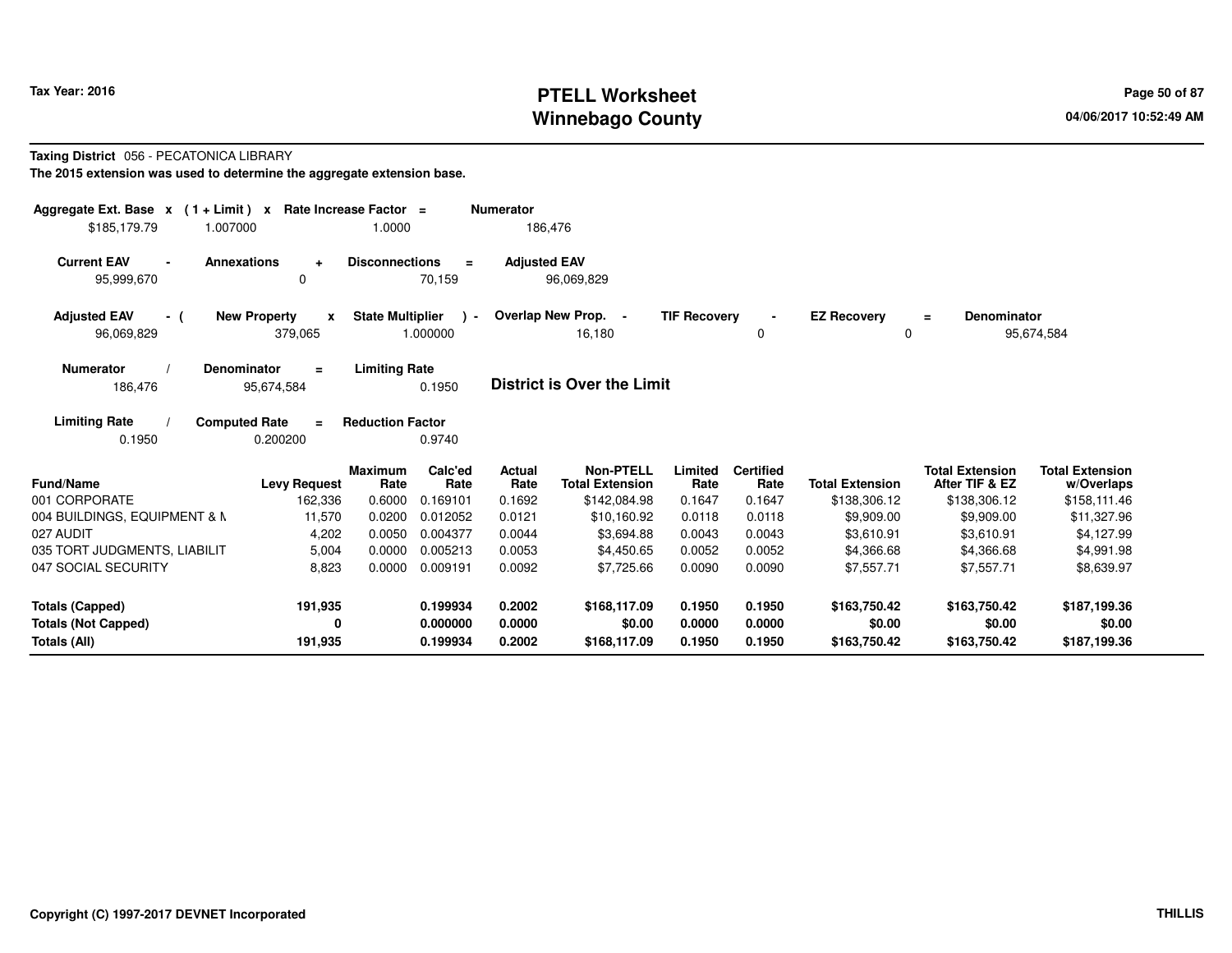# **PTELL Worksheet Tax Year: 2016 Page 51 of 87 Page 51 of 87 Page 51 of 87 Winnebago County**

#### **Taxing District** 057 - TALCOTT FREE LIBRARY**The 2015 extension was used to determine the aggregate extension base.**

| Aggregate Ext. Base $x$ (1+Limit) $x$<br>\$393,755.87<br>1.007000 |                                                  | Rate Increase Factor =<br>1.0000 |                           | <b>Numerator</b><br>396,512 |                                            |                     |                          |                         |                                          |                                      |
|-------------------------------------------------------------------|--------------------------------------------------|----------------------------------|---------------------------|-----------------------------|--------------------------------------------|---------------------|--------------------------|-------------------------|------------------------------------------|--------------------------------------|
| <b>Current EAV</b><br>183,189,104                                 | <b>Annexations</b><br>$\ddot{}$<br>$\Omega$      | <b>Disconnections</b>            | $\equiv$<br>0             | <b>Adjusted EAV</b>         | 183,189,104                                |                     |                          |                         |                                          |                                      |
| <b>Adjusted EAV</b><br>- (<br>183,189,104                         | <b>New Property</b><br>$\mathbf{x}$<br>1,255,711 | <b>State Multiplier</b>          | $\rightarrow$<br>1.000000 |                             | Overlap New Prop. -<br>0                   | <b>TIF Recovery</b> | 0                        | <b>EZ Recovery</b><br>0 | <b>Denominator</b><br>$\equiv$           | 181,933,393                          |
| <b>Numerator</b><br>396,512                                       | <b>Denominator</b><br>$=$<br>181,933,393         | <b>Limiting Rate</b>             | 0.2180                    |                             | <b>District is Over the Limit</b>          |                     |                          |                         |                                          |                                      |
| <b>Limiting Rate</b><br>0.2180                                    | <b>Computed Rate</b><br>$=$<br>0.228900          | <b>Reduction Factor</b>          | 0.9524                    |                             |                                            |                     |                          |                         |                                          |                                      |
| <b>Fund/Name</b>                                                  | <b>Levy Request</b>                              | <b>Maximum</b><br>Rate           | Calc'ed<br>Rate           | <b>Actual</b><br>Rate       | <b>Non-PTELL</b><br><b>Total Extension</b> | Limited<br>Rate     | <b>Certified</b><br>Rate | <b>Total Extension</b>  | <b>Total Extension</b><br>After TIF & EZ | <b>Total Extension</b><br>w/Overlaps |
| 001 CORPORATE                                                     | 341,755                                          | 0.6000                           | 0.186559                  | 0.1866                      | \$341,830.87                               | 0.1715              | 0.1715                   | \$321,859.45            | \$314,169.31                             | \$314,169.31                         |
| 004 BUILDINGS, EQUIPMENT & M                                      | 25,000                                           | 0.0200                           | 0.013647                  | 0.0137                      | \$25,096.91                                | 0.0200              | 0.0200                   | \$37,534.63             | \$36,637.82                              | \$36,637.82                          |
| 005 I. M. R. F.                                                   | 17,700                                           | 0.0000                           | 0.009662                  | 0.0097                      | \$17,769.34                                | 0.0090              | 0.0090                   | \$16,890.58             | \$16,487.02                              | \$16,487.02                          |
| 027 AUDIT                                                         | 7,000                                            | 0.0050                           | 0.003821                  | 0.0039                      | \$7,144.38                                 | 0.0036              | 0.0036                   | \$6,756.23              | \$6,594.81                               | \$6,594.81                           |
| 035 TORT JUDGMENTS, LIABILIT                                      | 9,500                                            | 0.0000                           | 0.005186                  | 0.0052                      | \$9,525.83                                 | 0.0048              | 0.0048                   | \$9,008.31              | \$8,793.08                               | \$8,793.08                           |
| 047 SOCIAL SECURITY                                               | 17,800                                           | 0.0000                           | 0.009717                  | 0.0098                      | \$17,952.53                                | 0.0091              | 0.0091                   | \$17,078.26             | \$16,670.21                              | \$16,670.21                          |
| <b>Totals (Capped)</b>                                            | 418,755                                          |                                  | 0.228592                  | 0.2289                      | \$419,319.86                               | 0.2180              | 0.2180                   | \$409,127.46            | \$399,352.25                             | \$399,352.25                         |
| <b>Totals (Not Capped)</b>                                        | 0                                                |                                  | 0.000000                  | 0.0000                      | \$0.00                                     | 0.0000              | 0.0000                   | \$0.00                  | \$0.00                                   | \$0.00                               |
| Totals (All)                                                      | 418,755                                          |                                  | 0.228592                  | 0.2289                      | \$419,319.86                               | 0.2180              | 0.2180                   | \$409,127.46            | \$399,352.25                             | \$399,352.25                         |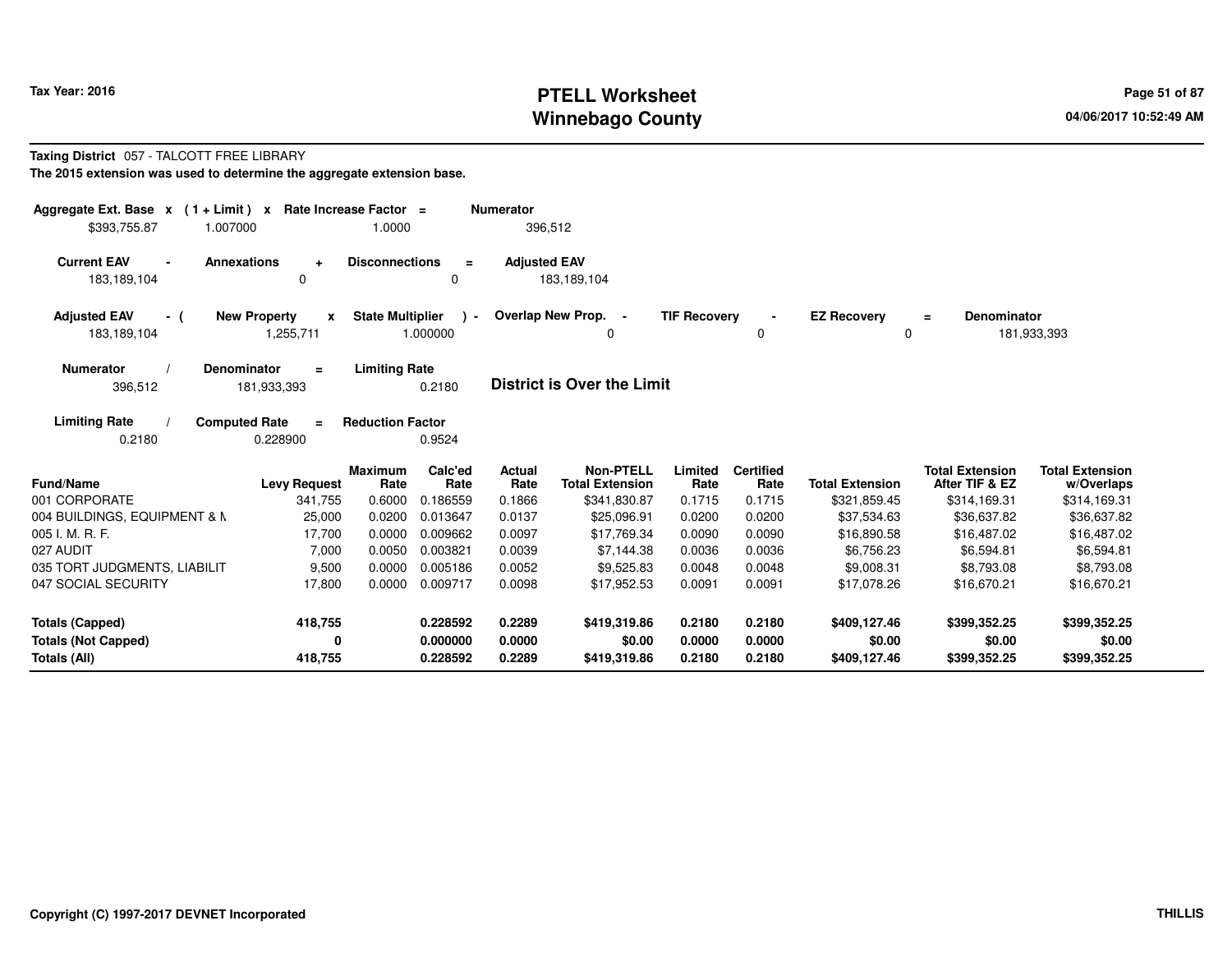# **PTELL Worksheet Tax Year: 2016 Page 52 of 87 Page 52 of 87 Winnebago County**

#### **Taxing District** 058 - WINNEBAGO LIBRARY

| Aggregate Ext. Base $x$ (1 + Limit) $x$<br>\$294.741.70<br>1.007000 |                                                | Rate Increase Factor =<br>1.0000 |                           | <b>Numerator</b><br>296,805 |                                            |                     |                          |                         |                                          |                                      |
|---------------------------------------------------------------------|------------------------------------------------|----------------------------------|---------------------------|-----------------------------|--------------------------------------------|---------------------|--------------------------|-------------------------|------------------------------------------|--------------------------------------|
| <b>Current EAV</b><br>$\sim$<br>136,990,502                         | <b>Annexations</b><br>$\ddot{}$<br>0           | <b>Disconnections</b>            | $=$<br>102,120            | <b>Adjusted EAV</b>         | 137,092,622                                |                     |                          |                         |                                          |                                      |
| <b>Adjusted EAV</b><br>- (<br>137,092,622                           | <b>New Property</b><br>$\mathbf{x}$<br>727,410 | <b>State Multiplier</b>          | $\rightarrow$<br>1.000000 |                             | Overlap New Prop. -<br>0                   | <b>TIF Recovery</b> | 0                        | <b>EZ Recovery</b><br>0 | <b>Denominator</b><br>$=$                | 136,365,212                          |
| <b>Numerator</b><br>296,805                                         | <b>Denominator</b><br>$\equiv$<br>136,365,212  | <b>Limiting Rate</b>             | 0.2177                    |                             | <b>District is Over the Limit</b>          |                     |                          |                         |                                          |                                      |
| <b>Limiting Rate</b><br>0.2177                                      | <b>Computed Rate</b><br>$\equiv$<br>0.225300   | <b>Reduction Factor</b>          | 0.9663                    |                             |                                            |                     |                          |                         |                                          |                                      |
| <b>Fund/Name</b>                                                    | <b>Levy Request</b>                            | <b>Maximum</b><br>Rate           | Calc'ed<br>Rate           | Actual<br>Rate              | <b>Non-PTELL</b><br><b>Total Extension</b> | Limited<br>Rate     | <b>Certified</b><br>Rate | <b>Total Extension</b>  | <b>Total Extension</b><br>After TIF & EZ | <b>Total Extension</b><br>w/Overlaps |
| 001 CORPORATE                                                       | 249,529                                        | 0.6000                           | 0.182151                  | 0.1822                      | \$249,596.69                               | 0.1752              | 0.1752                   | \$240,007.36            | \$240,007.36                             | \$240,007.36                         |
| 004 BUILDINGS, EQUIPMENT & M                                        | 28,340                                         | 0.0200                           | 0.020688                  | 0.0200                      | \$27,398.10                                | 0.0200              | 0.0200                   | \$27,398.10             | \$27,398.10                              | \$27,398.10                          |
| 005 I. M. R. F.                                                     | 8,927                                          | 0.0000                           | 0.006517                  | 0.0066                      | \$9,041.37                                 | 0.0064              | 0.0064                   | \$8,767.39              | \$8,767.39                               | \$8,767.39                           |
| 027 AUDIT                                                           | 1,700                                          | 0.0050                           | 0.001241                  | 0.0013                      | \$1,780.88                                 | 0.0013              | 0.0013                   | \$1,780.88              | \$1,780.88                               | \$1,780.88                           |
| 035 TORT JUDGMENTS, LIABILIT                                        | 10,344                                         | 0.0000                           | 0.007551                  | 0.0076                      | \$10,411.28                                | 0.0074              | 0.0074                   | \$10,137.30             | \$10,137.30                              | \$10,137.30                          |
| 047 SOCIAL SECURITY                                                 | 10,344                                         | 0.0000                           | 0.007551                  | 0.0076                      | \$10,411.28                                | 0.0074              | 0.0074                   | \$10,137.30             | \$10,137.30                              | \$10,137.30                          |
| <b>Totals (Capped)</b>                                              | 309,184                                        |                                  | 0.225699                  | 0.2253                      | \$308,639.60                               | 0.2177              | 0.2177                   | \$298,228.32            | \$298,228.33                             | \$298,228.33                         |
| <b>Totals (Not Capped)</b><br>Totals (All)                          | 0<br>309,184                                   |                                  | 0.000000<br>0.225699      | 0.0000<br>0.2253            | \$0.00<br>\$308,639.60                     | 0.0000<br>0.2177    | 0.0000<br>0.2177         | \$0.00<br>\$298,228.32  | \$0.00<br>\$298,228.33                   | \$0.00<br>\$298,228.33               |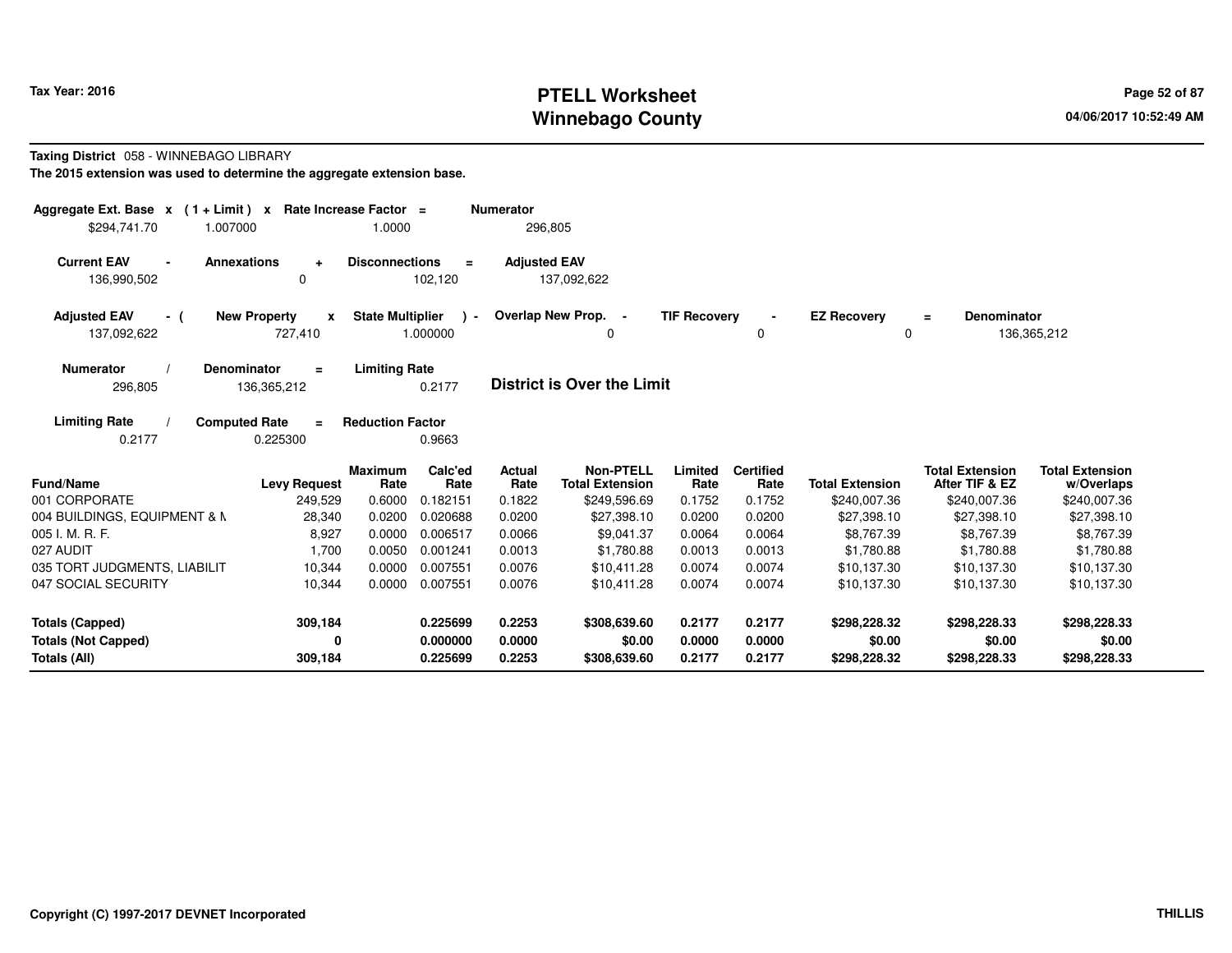# **PTELL Worksheet Tax Year: 2016 Page 53 of 87 Page 53 of 87 Winnebago County**

# **Taxing District** 059 - ROCKFORD CITY LIBRARY

| Aggregate Ext. Base x                          | $(1 + Limit) x$                     | Rate Increase Factor =            | <b>Numerator</b>                                                                            |
|------------------------------------------------|-------------------------------------|-----------------------------------|---------------------------------------------------------------------------------------------|
| \$7,331,477.55                                 | 1.007000                            | 1.0000                            | 7,382,798                                                                                   |
| <b>Current EAV</b><br>$\overline{\phantom{a}}$ | <b>Annexations</b>                  | <b>Disconnections</b><br>$\equiv$ | <b>Adiusted EAV</b>                                                                         |
| 1,422,303,611                                  | 2,470,469                           | .223                              | 1,419,834,365                                                                               |
| <b>Adjusted EAV</b><br>$-1$                    | <b>New Property</b><br>$\mathbf{x}$ | <b>State Multiplier</b><br>$\sim$ | Overlap New Prop.<br><b>TIF Recovery</b><br><b>EZ Recovery</b><br><b>Denominator</b><br>$=$ |
| 1,419,834,365                                  | 3,431,103                           | 1.000000                          | 9,979,244<br>1,406,424,018<br>$\Omega$<br>0                                                 |
| <b>Numerator</b>                               | Denominator<br>$=$                  | Limiting Rate                     |                                                                                             |
| 7,382,798                                      | 1,406,424,018                       | 0.5250                            | <b>District is Within the Limit</b>                                                         |

| <b>Fund/Name</b><br>001 CORPORATE<br>004 BUILDINGS, EQUIPMENT & N | <b>Levy Request</b><br>7,096,000<br>284,000 | <b>Maximum</b><br>Rate<br>0.6000<br>0.0200 | Calc'ed<br>Rate<br>0.498909<br>0.019968 | Actual<br>Rate<br>0.4990<br>0.0200 | <b>Non-PTELL</b><br><b>Total Extension</b><br>\$7,096,686.59<br>\$284.436.34 | Limited<br>Rate<br>0.4990<br>0.0200 | <b>Certified</b><br>Rate<br>0.4990<br>0.0200 | <b>Total Extension</b><br>\$7,201,467.70<br>\$288,635.98 | <b>Total Extension</b><br>After TIF & EZ<br>\$7,096,686.59<br>\$284,436.34 | <b>Total Extension</b><br>w/Overlaps<br>\$7,097,295.02<br>\$284,460.72 |  |
|-------------------------------------------------------------------|---------------------------------------------|--------------------------------------------|-----------------------------------------|------------------------------------|------------------------------------------------------------------------------|-------------------------------------|----------------------------------------------|----------------------------------------------------------|----------------------------------------------------------------------------|------------------------------------------------------------------------|--|
| Totals (Capped)<br><b>Totals (Not Capped)</b><br>Totals (All)     | 7,380,000<br>7,380,000                      |                                            | 0.518877<br>0.000000<br>0.518877        | 0.5190<br>0.0000<br>0.5190         | \$7.381.122.93<br>\$0.00<br>\$7.381.122.93                                   | 0.5190<br>0.0000<br>0.5190          | 0.5190<br>0.0000<br>0.5190                   | \$7,490,103.68<br>\$0.00<br>\$7,490,103.68               | \$7,381,122.93<br>\$0.00<br>\$7,381,122.93                                 | \$7,381,755.74<br>\$0.00<br>\$7,381,755.74                             |  |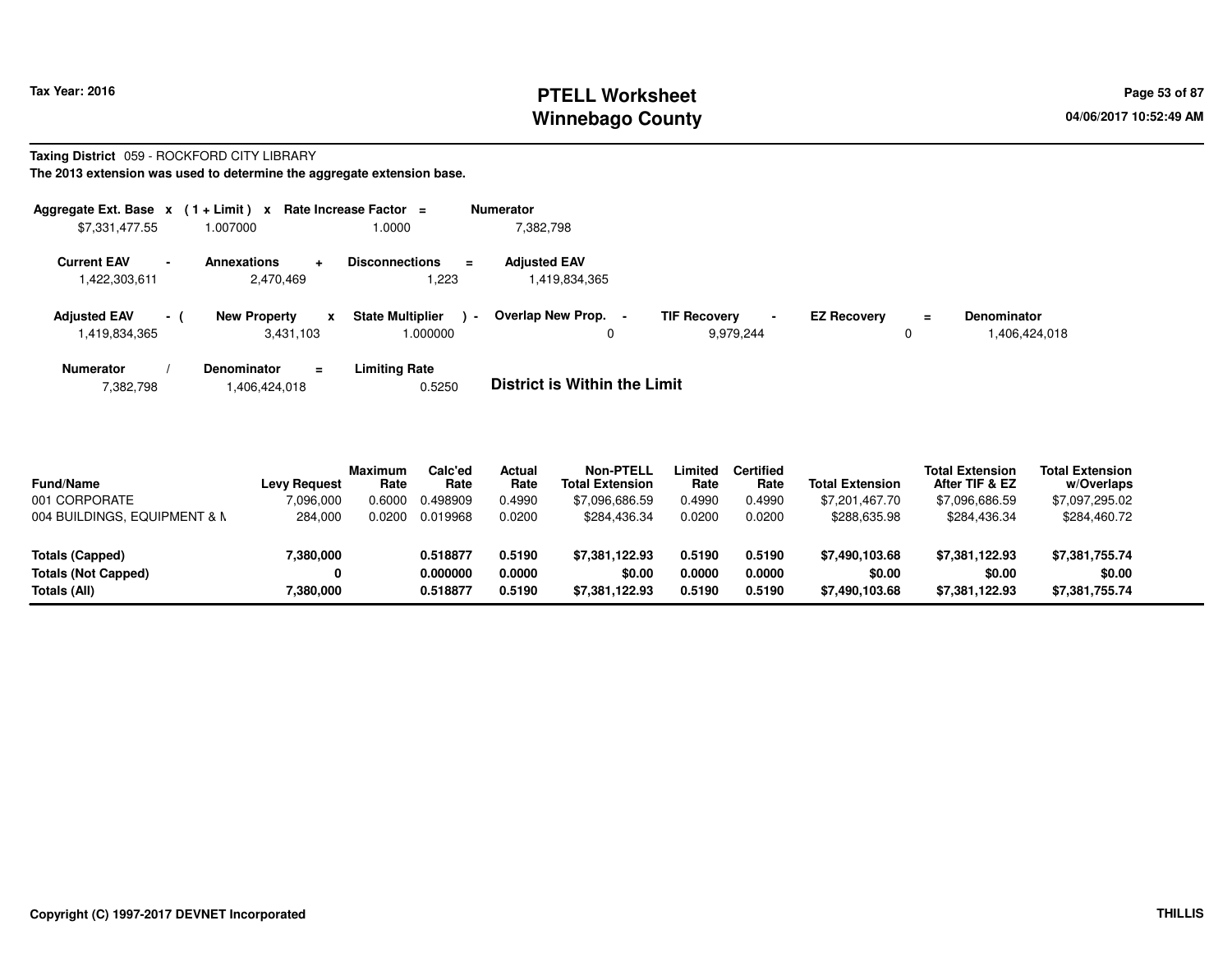#### **PTELL Worksheet Tax Year: 2016 Page 54 of 87 Page 54 of 87 Page 54 of 87 Winnebago County**

#### **Taxing District** 060 - GREATER RKFD AIRPORT

|                                      |     | Aggregate Ext. Base $x$ (1+Limit) x Rate Increase Factor = |                                                       | <b>Numerator</b>                                                                                                                                |
|--------------------------------------|-----|------------------------------------------------------------|-------------------------------------------------------|-------------------------------------------------------------------------------------------------------------------------------------------------|
| \$2,927,405.55                       |     | 007000.                                                    | 1.0000                                                | 2.947.897                                                                                                                                       |
| <b>Current EAV</b><br>2,624,307,603  |     | <b>Annexations</b><br>$\ddot{\phantom{0}}$<br>25.277       | <b>Disconnections</b><br>$=$                          | <b>Adjusted EAV</b><br>2,624,282,326                                                                                                            |
| <b>Adjusted EAV</b><br>2,624,282,326 | - 1 | <b>New Property</b><br>x<br>6.702.626                      | <b>State Multiplier</b><br>$\blacksquare$<br>000000.1 | Overlap New Prop. -<br><b>TIF Recovery</b><br><b>EZ Recovery</b><br><b>Denominator</b><br>$\equiv$<br>$\sim$<br>9.979.244<br>2,607,600,456<br>0 |
| <b>Numerator</b><br>2,947,897        |     | <b>Denominator</b><br>$\equiv$<br>2,607,600,456            | <b>Limiting Rate</b><br>0.1131                        | <b>District is Within the Limit</b>                                                                                                             |

| <b>Fund/Name</b>             | <b>Levy Request</b> | Maximum<br>Rate | Calc'ed<br>Rate | Actual<br>Rate | <b>Non-PTELL</b><br><b>Total Extension</b> | Limited<br>Rate | <b>Certified</b><br>Rate | <b>Total Extension</b> | <b>Total Extension</b><br>After TIF & EZ | <b>Total Extension</b><br>w/Overlaps |
|------------------------------|---------------------|-----------------|-----------------|----------------|--------------------------------------------|-----------------|--------------------------|------------------------|------------------------------------------|--------------------------------------|
| 001 CORPORATE                | 2.071.141           | 0.0750          | 0.078921        | 0.0750         | \$1,968,230.70                             | 0.0750          | 0.0750                   | \$2,009,970.18         | \$1,968,230.70                           | \$1,968,230.70                       |
| 003 BONDS & INT 2008         | 0                   | 0.0000          | 0.000000        | 0.0000         | \$0.00                                     | 0.0000          | 0.0000                   | \$0.00                 | \$0.00                                   | \$0.00                               |
| 003A BONDS & INT 2015 A-B-C  | 0                   | 0.0000          | 0.000000        | 0.0000         | \$0.00                                     | 0.0000          | 0.0000                   | \$0.00                 | \$0.00                                   | \$0.00                               |
| 003B BONDS & INT 2017A       | $\Omega$            | 0.0000          | 0.000000        | 0.0000         | \$0.00                                     | 0.0000          | 0.0000                   | \$0.00                 | \$0.00                                   | \$0.00                               |
| 005 I. M. R. F.              | 269,289             | 0.0000          | 0.010261        | 0.0103         | \$270,303.68                               | 0.0103          | 0.0103                   | \$276,035.90           | \$270,303.68                             | \$270,303.68                         |
| 027 AUDIT                    | 40.721              | 0.0050          | 0.001552        | 0.0016         | \$41.988.92                                | 0.0016          | 0.0016                   | \$42,879.36            | \$41,988.92                              | \$41,988.92                          |
| 035 TORT JUDGMENTS, LIABILIT | 250,000             | 0.0000          | 0.009526        | 0.0096         | \$251,933.53                               | 0.0096          | 0.0096                   | \$257,276.18           | \$251,933.53                             | \$251,933.53                         |
| 047 SOCIAL SECURITY          | 204.000             | 0.0000          | 0.007774        | 0.0078         | \$204.695.99                               | 0.0078          | 0.0078                   | \$209,036.90           | \$204,695.99                             | \$204,695.99                         |
| 060 UNEMPLOYMENT INSURANC    | 23,920              | 0.0000          | 0.000912        | 0.0010         | \$26,243.08                                | 0.0010          | 0.0010                   | \$26,799.60            | \$26,243.08                              | \$26,243.08                          |
| 062 WORKERS COMPENSATION     | 130,088             | 0.0000          | 0.004957        | 0.0050         | \$131,215.38                               | 0.0050          | 0.0050                   | \$133,998.01           | \$131,215.38                             | \$131,215.38                         |
| <b>Totals (Capped)</b>       | 2,989,159           |                 | 0.113903        | 0.1103         | \$2,894,611.28                             | 0.1103          | 0.1103                   | \$2,955,996.15         | \$2,894,611.28                           | \$2,894,611.28                       |
| <b>Totals (Not Capped)</b>   | 0                   |                 | 0.000000        | 0.0000         | \$0.00                                     | 0.0000          | 0.0000                   | \$0.00                 | \$0.00                                   | \$0.00                               |
| Totals (All)                 | 2,989,159           |                 | 0.113903        | 0.1103         | \$2,894,611.28                             | 0.1103          | 0.1103                   | \$2,955,996.15         | \$2,894,611.28                           | \$2,894,611.28                       |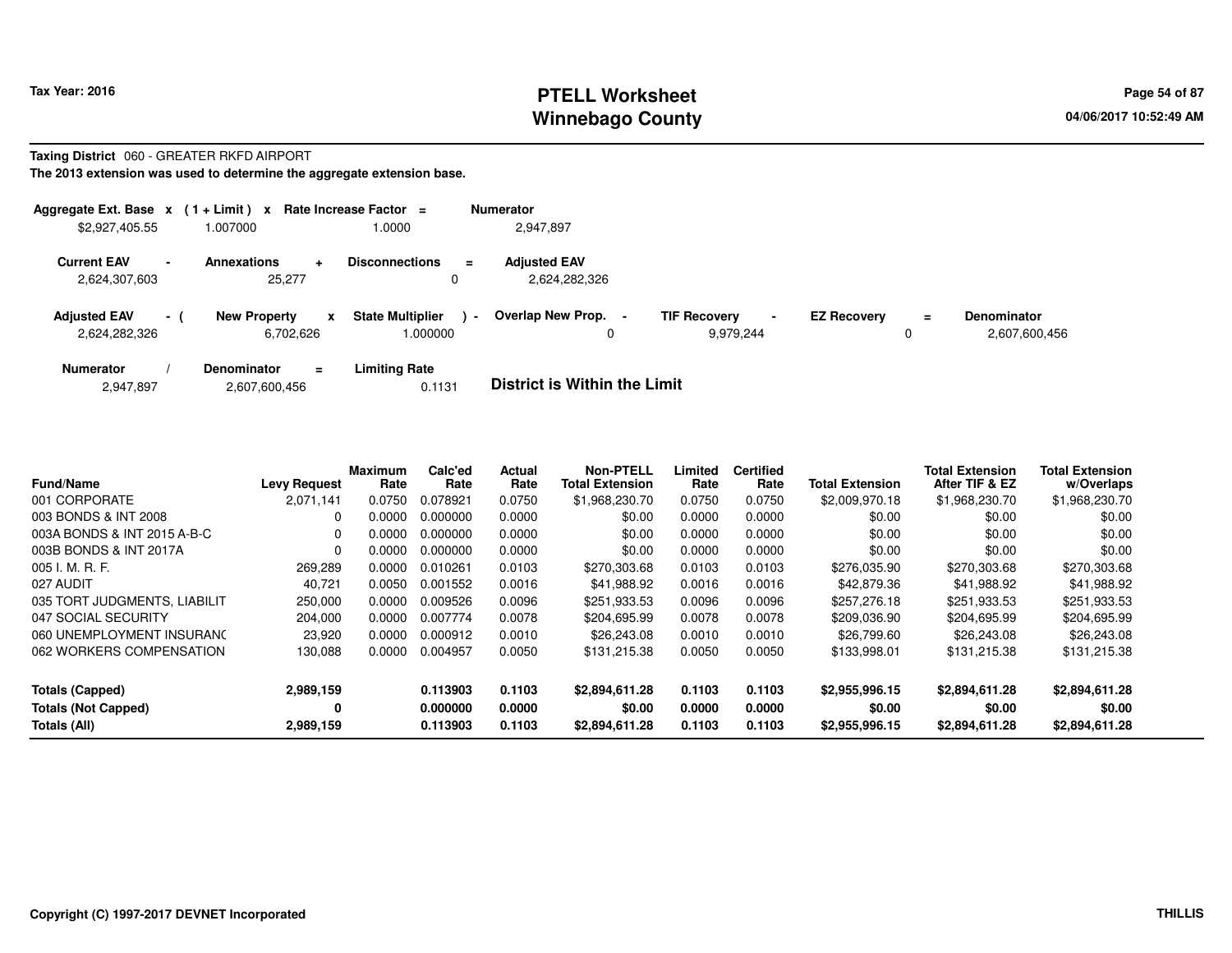# **PTELL Worksheet Tax Year: 2016 Page 55 of 87 Page 55 of 87 Winnebago County**

#### **Taxing District** 061 - SOUTH BELOIT CITY LIBRARY**The 2015 extension was used to determine the aggregate extension base.**

| Aggregate Ext. Base $x$ (1+Limit) $x$<br>\$221,954.39         | 1.007000            |              | Rate Increase Factor =<br>1.0000              | <b>Numerator</b><br>223,508              |                     |                |                    |          |                                   |
|---------------------------------------------------------------|---------------------|--------------|-----------------------------------------------|------------------------------------------|---------------------|----------------|--------------------|----------|-----------------------------------|
| <b>Current EAV</b><br>$\overline{\phantom{0}}$<br>106,188,364 | <b>Annexations</b>  | ۰<br>0       | <b>Disconnections</b><br>$\equiv$<br>0        | <b>Adjusted EAV</b><br>106,188,364       |                     |                |                    |          |                                   |
| <b>Adjusted EAV</b><br>$\sim$ 10 $\pm$<br>106,188,364         | <b>New Property</b> | x<br>478.802 | <b>State Multiplier</b><br>$\sim$<br>1.000000 | Overlap New Prop.<br>$\blacksquare$<br>0 | <b>TIF Recovery</b> | $\blacksquare$ | <b>EZ Recovery</b> | $\equiv$ | <b>Denominator</b><br>105,709,562 |
| <b>Numerator</b>                                              | <b>Denominator</b>  | Ξ.           | Limiting Rate                                 |                                          |                     |                |                    |          |                                   |

**Limiting Rate**<br>0.2115 223,508105,709,562 0.2115 **District is Within the Limit**

| <b>Fund/Name</b><br>001 CORPORATE | <b>Levy Request</b><br>224.500 | <b>Maximum</b><br>Rate<br>.6000 | Calc'ed<br>Rate<br>0.211417 | Actual<br>Rate<br>0.2115 | <b>Non-PTELL</b><br><b>Total Extension</b><br>\$224,588,39 | .imited<br>Rate<br>0.2115 | <b>Certified</b><br>Rate<br>0.2115 | <b>Total Extension</b><br>\$225.411.94 | <b>Total Extension</b><br>After TIF & EZ<br>\$224,588.39 | <b>Total Extension</b><br>w/Overlaps<br>\$224,588.39 |  |
|-----------------------------------|--------------------------------|---------------------------------|-----------------------------|--------------------------|------------------------------------------------------------|---------------------------|------------------------------------|----------------------------------------|----------------------------------------------------------|------------------------------------------------------|--|
| Totals (Capped)                   | 224,500                        |                                 | 0.211417                    | 0.2115                   | \$224,588,39                                               | 0.2115                    | 0.2115                             | \$225,411.94                           | \$224,588.39                                             | \$224,588.39                                         |  |
| Totals (Not Capped)               |                                |                                 | 0.000000                    | 0.0000                   | \$0.00                                                     | 0.0000                    | 0.0000                             | \$0.00                                 | \$0.00                                                   | \$0.00                                               |  |
| Totals (All)                      | 224,500                        |                                 | 0.211417                    | 0.2115                   | \$224,588,39                                               | 0.2115                    | 0.2115                             | \$225,411.94                           | \$224,588.39                                             | \$224,588.39                                         |  |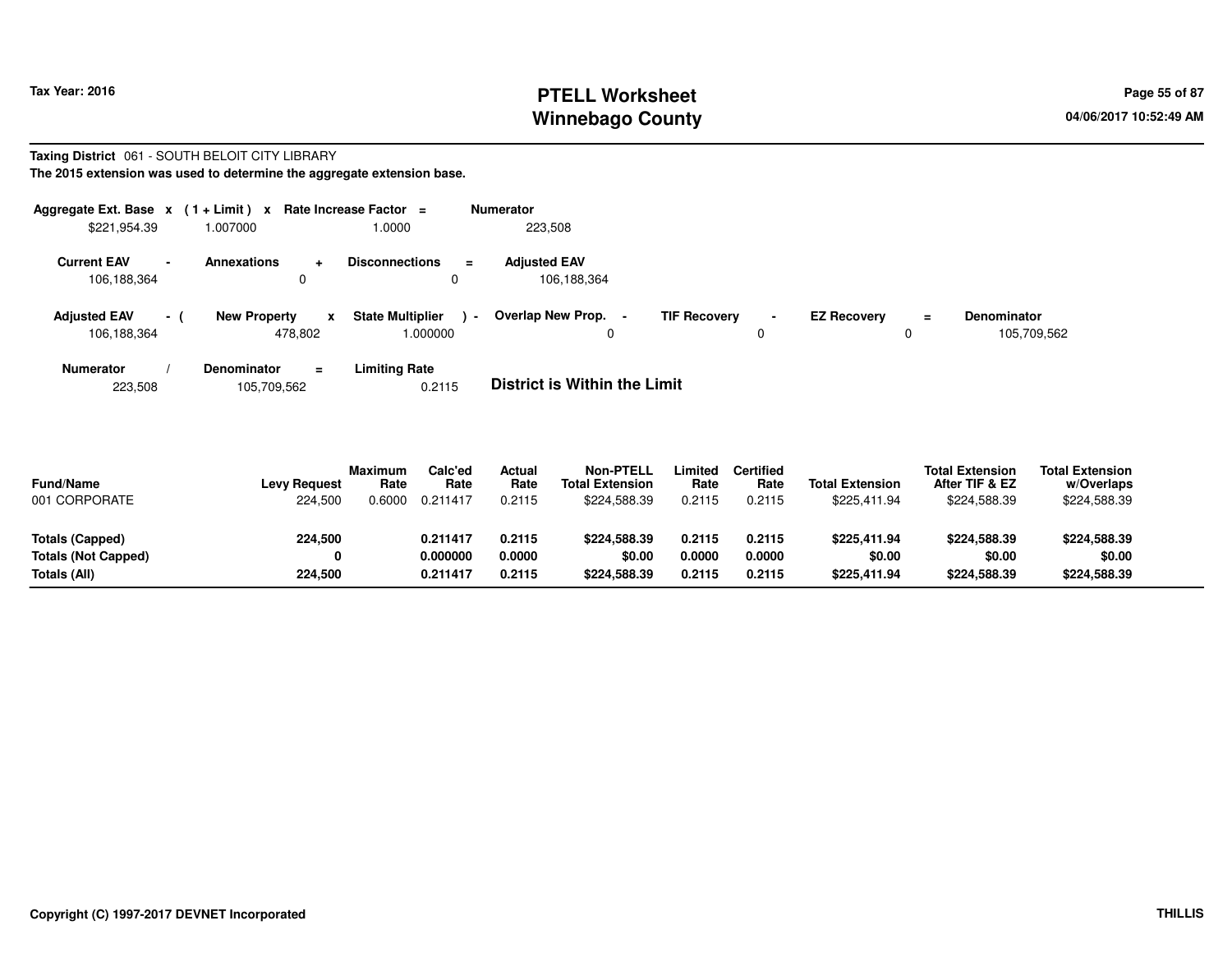# **PTELL Worksheet Tax Year: 2016 Page 56 of 87 Page 56 of 87 Winnebago County**

# **Taxing District** 062 - RKFD - WINN DRAINAGE

**The 2014 extension was used to determine the aggregate extension base.**

| Aggregate Ext. Base $x$ (1 + Limit) $x$ |        |                                      | Rate Increase Factor =                              |                      | Numerator                        |                     |                |                    |               |                                 |
|-----------------------------------------|--------|--------------------------------------|-----------------------------------------------------|----------------------|----------------------------------|---------------------|----------------|--------------------|---------------|---------------------------------|
| \$4,009.73                              |        | 007000.                              | 1.0000                                              |                      | 4,038                            |                     |                |                    |               |                                 |
| <b>Current EAV</b><br>9,396,254         | $\sim$ | <b>Annexations</b><br>$\ddot{}$<br>0 | <b>Disconnections</b>                               | $\equiv$<br>$\Omega$ | <b>Adiusted EAV</b><br>9.396.254 |                     |                |                    |               |                                 |
| <b>Adjusted EAV</b><br>9,396,254        | $\sim$ | <b>New Property</b><br>7,313         | <b>State Multiplier</b><br>$\mathbf{x}$<br>000000.1 | $\sim$               | Overlap New Prop. -<br>0         | <b>TIF Recovery</b> | $\blacksquare$ | <b>EZ Recovery</b> | $\equiv$<br>0 | <b>Denominator</b><br>9,388,941 |
| <b>Numerator</b>                        |        | <b>Denominator</b>                   | <b>Limiting Rate</b><br>$\equiv$                    |                      |                                  |                     |                |                    |               |                                 |

4,0389,388,941 0.0431 **District is Within the Limit**

| <b>Fund/Name</b><br>001 CORPORATE | <b>Levy Request</b> | <b>Maximum</b><br>Rate<br>.1250 | Calc'ed<br>Rate<br>0.000000 | Actual<br>Rate<br>0.0000 | <b>Non-PTELL</b><br><b>Total Extension</b><br>\$0.00 | .imited<br>Rate<br>0.0000 | <b>Certified</b><br>Rate<br>0.0000 | <b>Total Extension</b><br>\$0.00 | <b>Total Extension</b><br>After TIF & EZ<br>\$0.00 | <b>Total Extension</b><br>w/Overlaps<br>\$0.00 |
|-----------------------------------|---------------------|---------------------------------|-----------------------------|--------------------------|------------------------------------------------------|---------------------------|------------------------------------|----------------------------------|----------------------------------------------------|------------------------------------------------|
| Totals (Capped)                   | 0                   |                                 | 0.000000                    | 0.0000                   | \$0.00                                               | 0.0000                    | 0.0000                             | \$0.00                           | \$0.00                                             | \$0.00                                         |
| Totals (Not Capped)               | 0                   |                                 | 0.000000                    | 0.0000                   | \$0.00                                               | 0.0000                    | 0.0000                             | \$0.00                           | \$0.00                                             | \$0.00                                         |
| Totals (All)                      | 0                   |                                 | 0.000000                    | 0.0000                   | \$0.00                                               | 0.0000                    | 0.0000                             | \$0.00                           | \$0.00                                             | \$0.00                                         |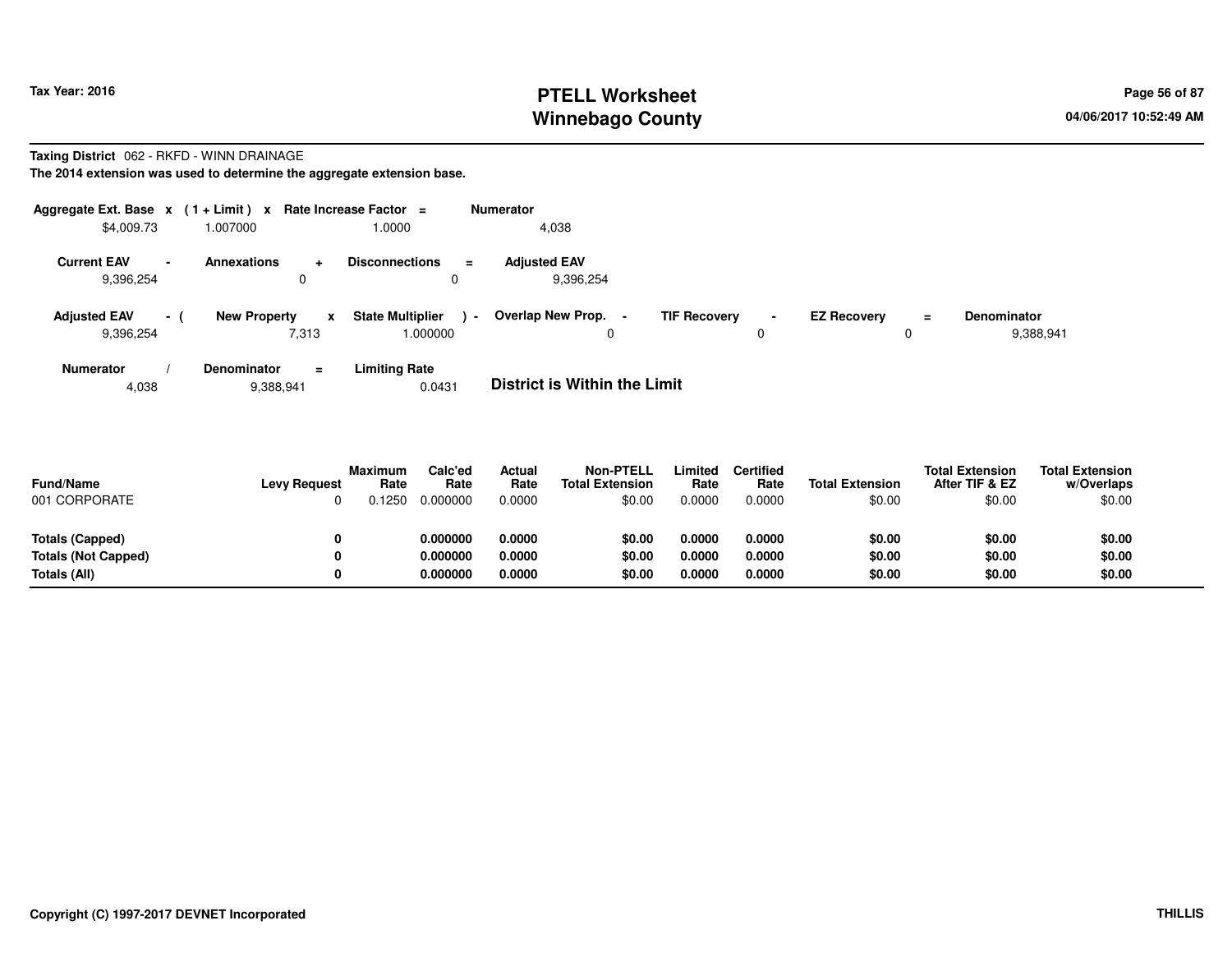# **PTELL Worksheet Tax Year: 2016 Page 57 of 87 Page 57 of 87 Winnebago County**

#### **Taxing District** 064 - LINCOLN-ACRES STREET LIGHT**The 2015 extension was used to determine the aggregate extension base.**

| Aggregate Ext. Base $x$ (1+Limit) $x$<br>\$0.00 | 1.007000            | Rate Increase Factor =<br>1.0000        | Numerator<br>0                                 |                                       |                                      |     |                    |
|-------------------------------------------------|---------------------|-----------------------------------------|------------------------------------------------|---------------------------------------|--------------------------------------|-----|--------------------|
|                                                 |                     |                                         |                                                |                                       |                                      |     |                    |
| <b>Current EAV</b><br>$\overline{\phantom{0}}$  | <b>Annexations</b>  | <b>Disconnections</b><br>÷              | <b>Adjusted EAV</b><br>$\equiv$                |                                       |                                      |     |                    |
| 570,020                                         | 0                   | 0                                       | 570,020                                        |                                       |                                      |     |                    |
| <b>Adjusted EAV</b><br>$\sim$ 1                 | <b>New Property</b> | <b>State Multiplier</b><br>$\mathbf{x}$ | Overlap New Prop.<br>$\mathbf{r} = \mathbf{r}$ | <b>TIF Recovery</b><br>$\blacksquare$ | <b>EZ Recovery</b><br>$\blacksquare$ | $=$ | <b>Denominator</b> |
| 570,020                                         |                     | 000000.<br>0                            | 0                                              |                                       | 0                                    | 0   | 570,020            |
| <b>Numerator</b>                                | Denominator         | <b>Limiting Rate</b><br>$=$             | _ _ _ _ _ _ _ _ _ _ _ _ _ _ _ _ _ _            |                                       |                                      |     |                    |

0570,020 0.0000 **District is Within the Limit**

| <b>Fund/Name</b><br>001 CORPORATE | <b>Levy Request</b> | Maximum<br>Rate<br>2.0000 | Calc'ed<br>Rate<br>0.000000 | Actual<br>Rate<br>0.0000 | <b>Non-PTELL</b><br><b>Total Extension</b><br>\$0.00 | _imited<br>Rate<br>0.0000 | <b>Certified</b><br>Rate<br>0.0000 | <b>Total Extension</b><br>\$0.00 | <b>Total Extension</b><br>After TIF & EZ<br>\$0.00 | <b>Total Extension</b><br>w/Overlaps<br>\$0.00 |
|-----------------------------------|---------------------|---------------------------|-----------------------------|--------------------------|------------------------------------------------------|---------------------------|------------------------------------|----------------------------------|----------------------------------------------------|------------------------------------------------|
| Totals (Capped)                   | 0                   |                           | 0.000000                    | 0.0000                   | \$0.00                                               | 0.0000                    | 0.0000                             | \$0.00                           | \$0.00                                             | \$0.00                                         |
| <b>Totals (Not Capped)</b>        | 0                   |                           | 0.000000                    | 0.0000                   | \$0.00                                               | 0.0000                    | 0.0000                             | \$0.00                           | \$0.00                                             | \$0.00                                         |
| Totals (All)                      | 0                   |                           | 0.000000                    | 0.0000                   | \$0.00                                               | 0.0000                    | 0.0000                             | \$0.00                           | \$0.00                                             | \$0.00                                         |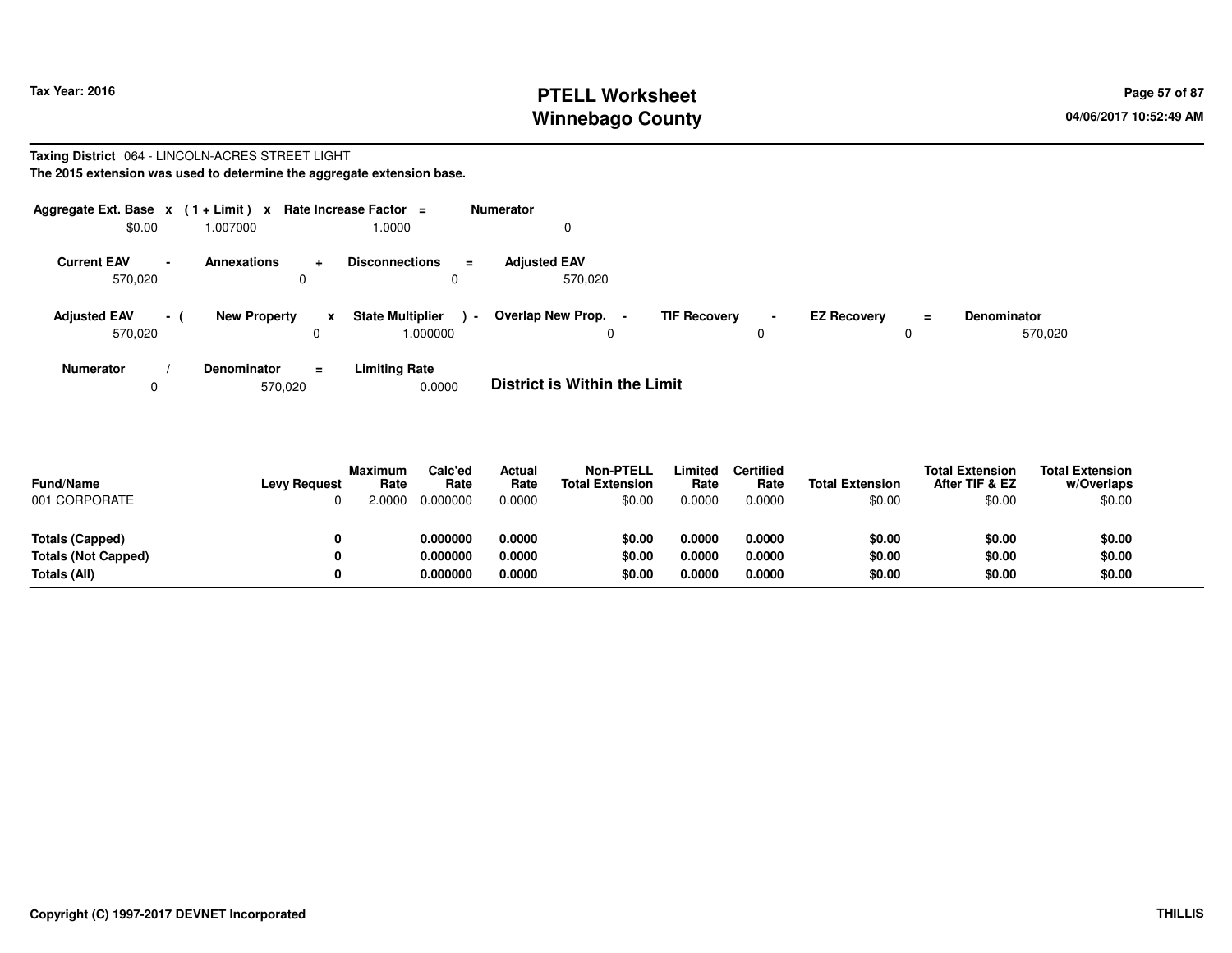# **PTELL Worksheet Tax Year: 2016 Page 58 of 87 Page 58 of 87 Winnebago County**

#### **Taxing District** 065 - WASHINGTON PARK STREET LIGHT**The 2013 extension was used to determine the aggregate extension base.**

| Aggregate Ext. Base $x$ (1+Limit) $x$<br>\$12,341.98        | 1.007000            | Rate Increase Factor = | 1.0000                                        | <b>Numerator</b><br>12.428       |                                    |                         |                                        |
|-------------------------------------------------------------|---------------------|------------------------|-----------------------------------------------|----------------------------------|------------------------------------|-------------------------|----------------------------------------|
| <b>Current EAV</b><br>$\overline{\phantom{a}}$<br>1,402,804 | <b>Annexations</b>  | $\Omega$               | <b>Disconnections</b><br>$\blacksquare$<br>0  | <b>Adjusted EAV</b><br>1,402,804 |                                    |                         |                                        |
| <b>Adjusted EAV</b><br>$\sim$ 1<br>1,402,804                | <b>New Property</b> | x                      | <b>State Multiplier</b><br>$\sim$<br>1.000000 | <b>Overlap New Prop.</b><br>0    | <b>TIF Recovery</b><br>$\sim$<br>0 | <b>EZ Recovery</b><br>0 | <b>Denominator</b><br>$=$<br>1,402,804 |
| <b>Numerator</b>                                            | <b>Denominator</b>  | Ξ                      | <b>Limiting Rate</b>                          |                                  |                                    |                         |                                        |

**Limiting Rate**<br>0.8860 12,4281,402,804 0.8860 **District is Within the Limit**

| Totals (Capped)<br><b>Totals (Not Capped)</b> | \$12,341.87<br>\$0.00<br>\$12,341.87 |
|-----------------------------------------------|--------------------------------------|
| Totals (All)                                  |                                      |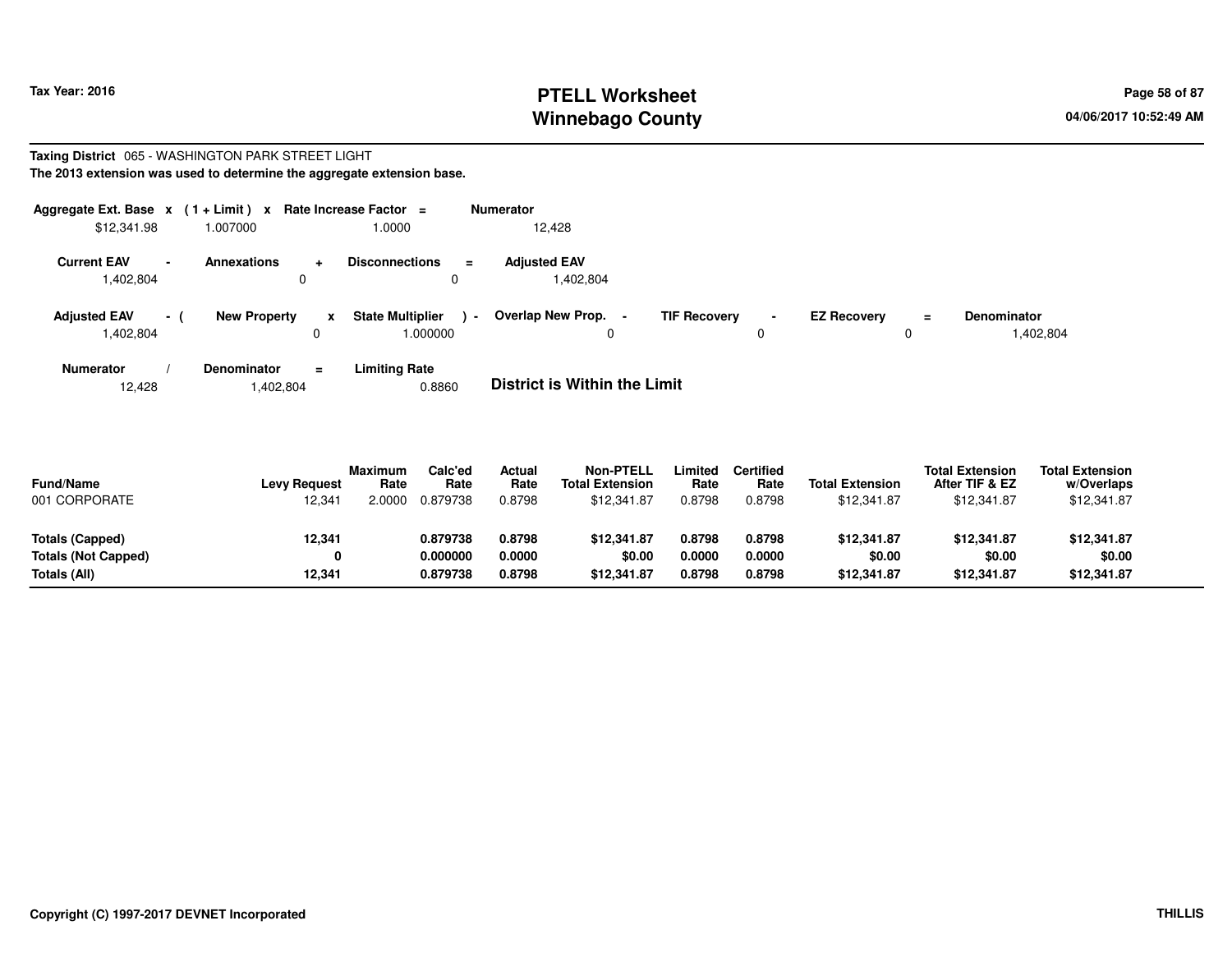#### **PTELL Worksheet Tax Year: 2016 Page 59 of 87 Page 59 of 87 Winnebago County**

#### **Taxing District** 070 - HARLEM SCHOOL DIST 122**The 2015 extension was used to determine the aggregate extension base.**

| Aggregate Ext. Base x (1+Limit) x<br>\$40,962,978.15<br>1.007000                                       | Rate Increase Factor =<br>1.0000                     | <b>Numerator</b><br>41,249,719 |                                            |                     |                          |                                   |                                          |                                      |
|--------------------------------------------------------------------------------------------------------|------------------------------------------------------|--------------------------------|--------------------------------------------|---------------------|--------------------------|-----------------------------------|------------------------------------------|--------------------------------------|
| <b>Current EAV</b><br><b>Annexations</b><br>$\blacksquare$<br>$\ddot{\phantom{1}}$<br>578,761,284<br>0 | <b>Disconnections</b><br>$\equiv$<br>0               | <b>Adjusted EAV</b>            | 578,761,284                                |                     |                          |                                   |                                          |                                      |
| <b>Adjusted EAV</b><br><b>New Property</b><br>$\pmb{\mathsf{x}}$<br>- (<br>578,761,284<br>1,516,210    | <b>State Multiplier</b><br>$\rightarrow$<br>1.000000 |                                | Overlap New Prop. -<br>0                   | <b>TIF Recovery</b> | 0                        | <b>EZ Recovery</b><br>0           | Denominator<br>$=$                       | 577,245,074                          |
| Denominator<br><b>Numerator</b><br>$=$<br>577,245,074<br>41,249,719                                    | <b>Limiting Rate</b><br>7.1460                       |                                | <b>District is Over the Limit</b>          |                     |                          |                                   |                                          |                                      |
| <b>Computed Rate</b><br><b>Limiting Rate</b><br>7.1460<br>7.289800                                     | <b>Reduction Factor</b><br>0.9803                    |                                |                                            |                     |                          |                                   |                                          |                                      |
| <b>Fund/Name</b><br><b>Levy Request</b>                                                                | Calc'ed<br><b>Maximum</b><br>Rate<br>Rate            | Actual<br>Rate                 | <b>Non-PTELL</b><br><b>Total Extension</b> | Limited<br>Rate     | <b>Certified</b><br>Rate | <b>Total Extension</b>            | <b>Total Extension</b><br>After TIF & EZ | <b>Total Extension</b><br>w/Overlaps |
| 002 EDUCATION<br>23,500,000                                                                            | 4.0000<br>4.060396                                   | 4.0000                         | \$23,150,451.36                            | 3.9766              | 3.9766                   | \$23,973,283.52                   | \$23,015,021.22                          | \$23,015,021.22                      |
| 003 BONDS & INT 2015<br>851,004                                                                        | 0.0000<br>0.147039                                   | 0.1471                         | \$851,357.85                               | 0.1471              | 0.1471                   | \$886,805.31                      | \$851,357.85                             | \$851,357.85                         |
| 003A BONDS & INT 2017<br>74,605                                                                        | 0.0000<br>0.012891                                   | 0.0129                         | \$74,660.21                                | 0.0129              | 0.0129                   | \$77,768.79                       | \$74,660.21                              | \$74,660.21                          |
| 003B BONDS & INT 1998<br>4,875,000                                                                     | 0.0000<br>0.842316                                   | 0.8424                         | \$4,875,485.06                             | 0.8424              | 0.8424                   | \$5,078,482.63                    | \$4,875,485.06                           | \$4,875,485.06                       |
| 003C BONDS & INT 2010C<br>477,350                                                                      | 0.0000<br>0.082478                                   | 0.0825                         | \$477,478.06                               | 0.0825              | 0.0825                   | \$497,358.52                      | \$477,478.06                             | \$477,478.06                         |
| 003D BONDS & INT 2016<br>196,000                                                                       | 0.0000<br>0.033865                                   | 0.0339                         | \$196,200.08                               | 0.0339              | 0.0339                   | \$204,369.14                      | \$196,200.08                             | \$196,200.08                         |
| 004 OPERATIONS & MAINTENAN<br>4,500,000                                                                | 0.7500<br>0.777523                                   | 0.7500                         | \$4,340,709.63                             | 0.7499              | 0.7499                   | \$4,520,838.23                    | \$4,340,130.87                           | \$4,340,130.87                       |
| 005 I. M. R. F.<br>1,100,000                                                                           | 0.0000<br>0.190061                                   | 0.1901                         | \$1,100,225.20                             | 0.1901              | 0.1901                   | \$1,146,034.60                    | \$1,100,225.20                           | \$1,100,225.20                       |
| 030 TRANSPORTATION SYSTEM<br>5,150,000                                                                 | 0.0000<br>0.889832                                   | 0.8899                         | \$5,150,396.67                             | 0.7711              | 0.7711                   | \$4,648,644.30                    | \$4,462,828.26                           | \$4,462,828.26                       |
| 031 WORKING CASH<br>300,000                                                                            | 0.0500<br>0.051835                                   | 0.0500                         | \$289,380.64                               | 0.0492              | 0.0492                   | \$296,606.54                      | \$284,750.55                             | \$284,750.55                         |
| 032 FIRE PREV/SFTY/ENERGY<br>100,000                                                                   | 0.1000<br>0.017278                                   | 0.0173                         | \$100,125.70                               | 0.0173              | 0.0173                   | \$104,294.57                      | \$100,125.70                             | \$100,125.70                         |
| 033 SPECIAL EDUCATION<br>4,750,000                                                                     | 0.8000<br>0.820718                                   | 0.8000                         | \$4,630,090.27                             | 0.8000              | 0.8000                   | \$4,822,870.50                    | \$4,630,090.27                           | \$4,630,090.27                       |
| 035 TORT JUDGMENTS, LIABILIT<br>1,750,000                                                              | 0.0000<br>0.302370                                   | 0.3024                         | \$1,750,174.12                             | 0.3024              | 0.3024                   | \$1,823,045.05                    | \$1,750,174.12                           | \$1,750,174.12                       |
| 047 SOCIAL SECURITY<br>1,100,000                                                                       | 0.0000<br>0.190061                                   | 0.1901                         | \$1,100,225.20                             | 0.1901              | 0.1901                   | \$1,146,034.60                    | \$1,100,225.20                           | \$1,100,225.20                       |
| 057 LEASE/PURCHASE/RENTAL<br>600,000                                                                   | 0.1000<br>0.103670                                   | 0.1000                         | \$578,761.28                               | 0.0993              | 0.0993                   | \$598,638.80                      | \$574,709.96                             | \$574,709.96                         |
| <b>Totals (Capped)</b><br>42,850,000                                                                   | 7.403744                                             | 7.2898                         | \$42,190,540.07                            | 7.1460              | 7.1460                   | \$43,080,290.71                   | \$41,358,281.35                          | \$41,358,281.35                      |
| <b>Totals (Not Capped)</b><br>6,473,959<br>Totals (All)<br>49,323,959                                  | 1.118589<br>8.522333                                 | 1.1188<br>8.4086               | \$6,475,181.26<br>\$48,665,721.33          | 1.1188<br>8.2648    | 1.1188<br>8.2648         | \$6,744,784.39<br>\$49,825,075.09 | \$6,475,181.26<br>\$47,833,462.61        | \$6,475,181.26<br>\$47,833,462.61    |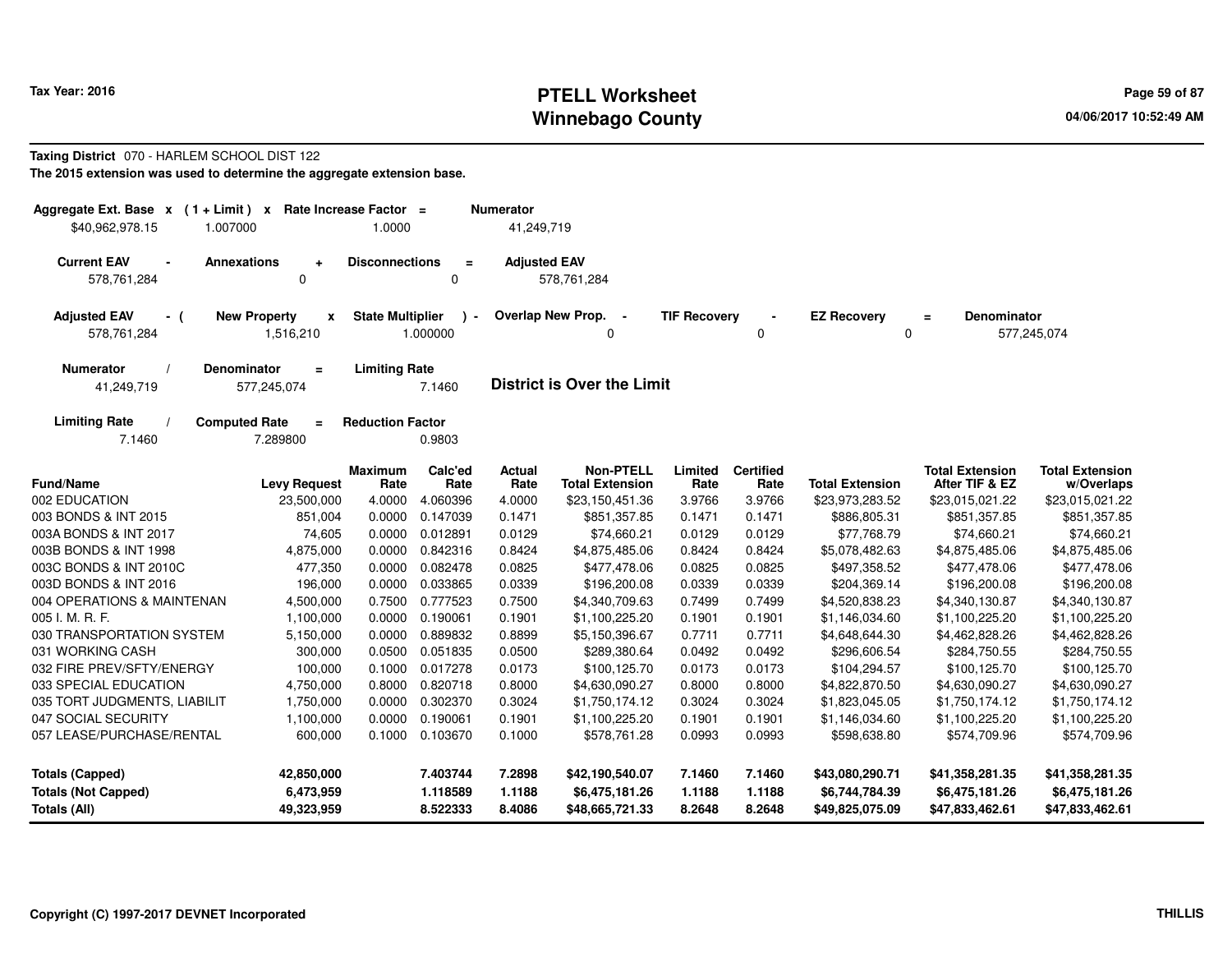# **PTELL Worksheet Tax Year: 2016 Page 60 of 87 Page 60 of 87 Winnebago County**

#### **Taxing District** 071 - KINNIKINNICK SD #131

| Aggregate Ext. Base $x$ (1 + Limit) $x$<br>\$11,757,886.00<br>1.007000 |                                                  | Rate Increase Factor =<br>1.0000 |                           | <b>Numerator</b><br>11,840,191 |                                            |                     |                          |                                 |                                          |                                      |
|------------------------------------------------------------------------|--------------------------------------------------|----------------------------------|---------------------------|--------------------------------|--------------------------------------------|---------------------|--------------------------|---------------------------------|------------------------------------------|--------------------------------------|
| <b>Current EAV</b><br>$\blacksquare$<br>301,347,404                    | <b>Annexations</b><br>$\ddot{}$<br>$\Omega$      | <b>Disconnections</b>            | $\equiv$<br>0             | <b>Adjusted EAV</b>            | 301,347,404                                |                     |                          |                                 |                                          |                                      |
| <b>Adjusted EAV</b><br>- (<br>301, 347, 404                            | <b>New Property</b><br>$\mathbf{x}$<br>1,118,770 | <b>State Multiplier</b>          | $\rightarrow$<br>1.000000 |                                | Overlap New Prop. -<br>0                   | <b>TIF Recovery</b> | 0                        | <b>EZ Recovery</b><br>0         | Denominator<br>$\equiv$                  | 300,228,634                          |
| <b>Numerator</b><br>11,840,191                                         | <b>Denominator</b><br>$\equiv$<br>300,228,634    | <b>Limiting Rate</b>             | 3.9438                    |                                | <b>District is Over the Limit</b>          |                     |                          |                                 |                                          |                                      |
| <b>Limiting Rate</b><br>3.9438                                         | <b>Computed Rate</b><br>$\equiv$<br>4.172400     | <b>Reduction Factor</b>          | 0.9452                    |                                |                                            |                     |                          |                                 |                                          |                                      |
| <b>Fund/Name</b>                                                       | <b>Levy Request</b>                              | <b>Maximum</b><br>Rate           | Calc'ed<br>Rate           | <b>Actual</b><br>Rate          | <b>Non-PTELL</b><br><b>Total Extension</b> | Limited<br>Rate     | <b>Certified</b><br>Rate | <b>Total Extension</b>          | <b>Total Extension</b><br>After TIF & EZ | <b>Total Extension</b><br>w/Overlaps |
| 002 EDUCATION                                                          | 10,177,734                                       | 3.5000                           | 3.377409                  | 3.3775                         | \$10,168,944.51                            | 3.2540              | 3.2540                   | \$9,799,394.90                  | \$9,797,111.90                           | \$9,805,844.53                       |
| 003E BONDS & INT 2010A                                                 | 149,350                                          | 0.0000                           | 0.049561                  | 0.0496                         | \$149,335.20                               | 0.0496              | 0.0496                   | \$149,370.00                    | \$149,335.20                             | \$149,468.31                         |
| 003F BONDS & INT 2010B                                                 | 834,381                                          | 0.0000                           | 0.276883                  | 0.2769                         | \$833,687.86                               | 0.2769              | 0.2769                   | \$833,882.13                    | \$833,687.86                             | \$834,430.96                         |
| 004 OPERATIONS & MAINTENAN                                             | 1,373,962                                        | 0.5500                           | 0.455940                  | 0.4560                         | \$1,372,920.41                             | 0.4250              | 0.4250                   | \$1,279,884.09                  | \$1,279,585.91                           | \$1,280,726.47                       |
| 005 I. M. R. F.                                                        | 220,292                                          | 0.0000                           | 0.073102                  | 0.0732                         | \$220,389.86                               | 0.0474              | 0.0474                   | \$142,744.72                    | \$142,711.46                             | \$142,838.67                         |
| 030 TRANSPORTATION SYSTEM                                              | 457,988                                          | 0.0000                           | 0.151980                  | 0.1520                         | \$457,640.14                               | 0.1400              | 0.1400                   | \$421,608.88                    | \$421,510.65                             | \$421,886.37                         |
| 031 WORKING CASH                                                       | 0                                                | 0.0500                           | 0.000000                  | 0.0000                         | \$0.00                                     | 0.0000              | 0.0000                   | \$0.00                          | \$0.00                                   | \$0.00                               |
| 033 SPECIAL EDUCATION                                                  | 61,065                                           | 0.4000                           | 0.020264                  | 0.0203                         | \$61,119.04                                | 0.0200              | 0.0200                   | \$60,229.84                     | \$60,215.81                              | \$60,269.48                          |
| 035 TORT JUDGMENTS, LIABILIT                                           | $\mathbf 0$                                      | 0.0000                           | 0.000000                  | 0.0000                         | \$0.00                                     | 0.0000              | 0.0000                   | \$0.00                          | \$0.00                                   | \$0.00                               |
| 047 SOCIAL SECURITY                                                    | 281,357                                          | 0.0000                           | 0.093366                  | 0.0934                         | \$281,207.82                               | 0.0574              | 0.0574                   | \$172,859.64                    | \$172,819.37                             | \$172,973.41                         |
| 057 LEASE/PURCHASE/RENTAL                                              | 0                                                | 0.1000                           | 0.000000                  | 0.0000                         | \$0.00                                     | 0.0000              | 0.0000                   | \$0.00                          | \$0.00                                   | \$0.00                               |
| <b>Totals (Capped)</b>                                                 | 12,572,398                                       |                                  | 4.172061                  | 4.1724                         | \$12,562,221.78                            | 3.9438              | 3.9438                   | \$11,876,722.07                 | \$11,873,955.10                          | \$11,884,538.93                      |
| <b>Totals (Not Capped)</b><br>Totals (All)                             | 983,731<br>13,556,129                            |                                  | 0.326444<br>4.498505      | 0.3265<br>4.4989               | \$983,023.06<br>\$13,545,244.84            | 0.3265<br>4.2703    | 0.3265<br>4.2703         | \$983,252.13<br>\$12,859,974.20 | \$983,023.06<br>\$12,856,978.16          | \$983,899.27<br>\$12,868,438.20      |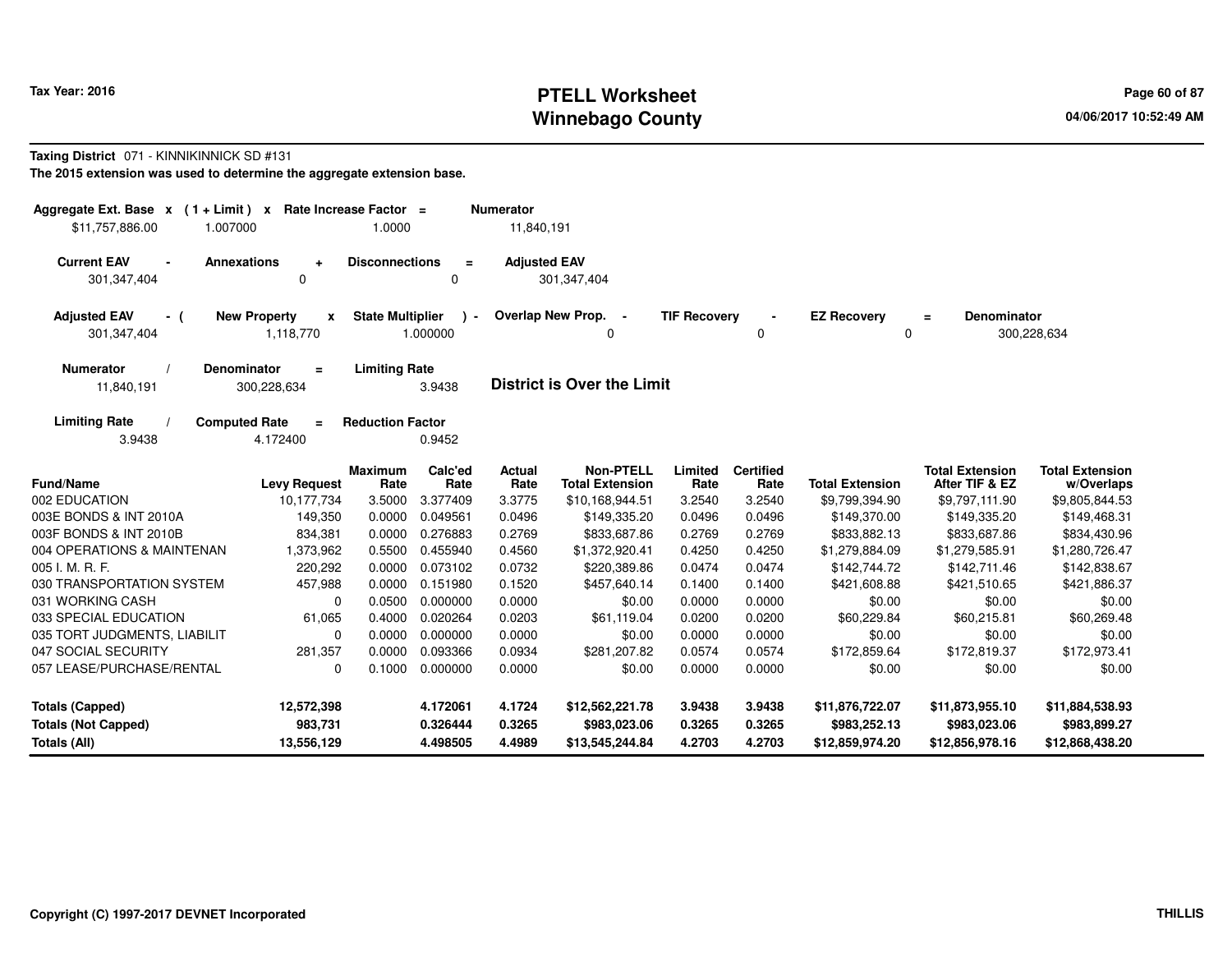### **PTELL Worksheet Tax Year: 2016 Page 61 of 87 Page 61 of 87 Page 61 of 87 Winnebago County**

#### **Taxing District** 072 - PRAIRIE HILL SCH DIST 133**The 2015 extension was used to determine the aggregate extension base.**

| Aggregate Ext. Base $x$ (1 + Limit) $x$<br>\$3,864,930.36<br>1.007000 |                                               | Rate Increase Factor =<br>1.0000 |                           | <b>Numerator</b><br>3,891,985 |                                            |                     |                          |                        |                                          |                                      |
|-----------------------------------------------------------------------|-----------------------------------------------|----------------------------------|---------------------------|-------------------------------|--------------------------------------------|---------------------|--------------------------|------------------------|------------------------------------------|--------------------------------------|
| <b>Current EAV</b><br>$\blacksquare$<br>117,560,713                   | <b>Annexations</b><br>÷<br>0                  | <b>Disconnections</b>            | $\equiv$<br>0             | <b>Adjusted EAV</b>           | 117,560,713                                |                     |                          |                        |                                          |                                      |
| <b>Adjusted EAV</b><br>- (<br>117,560,713                             | <b>New Property</b><br>x<br>1,802,519         | <b>State Multiplier</b>          | $\rightarrow$<br>1.000000 | <b>Overlap New Prop.</b>      | $\overline{\phantom{a}}$<br>0              | <b>TIF Recovery</b> | 0                        | <b>EZ Recovery</b>     | Denominator<br>$\equiv$<br>0             | 115,758,194                          |
| <b>Numerator</b><br>3,891,985                                         | <b>Denominator</b><br>$\equiv$<br>115,758,194 | <b>Limiting Rate</b>             | 3.3622                    |                               | <b>District is Over the Limit</b>          |                     |                          |                        |                                          |                                      |
| <b>Limiting Rate</b><br>3.3622                                        | <b>Computed Rate</b><br>$\equiv$<br>3.465700  | <b>Reduction Factor</b>          | 0.9701                    |                               |                                            |                     |                          |                        |                                          |                                      |
| <b>Fund/Name</b>                                                      | <b>Levy Request</b>                           | Maximum<br>Rate                  | Calc'ed<br>Rate           | Actual<br>Rate                | <b>Non-PTELL</b><br><b>Total Extension</b> | Limited<br>Rate     | <b>Certified</b><br>Rate | <b>Total Extension</b> | <b>Total Extension</b><br>After TIF & EZ | <b>Total Extension</b><br>w/Overlaps |
| 002 EDUCATION                                                         | 3,203,678                                     | 3.5000                           | 2.725126                  | 2.7252                        | \$3,203,764.55                             | 2.6435              | 2.6435                   | \$3,107,717.45         | \$3,107,717.45                           | \$3,107,717.45                       |
| 003B BONDS & INT 2008                                                 | 307,438                                       | 0.0000                           | 0.261514                  | 0.2616                        | \$307,538.83                               | 0.2616              | 0.2616                   | \$307,538.83           | \$307,538.83                             | \$307,538.83                         |
| 003C BONDS & INT 2007                                                 | 906,688                                       | 0.0000                           | 0.771251                  | 0.7713                        | \$906,745.78                               | 0.7713              | 0.7713                   | \$906,745.78           | \$906,745.78                             | \$906,745.78                         |
| 004 OPERATIONS & MAINTENAN                                            | 391,749                                       | 0.5500                           | 0.333231                  | 0.3333                        | \$391,829.86                               | 0.3234              | 0.3234                   | \$380,191.35           | \$380,191.35                             | \$380,191.35                         |
| 005 I. M. R. F.                                                       | 15,000                                        | 0.0000                           | 0.012759                  | 0.0128                        | \$15,047.77                                | 0.0125              | 0.0125                   | \$14,695.09            | \$14,695.09                              | \$14,695.09                          |
| 030 TRANSPORTATION SYSTEM                                             | 202,788                                       | 0.0000                           | 0.172496                  | 0.1725                        | \$202,792.23                               | 0.1674              | 0.1674                   | \$196,796.63           | \$196,796.63                             | \$196,796.63                         |
| 031 WORKING CASH                                                      | 27,829                                        | 0.0500                           | 0.023672                  | 0.0237                        | \$27,861.89                                | 0.0230              | 0.0230                   | \$27,038.96            | \$27,038.96                              | \$27,038.96                          |
| 032 FIRE PREV/SFTY/ENERGY                                             | 55,430                                        | 0.1000                           | 0.047150                  | 0.0472                        | \$55,488.66                                | 0.0458              | 0.0458                   | \$53,842.81            | \$53,842.81                              | \$53,842.81                          |
| 033 SPECIAL EDUCATION                                                 | 44,367                                        | 0.4000                           | 0.037740                  | 0.0378                        | \$44,437.95                                | 0.0367              | 0.0367                   | \$43,144.78            | \$43,144.78                              | \$43,144.78                          |
| 035 TORT JUDGMENTS, LIABILIT                                          | 0                                             | 0.0000                           | 0.000000                  | 0.0000                        | \$0.00                                     | 0.0000              | 0.0000                   | \$0.00                 | \$0.00                                   | \$0.00                               |
| 047 SOCIAL SECURITY                                                   | 133,000                                       | 0.0000                           | 0.113133                  | 0.1132                        | \$133,078.73                               | 0.1099              | 0.1099                   | \$129,199.22           | \$129,199.22                             | \$129,199.22                         |
| 057 LEASE/PURCHASE/RENTAL                                             | 0                                             | 0.1000                           | 0.000000                  | 0.0000                        | \$0.00                                     | 0.0000              | 0.0000                   | \$0.00                 | \$0.00                                   | \$0.00                               |
| <b>Totals (Capped)</b>                                                | 4,073,841                                     |                                  | 3.465307                  | 3.4657                        | \$4,074,301.64                             | 3.3622              | 3.3622                   | \$3,952,626.29         | \$3,952,626.29                           | \$3,952,626.29                       |
| <b>Totals (Not Capped)</b>                                            | 1,214,126                                     |                                  | 1.032765                  | 1.0329                        | \$1,214,284.61                             | 1.0329              | 1.0329                   | \$1,214,284.60         | \$1,214,284.61                           | \$1,214,284.61                       |
| Totals (All)                                                          | 5,287,967                                     |                                  | 4.498072                  | 4.4986                        | \$5,288,586.25                             | 4.3951              | 4.3951                   | \$5,166,910.90         | \$5,166,910.90                           | \$5,166,910.90                       |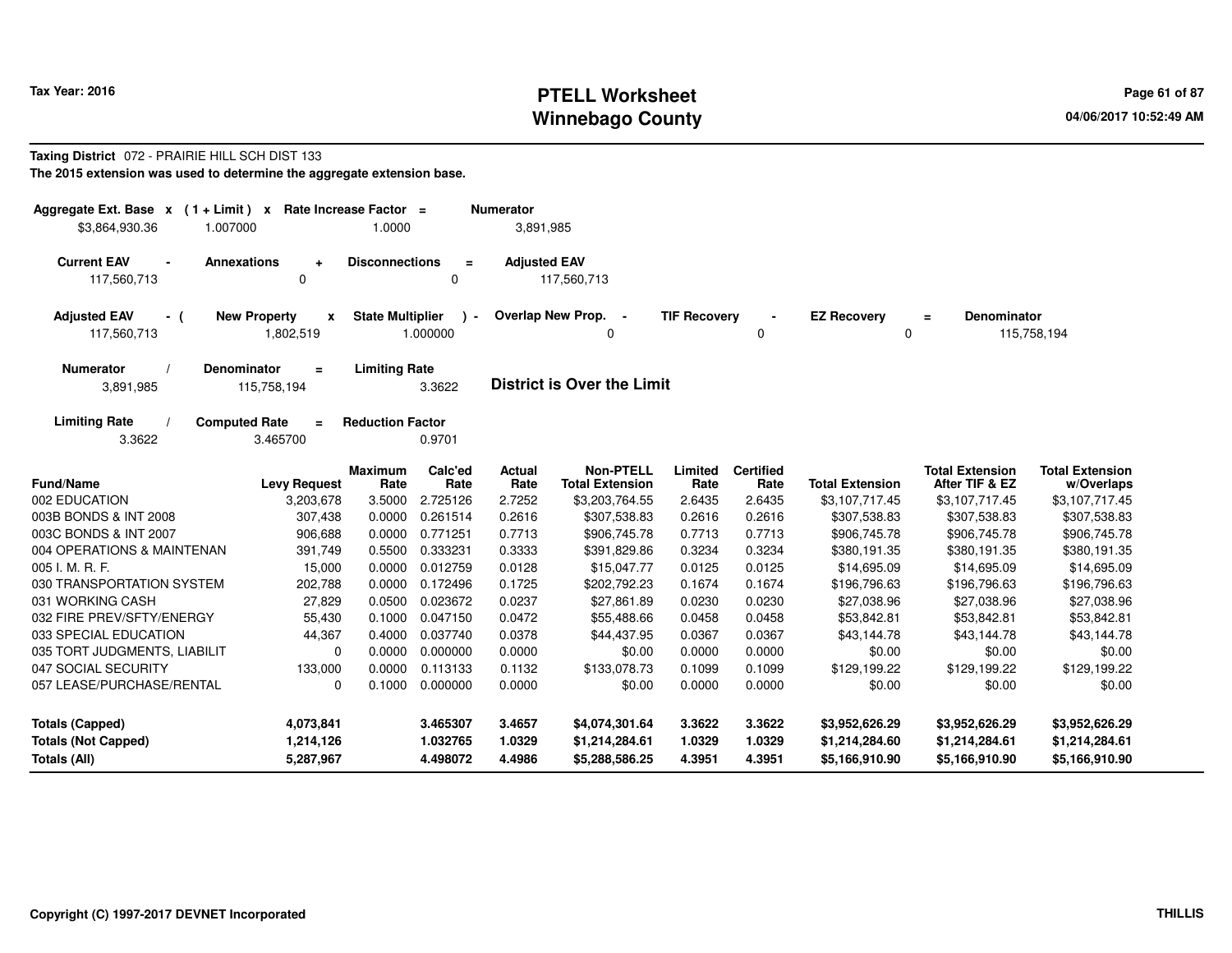## **PTELL Worksheet Tax Year: 2016 Page 62 of 87 Page 62 of 87 Winnebago County**

#### **Taxing District** 073 - SHIRLAND SCHOOL DIST 134**The 2015 extension was used to determine the aggregate extension base.**

| Aggregate Ext. Base $x$ (1 + Limit) x Rate Increase Factor =<br>1.007000<br>\$1,161,234.96 |                                                      | 1.0000                  |                         | <b>Numerator</b><br>1,169,364 |                                            |                     |                          |                                   |                                          |                                      |
|--------------------------------------------------------------------------------------------|------------------------------------------------------|-------------------------|-------------------------|-------------------------------|--------------------------------------------|---------------------|--------------------------|-----------------------------------|------------------------------------------|--------------------------------------|
| <b>Current EAV</b><br>29,057,478                                                           | <b>Annexations</b><br>÷<br>0                         | <b>Disconnections</b>   | $\equiv$<br>$\Omega$    | <b>Adjusted EAV</b>           | 29,057,478                                 |                     |                          |                                   |                                          |                                      |
| <b>Adjusted EAV</b><br>- (<br>29,057,478                                                   | <b>New Property</b><br>$\pmb{\mathsf{x}}$<br>176,250 | <b>State Multiplier</b> | $\lambda$ -<br>1.000000 |                               | Overlap New Prop. -<br>0                   | <b>TIF Recovery</b> | 0                        | <b>EZ Recovery</b><br>$\mathbf 0$ | <b>Denominator</b><br>$\equiv$           | 28,881,228                           |
| <b>Numerator</b><br>1,169,364                                                              | <b>Denominator</b><br>$\equiv$<br>28,881,228         | <b>Limiting Rate</b>    | 4.0489                  |                               | <b>District is Over the Limit</b>          |                     |                          |                                   |                                          |                                      |
| <b>Limiting Rate</b><br>4.0489                                                             | <b>Computed Rate</b><br>$\equiv$<br>4.164700         | <b>Reduction Factor</b> | 0.9722                  |                               |                                            |                     |                          |                                   |                                          |                                      |
| <b>Fund/Name</b>                                                                           | <b>Levy Request</b>                                  | <b>Maximum</b><br>Rate  | Calc'ed<br>Rate         | Actual<br>Rate                | <b>Non-PTELL</b><br><b>Total Extension</b> | Limited<br>Rate     | <b>Certified</b><br>Rate | <b>Total Extension</b>            | <b>Total Extension</b><br>After TIF & EZ | <b>Total Extension</b><br>w/Overlaps |
| 002 EDUCATION                                                                              | 966,459                                              | 3.5000                  | 3.326025                | 3.3261                        | \$966,480.78                               | 3.3039              | 3.3039                   | \$960,030.02                      | \$960,030.02                             | \$960,030.02                         |
| 003 BONDS & INTEREST 2012                                                                  | $\Omega$                                             | 0.0000                  | 0.000000                | 0.0000                        | \$0.00                                     | 0.0000              | 0.0000                   | \$0.00                            | \$0.00                                   | \$0.00                               |
| 004 OPERATIONS & MAINTENAN                                                                 | 169,043                                              | 0.5500                  | 0.581754                | 0.5500                        | \$159,816.13                               | 0.5500              | 0.5500                   | \$159.816.13                      | \$159,816.13                             | \$159,816.13                         |
| 005 I. M. R. F.                                                                            | 19,203                                               | 0.0000                  | 0.066086                | 0.0661                        | \$19,206.99                                | 0.0320              | 0.0320                   | \$9,298.39                        | \$9,298.39                               | \$9,298.39                           |
| 030 TRANSPORTATION SYSTEM                                                                  | 14,547                                               | 0.0000                  | 0.050063                | 0.0501                        | \$14,557.80                                | 0.0400              | 0.0400                   | \$11,622.99                       | \$11,622.99                              | \$11,622.99                          |
| 031 WORKING CASH                                                                           | 2,910                                                | 0.0500                  | 0.010015                | 0.0101                        | \$2,934.81                                 | 0.0099              | 0.0099                   | \$2,876.69                        | \$2,876.69                               | \$2,876.69                           |
| 032 FIRE PREV/SFTY/ENERGY                                                                  | 0                                                    | 0.1000                  | 0.000000                | 0.0000                        | \$0.00                                     | 0.0000              | 0.0000                   | \$0.00                            | \$0.00                                   | \$0.00                               |
| 033 SPECIAL EDUCATION                                                                      | 6,110                                                | 0.4000                  | 0.021027                | 0.0211                        | \$6,131.13                                 | 0.0100              | 0.0100                   | \$2,905.75                        | \$2,905.75                               | \$2,905.75                           |
| 035 TORT JUDGMENTS, LIABILIT                                                               | 21,821                                               | 0.0000                  | 0.075096                | 0.0751                        | \$21,822.17                                | 0.0731              | 0.0731                   | \$21,241.02                       | \$21,241.02                              | \$21,241.02                          |
| 047 SOCIAL SECURITY                                                                        | 19,203                                               | 0.0000                  | 0.066086                | 0.0661                        | \$19,206.99                                | 0.0300              | 0.0300                   | \$8,717.24                        | \$8,717.24                               | \$8,717.24                           |
| 057 LEASE/PURCHASE/RENTAL                                                                  | $\Omega$                                             | 0.1000                  | 0.000000                | 0.0000                        | \$0.00                                     | 0.0000              | 0.0000                   | \$0.00                            | \$0.00                                   | \$0.00                               |
| <b>Totals (Capped)</b>                                                                     | 1,219,296                                            |                         | 4.196152                | 4.1647                        | \$1,210,156.80                             | 4.0489              | 4.0489                   | \$1,176,508.23                    | \$1,176,508.23                           | \$1,176,508.23                       |
| <b>Totals (Not Capped)</b>                                                                 |                                                      |                         | 0.000000                | 0.0000                        | \$0.00                                     | 0.0000              | 0.0000                   | \$0.00                            | \$0.00                                   | \$0.00                               |
| Totals (All)                                                                               | 1,219,296                                            |                         | 4.196152                | 4.1647                        | \$1,210,156.80                             | 4.0489              | 4.0489                   | \$1,176,508.23                    | \$1,176,508.23                           | \$1,176,508.23                       |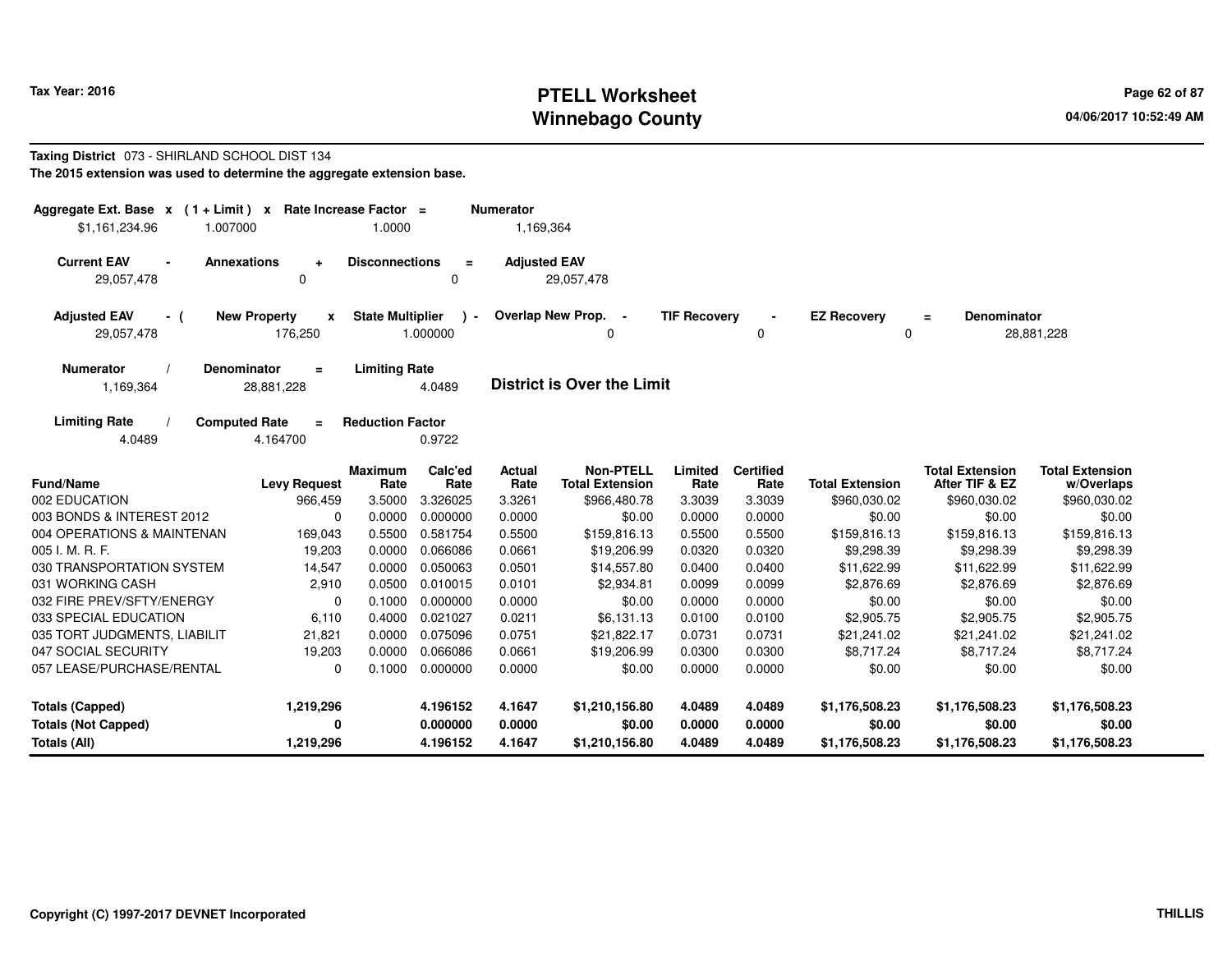### **PTELL Worksheet Tax Year: 2016 Page 63 of 87 Page 63 of 87 Winnebago County**

#### **Taxing District** 074 - ROCKTON SCHOOL DIST 140**The 2015 extension was used to determine the aggregate extension base.**

| \$7,775,874.74                                                            | Rate Increase Factor =<br>Aggregate Ext. Base $x$ (1 + Limit) $x$<br><b>Numerator</b><br>1.007000<br>1.0000<br>7,830,306 |                         |                          |                       |                                            |                     |                          |                         |                                          |                                      |
|---------------------------------------------------------------------------|--------------------------------------------------------------------------------------------------------------------------|-------------------------|--------------------------|-----------------------|--------------------------------------------|---------------------|--------------------------|-------------------------|------------------------------------------|--------------------------------------|
| <b>Current EAV</b><br><b>Annexations</b><br>$\blacksquare$<br>214,690,204 | ÷<br>0                                                                                                                   | <b>Disconnections</b>   | $\equiv$<br>0            | <b>Adjusted EAV</b>   | 214,690,204                                |                     |                          |                         |                                          |                                      |
| <b>Adjusted EAV</b><br>- (<br>214,690,204                                 | <b>New Property</b><br>x<br>1,913,713                                                                                    | <b>State Multiplier</b> | $\mathbf{r}$<br>1.000000 |                       | Overlap New Prop. -<br>0                   | <b>TIF Recovery</b> | 0                        | <b>EZ Recovery</b><br>0 | <b>Denominator</b><br>$\equiv$           | 212,776,491                          |
| <b>Numerator</b><br><b>Denominator</b><br>7,830,306                       | $\equiv$<br>212,776,491                                                                                                  | <b>Limiting Rate</b>    | 3.6801                   |                       | <b>District is Over the Limit</b>          |                     |                          |                         |                                          |                                      |
| <b>Computed Rate</b><br><b>Limiting Rate</b><br>3.6801                    | $\equiv$<br>3.802800                                                                                                     | <b>Reduction Factor</b> | 0.9677                   |                       |                                            |                     |                          |                         |                                          |                                      |
| <b>Fund/Name</b>                                                          | <b>Levy Request</b>                                                                                                      | <b>Maximum</b><br>Rate  | Calc'ed<br>Rate          | <b>Actual</b><br>Rate | <b>Non-PTELL</b><br><b>Total Extension</b> | Limited<br>Rate     | <b>Certified</b><br>Rate | <b>Total Extension</b>  | <b>Total Extension</b><br>After TIF & EZ | <b>Total Extension</b><br>w/Overlaps |
| 002 EDUCATION                                                             | 6,249,000                                                                                                                | 3.5000                  | 2.910706                 | 2.9108                | \$6,249,202.46                             | 2.8368              | 2.8368                   | \$6,217,535.07          | \$6,090,331.71                           | \$6,090,331.71                       |
| 003 BONDS & INT 2013                                                      | 111,685                                                                                                                  | 0.0000                  | 0.052022                 | 0.0521                | \$111,853.60                               | 0.0521              | 0.0521                   | \$114,189.78            | \$111,853.60                             | \$111,853.60                         |
| 003C BONDS & INT 2005                                                     | 227,650                                                                                                                  | 0.0000                  | 0.106037                 | 0.1061                | \$227,786.31                               | 0.1061              | 0.1061                   | \$232,543.88            | \$227,786.31                             | \$227,786.31                         |
| 004 OPERATIONS & MAINTENAN                                                | 1,171,665                                                                                                                | 0.5500                  | 0.545747                 | 0.5458                | \$1,171,779.13                             | 0.5283              | 0.5283                   | \$1,157,897.55          | \$1,134,208.35                           | \$1,134,208.35                       |
| 005 I. M. R. F.                                                           | 10,000                                                                                                                   | 0.0000                  | 0.004658                 | 0.0047                | \$10,090.44                                | 0.0046              | 0.0046                   | \$10,082.02             | \$9,875.75                               | \$9,875.75                           |
| 030 TRANSPORTATION SYSTEM                                                 | 246,085                                                                                                                  | 0.0000                  | 0.114623                 | 0.1147                | \$246,249.66                               | 0.1111              | 0.1111                   | \$243,502.59            | \$238,520.82                             | \$238,520.82                         |
| 031 WORKING CASH                                                          | 100,000                                                                                                                  | 0.0500                  | 0.046579                 | 0.0466                | \$100,045.64                               | 0.0451              | 0.0451                   | \$98,847.59             | \$96,825.28                              | \$96,825.28                          |
| 032 FIRE PREV/SFTY/ENERGY                                                 | 45,000                                                                                                                   | 0.1000                  | 0.020960                 | 0.0210                | \$45,084.94                                | 0.0000              | 0.0000                   | \$0.00                  | \$0.00                                   | \$0.00                               |
| 033 SPECIAL EDUCATION                                                     | 50,551                                                                                                                   | 0.4000                  | 0.023546                 | 0.0236                | \$50,666.89                                | 0.0229              | 0.0229                   | \$50,190.90             | \$49,164.06                              | \$49,164.06                          |
| 035 TORT JUDGMENTS, LIABILIT                                              | 0                                                                                                                        | 0.0000                  | 0.000000                 | 0.0000                | \$0.00                                     | 0.0000              | 0.0000                   | \$0.00                  | \$0.00                                   | \$0.00                               |
| 047 SOCIAL SECURITY                                                       | 291,000                                                                                                                  | 0.0000                  | 0.135544                 | 0.1356                | \$291,119.92                               | 0.1313              | 0.1313                   | \$287,775.79            | \$281,888.24                             | \$281,888.24                         |
| 057 LEASE/PURCHASE/RENTAL                                                 | 0                                                                                                                        | 0.1000                  | 0.000000                 | 0.0000                | \$0.00                                     | 0.0000              | 0.0000                   | \$0.00                  | \$0.00                                   | \$0.00                               |
| <b>Totals (Capped)</b>                                                    | 8,163,301                                                                                                                |                         | 3.802363                 | 3.8028                | \$8,164,239.08                             | 3.6801              | 3.6801                   | \$8,065,831.50          | \$7,900,814.21                           | \$7,900,814.21                       |
| <b>Totals (Not Capped)</b>                                                | 339,335                                                                                                                  |                         | 0.158059                 | 0.1582                | \$339,639.91                               | 0.1582              | 0.1582                   | \$346,733.66            | \$339,639.91                             | \$339,639.91                         |
| Totals (All)                                                              | 8,502,636                                                                                                                |                         | 3.960422                 | 3.9610                | \$8,503,878.99                             | 3.8383              | 3.8383                   | \$8,412,565.16          | \$8,240,454.12                           | \$8,240,454.12                       |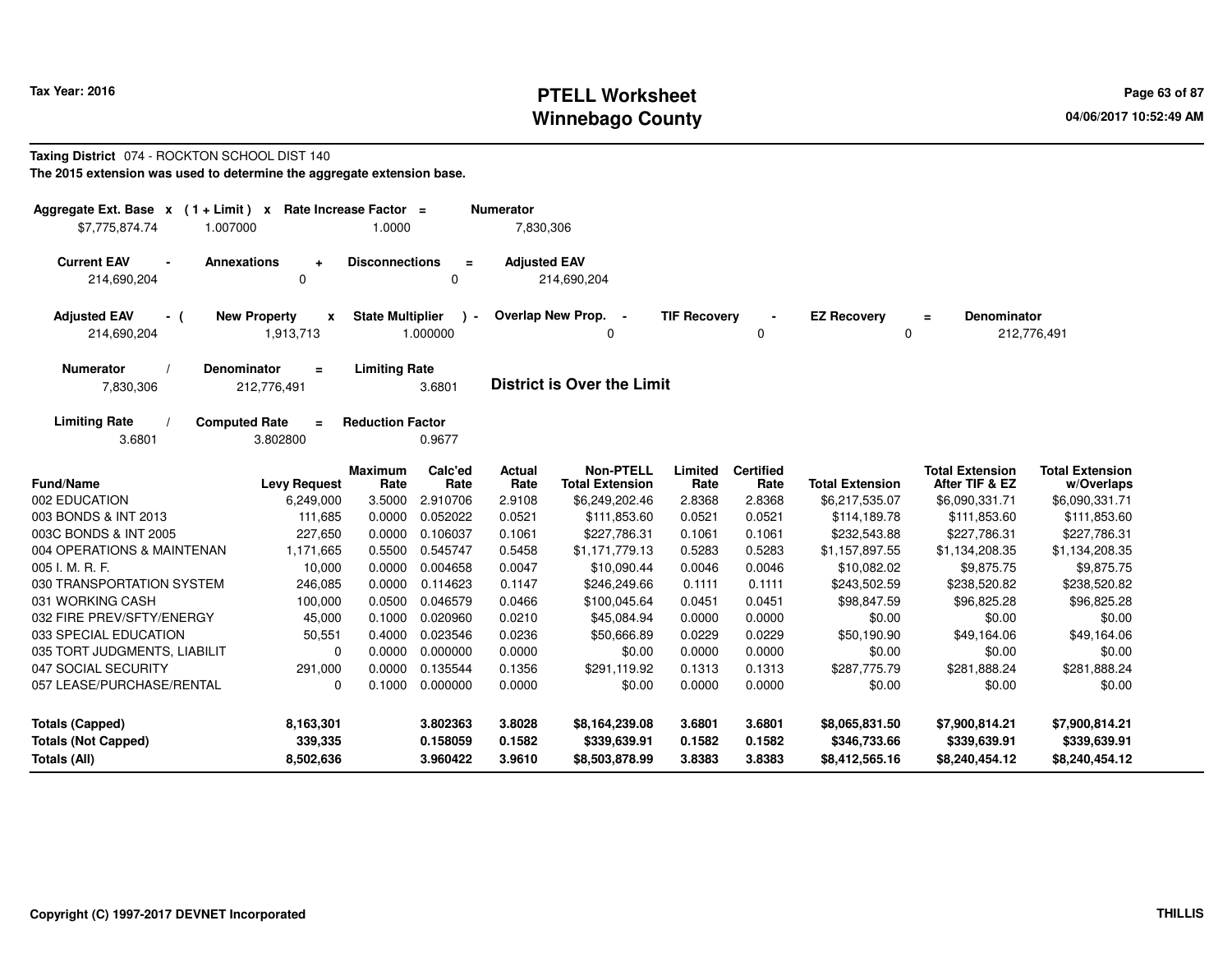#### **PTELL Worksheet Tax Year: 2016 Page 64 of 87 Page 64 of 87 Page 64 of 87 Winnebago County**

#### **Taxing District** 075 - NORTH BOONE SD #200

| Aggregate Ext. Base $x$ (1 + Limit) $x$ Rate Increase Factor =<br>\$8,738,712.80<br>1.007000 |                                               | 1.0000                  |                         | <b>Numerator</b><br>8,799,884 |                                            |                     |                          |                            |                                          |                                      |
|----------------------------------------------------------------------------------------------|-----------------------------------------------|-------------------------|-------------------------|-------------------------------|--------------------------------------------|---------------------|--------------------------|----------------------------|------------------------------------------|--------------------------------------|
| <b>Current EAV</b><br>$\blacksquare$<br>135,449,486                                          | <b>Annexations</b><br>$\ddot{}$<br>0          | <b>Disconnections</b>   | $\equiv$<br>$\Omega$    | <b>Adjusted EAV</b>           | 135,449,486                                |                     |                          |                            |                                          |                                      |
| <b>Adjusted EAV</b><br>- (<br>135,449,486                                                    | <b>New Property</b><br>x<br>3,126             | <b>State Multiplier</b> | $\lambda$ -<br>1.000000 |                               | Overlap New Prop. -<br>954,170             | <b>TIF Recovery</b> | 0                        | <b>EZ Recovery</b><br>0    | <b>Denominator</b><br>$\equiv$           | 134,492,190                          |
| <b>Numerator</b><br>8,799,884                                                                | <b>Denominator</b><br>$\equiv$<br>134,492,190 | <b>Limiting Rate</b>    | 6.5431                  |                               | <b>District is Over the Limit</b>          |                     |                          |                            |                                          |                                      |
| <b>Limiting Rate</b><br>6.5431                                                               | <b>Computed Rate</b><br>$=$<br>6.876500       | <b>Reduction Factor</b> | 0.9515                  |                               |                                            |                     |                          |                            |                                          |                                      |
| <b>Fund/Name</b>                                                                             | <b>Levy Request</b>                           | <b>Maximum</b><br>Rate  | Calc'ed<br>Rate         | <b>Actual</b><br>Rate         | <b>Non-PTELL</b><br><b>Total Extension</b> | Limited<br>Rate     | <b>Certified</b><br>Rate | <b>Total Extension</b>     | <b>Total Extension</b><br>After TIF & EZ | <b>Total Extension</b><br>w/Overlaps |
| 002 EDUCATION                                                                                | 5,463,000                                     | 4.0000                  | 4.033238                | 4.0000                        | \$36,508.08                                | 3.7733              | 3.7733                   | \$34,438.98                | \$34,438.98                              | \$5,110,915.46                       |
| 003 BONDS & INT 2008 & 2008A                                                                 | 0                                             | 0.0000                  | 0.000000                | 0.0000                        | \$0.00                                     | 0.0000              | 0.0000                   | \$0.00                     | \$0.00                                   | \$0.00                               |
| 003A BONDS & INT 2016                                                                        | 44,196                                        | 0.0000                  | 0.032629                | 0.0327                        | \$298.45                                   | 0.0327              | 0.0327                   | \$298.45                   | \$298.45                                 | \$44,291.98                          |
| 003B BONDS & INT 2003                                                                        | 2,155,000                                     | 0.0000                  | 1.590999                | 1.5910                        | \$14,521.09                                | 1.5910              | 1.5910                   | \$14,521.09                | \$14,521.09                              | \$2,155,001.32                       |
| 003C BONDS & INT 2006                                                                        | 475,000                                       | 0.0000                  | 0.350684                | 0.3507                        | \$3,200.85                                 | 0.3507              | 0.3507                   | \$3,200.85                 | \$3,200.85                               | \$475,021.35                         |
| 003D BONDS & INT 2007A                                                                       | 0                                             | 0.0000                  | 0.000000                | 0.0000                        | \$0.00                                     | 0.0000              | 0.0000                   | \$0.00                     | \$0.00                                   | \$0.00                               |
| 004 OPERATIONS & MAINTENAN                                                                   | 1,025,000                                     | 0.7500                  | 0.756740                | 0.7500                        | \$6,845.27                                 | 0.7137              | 0.7137                   | \$6,513.95                 | \$6,513.95                               | \$966,702.98                         |
| 005 I. M. R. F.                                                                              | 300,000                                       | 0.0000                  | 0.221485                | 0.2215                        | \$2,021.63                                 | 0.2108              | 0.2108                   | \$1,923.98                 | \$1,923.98                               | \$285,527.52                         |
| 030 TRANSPORTATION SYSTEM                                                                    | 900,000                                       | 0.0000                  | 0.664454                | 0.6645                        | \$6,064.90                                 | 0.6645              | 0.6645                   | \$6,064.90                 | \$6,064.90                               | \$900,061.83                         |
| 031 WORKING CASH                                                                             | 60,000                                        | 0.0500                  | 0.044297                | 0.0443                        | \$404.33                                   | 0.0422              | 0.0422                   | \$385.16                   | \$385.16                                 | \$57,159.68                          |
| 032 FIRE PREV/SFTY/ENERGY                                                                    | 50,000                                        | 0.1000                  | 0.036914                | 0.0370                        | \$337.70                                   | 0.0353              | 0.0353                   | \$322.18                   | \$322.18                                 | \$47,813.67                          |
| 033 SPECIAL EDUCATION                                                                        | 1,065,000                                     | 0.8000                  | 0.786271                | 0.7863                        | \$7,176.58                                 | 0.7483              | 0.7483                   | \$6,829.75                 | \$6,829.75                               | \$1,013,568.50                       |
| 035 TORT JUDGMENTS, LIABILIT                                                                 | 200,000                                       | 0.0000                  | 0.147657                | 0.1477                        | \$1,348.06                                 | 0.1406              | 0.1406                   | \$1,283.26                 | \$1,283.26                               | \$190,441.98                         |
| 047 SOCIAL SECURITY                                                                          | 300,000                                       | 0.0000                  | 0.221485                | 0.2215                        | \$2,021.63                                 | 0.2108              | 0.2108                   | \$1,923.98                 | \$1,923.98                               | \$285,527.52                         |
| 057 LEASE/PURCHASE/RENTAL                                                                    | 5,000                                         | 0.1000                  | 0.003691                | 0.0037                        | \$33.77                                    | 0.0036              | 0.0036                   | \$32.86                    | \$32.86                                  | \$4,876.18                           |
| <b>Totals (Capped)</b>                                                                       | 9,368,000                                     |                         | 6.916232                | 6.8765                        | \$62,761.95                                | 6.5431              | 6.5431                   | \$59,719.00                | \$59,719.00                              | \$8,862,595.32                       |
| <b>Totals (Not Capped)</b><br>Totals (All)                                                   | 2,674,196<br>12,042,196                       |                         | 1.974312<br>8.890544    | 1.9744<br>8.8509              | \$18,020.39<br>\$80,782.34                 | 1.9744<br>8.5175    | 1.9744<br>8.5175         | \$18,020.39<br>\$77,739.39 | \$18,020.39<br>\$77,739.39               | \$2,674,314.65<br>\$11,536,909.97    |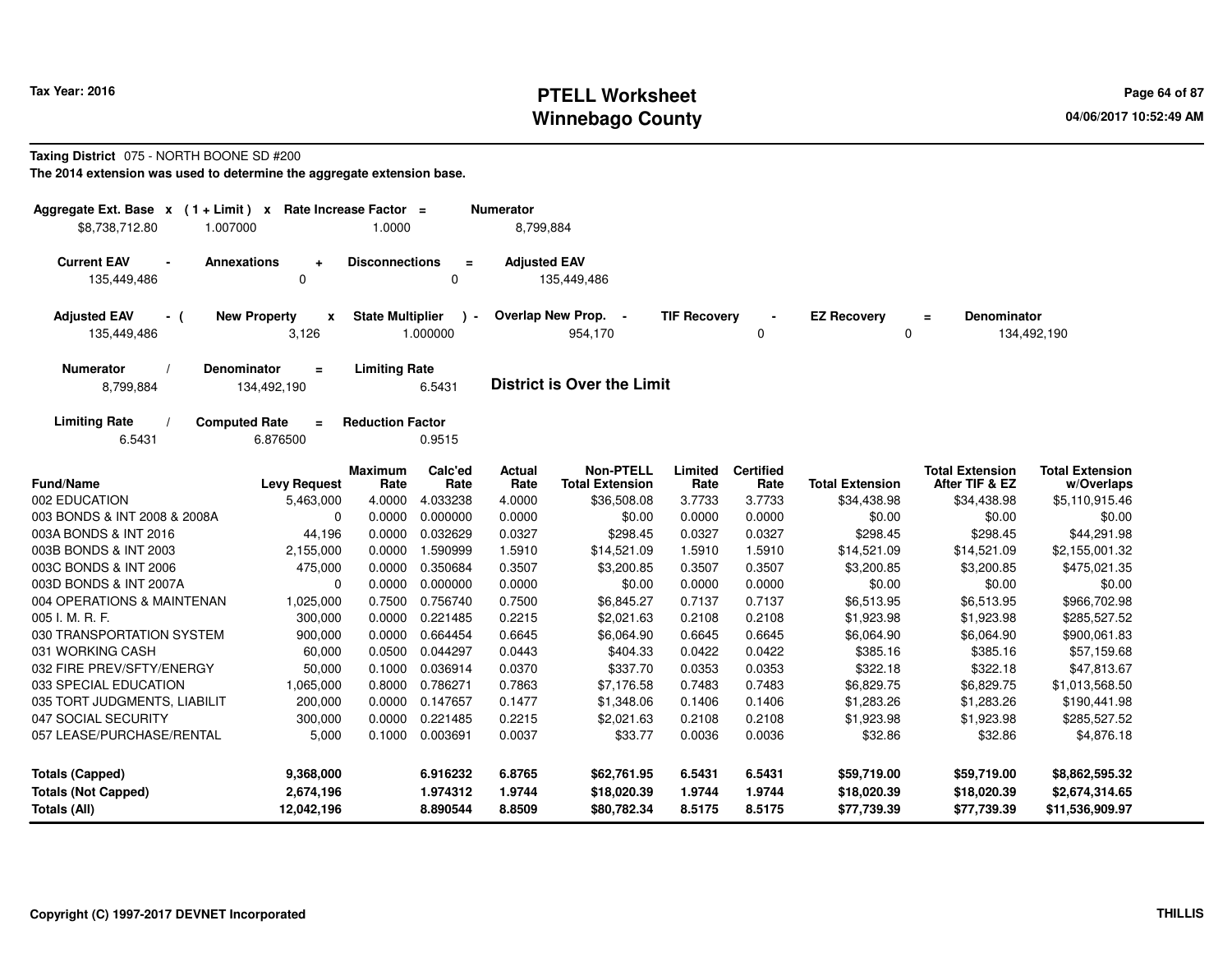### **PTELL Worksheet Tax Year: 2016 Page 65 of 87 Page 65 of 87 Winnebago County**

#### **Taxing District** 076 - ROCKFORD SCHOOL DIST 205**The 2014 extension was used to determine the aggregate extension base.**

| Aggregate Ext. Base $x$ (1 + Limit) $x$<br>\$143,344,644.83 |     | 1.007000                                  | Rate Increase Factor =<br>1.0000              | <b>Numerator</b><br>144,348,057      |                                                    |                    |               |                              |
|-------------------------------------------------------------|-----|-------------------------------------------|-----------------------------------------------|--------------------------------------|----------------------------------------------------|--------------------|---------------|------------------------------|
| <b>Current EAV</b><br>1,980,750,854                         |     | <b>Annexations</b><br>$\ddot{}$<br>25,277 | <b>Disconnections</b><br>$=$<br>0             | <b>Adiusted EAV</b><br>1,980,725,577 |                                                    |                    |               |                              |
| <b>Adjusted EAV</b><br>1,980,725,577                        | - 1 | <b>New Property</b><br>x<br>5.046.031     | <b>State Multiplier</b><br>$\sim$<br>1.000000 | Overlap New Prop. -<br>9,979         | <b>TIF Recovery</b><br>$\blacksquare$<br>9.979.244 | <b>EZ Recovery</b> | $\equiv$<br>0 | Denominator<br>1.965.690.323 |
| <b>Numerator</b>                                            |     | Denominator<br>$\equiv$                   | <b>Limiting Rate</b>                          | _ _ _ _ _ _ _ _ _ _ _ _ _ _ _ _ _ _  |                                                    |                    |               |                              |

| 144,348,057 | 1,965,690,323 | 7.3434 | <b>District is Within the Limit</b> |
|-------------|---------------|--------|-------------------------------------|
|             |               |        |                                     |

| <b>Fund/Name</b>             | Levy Request | Maximum<br>Rate | Calc'ed<br>Rate | Actual<br>Rate | <b>Non-PTELL</b><br><b>Total Extension</b> | Limited<br>Rate | <b>Certified</b><br>Rate | Total Extension  | <b>Total Extension</b><br>After TIF & EZ | <b>Total Extension</b><br>w/Overlaps |
|------------------------------|--------------|-----------------|-----------------|----------------|--------------------------------------------|-----------------|--------------------------|------------------|------------------------------------------|--------------------------------------|
| 002 EDUCATION                | 79,999,826   | 4.0000          | 4.038864        | 4.0000         | \$79,114,689.68                            | 4.0000          | 4.0000                   | \$80,376,061.32  | \$79,114,689.68                          | \$79,230,034.16                      |
| 003 BONDS & INT 2000         | 5,650,000    | 0.0000          | 0.285245        | 0.2853         | \$5,642,855.24                             | 0.2853          | 0.2853                   | \$5,732,822.57   | \$5,642,855.24                           | \$5,651,082.19                       |
| 003A BONDS & INT 2015 A & B  | 3,142,525    | 0.0000          | 0.158653        | 0.1587         | \$3,138,875.31                             | 0.1587          | 0.1587                   | \$3,188,920.23   | \$3,138,875.31                           | \$3,143,451.61                       |
| 003B BONDS & INT 2001        | <sup>0</sup> | 0.0000          | 0.000000        | 0.0000         | \$0.00                                     | 0.0000          | 0.0000                   | \$0.00           | \$0.00                                   | \$0.00                               |
| 003C BONDS & INT 2016        | $\Omega$     | 0.0000          | 0.000000        | 0.0000         | \$0.00                                     | 0.0000          | 0.0000                   | \$0.00           | \$0.00                                   | \$0.00                               |
| 003F BONDS & INT 2010        | 1,740,000    | 0.0000          | 0.087846        | 0.0879         | \$1,738,545.31                             | 0.0879          | 0.0879                   | \$1,766,263.95   | \$1,738,545.31                           | \$1,741,080.00                       |
| 003G BONDS & INT 2013 A & B  | 2,656,600    | 0.0000          | 0.134121        | 0.1342         | \$2,654,297.84                             | 0.1342          | 0.1342                   | \$2,696,616.86   | \$2,654,297.84                           | \$2,658,167.65                       |
| 004 OPERATIONS & MAINTENAN   | 14,999,967   | 0.7500          | 0.757287        | 0.7500         | \$14,834,004.32                            | 0.7500          | 0.7500                   | \$15,070,511.50  | \$14,834,004.32                          | \$14,855,631.41                      |
| 005 I. M. R. F.              | 2,864,700    | 0.0000          | 0.144627        | 0.1447         | \$2,861,973.90                             | 0.1447          | 0.1447                   | \$2,907,604.02   | \$2,861,973.90                           | \$2,866,146.49                       |
| 030 TRANSPORTATION SYSTEM    | 16,201,789   | 0.0000          | 0.817962        | 0.8180         | \$16,178,954.04                            | 0.8180          | 0.8180                   | \$16,436,904.54  | \$16,178,954.04                          | \$16,202,541.99                      |
| 031 WORKING CASH             | 980.390      | 0.0500          | 0.049496        | 0.0495         | \$979.044.28                               | 0.0495          | 0.0495                   | \$994,653.76     | \$979,044.28                             | \$980,471.67                         |
| 032 FIRE PREV/SFTY/ENERGY    | 1,960,780    | 0.1000          | 0.098992        | 0.0990         | \$1,958,088.57                             | 0.0990          | 0.0990                   | \$1,989,307.52   | \$1,958,088.57                           | \$1,960,943.35                       |
| 033 SPECIAL EDUCATION        | 15,999,965   | 0.8000          | 0.807773        | 0.8000         | \$15,822,937.94                            | 0.8000          | 0.8000                   | \$16,075,212.26  | \$15,822,937.94                          | \$15,846,006.83                      |
| 035 TORT JUDGMENTS, LIABILIT | 5,964,693    | 0.0000          | 0.301133        | 0.3012         | \$5,957,336.13                             | 0.3012          | 0.3012                   | \$6,052,317.42   | \$5,957,336.13                           | \$5,966,021.57                       |
| 047 SOCIAL SECURITY          | 3,456,855    | 0.0000          | 0.174523        | 0.1746         | \$3,453,356.20                             | 0.1746          | 0.1746                   | \$3,508,415.08   | \$3,453,356.20                           | \$3,458,390.99                       |
| <b>Totals (Capped)</b>       | 142,428,965  |                 | 7.190657        | 7.1370         | \$141,160,385.06                           | 7.1370          | 7.1370                   | \$143,410,987.41 | \$141,160,385.06                         | \$141,366,188.46                     |
| <b>Totals (Not Capped)</b>   | 13,189,125   |                 | 0.665865        | 0.6661         | \$13,174,573.70                            | 0.6661          | 0.6661                   | \$13,384,623.61  | \$13,174,573.70                          | \$13,193,781.45                      |
| Totals (All)                 | 155,618,090  |                 | 7.856522        | 7.8031         | \$154,334,958.76                           | 7.8031          | 7.8031                   | \$156,795,611.02 | \$154,334,958.76                         | \$154,559,969.91                     |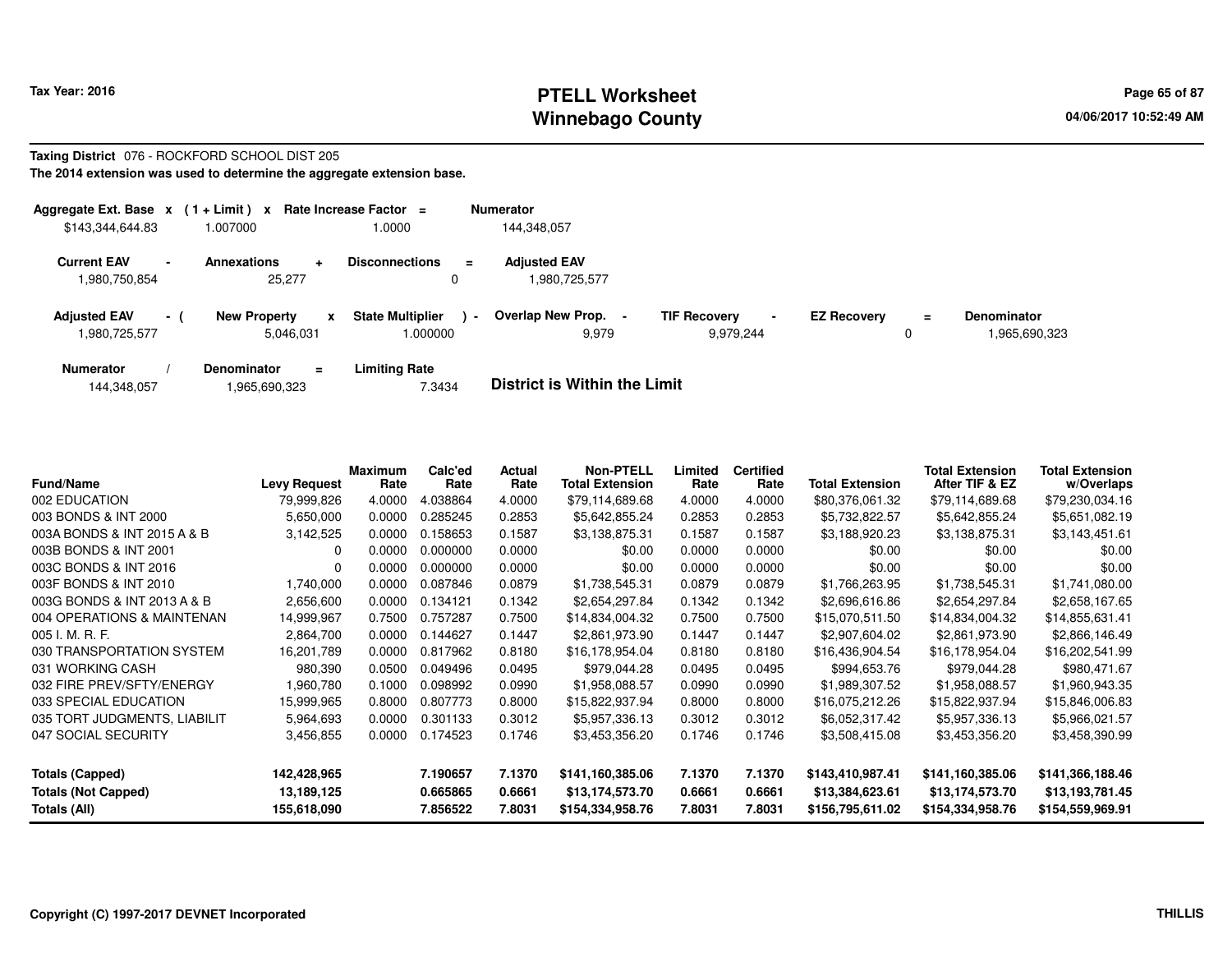# **PTELL Worksheet Tax Year: 2016 Page 66 of 87 Page 66 of 87 Winnebago County**

#### **Taxing District** 077 - HONONEGAH HIGH SD #207**The 2015 extension was used to determine the aggregate extension base.**

| Aggregate Ext. Base x (1+Limit) x Rate Increase Factor =<br>\$15,901,273.96<br>1.007000 |                                              | 1.0000                  |                      | <b>Numerator</b><br>16,012,583 |                                            |                     |                          |                                 |                                          |                                      |
|-----------------------------------------------------------------------------------------|----------------------------------------------|-------------------------|----------------------|--------------------------------|--------------------------------------------|---------------------|--------------------------|---------------------------------|------------------------------------------|--------------------------------------|
| <b>Current EAV</b><br>$\blacksquare$<br>662,655,799                                     | <b>Annexations</b><br>0                      | <b>Disconnections</b>   | $\equiv$<br>0        | <b>Adjusted EAV</b>            | 662,655,799                                |                     |                          |                                 |                                          |                                      |
| <b>Adjusted EAV</b><br>- (<br>662,655,799                                               | <b>New Property</b><br>X<br>5,011,252        | <b>State Multiplier</b> | $\sim$<br>1.000000   |                                | Overlap New Prop. -<br>$\Omega$            | <b>TIF Recovery</b> | 0                        | <b>EZ Recovery</b><br>0         | Denominator<br>$\equiv$                  | 657,644,547                          |
| <b>Numerator</b><br>16,012,583                                                          | <b>Denominator</b><br>$=$<br>657,644,547     | <b>Limiting Rate</b>    | 2.4349               |                                | <b>District is Over the Limit</b>          |                     |                          |                                 |                                          |                                      |
| <b>Limiting Rate</b><br>2.4349                                                          | <b>Computed Rate</b><br>$\equiv$<br>2.531200 | <b>Reduction Factor</b> | 0.9620               |                                |                                            |                     |                          |                                 |                                          |                                      |
| <b>Fund/Name</b>                                                                        | <b>Levy Request</b>                          | <b>Maximum</b><br>Rate  | Calc'ed<br>Rate      | Actual<br>Rate                 | <b>Non-PTELL</b><br><b>Total Extension</b> | Limited<br>Rate     | <b>Certified</b><br>Rate | <b>Total Extension</b>          | <b>Total Extension</b><br>After TIF & EZ | <b>Total Extension</b><br>w/Overlaps |
| 002 EDUCATION                                                                           | 12,150,000                                   | 3.5000                  | 1.833531             | 1.8336                         | \$12,145,535.97                            | 1.8018              | 1.8018                   | \$12,016,954.42                 | \$11,934,896.77                          | \$11,939,732.19                      |
| 003A BONDS & INT 2012                                                                   | 395,600                                      | 0.0000                  | 0.059699             | 0.0597                         | \$395,445.30                               | 0.0597              | 0.0597                   | \$398,164.16                    | \$395,445.30                             | \$395,605.51                         |
| 003C BONDS & INT 2014A                                                                  | 164,700                                      | 0.0000                  | 0.024855             | 0.0249                         | \$164,934.47                               | 0.0249              | 0.0249                   | \$166,068.47                    | \$164,934.47                             | \$165,001.29                         |
| 003D BONDS & INT 2014B                                                                  | 209,100                                      | 0.0000                  | 0.031555             | 0.0316                         | \$209,314.43                               | 0.0316              | 0.0316                   | \$210,753.56                    | \$209,314.43                             | \$209,399.23                         |
| 004 OPERATIONS & MAINTENAN                                                              | 1,900,000                                    | 0.5500                  | 0.286725             | 0.2868                         | \$1,899,727.16                             | 0.2378              | 0.2378                   | \$1,585,987.21                  | \$1,575,157.32                           | \$1,575,795.49                       |
| 005 I. M. R. F.                                                                         | 230,000                                      | 0.0000                  | 0.034709             | 0.0348                         | \$230,510.83                               | 0.0335              | 0.0335                   | \$223,425.45                    | \$221,899.79                             | \$221,989.69                         |
| 030 TRANSPORTATION SYSTEM                                                               | 826,925                                      | 0.0000                  | 0.124790             | 0.1248                         | \$826,659.52                               | 0.1201              | 0.1201                   | \$800,996.91                    | \$795,527.31                             | \$795,849.61                         |
| 031 WORKING CASH                                                                        | 314,022                                      | 0.0500                  | 0.047388             | 0.0474                         | \$313,971.64                               | 0.0456              | 0.0456                   | \$304,125.39                    | \$302,048.67                             | \$302,171.04                         |
| 032 FIRE PREV/SFTY/ENERGY                                                               | 0                                            | 0.1000                  | 0.000000             | 0.0000                         | \$0.00                                     | 0.0000              | 0.0000                   | \$0.00                          | \$0.00                                   | \$0.00                               |
| 033 SPECIAL EDUCATION                                                                   | 1,100,000                                    | 0.4000                  | 0.165999             | 0.1660                         | \$1,099,563.14                             | 0.1597              | 0.1597                   | \$1,065,105.79                  | \$1,057,832.73                           | \$1,058,261.31                       |
| 035 TORT JUDGMENTS, LIABILIT                                                            | 0                                            | 0.0000                  | 0.000000             | 0.0000                         | \$0.00                                     | 0.0000              | 0.0000                   | \$0.00                          | \$0.00                                   | \$0.00                               |
| 047 SOCIAL SECURITY                                                                     | 250,000                                      | 0.0000                  | 0.037727             | 0.0378                         | \$250,382.45                               | 0.0364              | 0.0364                   | \$242,766.76                    | \$241,109.03                             | \$241,206.71                         |
| 057 LEASE/PURCHASE/RENTAL                                                               | $\Omega$                                     | 0.1000                  | 0.000000             | 0.0000                         | \$0.00                                     | 0.0000              | 0.0000                   | \$0.00                          | \$0.00                                   | \$0.00                               |
| <b>Totals (Capped)</b><br><b>Totals (Not Capped)</b>                                    | 16,770,947<br>769,400                        |                         | 2.530869<br>0.116109 | 2.5312<br>0.1162               | \$16,766,350.71<br>\$769,694.20            | 2.4349<br>0.1162    | 2.4349<br>0.1162         | \$16,239,361.92<br>\$774,986.18 | \$16,128,471.62<br>\$769,694.20          | \$16,135,006.04<br>\$770,006.03      |
| Totals (All)                                                                            | 17,540,347                                   |                         | 2.646978             | 2.6474                         | \$17,536,044.91                            | 2.5511              | 2.5511                   | \$17,014,348.10                 | \$16,898,165.82                          | \$16,905,012.07                      |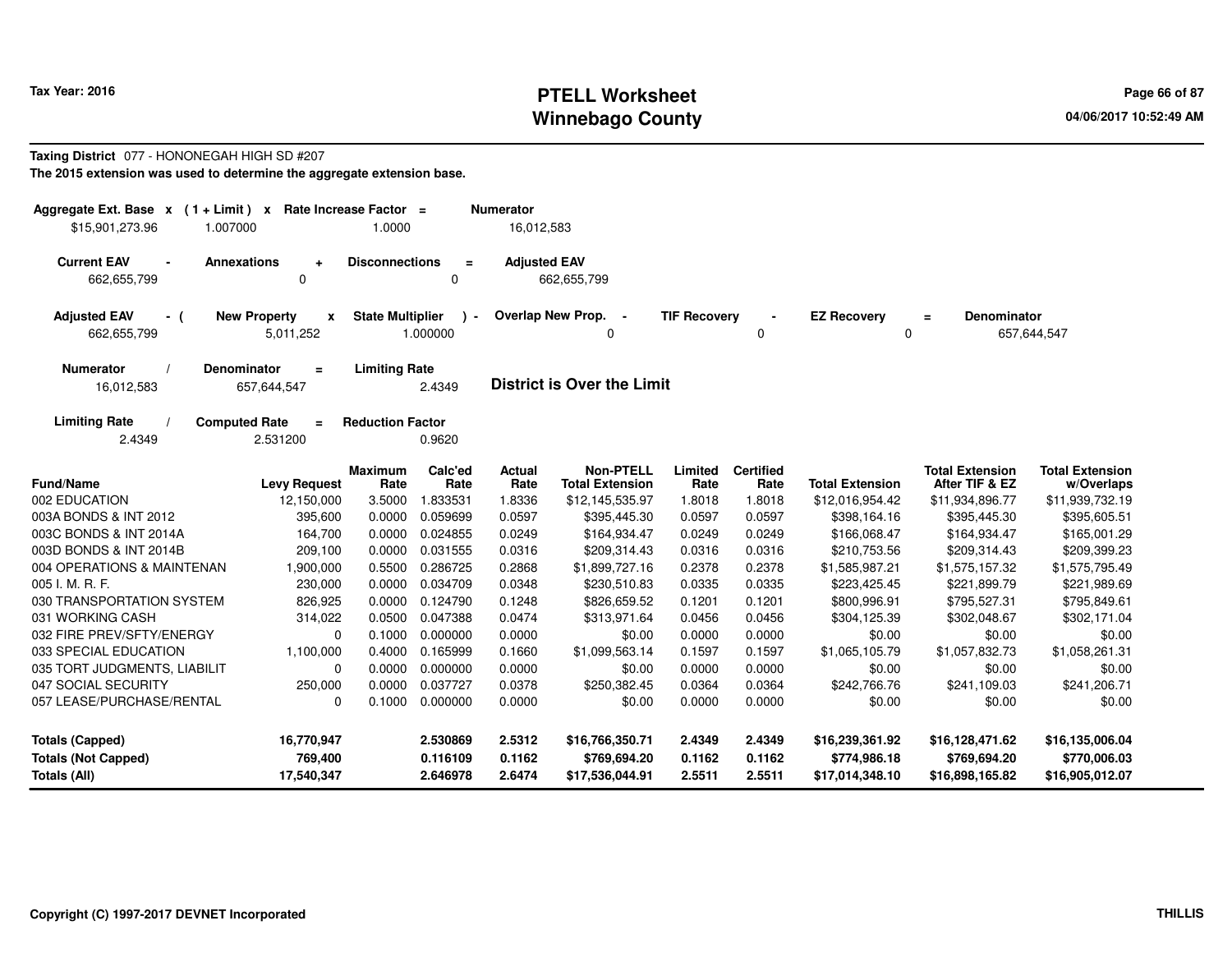# **PTELL Worksheet Tax Year: 2016 Page 67 of 87 Page 67 of 87 Winnebago County**

#### **Taxing District** 079 - SOUTH BELOIT SD #320

| Aggregate Ext. Base x<br>$(1 + Limit) x$<br>\$4,099,458.94<br>1.007000 | Rate Increase Factor =                       | 1.0000                  |                         | <b>Numerator</b><br>4,128,155 |                                                           |                     |                          |                                  |                                          |                                      |
|------------------------------------------------------------------------|----------------------------------------------|-------------------------|-------------------------|-------------------------------|-----------------------------------------------------------|---------------------|--------------------------|----------------------------------|------------------------------------------|--------------------------------------|
| <b>Current EAV</b><br>$\blacksquare$<br>73,990,868                     | <b>Annexations</b><br>$\ddot{}$<br>0         | <b>Disconnections</b>   | $\equiv$<br>$\Omega$    | <b>Adjusted EAV</b>           | 73,990,868                                                |                     |                          |                                  |                                          |                                      |
| <b>Adjusted EAV</b><br>- (<br>73,990,868                               | <b>New Property</b><br>x<br>151,554          | <b>State Multiplier</b> | $\lambda$ -<br>1.000000 |                               | Overlap New Prop.<br>$\overline{\phantom{a}}$<br>$\Omega$ | <b>TIF Recovery</b> | 0                        | <b>EZ Recovery</b><br>0          | <b>Denominator</b><br>$=$                | 73,839,314                           |
| <b>Numerator</b><br>4,128,155                                          | <b>Denominator</b><br>$\equiv$<br>73,839,314 | <b>Limiting Rate</b>    | 5.5908                  |                               | <b>District is Over the Limit</b>                         |                     |                          |                                  |                                          |                                      |
| <b>Limiting Rate</b><br>5.5908                                         | <b>Computed Rate</b><br>$\equiv$<br>5.803300 | <b>Reduction Factor</b> | 0.9634                  |                               |                                                           |                     |                          |                                  |                                          |                                      |
| <b>Fund/Name</b>                                                       | <b>Levy Request</b>                          | <b>Maximum</b><br>Rate  | Calc'ed<br>Rate         | <b>Actual</b><br>Rate         | <b>Non-PTELL</b><br><b>Total Extension</b>                | Limited<br>Rate     | <b>Certified</b><br>Rate | <b>Total Extension</b>           | <b>Total Extension</b><br>After TIF & EZ | <b>Total Extension</b><br>w/Overlaps |
| 002 EDUCATION                                                          | 3,085,269                                    | 4.0000                  | 4.169797                | 4.0000                        | \$2,959,634.72                                            | 4.0000              | 4.0000                   | \$2,975,210.16                   | \$2,959,634.72                           | \$2,959,634.72                       |
| 003A BONDS & INT 2016A                                                 | 45,058                                       | 0.0000                  | 0.060897                | 0.0609                        | \$45,060.44                                               | 0.0609              | 0.0609                   | \$45,297.57                      | \$45,060.44                              | \$45,060.44                          |
| 003B BONDS & INT 2016B                                                 | 10,361                                       | 0.0000                  | 0.014003                | 0.0141                        | \$10,432.71                                               | 0.0141              | 0.0141                   | \$10,487.62                      | \$10,432.71                              | \$10,432.71                          |
| 003C BONDS & INT 2011B                                                 | 23,250                                       | 0.0000                  | 0.031423                | 0.0315                        | \$23,307.12                                               | 0.0315              | 0.0315                   | \$23,429.78                      | \$23,307.12                              | \$23,307.12                          |
| 003D BONDS & INT 2013 A & B                                            | 948,342                                      | 0.0000                  | 1.281701                | 1.2818                        | \$948,414.95                                              | 1.2818              | 1.2818                   | \$953,406.10                     | \$948,414.95                             | \$948,414.95                         |
| 004 OPERATIONS & MAINTENAN                                             | 509,046                                      | 0.7500                  | 0.687985                | 0.6880                        | \$509,057.17                                              | 0.6250              | 0.6250                   | \$464,876.59                     | \$462,442.93                             | \$462,442.93                         |
| 005 I. M. R. F.                                                        | 7,500                                        | 0.0000                  | 0.010136                | 0.0102                        | \$7,547.07                                                | 0.0087              | 0.0087                   | \$6,471.08                       | \$6,437.21                               | \$6,437.21                           |
| 030 TRANSPORTATION SYSTEM                                              | 206,605                                      | 0.0000                  | 0.279230                | 0.2793                        | \$206,656.49                                              | 0.2516              | 0.2516                   | \$187,140.72                     | \$186,161.02                             | \$186,161.02                         |
| 031 WORKING CASH                                                       | 38,566                                       | 0.0500                  | 0.052123                | 0.0500                        | \$36,995.43                                               | 0.0400              | 0.0400                   | \$29,752.10                      | \$29,596.35                              | \$29,596.35                          |
| 032 FIRE PREV/SFTY/ENERGY                                              | 47,500                                       | 0.1000                  | 0.064197                | 0.0642                        | \$47,502.14                                               | 0.0570              | 0.0570                   | \$42,396.74                      | \$42,174.79                              | \$42,174.79                          |
| 033 SPECIAL EDUCATION                                                  | 56,138                                       | 0.8000                  | 0.075872                | 0.0759                        | \$56,159.07                                               | 0.0500              | 0.0500                   | \$37,190.13                      | \$36,995.43                              | \$36,995.43                          |
| 035 TORT JUDGMENTS, LIABILIT                                           | 200,000                                      | 0.0000                  | 0.270304                | 0.2704                        | \$200,071.31                                              | 0.2200              | 0.2200                   | \$163,636.56                     | \$162,779.91                             | \$162,779.91                         |
| 047 SOCIAL SECURITY                                                    | 222,768                                      | 0.0000                  | 0.301075                | 0.3011                        | \$222,786.50                                              | 0.2800              | 0.2800                   | \$208,264.71                     | \$207,174.43                             | \$207,174.43                         |
| 057 LEASE/PURCHASE/RENTAL                                              | 47,500                                       | 0.1000                  | 0.064197                | 0.0642                        | \$47,502.14                                               | 0.0585              | 0.0585                   | \$43,512.45                      | \$43,284.66                              | \$43,284.66                          |
| <b>Totals (Capped)</b><br><b>Totals (Not Capped)</b>                   | 4,420,892<br>1,027,011                       |                         | 5.974916<br>1.388024    | 5.8033<br>1.3883              | \$4,293,912.04<br>\$1,027,215.22                          | 5.5908<br>1.3883    | 5.5908<br>1.3883         | \$4,158,451.24<br>\$1,032,621.07 | \$4,136,681.45<br>\$1,027,215.22         | \$4,136,681.45<br>\$1,027,215.22     |
| <b>Totals (All)</b>                                                    | 5,447,903                                    |                         | 7.362940                | 7.1916                        | \$5,321,127.26                                            | 6.9791              | 6.9791                   | \$5,191,072.31                   | \$5,163,896.67                           | \$5,163,896.67                       |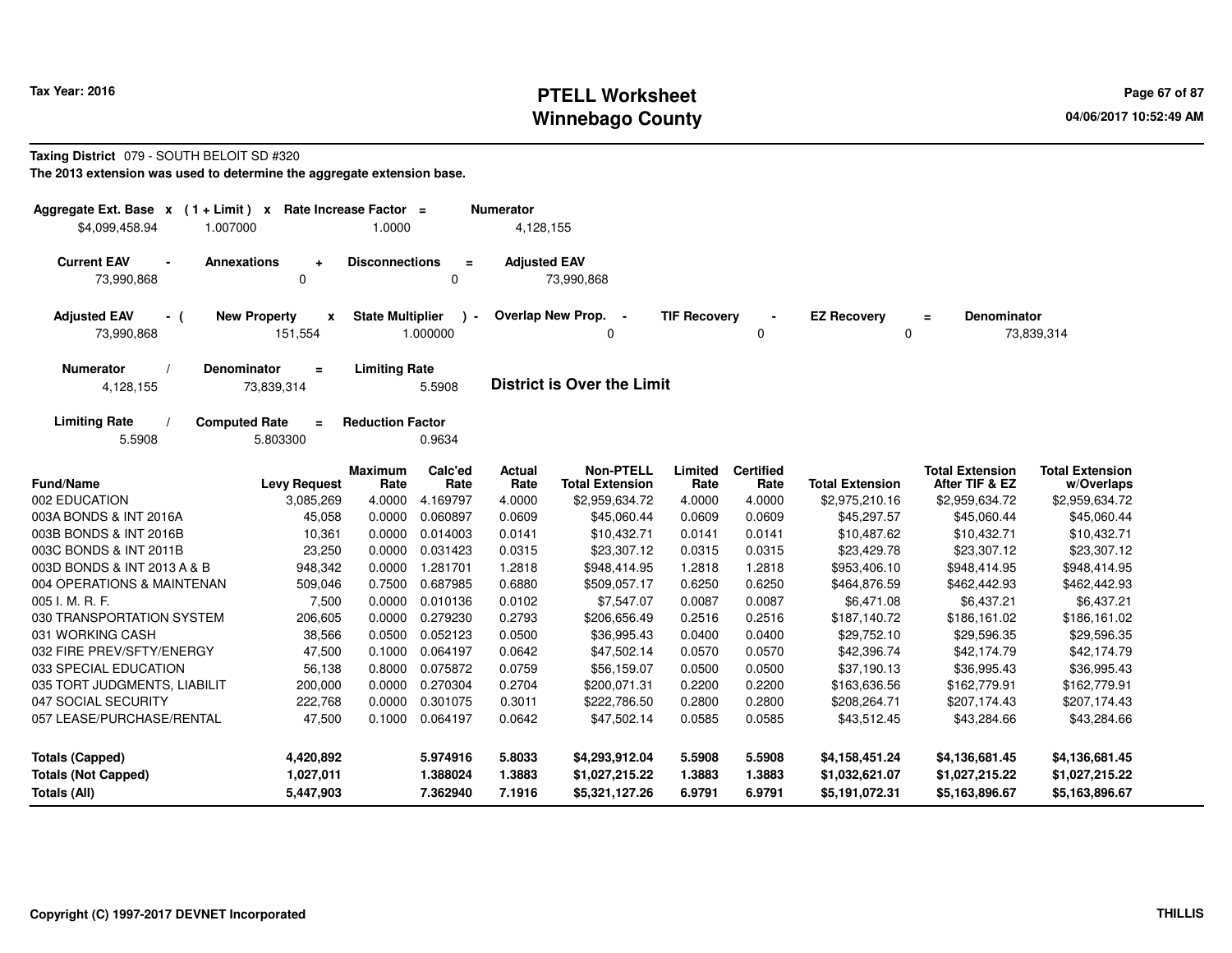# **PTELL Worksheet Tax Year: 2016 Page 68 of 87 Page 68 of 87 Winnebago County**

# **Taxing District** 080 - PECATONICA UNIT SD #321

| Aggregate Ext. Base $x$ (1 + Limit) $x$<br>\$5,204,111.11<br>1.007000    |                                                | Rate Increase Factor =<br>1.0000 |                         | <b>Numerator</b><br>5,240,540 |                                            |                     |                          |                        |                                          |                                      |
|--------------------------------------------------------------------------|------------------------------------------------|----------------------------------|-------------------------|-------------------------------|--------------------------------------------|---------------------|--------------------------|------------------------|------------------------------------------|--------------------------------------|
| <b>Current EAV</b><br><b>Annexations</b><br>$\blacksquare$<br>89,298,343 | $\ddot{\phantom{1}}$<br>$\Omega$               | <b>Disconnections</b>            | $\equiv$<br>0           | <b>Adjusted EAV</b>           | 89,298,343                                 |                     |                          |                        |                                          |                                      |
| <b>Adjusted EAV</b><br>- (<br>89,298,343                                 | <b>New Property</b><br>$\mathbf{x}$<br>345,279 | <b>State Multiplier</b>          | $\lambda -$<br>1.000000 |                               | Overlap New Prop. -<br>11,164              | <b>TIF Recovery</b> | 0                        | <b>EZ Recovery</b>     | <b>Denominator</b><br>$=$<br>0           | 88,941,900                           |
| <b>Numerator</b><br><b>Denominator</b><br>5,240,540                      | $\equiv$<br>88,941,900                         | <b>Limiting Rate</b>             | 5.8921                  |                               | <b>District is Over the Limit</b>          |                     |                          |                        |                                          |                                      |
| <b>Computed Rate</b><br><b>Limiting Rate</b><br>5.8921                   | $\equiv$<br>5.914500                           | <b>Reduction Factor</b>          | 0.9962                  |                               |                                            |                     |                          |                        |                                          |                                      |
| <b>Fund/Name</b>                                                         | <b>Levy Request</b>                            | <b>Maximum</b><br>Rate           | Calc'ed<br>Rate         | <b>Actual</b><br>Rate         | <b>Non-PTELL</b><br><b>Total Extension</b> | Limited<br>Rate     | <b>Certified</b><br>Rate | <b>Total Extension</b> | <b>Total Extension</b><br>After TIF & EZ | <b>Total Extension</b><br>w/Overlaps |
| 002 EDUCATION                                                            | 3,826,220                                      | 4.2000                           | 4.284760                | 4.2000                        | \$3,370,888.88                             | 4.2000              | 4.2000                   | \$3,370,888.88         | \$3,370,888.88                           | \$3,750,530.41                       |
| 003a BONDS & INT 2001                                                    | 1,430,000                                      | 0.0000                           | 1.601374                | 1.6014                        | \$1,285,271.77                             | 1.6014              | 1.6014                   | \$1,285,271.77         | \$1,285,271.77                           | \$1,430,023.66                       |
| 004 OPERATIONS & MAINTENAN                                               | 683,254                                        | 0.7500                           | 0.765136                | 0.7500                        | \$601,944.44                               | 0.7500              | 0.7500                   | \$601,944.44           | \$601,944.44                             | \$669,737.57                         |
| 005 I. M. R. F.                                                          | 193,953                                        | 0.0000                           | 0.217197                | 0.2172                        | \$174,323.11                               | 0.2000              | 0.2000                   | \$160,518.52           | \$160,518.52                             | \$178,596.69                         |
| 030 TRANSPORTATION SYSTEM                                                | 329,055                                        | 0.0000                           | 0.368490                | 0.3685                        | \$295,755.37                               | 0.3672              | 0.3672                   | \$294,712.00           | \$294,712.00                             | \$327,903.52                         |
| 031 WORKING CASH                                                         | 35,165                                         | 0.0500                           | 0.039379                | 0.0394                        | \$31,622.15                                | 0.0393              | 0.0393                   | \$31,541.89            | \$31,541.89                              | \$35,094.25                          |
| 032 FIRE PREV/SFTY/ENERGY                                                | 81,079                                         | 0.1000                           | 0.090796                | 0.0908                        | \$72,875.41                                | 0.0891              | 0.0891                   | \$71,511.00            | \$71,511.00                              | \$79,564.82                          |
| 033 SPECIAL EDUCATION                                                    | 33,252                                         | 0.8000                           | 0.037237                | 0.0373                        | \$29,936.70                                | 0.0372              | 0.0372                   | \$29,856.44            | \$29,856.44                              | \$33,218.98                          |
| 035 TORT JUDGMENTS, LIABILIT                                             | 11,114                                         | 0.0000                           | 0.012446                | 0.0125                        | \$10,032.41                                | 0.0112              | 0.0112                   | \$8,989.04             | \$8,989.04                               | \$10,001.41                          |
| 047 SOCIAL SECURITY                                                      | 177,464                                        | 0.0000                           | 0.198732                | 0.1988                        | \$159,555.41                               | 0.1981              | 0.1981                   | \$158,993.59           | \$158,993.59                             | \$176,900.02                         |
| 057 LEASE/PURCHASE/RENTAL                                                | 0                                              | 0.1000                           | 0.000000                | 0.0000                        | \$0.00                                     | 0.0000              | 0.0000                   | \$0.00                 | \$0.00                                   | \$0.00                               |
| <b>Totals (Capped)</b>                                                   | 5,370,556                                      |                                  | 6.014173                | 5.9145                        | \$4,746,933.88                             | 5.8921              | 5.8921                   | \$4,728,955.80         | \$4,728,955.80                           | \$5,261,547.67                       |
| <b>Totals (Not Capped)</b>                                               | 1,430,000                                      |                                  | 1.601374                | 1.6014                        | \$1,285,271.77                             | 1.6014              | 1.6014                   | \$1,285,271.77         | \$1,285,271.77                           | \$1,430,023.66                       |
| Totals (All)                                                             | 6,800,556                                      |                                  | 7.615547                | 7.5159                        | \$6,032,205.65                             | 7.4935              | 7.4935                   | \$6,014,227.57         | \$6,014,227.57                           | \$6,691,571.33                       |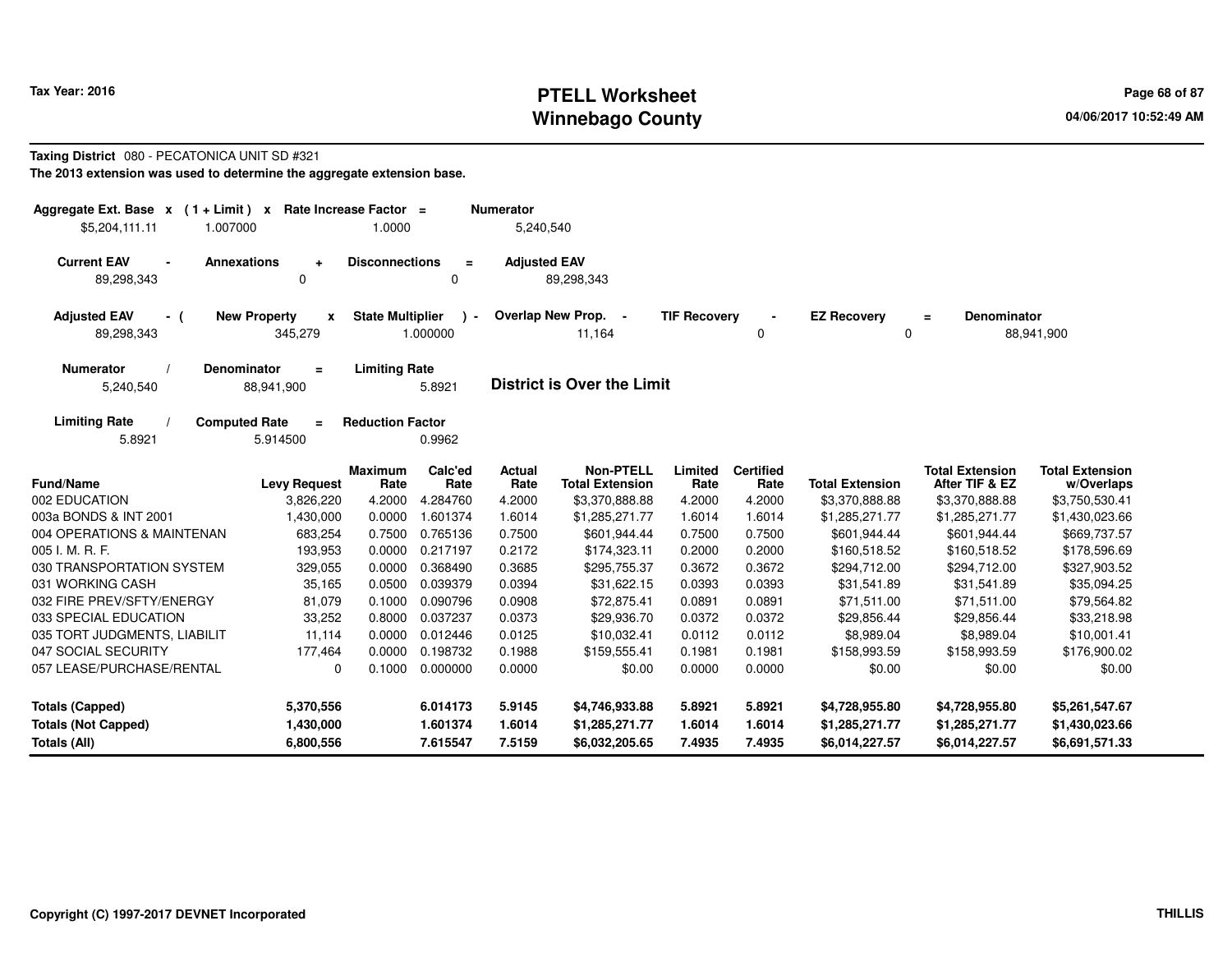# **PTELL Worksheet Tax Year: 2016 Page 69 of 87 Page 69 of 87 Winnebago County**

#### **Taxing District** 081 - DURAND UNIT SD #322

| Aggregate Ext. Base $x$ (1 + Limit) x Rate Increase Factor =<br>\$5,590,280.75<br>1.007000                                                    |                                               | 1.0000                  |                 | <b>Numerator</b><br>5,629,413 |                                                    |                     |                          |                        |                                          |                                      |
|-----------------------------------------------------------------------------------------------------------------------------------------------|-----------------------------------------------|-------------------------|-----------------|-------------------------------|----------------------------------------------------|---------------------|--------------------------|------------------------|------------------------------------------|--------------------------------------|
| <b>Current EAV</b><br><b>Annexations</b><br>$\blacksquare$                                                                                    | ÷                                             | <b>Disconnections</b>   | $\equiv$        | <b>Adjusted EAV</b>           |                                                    |                     |                          |                        |                                          |                                      |
| 76,491,048                                                                                                                                    | $\Omega$                                      |                         | 25,277          |                               | 76,516,325                                         |                     |                          |                        |                                          |                                      |
| <b>Adjusted EAV</b><br>- (<br>76,516,325                                                                                                      | <b>New Property</b><br>$\mathbf{x}$<br>39,039 | <b>State Multiplier</b> | 1.000000        |                               | Overlap New Prop.<br>$\overline{\phantom{a}}$<br>0 | <b>TIF Recovery</b> | 0                        | <b>EZ Recovery</b>     | <b>Denominator</b><br>$\equiv$<br>0      | 76,477,286                           |
| <b>Limiting Rate</b><br><b>Numerator</b><br>Denominator<br>$\equiv$<br><b>District is Over the Limit</b><br>5,629,413<br>76,477,286<br>7.3609 |                                               |                         |                 |                               |                                                    |                     |                          |                        |                                          |                                      |
| <b>Limiting Rate</b><br>7.3609                                                                                                                | <b>Computed Rate</b><br>$\equiv$<br>7.446300  | <b>Reduction Factor</b> | 0.9885          |                               |                                                    |                     |                          |                        |                                          |                                      |
| <b>Fund/Name</b>                                                                                                                              | <b>Levy Request</b>                           | <b>Maximum</b><br>Rate  | Calc'ed<br>Rate | <b>Actual</b><br>Rate         | <b>Non-PTELL</b><br><b>Total Extension</b>         | Limited<br>Rate     | <b>Certified</b><br>Rate | <b>Total Extension</b> | <b>Total Extension</b><br>After TIF & EZ | <b>Total Extension</b><br>w/Overlaps |
| 002 EDUCATION                                                                                                                                 | 3,172,160                                     | 4.0000                  | 4.147100        | 4.0000                        | \$3,009,181.08                                     | 4.0000              | 4.0000                   | \$3,018,522.92         | \$3,009,181.08                           | \$3,059,641.92                       |
| 003A BONDS & INT 2010                                                                                                                         | 521,413                                       | 0.0000                  | 0.681665        | 0.6817                        | \$512,839.69                                       | 0.6817              | 0.6817                   | \$514,431.77           | \$512,839.69                             | \$521,439.47                         |
| 003C BONDS & INT 2003 A                                                                                                                       | 185,000                                       | 0.0000                  | 0.241858        | 0.2419                        | \$181,980.23                                       | 0.2419              | 0.2419                   | \$182,545.17           | \$181,980.23                             | \$185,031.85                         |
| 004 OPERATIONS & MAINTENAN                                                                                                                    | 594,780                                       | 0.7500                  | 0.777581        | 0.7500                        | \$564,221.45                                       | 0.7500              | 0.7500                   | \$565,973.05           | \$564,221.45                             | \$573,682.86                         |
| 005 I. M. R. F.                                                                                                                               | 90,000                                        | 0.0000                  | 0.117661        | 0.1177                        | \$88,545.15                                        | 0.1177              | 0.1177                   | \$88,820.04            | \$88,545.15                              | \$90,029.96                          |
| 030 TRANSPORTATION SYSTEM                                                                                                                     | 583,910                                       | 0.0000                  | 0.763370        | 0.7634                        | \$574,302.21                                       | 0.6864              | 0.6864                   | \$517,978.53           | \$516,375.47                             | \$525,034.55                         |
| 031 WORKING CASH                                                                                                                              | 39,650                                        | 0.0500                  | 0.051836        | 0.0500                        | \$37,614.76                                        | 0.0500              | 0.0500                   | \$37,731.54            | \$37,614.76                              | \$38,245.52                          |
| 032 FIRE PREV/SFTY/ENERGY                                                                                                                     | 79,300                                        | 0.1000                  | 0.103672        | 0.1000                        | \$75,229.53                                        | 0.1000              | 0.1000                   | \$75,463.07            | \$75,229.53                              | \$76,491.05                          |
| 033 SPECIAL EDUCATION                                                                                                                         | 634,430                                       | 0.8000                  | 0.829417        | 0.8000                        | \$601,836.22                                       | 0.8000              | 0.8000                   | \$603,704.58           | \$601,836.22                             | \$611,928.38                         |
| 035 TORT JUDGMENTS, LIABILIT                                                                                                                  | 465,250                                       | 0.0000                  | 0.608241        | 0.6083                        | \$457,621.21                                       | 0.5999              | 0.5999                   | \$452,702.97           | \$451,301.93                             | \$458,869.80                         |
| 047 SOCIAL SECURITY                                                                                                                           | 120,000                                       | 0.0000                  | 0.156881        | 0.1569                        | \$118,035.13                                       | 0.1569              | 0.1569                   | \$118,401.56           | \$118,035.13                             | \$120,014.45                         |
| 057 LEASE/PURCHASE/RENTAL                                                                                                                     | 79,300                                        | 0.1000                  | 0.103672        | 0.1000                        | \$75,229.53                                        | 0.1000              | 0.1000                   | \$75,463.07            | \$75,229.53                              | \$76,491.05                          |
| <b>Totals (Capped)</b>                                                                                                                        | 5,858,780                                     |                         | 7.659431        | 7.4463                        | \$5,601,816.27                                     | 7.3609              | 7.3609                   | \$5,554,761.34         | \$5,537,570.25                           | \$5,630,429.54                       |
| <b>Totals (Not Capped)</b>                                                                                                                    | 706,413                                       |                         | 0.923523        | 0.9236                        | \$694,819.92                                       | 0.9236              | 0.9236                   | \$696,976.94           | \$694,819.92                             | \$706,471.32                         |
| Totals (All)                                                                                                                                  | 6,565,193                                     |                         | 8.582954        | 8.3699                        | \$6,296,636.19                                     | 8.2845              | 8.2845                   | \$6,251,738.28         | \$6,232,390.17                           | \$6,336,900.86                       |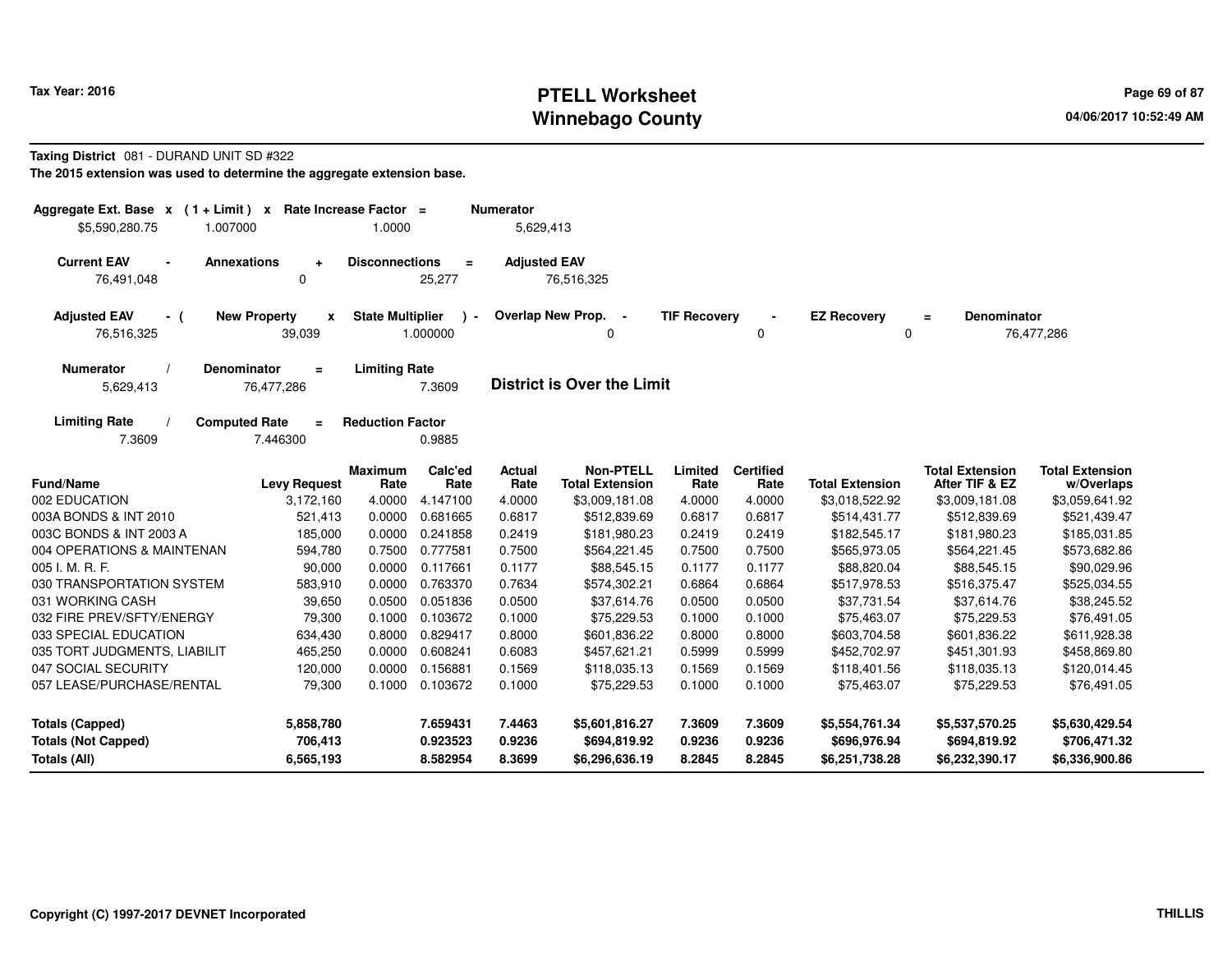### **PTELL Worksheet Tax Year: 2016 Page 70 of 87 Page 70 of 87 Winnebago County**

#### **Taxing District** 082 - WINNEBAGO UNIT SD #323**The 2015 extension was used to determine the aggregate extension base.**

| Aggregate Ext. Base $x$ (1 + Limit) x Rate Increase Factor =<br>\$9,726,350.22<br>1.007000 |                                               | 1.0000                  |                                      | <b>Numerator</b><br>9,794,435 |                                            |                     |                          |                        |                                          |                                      |
|--------------------------------------------------------------------------------------------|-----------------------------------------------|-------------------------|--------------------------------------|-------------------------------|--------------------------------------------|---------------------|--------------------------|------------------------|------------------------------------------|--------------------------------------|
| <b>Current EAV</b><br>$\blacksquare$<br>149,971,167                                        | <b>Annexations</b><br>÷<br>$\mathbf 0$        | <b>Disconnections</b>   | $\equiv$<br>0                        | <b>Adjusted EAV</b>           | 149,971,167                                |                     |                          |                        |                                          |                                      |
| <b>Adjusted EAV</b><br>- (<br>149,971,167                                                  | <b>New Property</b><br>X<br>766,236           | <b>State Multiplier</b> | $\overline{\phantom{a}}$<br>1.000000 | <b>Overlap New Prop.</b>      | $\sim$<br>$\Omega$                         | <b>TIF Recovery</b> | 0                        | <b>EZ Recovery</b>     | Denominator<br>$\equiv$<br>0             | 149,204,931                          |
| <b>Numerator</b><br>9,794,435                                                              | <b>Denominator</b><br>$\equiv$<br>149,204,931 | <b>Limiting Rate</b>    | 6.5645                               |                               | <b>District is Over the Limit</b>          |                     |                          |                        |                                          |                                      |
| <b>Limiting Rate</b><br>6.5645                                                             | <b>Computed Rate</b><br>$\equiv$<br>6.700100  | <b>Reduction Factor</b> | 0.9798                               |                               |                                            |                     |                          |                        |                                          |                                      |
| <b>Fund/Name</b>                                                                           | <b>Levy Request</b>                           | <b>Maximum</b><br>Rate  | Calc'ed<br>Rate                      | <b>Actual</b><br>Rate         | <b>Non-PTELL</b><br><b>Total Extension</b> | Limited<br>Rate     | <b>Certified</b><br>Rate | <b>Total Extension</b> | <b>Total Extension</b><br>After TIF & EZ | <b>Total Extension</b><br>w/Overlaps |
| 002 EDUCATION                                                                              | 6,100,000                                     | 4.0000                  | 4.067449                             | 4.0000                        | \$5,933,937.56                             | 4.0000              | 4.0000                   | \$5,933,937.56         | \$5,933,937.56                           | \$5,998,846.68                       |
| 003A BONDS & INT 2016                                                                      | 936,168                                       | 0.0000                  | 0.624232                             | 0.6243                        | \$926,139.30                               | 0.6243              | 0.6243                   | \$926,139.30           | \$926,139.30                             | \$936,270.00                         |
| 003B BONDS & INT 2011                                                                      | 289,688                                       | 0.0000                  | 0.193163                             | 0.1932                        | \$286,609.18                               | 0.1932              | 0.1932                   | \$286,609.18           | \$286,609.18                             | \$289,744.29                         |
| 004 OPERATIONS & MAINTENAN                                                                 | 1,180,000                                     | 0.7500                  | 0.786818                             | 0.7500                        | \$1,112,613.29                             | 0.7349              | 0.7349                   | \$1,090,212.68         | \$1,090,212.68                           | \$1,102,138.11                       |
| 005 I. M. R. F.                                                                            | 217,000                                       | 0.0000                  | 0.144695                             | 0.1447                        | \$214,660.19                               | 0.1418              | 0.1418                   | \$210,358.09           | \$210,358.09                             | \$212,659.11                         |
| 030 TRANSPORTATION SYSTEM                                                                  | 1,600,000                                     | 0.0000                  | 1.066872                             | 1.0669                        | \$1,582,729.50                             | 0.9639              | 0.9639                   | \$1,429,930.60         | \$1,429,930.60                           | \$1,445,572.08                       |
| 031 WORKING CASH                                                                           | 65,000                                        | 0.0500                  | 0.043342                             | 0.0434                        | \$64,383.22                                | 0.0426              | 0.0426                   | \$63,196.44            | \$63,196.44                              | \$63,887.72                          |
| 032 FIRE PREV/SFTY/ENERGY                                                                  | 110,000                                       | 0.1000                  | 0.073347                             | 0.0734                        | \$108,887.75                               | 0.0720              | 0.0720                   | \$106,810.88           | \$106,810.88                             | \$107,979.24                         |
| 033 SPECIAL EDUCATION                                                                      | 400,000                                       | 0.8000                  | 0.266718                             | 0.2668                        | \$395,793.64                               | 0.2615              | 0.2615                   | \$387,931.17           | \$387,931.17                             | \$392,174.60                         |
| 035 TORT JUDGMENTS, LIABILIT                                                               | 90,418                                        | 0.0000                  | 0.060290                             | 0.0603                        | \$89,454.11                                | 0.0591              | 0.0591                   | \$87,673.93            | \$87,673.93                              | \$88,632.96                          |
| 047 SOCIAL SECURITY                                                                        | 371,760                                       | 0.0000                  | 0.247888                             | 0.2479                        | \$367,755.78                               | 0.2429              | 0.2429                   | \$360,338.36           | \$360,338.36                             | \$364,279.96                         |
| 057 LEASE/PURCHASE/RENTAL                                                                  | 70,000                                        | 0.1000                  | 0.046676                             | 0.0467                        | \$69,278.72                                | 0.0458              | 0.0458                   | \$67,943.59            | \$67,943.59                              | \$68,686.79                          |
| <b>Totals (Capped)</b>                                                                     | 10,204,178                                    |                         | 6.804095                             | 6.7001                        | \$9,939,493.76                             | 6.5645              | 6.5645                   | \$9,738,333.28         | \$9,738,333.30                           | \$9,844,857.25                       |
| <b>Totals (Not Capped)</b>                                                                 | 1,225,856                                     |                         | 0.817395                             | 0.8175                        | \$1,212,748.48                             | 0.8175              | 0.8175                   | \$1,212,748.49         | \$1,212,748.48                           | \$1,226,014.29                       |
| <b>Totals (All)</b>                                                                        | 11,430,034                                    |                         | 7.621490                             | 7.5176                        | \$11,152,242.24                            | 7.3820              | 7.3820                   | \$10,951,081.77        | \$10,951,081.78                          | \$11,070,871.54                      |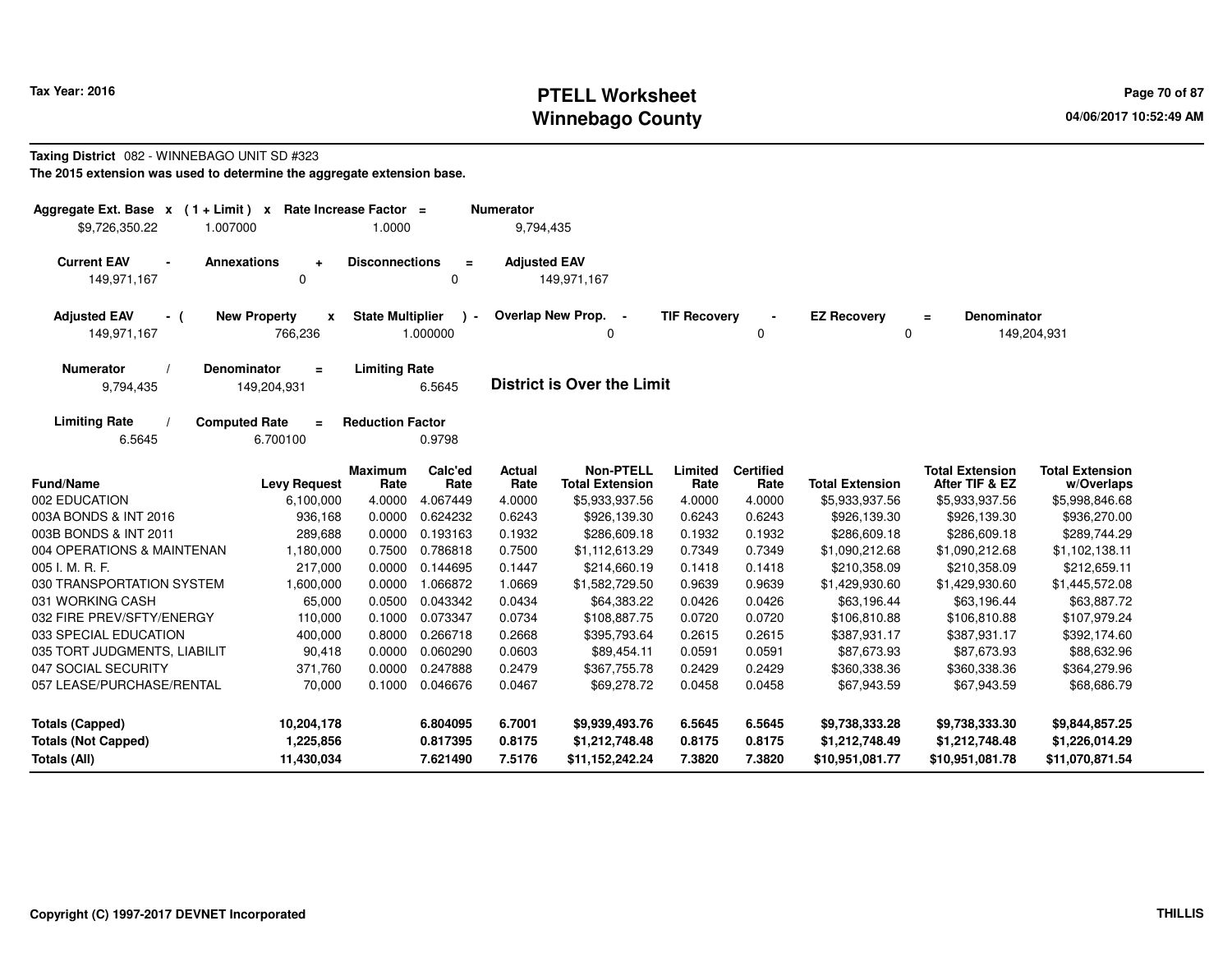# **PTELL Worksheet Tax Year: 2016 Page 71 of 87 Page 71 of 87 Page 71 of 87 Winnebago County**

#### **Taxing District** 101 - BU/HA MULTI TOWNSHIP**The 2015 extension was used to determine the aggregate extension base.**

| Aggregate Ext. Base $x$ (1 + Limit) $x$ Rate Increase Factor =<br><b>Numerator</b><br>\$18,705.66<br>1.007000<br>18,837<br>1.0000 |                                                                                                       |                                                          |                          |                                                           |                           |                                    |                                       |                                                         |                                                     |
|-----------------------------------------------------------------------------------------------------------------------------------|-------------------------------------------------------------------------------------------------------|----------------------------------------------------------|--------------------------|-----------------------------------------------------------|---------------------------|------------------------------------|---------------------------------------|---------------------------------------------------------|-----------------------------------------------------|
| <b>Current EAV</b><br>$\blacksquare$<br>37,104,115                                                                                | <b>Annexations</b><br>$\ddot{}$<br>0                                                                  | <b>Disconnections</b><br>$\equiv$<br>0                   | <b>Adjusted EAV</b>      | 37,104,115                                                |                           |                                    |                                       |                                                         |                                                     |
| <b>Adjusted EAV</b><br>- (<br>37,104,115                                                                                          | <b>New Property</b><br>$\mathbf{x}$<br>193,979                                                        | <b>State Multiplier</b><br>$\mathbf{r}$<br>1.000000      | Overlap New Prop. -      | 0                                                         | <b>TIF Recovery</b>       | 0                                  | <b>EZ Recovery</b><br>0               | <b>Denominator</b><br>$\equiv$                          | 36,910,136                                          |
| <b>Numerator</b><br>18,837                                                                                                        | <b>Limiting Rate</b><br>Denominator<br>$\equiv$<br>District is Over the Limit<br>0.0511<br>36,910,136 |                                                          |                          |                                                           |                           |                                    |                                       |                                                         |                                                     |
| <b>Limiting Rate</b>                                                                                                              | <b>Computed Rate</b><br>$\equiv$                                                                      | <b>Reduction Factor</b>                                  |                          |                                                           |                           |                                    |                                       |                                                         |                                                     |
| 0.0511                                                                                                                            | 0.053000                                                                                              | 0.9642                                                   |                          |                                                           |                           |                                    |                                       |                                                         |                                                     |
| <b>Fund/Name</b><br>147 ASSESSING PURPOSES (mu                                                                                    | <b>Levy Request</b><br>19,641                                                                         | Calc'ed<br>Maximum<br>Rate<br>Rate<br>0.0000<br>0.052935 | Actual<br>Rate<br>0.0530 | <b>Non-PTELL</b><br><b>Total Extension</b><br>\$19,665.18 | Limited<br>Rate<br>0.0511 | <b>Certified</b><br>Rate<br>0.0511 | <b>Total Extension</b><br>\$18,960.20 | <b>Total Extension</b><br>After TIF & EZ<br>\$18,960.20 | <b>Total Extension</b><br>w/Overlaps<br>\$18,960.20 |
|                                                                                                                                   |                                                                                                       |                                                          |                          |                                                           |                           |                                    |                                       |                                                         |                                                     |
| <b>Totals (Capped)</b>                                                                                                            | 19,641                                                                                                | 0.052935                                                 | 0.0530                   | \$19,665.18                                               | 0.0511                    | 0.0511                             | \$18,960.20                           | \$18,960.20                                             | \$18,960.20                                         |
| <b>Totals (Not Capped)</b>                                                                                                        | 0                                                                                                     | 0.000000                                                 | 0.0000                   | \$0.00                                                    | 0.0000                    | 0.0000                             | \$0.00                                | \$0.00                                                  | \$0.00                                              |
| Totals (All)                                                                                                                      | 19,641                                                                                                | 0.052935                                                 | 0.0530                   | \$19,665.18                                               | 0.0511                    | 0.0511                             | \$18,960.20                           | \$18,960.20                                             | \$18,960.20                                         |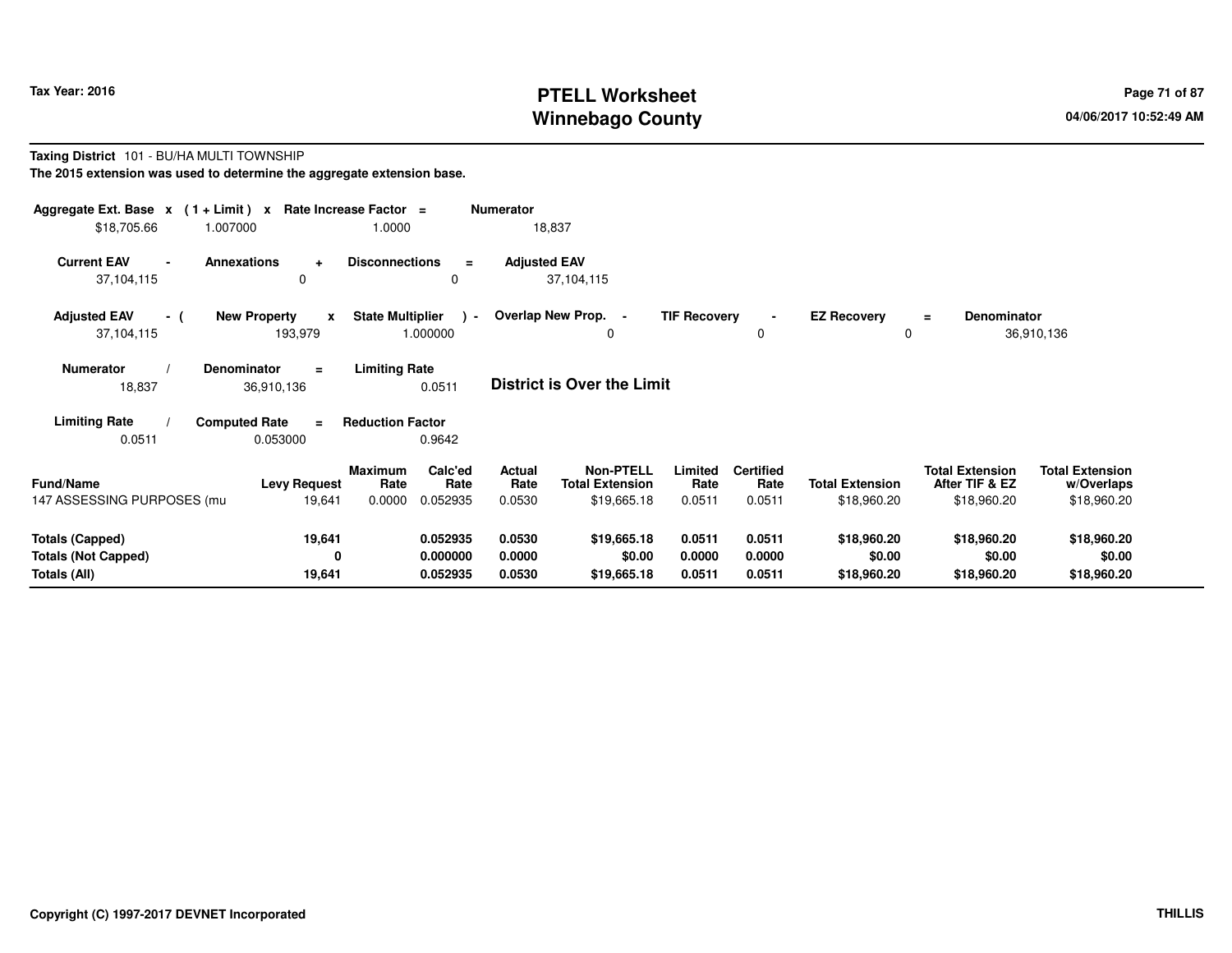# **PTELL Worksheet Tax Year: 2016 Page 72 of 87 Page 72 of 87 Winnebago County**

#### **Taxing District** 102 - DU/LA MULTI TOWNSHIP**The 2013 extension was used to determine the aggregate extension base.**

| Aggregate Ext. Base $x$ (1+Limit) $x$<br>\$27,557.53                                                                                              | 1.007000                                      | Rate Increase Factor =<br>1.0000                                | Numerator<br>27,750               |                                                                                 |                                    |                                       |                                                         |                                                     |
|---------------------------------------------------------------------------------------------------------------------------------------------------|-----------------------------------------------|-----------------------------------------------------------------|-----------------------------------|---------------------------------------------------------------------------------|------------------------------------|---------------------------------------|---------------------------------------------------------|-----------------------------------------------------|
| <b>Current EAV</b><br>$\blacksquare$<br>68,718,000                                                                                                | Annexations<br>$\ddot{}$<br>0                 | <b>Disconnections</b><br>$\equiv$<br>25,277                     | <b>Adjusted EAV</b><br>68,743,277 |                                                                                 |                                    |                                       |                                                         |                                                     |
| <b>Adjusted EAV</b><br>- (<br>68,743,277                                                                                                          | <b>New Property</b><br>$\mathbf{x}$<br>38,720 | <b>State Multiplier</b><br>$\rightarrow$<br>1.000000            | Overlap New Prop. -               | <b>TIF Recovery</b><br>0                                                        | 0                                  | <b>EZ Recovery</b><br>0               | <b>Denominator</b><br>$\equiv$                          | 68,704,557                                          |
| <b>Limiting Rate</b><br><b>Numerator</b><br><b>Denominator</b><br>$\equiv$<br><b>District is Over the Limit</b><br>27,750<br>68,704,557<br>0.0404 |                                               |                                                                 |                                   |                                                                                 |                                    |                                       |                                                         |                                                     |
| <b>Limiting Rate</b>                                                                                                                              | <b>Computed Rate</b><br>$\equiv$              | <b>Reduction Factor</b>                                         |                                   |                                                                                 |                                    |                                       |                                                         |                                                     |
| 0.0404                                                                                                                                            | 0.042300                                      | 0.9551                                                          |                                   |                                                                                 |                                    |                                       |                                                         |                                                     |
| <b>Fund/Name</b><br>147 ASSESSING PURPOSES (mu                                                                                                    | <b>Levy Request</b><br>29,000                 | <b>Maximum</b><br>Calc'ed<br>Rate<br>Rate<br>0.0000<br>0.042202 | <b>Actual</b><br>Rate<br>0.0423   | Non-PTELL<br>Limited<br><b>Total Extension</b><br>Rate<br>\$29,067.71<br>0.0404 | <b>Certified</b><br>Rate<br>0.0404 | <b>Total Extension</b><br>\$27,856.42 | <b>Total Extension</b><br>After TIF & EZ<br>\$27,762.07 | <b>Total Extension</b><br>w/Overlaps<br>\$27,762.07 |
| <b>Totals (Capped)</b>                                                                                                                            | 29,000                                        | 0.042202                                                        | 0.0423                            | \$29,067.71<br>0.0404                                                           | 0.0404                             | \$27,856.42                           | \$27,762.07                                             | \$27,762.07                                         |
| <b>Totals (Not Capped)</b><br>Totals (All)                                                                                                        | 0<br>29,000                                   | 0.000000<br>0.042202                                            | 0.0000<br>0.0423                  | \$0.00<br>0.0000<br>\$29,067.71<br>0.0404                                       | 0.0000<br>0.0404                   | \$0.00<br>\$27,856.42                 | \$0.00<br>\$27,762.07                                   | \$0.00<br>\$27,762.07                               |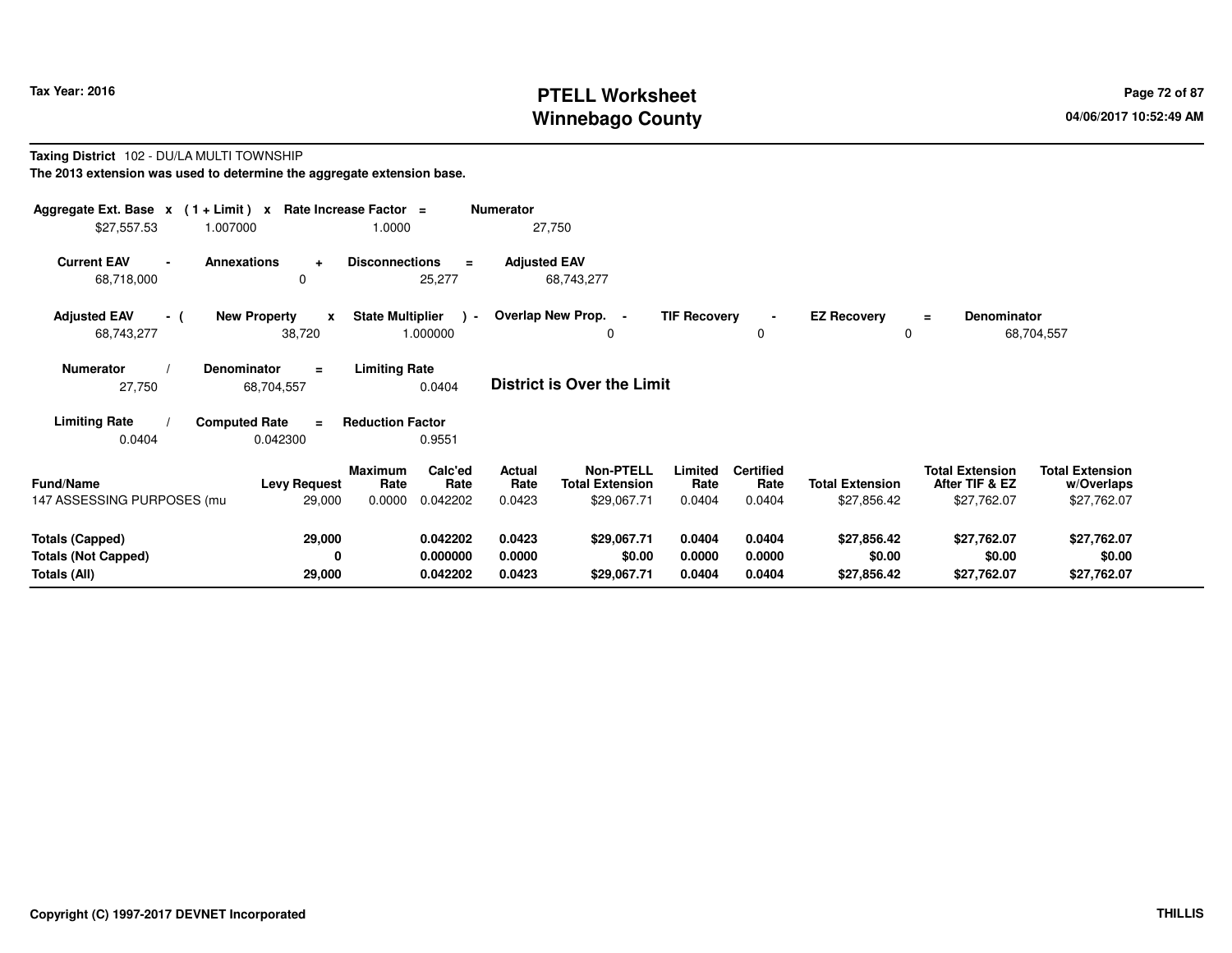# **PTELL Worksheet Tax Year: 2016 Page 73 of 87 Page 73 of 87 Winnebago County**

#### **Taxing District** 110 - BURRITT TWSP ROAD**The 2015 extension was used to determine the aggregate extension base.**

| Aggregate Ext. Base $x$ (1 + Limit)<br>\$49,296.93<br>1.007000 | Rate Increase Factor =<br>$\mathbf{x}$       | 1.0000                                        | <b>Numerator</b><br>49,642        |                                            |                     |                          |                         |                                          |                                      |
|----------------------------------------------------------------|----------------------------------------------|-----------------------------------------------|-----------------------------------|--------------------------------------------|---------------------|--------------------------|-------------------------|------------------------------------------|--------------------------------------|
| <b>Current EAV</b><br>23,816,519                               | <b>Annexations</b><br>÷<br>0                 | <b>Disconnections</b><br>$\equiv$<br>0        | <b>Adjusted EAV</b><br>23,816,519 |                                            |                     |                          |                         |                                          |                                      |
| <b>Adjusted EAV</b><br>- (<br>23,816,519                       | <b>New Property</b><br>x<br>193,269          | <b>State Multiplier</b><br>$\sim$<br>1.000000 | Overlap New Prop. -               | 0                                          | <b>TIF Recovery</b> | 0                        | <b>EZ Recovery</b><br>0 | Denominator<br>$\equiv$                  | 23,623,250                           |
| <b>Numerator</b><br>49,642                                     | <b>Denominator</b><br>$=$<br>23,623,250      | <b>Limiting Rate</b><br>0.2102                | <b>District is Over the Limit</b> |                                            |                     |                          |                         |                                          |                                      |
| <b>Limiting Rate</b><br>0.2102                                 | <b>Computed Rate</b><br>$\equiv$<br>0.217500 | <b>Reduction Factor</b><br>0.9664             |                                   |                                            |                     |                          |                         |                                          |                                      |
| Fund/Name                                                      | <b>Levy Request</b>                          | <b>Maximum</b><br>Calc'ed<br>Rate<br>Rate     | Actual<br>Rate                    | <b>Non-PTELL</b><br><b>Total Extension</b> | Limited<br>Rate     | <b>Certified</b><br>Rate | <b>Total Extension</b>  | <b>Total Extension</b><br>After TIF & EZ | <b>Total Extension</b><br>w/Overlaps |
| 007 ROAD AND BRIDGE                                            | 19,418                                       | 0.6600<br>0.081532                            | 0.0816                            | \$19,434.28                                | 0.0788              | 0.0788                   | \$18,767.42             | \$18,767.42                              | \$18,767.42                          |
| 008 BRIDGE CONST W/ COUNTY                                     | 5,075                                        | 0.2500<br>0.021309                            | 0.0214                            | \$5,096.74                                 | 0.0207              | 0.0207                   | \$4,930.02              | \$4,930.02                               | \$4,930.02                           |
| 009 PERMANENT ROAD                                             | 27,269                                       | 0.2500<br>0.114496                            | 0.1145                            | \$27,269.91                                | 0.1107              | 0.1107                   | \$26,364.89             | \$26,364.89                              | \$26,364.89                          |
| <b>Totals (Capped)</b>                                         | 51,762                                       | 0.217337                                      | 0.2175                            | \$51,800.93                                | 0.2102              | 0.2102                   | \$50,062.32             | \$50,062.33                              | \$50,062.33                          |
| <b>Totals (Not Capped)</b>                                     | 0                                            | 0.000000                                      | 0.0000                            | \$0.00                                     | 0.0000              | 0.0000                   | \$0.00                  | \$0.00                                   | \$0.00                               |
| Totals (All)                                                   | 51,762                                       | 0.217337                                      | 0.2175                            | \$51,800.93                                | 0.2102              | 0.2102                   | \$50,062.32             | \$50,062.33                              | \$50,062.33                          |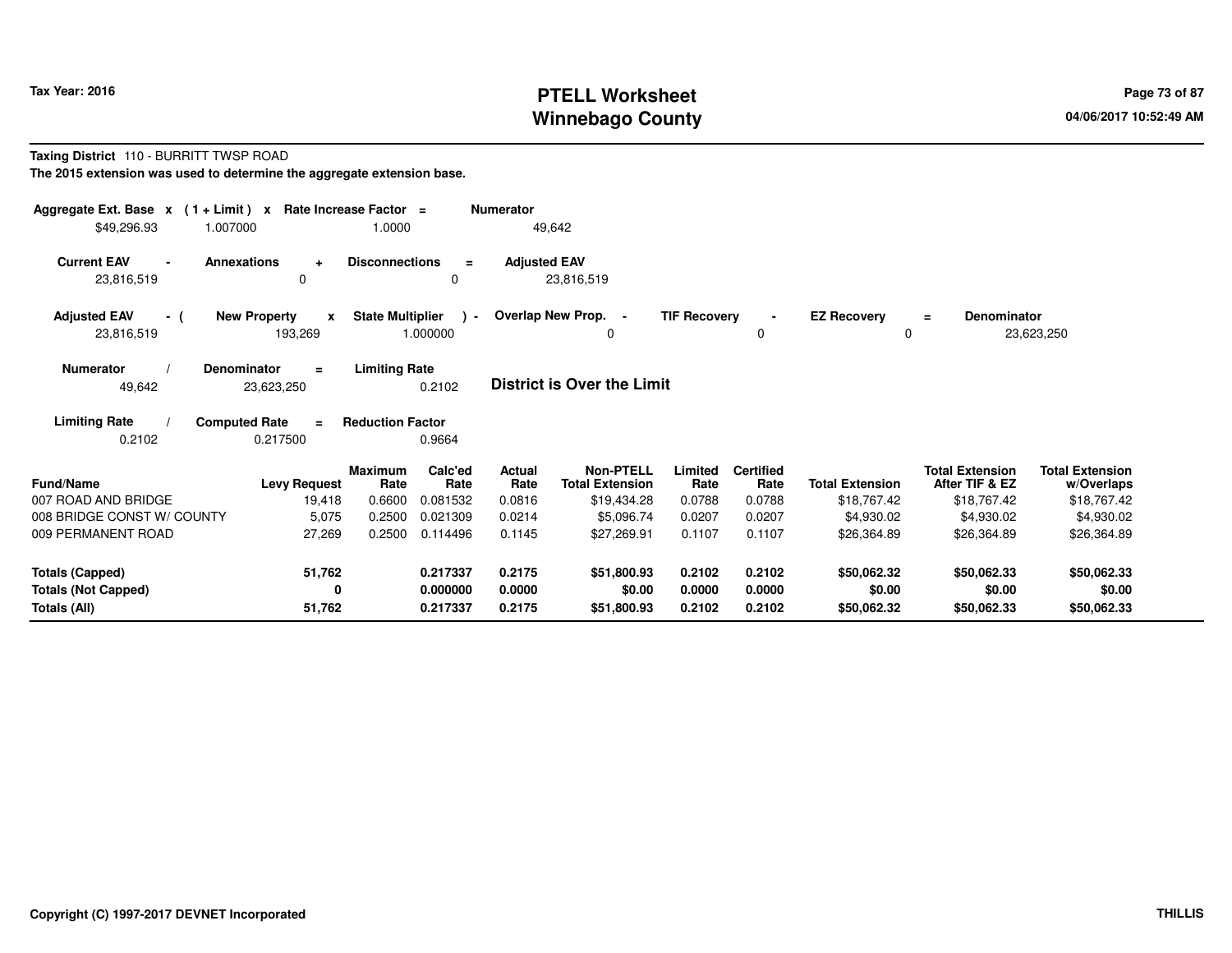# **PTELL Worksheet Tax Year: 2016 Page 74 of 87 Page 74 of 87 Winnebago County**

#### **Taxing District** 111 - CHERRY VALLEY TWSP ROAD**The 2015 extension was used to determine the aggregate extension base.**

| Aggregate Ext. Base $x$ (1 + Limit) $x$<br>\$699,386.05<br>1.007000 |                                                | Rate Increase Factor =<br>1.0000    |                 | <b>Numerator</b><br>704,282 |                                            |                     |                          |                         |                                          |                                      |
|---------------------------------------------------------------------|------------------------------------------------|-------------------------------------|-----------------|-----------------------------|--------------------------------------------|---------------------|--------------------------|-------------------------|------------------------------------------|--------------------------------------|
| <b>Current EAV</b><br>257,890,298                                   | <b>Annexations</b><br>$\ddot{}$<br>$\Omega$    | <b>Disconnections</b>               | $\equiv$<br>0   | <b>Adjusted EAV</b>         | 257,890,298                                |                     |                          |                         |                                          |                                      |
| <b>Adjusted EAV</b><br>- (<br>257,890,298                           | <b>New Property</b><br>$\mathbf{x}$<br>203,548 | <b>State Multiplier</b><br>1.000000 | $\sim$          |                             | Overlap New Prop. -                        | <b>TIF Recovery</b> | 0                        | <b>EZ Recovery</b><br>0 | <b>Denominator</b><br>Ξ<br>257,686,750   |                                      |
| Numerator<br>704,282                                                | <b>Denominator</b><br>$\equiv$<br>257,686,750  | <b>Limiting Rate</b>                | 0.2734          |                             | <b>District is Over the Limit</b>          |                     |                          |                         |                                          |                                      |
| <b>Limiting Rate</b><br>0.2734                                      | <b>Computed Rate</b><br>$=$<br>0.280100        | <b>Reduction Factor</b>             | 0.9761          |                             |                                            |                     |                          |                         |                                          |                                      |
| <b>Fund/Name</b>                                                    | <b>Levy Request</b>                            | <b>Maximum</b><br>Rate              | Calc'ed<br>Rate | <b>Actual</b><br>Rate       | <b>Non-PTELL</b><br><b>Total Extension</b> | Limited<br>Rate     | <b>Certified</b><br>Rate | <b>Total Extension</b>  | <b>Total Extension</b><br>After TIF & EZ | <b>Total Extension</b><br>w/Overlaps |
| 007 ROAD AND BRIDGE                                                 | 225,000                                        | 0.6600                              | 0.087246        | 0.0873                      | \$225,138.23                               | 0.0851              | 0.0851                   | \$221,596.82            | \$219,464.64                             | \$219,464.64                         |
| 008 BRIDGE CONST W/ COUNTY                                          | 2,000                                          | 0.2500                              | 0.000776        | 0.0008                      | \$2,063.12                                 | 0.0008              | 0.0008                   | \$2,083.17              | \$2,063.12                               | \$2,063.12                           |
| 009 PERMANENT ROAD                                                  | 495,000                                        | 0.2500                              | 0.191942        | 0.1920                      | \$495,149.37                               | 0.1875              | 0.1875                   | \$488,242.12            | \$483,544.31                             | \$483,544.31                         |
| <b>Totals (Capped)</b>                                              | 722,000                                        |                                     | 0.279964        | 0.2801                      | \$722,350.72                               | 0.2734              | 0.2734                   | \$711,922.11            | \$705,072.07                             | \$705,072.07                         |
| <b>Totals (Not Capped)</b>                                          | 0                                              |                                     | 0.000000        | 0.0000                      | \$0.00                                     | 0.0000              | 0.0000                   | \$0.00                  | \$0.00                                   | \$0.00                               |
| Totals (All)                                                        | 722,000                                        |                                     | 0.279964        | 0.2801                      | \$722,350.72                               | 0.2734              | 0.2734                   | \$711,922.11            | \$705,072.07                             | \$705,072.07                         |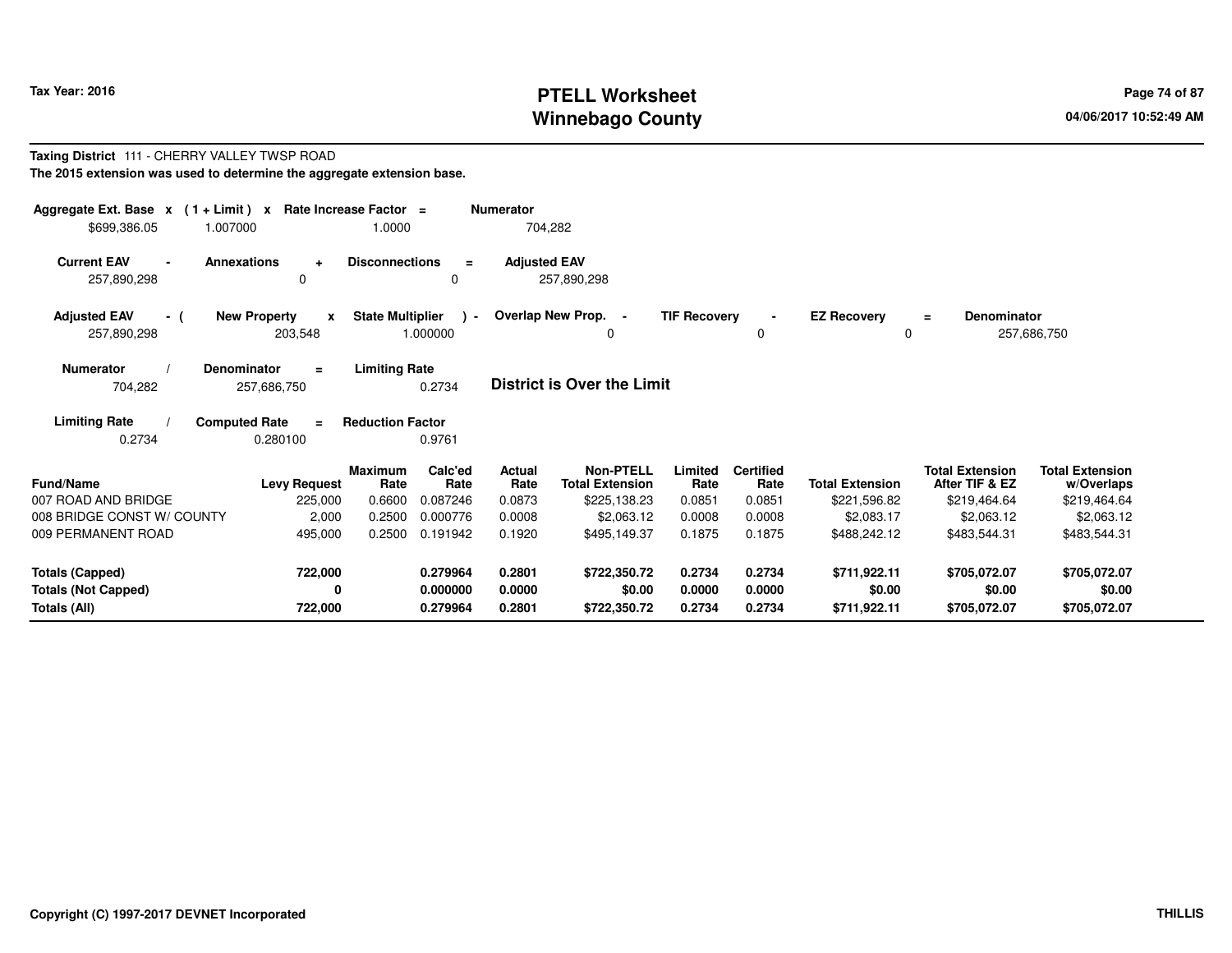# **PTELL Worksheet Tax Year: 2016 Page 75 of 87 Page 75 of 87 Winnebago County**

#### **Taxing District** 112 - DURAND TWSP ROAD**The 2015 extension was used to determine the aggregate extension base.**

| Aggregate Ext. Base $x$ (1 + Limit) $x$<br>\$102,777.65<br>1.007000  | Rate Increase Factor =                       | 1.0000                  |                                  | <b>Numerator</b><br>103,497 |                                            |                            |                            |                                        |                                          |                                        |
|----------------------------------------------------------------------|----------------------------------------------|-------------------------|----------------------------------|-----------------------------|--------------------------------------------|----------------------------|----------------------------|----------------------------------------|------------------------------------------|----------------------------------------|
| <b>Current EAV</b><br>$\blacksquare$<br>36,310,253                   | <b>Annexations</b><br>$\pm$<br>$\Omega$      | <b>Disconnections</b>   | $\equiv$<br>0                    | <b>Adjusted EAV</b>         | 36,310,253                                 |                            |                            |                                        |                                          |                                        |
| <b>Adjusted EAV</b><br>- (<br>36,310,253                             | <b>New Property</b><br>X<br>27,714           | <b>State Multiplier</b> | ) –<br>1.000000                  |                             | Overlap New Prop.<br>0                     | <b>TIF Recovery</b>        | $\blacksquare$<br>0        | <b>EZ Recovery</b><br>$\Omega$         | <b>Denominator</b><br>$\equiv$           | 36,282,539                             |
| <b>Numerator</b><br>103,497                                          | Denominator<br>$\equiv$<br>36,282,539        | <b>Limiting Rate</b>    | 0.2853                           |                             | <b>District is Over the Limit</b>          |                            |                            |                                        |                                          |                                        |
| <b>Limiting Rate</b><br>0.2853                                       | <b>Computed Rate</b><br>$\equiv$<br>0.298100 | <b>Reduction Factor</b> | 0.9571                           |                             |                                            |                            |                            |                                        |                                          |                                        |
| <b>Fund/Name</b>                                                     | <b>Levy Request</b>                          | <b>Maximum</b><br>Rate  | Calc'ed<br>Rate                  | Actual<br>Rate              | <b>Non-PTELL</b><br><b>Total Extension</b> | Limited<br>Rate            | <b>Certified</b><br>Rate   | <b>Total Extension</b>                 | <b>Total Extension</b><br>After TIF & EZ | <b>Total Extension</b><br>w/Overlaps   |
| 007 ROAD AND BRIDGE                                                  | 29,135                                       | 0.6600                  | 0.080239                         | 0.0803                      | \$29,157.13                                | 0.0767                     | 0.0767                     | \$28,029.09                            | \$27,849.96                              | \$27,849.96                            |
| 008 BRIDGE CONST W/ COUNTY                                           | 2,221                                        | 0.2500                  | 0.006117                         | 0.0062                      | \$2,251.24                                 | 0.0060                     | 0.0060                     | \$2.192.63                             | \$2,178.62                               | \$2,178.62                             |
| 009 PERMANENT ROAD                                                   | 67,970                                       | 0.2500                  | 0.187192                         | 0.1872                      | \$67,972.79                                | 0.1792                     | 0.1792                     | \$65,486.49                            | \$65,067.97                              | \$65,067.97                            |
| 010 EQUIPMENT AND BUILDING                                           | 8,824                                        | 0.1000                  | 0.024302                         | 0.0244                      | \$8,859.70                                 | 0.0234                     | 0.0234                     | \$8,551.25                             | \$8,496.60                               | \$8,496.60                             |
| <b>Totals (Capped)</b><br><b>Totals (Not Capped)</b><br>Totals (All) | 108,150<br>0<br>108,150                      |                         | 0.297850<br>0.000000<br>0.297850 | 0.2981<br>0.0000<br>0.2981  | \$108,240.86<br>\$0.00<br>\$108,240.86     | 0.2853<br>0.0000<br>0.2853 | 0.2853<br>0.0000<br>0.2853 | \$104,259.46<br>\$0.00<br>\$104,259.46 | \$103,593.15<br>\$0.00<br>\$103,593.15   | \$103,593.15<br>\$0.00<br>\$103,593.15 |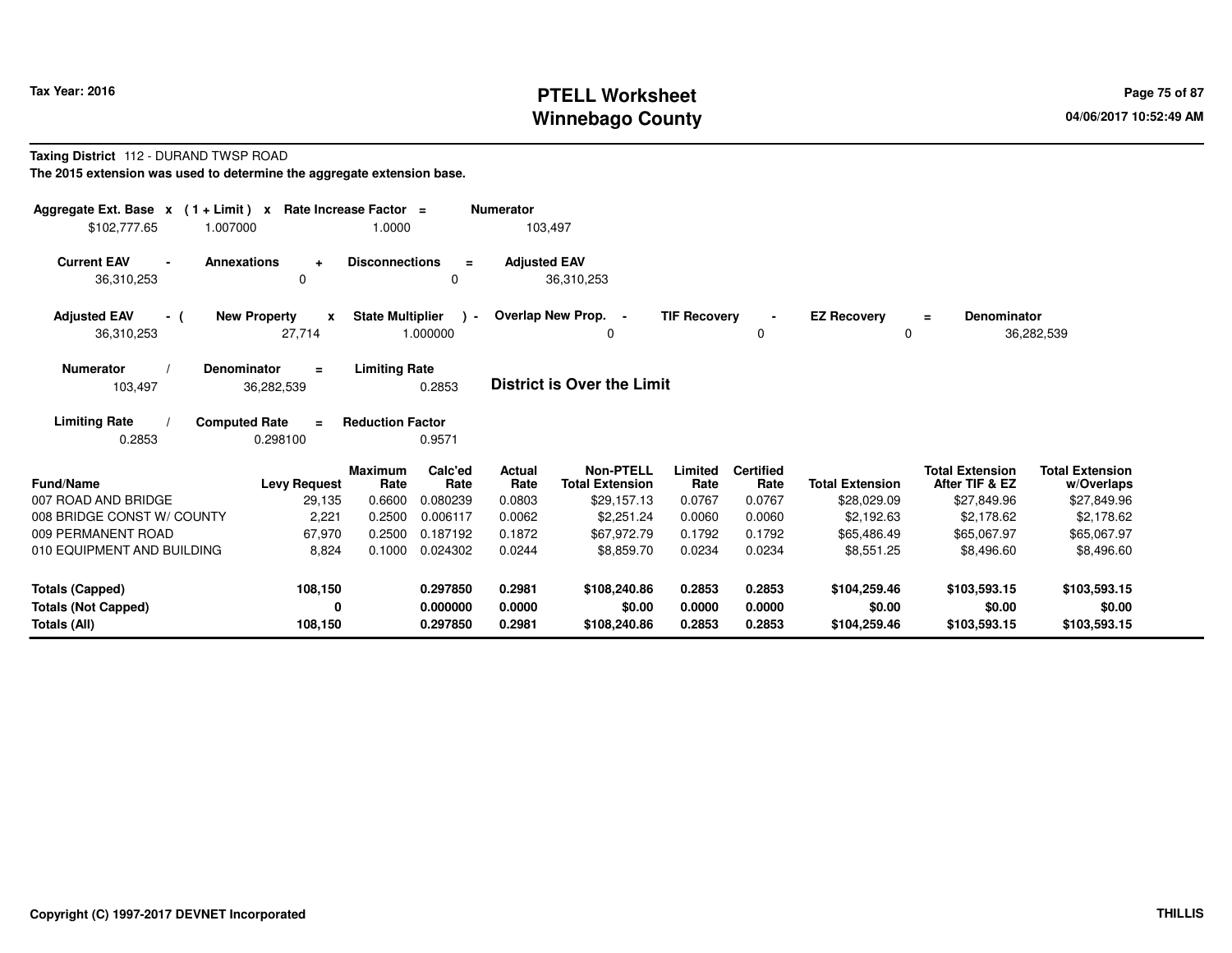# **PTELL Worksheet Tax Year: 2016 Page 76 of 87 Page 76 of 87 Winnebago County**

# **Taxing District** 113 - HARLEM TWSP ROAD

**The 2015 extension was used to determine the aggregate extension base.**

| Aggregate Ext. Base $x$ (1 + Limit) $x$ |                                        | <b>Rate Increase Factor</b> | $\equiv$                                                        | <b>Numerator</b>                   |                     |                     |                    |          |                                   |
|-----------------------------------------|----------------------------------------|-----------------------------|-----------------------------------------------------------------|------------------------------------|---------------------|---------------------|--------------------|----------|-----------------------------------|
| \$262,688.97                            | 007000.                                |                             | 1.0000                                                          | 264,528                            |                     |                     |                    |          |                                   |
| <b>Current EAV</b><br>551,740,144       | <b>Annexations</b><br>$\blacksquare$   | <b>.</b><br>0               | <b>Disconnections</b><br>$\equiv$<br>0                          | <b>Adiusted EAV</b><br>551.740.144 |                     |                     |                    |          |                                   |
| <b>Adjusted EAV</b><br>551,740,144      | <b>New Property</b><br>$\sim$ 10 $\pm$ | x<br>2,104,760              | <b>State Multiplier</b><br>$\overline{\phantom{a}}$<br>1.000000 | <b>Overlap New Prop.</b><br>0      | <b>TIF Recovery</b> | $\blacksquare$<br>0 | <b>EZ Recovery</b> | $=$<br>υ | <b>Denominator</b><br>549.635.384 |
| <b>Numerator</b>                        | Denominator                            | $=$                         | <b>Limiting Rate</b>                                            |                                    |                     |                     |                    |          |                                   |

264,528549,635,384 0.0482 **District is Within the Limit**

| <b>Fund/Name</b><br>007 ROAD AND BRIDGE | <b>Levy Request</b><br>259,000 | <b>Maximum</b><br>Rate<br>0.6600 | Calc'ed<br>Rate<br>0.046942 | Actual<br>Rate<br>0.0470 | <b>Non-PTELL</b><br><b>Total Extension</b><br>\$259.317.87 | .imited<br>Rate<br>0.0470 | <b>Certified</b><br>Rate<br>0.0470 | <b>Total Extension</b><br>\$273,978.26 | <b>Total Extension</b><br>After TIF & EZ<br>\$259,317.87 | <b>Total Extension</b><br>w/Overlaps<br>\$259,317.87 |  |
|-----------------------------------------|--------------------------------|----------------------------------|-----------------------------|--------------------------|------------------------------------------------------------|---------------------------|------------------------------------|----------------------------------------|----------------------------------------------------------|------------------------------------------------------|--|
| Totals (Capped)                         | 259,000                        |                                  | 0.046942                    | 0.0470                   | \$259,317.87                                               | 0.0470                    | 0.0470                             | \$273.978.26                           | \$259.317.87                                             | \$259,317.87                                         |  |
| Totals (Not Capped)                     |                                |                                  | 0.000000                    | 0.0000                   | \$0.00                                                     | 0.0000                    | 0.0000                             | \$0.00                                 | \$0.00                                                   | \$0.00                                               |  |
| Totals (All)                            | 259,000                        |                                  | 0.046942                    | 0.0470                   | \$259.317.87                                               | 0.0470                    | 0.0470                             | \$273.978.26                           | \$259,317.87                                             | \$259,317.87                                         |  |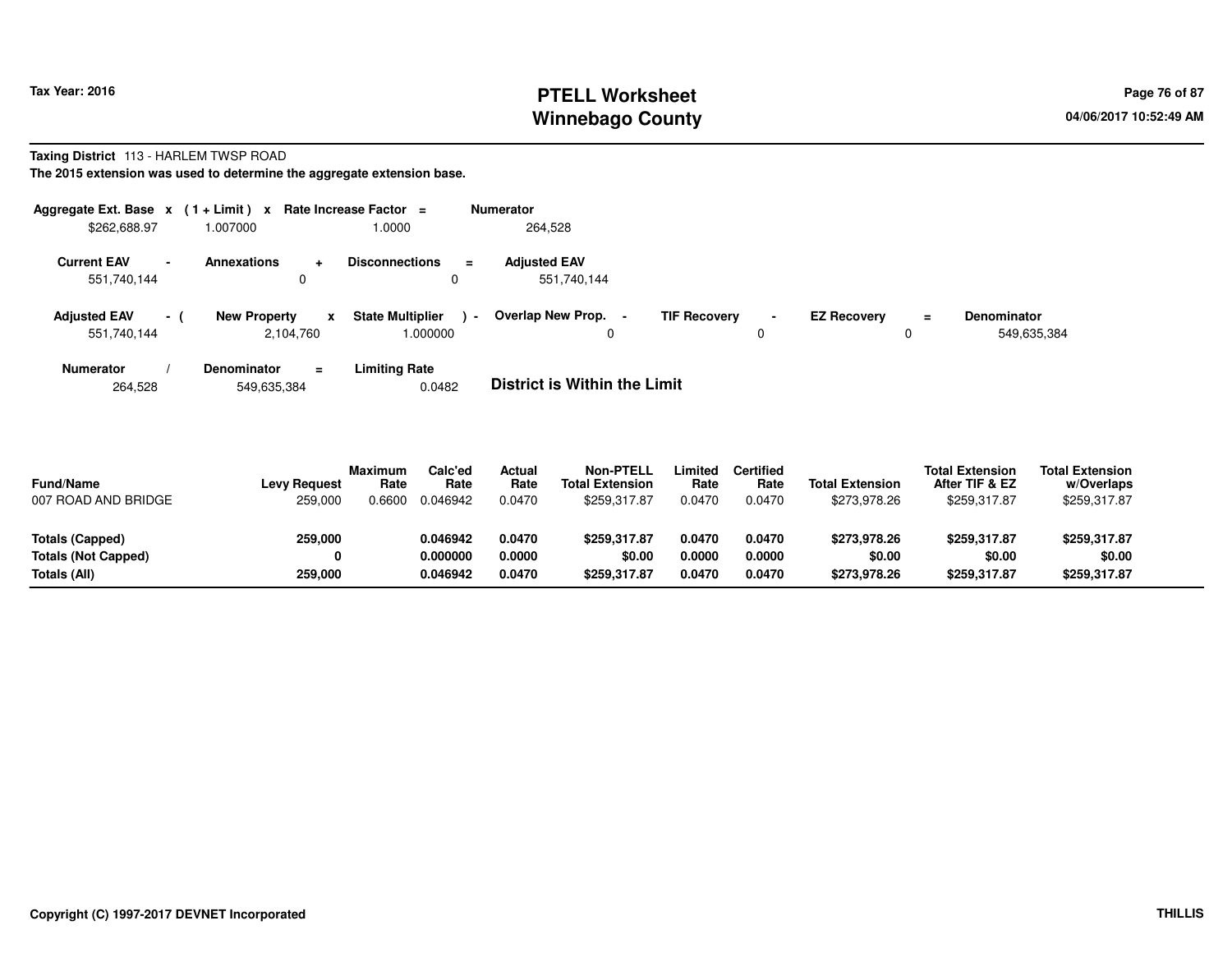# **PTELL Worksheet Tax Year: 2016 Page 77 of 87 Page 77 of 87 Winnebago County**

#### **Taxing District** 114 - HARRISON TWSP ROAD**The 2015 extension was used to determine the aggregate extension base.**

| Aggregate Ext. Base $x$ (1+Limit) $x$<br>\$28,661.79<br>1.007000         |                                            | Rate Increase Factor =<br>1.0000                        | <b>Numerator</b>                        | 28,862                                                    |                            |                                    |                                       |                                                         |                                                     |  |
|--------------------------------------------------------------------------|--------------------------------------------|---------------------------------------------------------|-----------------------------------------|-----------------------------------------------------------|----------------------------|------------------------------------|---------------------------------------|---------------------------------------------------------|-----------------------------------------------------|--|
| <b>Current EAV</b><br><b>Annexations</b><br>$\blacksquare$<br>13,287,596 | $\ddot{\phantom{1}}$<br>$\Omega$           | <b>Disconnections</b>                                   | <b>Adjusted EAV</b><br>$=$<br>0         | 13,287,596                                                |                            |                                    |                                       |                                                         |                                                     |  |
| <b>Adjusted EAV</b><br>- (<br>13,287,596                                 | <b>New Property</b><br>$\mathbf{x}$<br>710 | <b>State Multiplier</b><br>1.000000                     | $\rightarrow$                           | Overlap New Prop. -<br>0                                  | <b>TIF Recovery</b>        | 0                                  | <b>EZ Recovery</b><br>$\mathbf 0$     | <b>Denominator</b><br>$\equiv$                          | 13,286,886                                          |  |
| Denominator<br><b>Numerator</b><br>28,862                                | $\equiv$<br>13,286,886                     | <b>Limiting Rate</b><br>0.2173                          |                                         | <b>District is Over the Limit</b>                         |                            |                                    |                                       |                                                         |                                                     |  |
| <b>Computed Rate</b><br><b>Limiting Rate</b><br>0.2173                   | $\equiv$<br>0.226300                       | <b>Reduction Factor</b><br>0.9602                       |                                         |                                                           |                            |                                    |                                       |                                                         |                                                     |  |
| <b>Fund/Name</b><br>007 ROAD AND BRIDGE                                  | <b>Levy Request</b><br>30,066              | Calc'ed<br><b>Maximum</b><br>Rate<br>0.226271<br>0.6600 | <b>Actual</b><br>Rate<br>Rate<br>0.2263 | <b>Non-PTELL</b><br><b>Total Extension</b><br>\$30,069.83 | Limited<br>Rate<br>0.2173  | <b>Certified</b><br>Rate<br>0.2173 | <b>Total Extension</b><br>\$28,873.95 | <b>Total Extension</b><br>After TIF & EZ<br>\$28,873.95 | <b>Total Extension</b><br>w/Overlaps<br>\$28,873.95 |  |
| 008 BRIDGE CONST W/ COUNTY                                               | $\Omega$                                   | 0.2500<br>0.000000                                      | 0.0000                                  | \$0.00                                                    | 0.0000                     | 0.0000                             | \$0.00                                | \$0.00                                                  | \$0.00                                              |  |
| <b>Totals (Capped)</b><br><b>Totals (Not Capped)</b><br>Totals (All)     | 30,066<br>0<br>30,066                      | 0.226271<br>0.000000<br>0.226271                        | 0.2263<br>0.0000<br>0.2263              | \$30,069.83<br>\$0.00<br>\$30,069.83                      | 0.2173<br>0.0000<br>0.2173 | 0.2173<br>0.0000<br>0.2173         | \$28,873.95<br>\$0.00<br>\$28,873.95  | \$28,873.95<br>\$0.00<br>\$28,873.95                    | \$28,873.95<br>\$0.00<br>\$28,873.95                |  |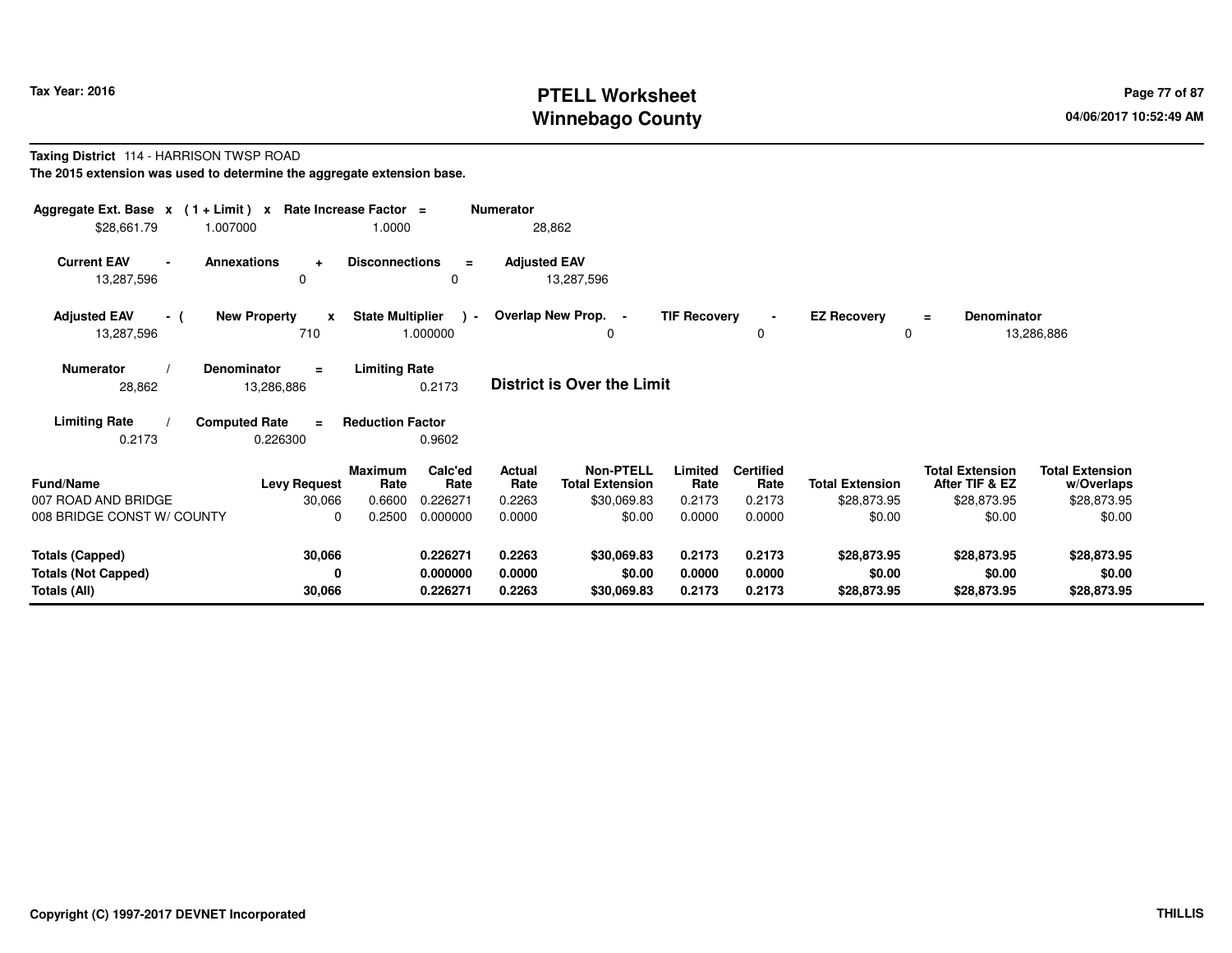# **PTELL Worksheet Tax Year: 2016 Page 78 of 87 Page 78 of 87 Winnebago County**

#### **Taxing District** 115 - LAONA TWSP ROAD

**The 2015 extension was used to determine the aggregate extension base.**

| Aggregate Ext. Base $x$ (1 + Limit) x Rate Increase Factor =<br>\$67,172.44 | 1.007000                                       | 1.0000                  |                                  | <b>Numerator</b>           | 67,643                                     |                            |                            |                                      |                                          |                                      |
|-----------------------------------------------------------------------------|------------------------------------------------|-------------------------|----------------------------------|----------------------------|--------------------------------------------|----------------------------|----------------------------|--------------------------------------|------------------------------------------|--------------------------------------|
| <b>Current EAV</b><br>$\blacksquare$<br>32,407,747                          | <b>Annexations</b><br>$\ddot{}$<br>$\mathbf 0$ | <b>Disconnections</b>   | $\equiv$<br>0                    | <b>Adjusted EAV</b>        | 32,407,747                                 |                            |                            |                                      |                                          |                                      |
| <b>Adjusted EAV</b><br>- (<br>32,407,747                                    | <b>New Property</b><br>$\mathbf{x}$<br>11,006  | <b>State Multiplier</b> | $\rightarrow$<br>1.000000        |                            | Overlap New Prop. -<br>0                   | <b>TIF Recovery</b>        | $\blacksquare$<br>0        | <b>EZ Recoverv</b><br>0              | Denominator<br>$\equiv$                  | 32,396,741                           |
| <b>Numerator</b><br>67,643                                                  | <b>Denominator</b><br>$\equiv$<br>32,396,741   | <b>Limiting Rate</b>    | 0.2088                           |                            | <b>District is Over the Limit</b>          |                            |                            |                                      |                                          |                                      |
| <b>Limiting Rate</b><br>0.2088                                              | <b>Computed Rate</b><br>$\equiv$<br>0.209300   | <b>Reduction Factor</b> | 0.9976                           |                            |                                            |                            |                            |                                      |                                          |                                      |
| Fund/Name                                                                   | <b>Levy Request</b>                            | <b>Maximum</b><br>Rate  | Calc'ed<br>Rate                  | <b>Actual</b><br>Rate      | <b>Non-PTELL</b><br><b>Total Extension</b> | Limited<br>Rate            | <b>Certified</b><br>Rate   | <b>Total Extension</b>               | <b>Total Extension</b><br>After TIF & EZ | <b>Total Extension</b><br>w/Overlaps |
| 007 ROAD AND BRIDGE                                                         | 67,800                                         | 0.6600                  | 0.209209                         | 0.2093                     | \$67,829.41                                | 0.2088                     | 0.2088                     | \$67,667.38                          | \$67,667.38                              | \$67,667.38                          |
| 027 AUDIT<br>035 TORT JUDGMENTS, LIABILIT                                   | 0                                              | 0.0050<br>0.0000        | 0.000000<br>0.000000             | 0.0000<br>0.0000           | \$0.00                                     | 0.0000<br>0.0000           | 0.0000<br>0.0000           | \$0.00                               | \$0.00                                   | \$0.00                               |
| 047 SOCIAL SECURITY                                                         | 0<br>$\Omega$                                  | 0.0000                  | 0.000000                         | 0.0000                     | \$0.00<br>\$0.00                           | 0.0000                     | 0.0000                     | \$0.00<br>\$0.00                     | \$0.00<br>\$0.00                         | \$0.00<br>\$0.00                     |
| <b>Totals (Capped)</b><br><b>Totals (Not Capped)</b><br>Totals (All)        | 67,800<br>0<br>67,800                          |                         | 0.209209<br>0.000000<br>0.209209 | 0.2093<br>0.0000<br>0.2093 | \$67,829.41<br>\$0.00<br>\$67,829.41       | 0.2088<br>0.0000<br>0.2088 | 0.2088<br>0.0000<br>0.2088 | \$67,667.38<br>\$0.00<br>\$67,667.38 | \$67,667.38<br>\$0.00<br>\$67,667.38     | \$67,667.38<br>\$0.00<br>\$67,667.38 |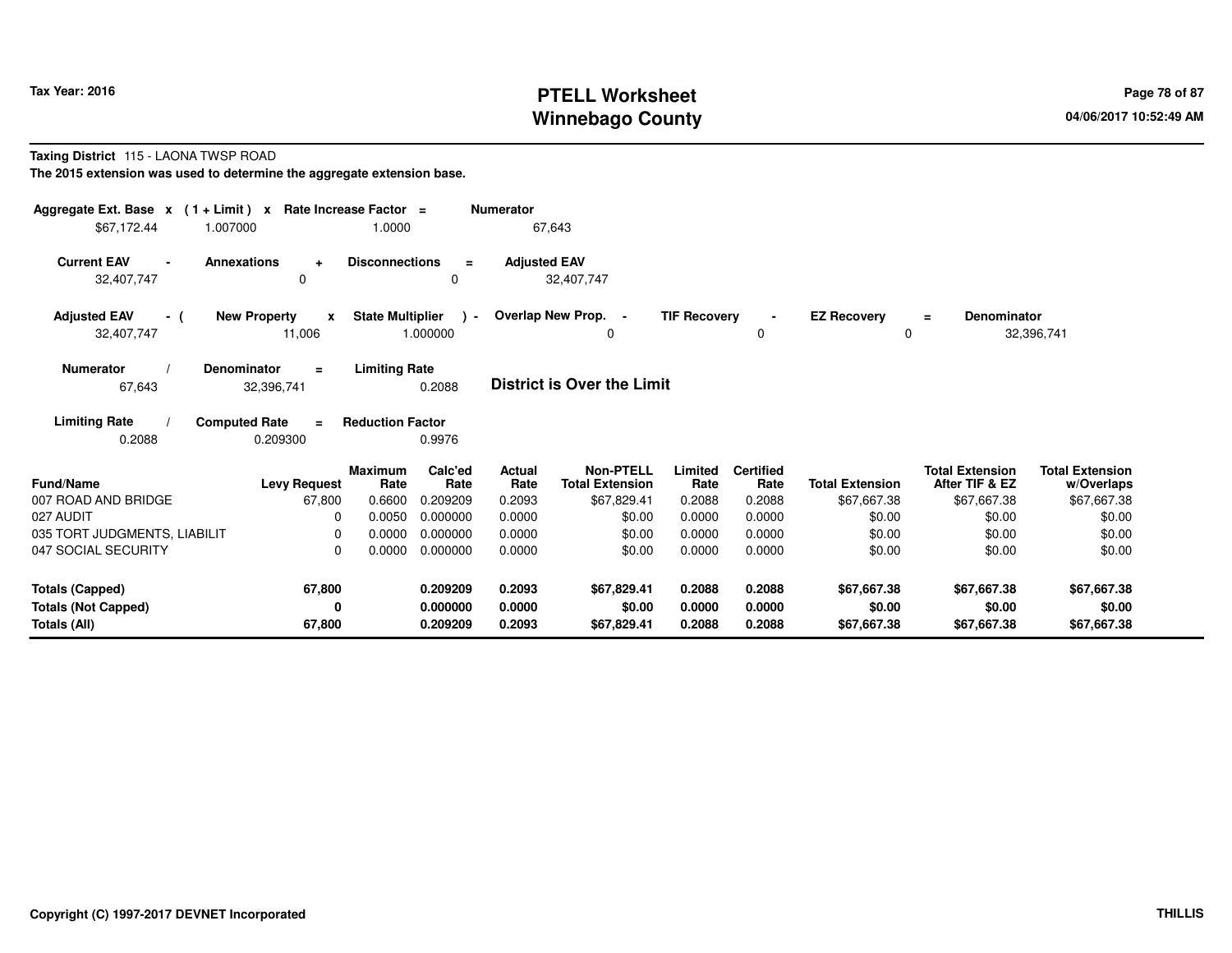# **PTELL Worksheet Tax Year: 2016 Page 79 of 87 Page 79 of 87 Winnebago County**

#### **Taxing District** 116 - OWEN TWSP ROAD

**The 2015 extension was used to determine the aggregate extension base.**

| Aggregate Ext. Base $x$ (1 + Limit) $x$                              | Rate Increase Factor =                             |                         |                                  | <b>Numerator</b>           |                                            |                            |                            |                                        |                                          |                                        |
|----------------------------------------------------------------------|----------------------------------------------------|-------------------------|----------------------------------|----------------------------|--------------------------------------------|----------------------------|----------------------------|----------------------------------------|------------------------------------------|----------------------------------------|
| \$161,799.42                                                         | 1.007000                                           | 1.0000                  |                                  | 162,932                    |                                            |                            |                            |                                        |                                          |                                        |
| <b>Current EAV</b><br>79,718,446                                     | <b>Annexations</b><br>$\ddot{\phantom{1}}$<br>0    | <b>Disconnections</b>   | $\equiv$<br>0                    | <b>Adjusted EAV</b>        | 79,718,446                                 |                            |                            |                                        |                                          |                                        |
| <b>Adjusted EAV</b><br>- (<br>79,718,446                             | <b>New Property</b><br>$\boldsymbol{x}$<br>338,832 | <b>State Multiplier</b> | $\rightarrow$<br>1.000000        |                            | Overlap New Prop. -                        | <b>TIF Recovery</b>        | $\blacksquare$<br>0        | <b>EZ Recovery</b><br>0                | Denominator<br>$\equiv$                  | 79,379,614                             |
| <b>Numerator</b><br>162,932                                          | <b>Denominator</b><br>$=$<br>79,379,614            | <b>Limiting Rate</b>    | 0.2053                           |                            | <b>District is Over the Limit</b>          |                            |                            |                                        |                                          |                                        |
| <b>Limiting Rate</b><br>0.2053                                       | <b>Computed Rate</b><br>$\blacksquare$<br>0.205400 | <b>Reduction Factor</b> | 0.9995                           |                            |                                            |                            |                            |                                        |                                          |                                        |
| <b>Fund/Name</b>                                                     | <b>Levy Request</b>                                | <b>Maximum</b><br>Rate  | Calc'ed<br>Rate                  | Actual<br>Rate             | <b>Non-PTELL</b><br><b>Total Extension</b> | Limited<br>Rate            | <b>Certified</b><br>Rate   | <b>Total Extension</b>                 | <b>Total Extension</b><br>After TIF & EZ | <b>Total Extension</b><br>w/Overlaps   |
| 007 ROAD AND BRIDGE                                                  | 81,000                                             | 0.6600                  | 0.101608                         | 0.1017                     | \$81,073.66                                | 0.1016                     | 0.1016                     | \$80,993.94                            | \$80,993.94                              | \$80,993.94                            |
| 009 PERMANENT ROAD                                                   | 70,600                                             | 0.2500                  | 0.088562                         | 0.0886                     | \$70,630.54                                | 0.0886                     | 0.0886                     | \$70,630.54                            | \$70,630.54                              | \$70,630.54                            |
| 035 TORT JUDGMENTS, LIABILIT                                         | 7,000                                              | 0.0000                  | 0.008781                         | 0.0088                     | \$7,015.22                                 | 0.0088                     | 0.0088                     | \$7,015.22                             | \$7.015.22                               | \$7,015.22                             |
| 047 SOCIAL SECURITY                                                  | 5,000                                              | 0.0000                  | 0.006272                         | 0.0063                     | \$5,022.26                                 | 0.0063                     | 0.0063                     | \$5,022.26                             | \$5,022.26                               | \$5,022.26                             |
| <b>Totals (Capped)</b><br><b>Totals (Not Capped)</b><br>Totals (All) | 163,600<br>0<br>163,600                            |                         | 0.205223<br>0.000000<br>0.205223 | 0.2054<br>0.0000<br>0.2054 | \$163,741.68<br>\$0.00<br>\$163,741.68     | 0.2053<br>0.0000<br>0.2053 | 0.2053<br>0.0000<br>0.2053 | \$163,661.97<br>\$0.00<br>\$163,661.97 | \$163,661.96<br>\$0.00<br>\$163,661.96   | \$163,661.96<br>\$0.00<br>\$163,661.96 |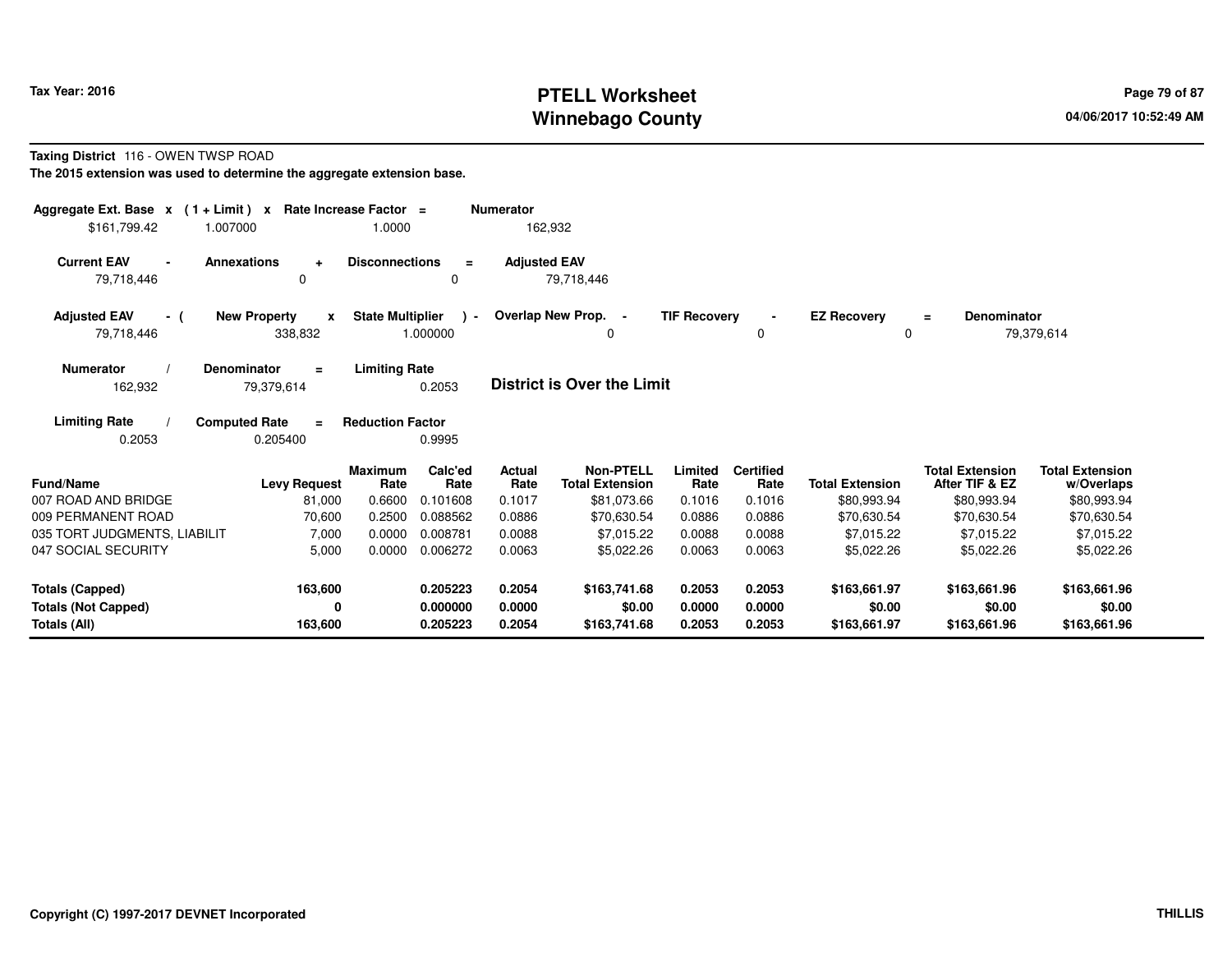# **PTELL Worksheet Tax Year: 2016 Page 80 of 87 Page 80 of 87 Winnebago County**

#### **Taxing District** 117 - PECATONICA TWSP ROAD**The 2015 extension was used to determine the aggregate extension base.**

| Aggregate Ext. Base $x$ (1 + Limit) $x$<br>\$121,461.47              | Rate Increase Factor =<br>1.007000                 | 1.0000                  |                                  | <b>Numerator</b><br>122,312 |                                            |                            |                            |                                        |                                          |                                        |
|----------------------------------------------------------------------|----------------------------------------------------|-------------------------|----------------------------------|-----------------------------|--------------------------------------------|----------------------------|----------------------------|----------------------------------------|------------------------------------------|----------------------------------------|
| <b>Current EAV</b><br>65,838,540                                     | <b>Annexations</b><br>$\ddot{}$<br>$\Omega$        | <b>Disconnections</b>   | $\equiv$<br>0                    | <b>Adjusted EAV</b>         | 65,838,540                                 |                            |                            |                                        |                                          |                                        |
| <b>Adjusted EAV</b><br>- (<br>65,838,540                             | <b>New Property</b><br>$\boldsymbol{x}$<br>278,309 | <b>State Multiplier</b> | ۔ ۱<br>1.000000                  |                             | Overlap New Prop. -<br>0                   | <b>TIF Recovery</b>        | $\blacksquare$<br>0        | <b>EZ Recovery</b><br>0                | <b>Denominator</b><br>$=$                | 65,560,231                             |
| <b>Numerator</b><br>122,312                                          | <b>Denominator</b><br>$\equiv$<br>65,560,231       | <b>Limiting Rate</b>    | 0.1866                           |                             | <b>District is Over the Limit</b>          |                            |                            |                                        |                                          |                                        |
| <b>Limiting Rate</b><br>0.1866                                       | <b>Computed Rate</b><br>$\equiv$<br>0.193900       | <b>Reduction Factor</b> | 0.9624                           |                             |                                            |                            |                            |                                        |                                          |                                        |
| <b>Fund/Name</b>                                                     | <b>Levy Request</b>                                | <b>Maximum</b><br>Rate  | Calc'ed<br>Rate                  | Actual<br>Rate              | <b>Non-PTELL</b><br><b>Total Extension</b> | Limited<br>Rate            | <b>Certified</b><br>Rate   | <b>Total Extension</b>                 | <b>Total Extension</b><br>After TIF & EZ | <b>Total Extension</b><br>w/Overlaps   |
| 007 ROAD AND BRIDGE                                                  | 51,534                                             | 0.6600                  | 0.078273                         | 0.0783                      | \$51,551.58                                | 0.0752                     | 0.0752                     | \$49,510.58                            | \$49,510.58                              | \$49,510.58                            |
| 009 PERMANENT ROAD                                                   | 15,000                                             | 0.2500                  | 0.022783                         | 0.0228                      | \$15,011.19                                | 0.0220                     | 0.0220                     | \$14,484.48                            | \$14,484.48                              | \$14,484.48                            |
| 010 EQUIPMENT AND BUILDING                                           | 55,000                                             | 0.1000                  | 0.083538                         | 0.0836                      | \$55,041.02                                | 0.0805                     | 0.0805                     | \$53,000.02                            | \$53,000.02                              | \$53,000.02                            |
| 035 TORT JUDGMENTS, LIABILIT                                         | 6,000                                              | 0.0000                  | 0.009113                         | 0.0092                      | \$6,057.15                                 | 0.0089                     | 0.0089                     | \$5,859.63                             | \$5,859.63                               | \$5,859.63                             |
| <b>Totals (Capped)</b><br><b>Totals (Not Capped)</b><br>Totals (All) | 127,534<br>0<br>127,534                            |                         | 0.193707<br>0.000000<br>0.193707 | 0.1939<br>0.0000<br>0.1939  | \$127,660.94<br>\$0.00<br>\$127,660.94     | 0.1866<br>0.0000<br>0.1866 | 0.1866<br>0.0000<br>0.1866 | \$122,854.72<br>\$0.00<br>\$122,854.72 | \$122,854.71<br>\$0.00<br>\$122,854.71   | \$122,854.71<br>\$0.00<br>\$122,854.71 |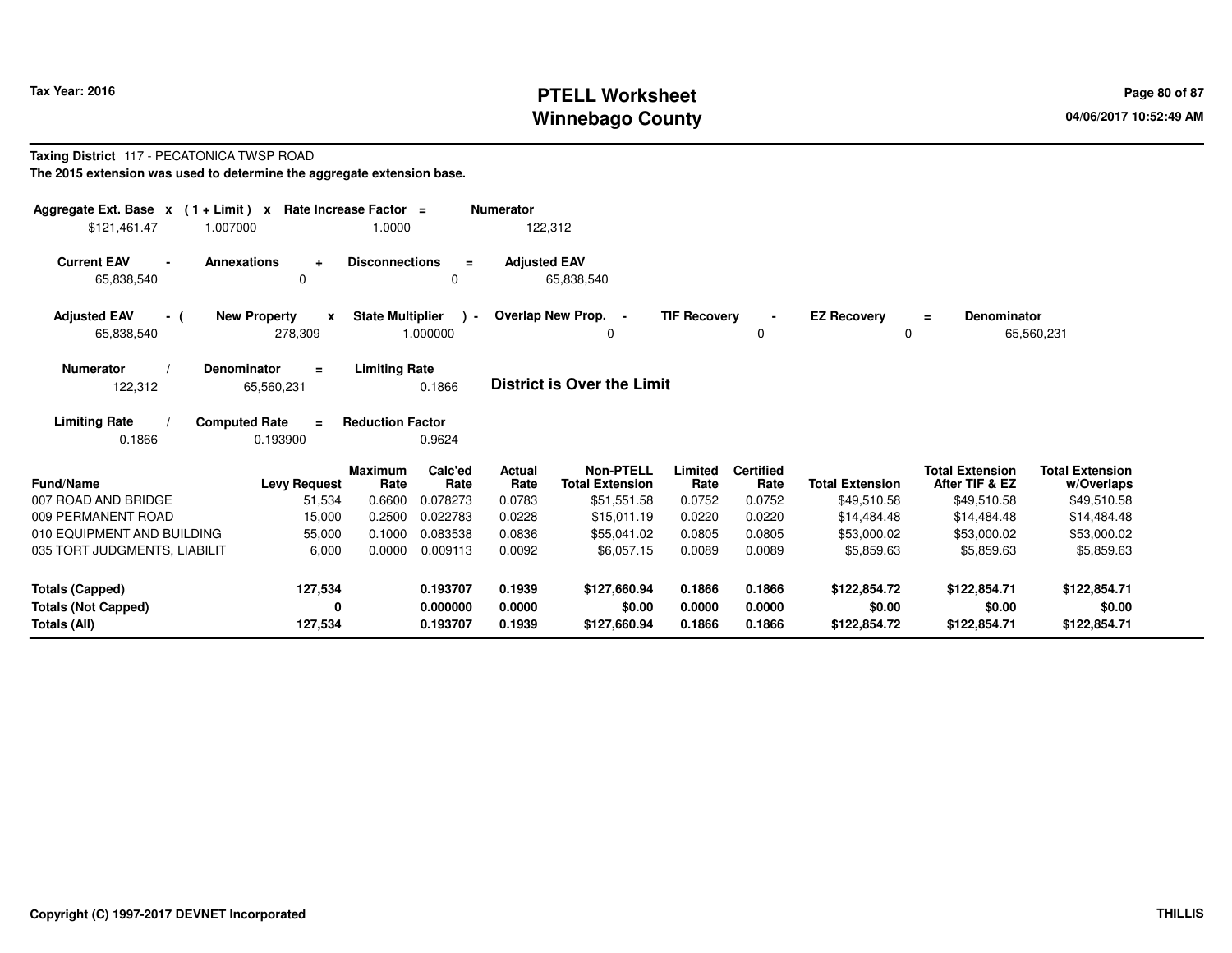# **PTELL Worksheet Tax Year: 2016 Page 81 of 87 Page 81 of 87 Page 81 of 87 Winnebago County**

#### **Taxing District** 118 - ROCKFORD TWSP ROAD**The 2015 extension was used to determine the aggregate extension base.**

| Aggregate Ext. Base $x$ (1 + Limit) $x$ |                          |                                                 | Rate Increase Factor $=$                          | <b>Numerator</b>                     |                                                    |                    |               |                                     |
|-----------------------------------------|--------------------------|-------------------------------------------------|---------------------------------------------------|--------------------------------------|----------------------------------------------------|--------------------|---------------|-------------------------------------|
| \$2,568,767.84                          |                          | 1.007000                                        | 1.0000                                            | 2,586,749                            |                                                    |                    |               |                                     |
| <b>Current EAV</b><br>1,742,954,561     | $\overline{\phantom{a}}$ | <b>Annexations</b><br>$\ddot{\phantom{1}}$<br>0 | <b>Disconnections</b><br>$\equiv$<br>$\mathbf{0}$ | <b>Adjusted EAV</b><br>1,742,954,561 |                                                    |                    |               |                                     |
| <b>Adjusted EAV</b><br>1,742,954,561    | $-1$                     | <b>New Property</b><br>x<br>4,055,486           | <b>State Multiplier</b><br>$\sim$<br>.000000      | Overlap New Prop.<br>υ               | <b>TIF Recovery</b><br>$\blacksquare$<br>9,979,244 | <b>EZ Recovery</b> | $\equiv$<br>0 | <b>Denominator</b><br>1,728,919,831 |
| <b>Numerator</b>                        |                          | <b>Denominator</b><br>$\equiv$                  | Limiting Rate                                     | _ _ _ _ _ _ _ _ _ _ _ _ _ _ _ _ _ _  |                                                    |                    |               |                                     |

2,586,7491,728,919,831 0.1497 **District is Within the Limit**

| <b>Fund/Name</b>           | <b>Levy Request</b> | <b>Maximum</b><br>Rate | Calc'ed<br>Rate | Actual<br>Rate | <b>Non-PTELL</b><br><b>Total Extension</b> | Limited<br>Rate | <b>Certified</b><br>Rate | <b>Total Extension</b> | <b>Total Extension</b><br>After TIF & EZ | <b>Total Extension</b><br>w/Overlaps |  |
|----------------------------|---------------------|------------------------|-----------------|----------------|--------------------------------------------|-----------------|--------------------------|------------------------|------------------------------------------|--------------------------------------|--|
| 005 I. M. R. F.            | 25,908              | 0.0000                 | 0.001486        | 0.0015         | \$26,144.32                                | 0.0015          | 0.0015                   | \$26,475.27            | \$26,144.32                              | \$26,144.32                          |  |
| 007 ROAD AND BRIDGE        | 2,564,926           | 0.6600                 | 0.147160        | 0.1472         | \$2.565.629.11                             | 0.1472          | 0.1472                   | \$2,598,106.97         | \$2,565,629.11                           | \$2,565,629.11                       |  |
|                            |                     |                        |                 |                |                                            |                 |                          |                        |                                          |                                      |  |
| Totals (Capped)            | 2,590,834           |                        | 0.148646        | 0.1487         | \$2,591,773,43                             | 0.1487          | 0.1487                   | \$2.624.582.25         | \$2,591,773.43                           | \$2,591,773.43                       |  |
| <b>Totals (Not Capped)</b> |                     |                        | 0.000000        | 0.0000         | \$0.00                                     | 0.0000          | 0.0000                   | \$0.00                 | \$0.00                                   | \$0.00                               |  |
| Totals (All)               | 2,590,834           |                        | 0.148646        | 0.1487         | \$2,591,773.43                             | 0.1487          | 0.1487                   | \$2,624,582.25         | \$2,591,773.43                           | \$2,591,773.43                       |  |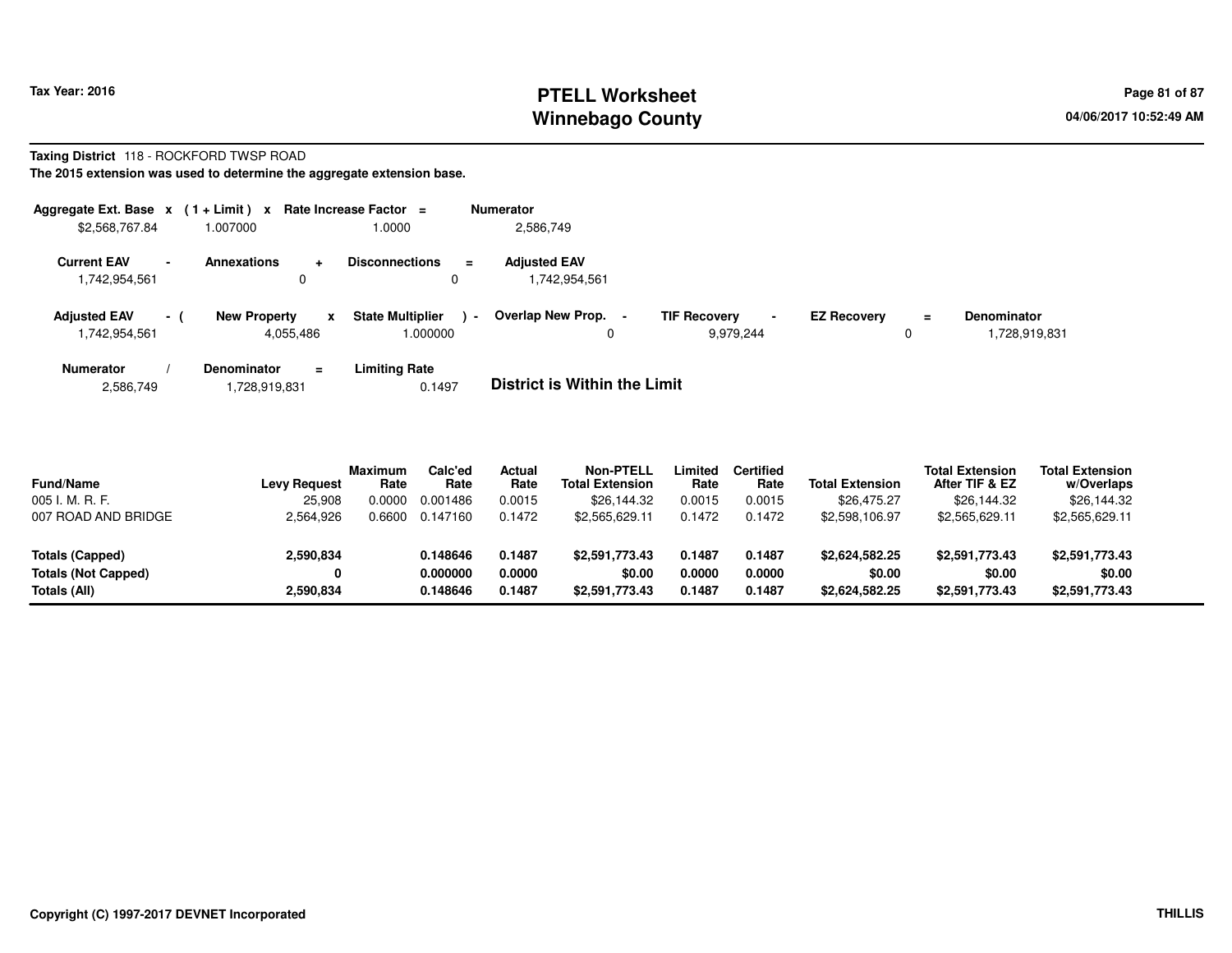# **PTELL Worksheet Tax Year: 2016 Page 82 of 87 Page 82 of 87 Winnebago County**

#### **Taxing District** 119 - ROCKTON TWSP ROAD**The 2015 extension was used to determine the aggregate extension base.**

| Aggregate Ext. Base $x$ (1 + Limit) $x$<br>\$376,310.78              | 1.007000                                         | Rate Increase Factor =<br>1.0000 |                                  | <b>Numerator</b><br>378,945     |                                                           |                            |                                    |                                        |                                                         |                                                     |  |
|----------------------------------------------------------------------|--------------------------------------------------|----------------------------------|----------------------------------|---------------------------------|-----------------------------------------------------------|----------------------------|------------------------------------|----------------------------------------|---------------------------------------------------------|-----------------------------------------------------|--|
| <b>Current EAV</b><br>$\blacksquare$<br>239,232,190                  | Annexations<br>$\ddot{}$<br>0                    | <b>Disconnections</b>            | $\equiv$<br>0                    | <b>Adjusted EAV</b>             | 239,232,190                                               |                            |                                    |                                        |                                                         |                                                     |  |
| <b>Adjusted EAV</b><br>- (<br>239,232,190                            | <b>New Property</b><br>$\mathbf{x}$<br>1,366,855 | <b>State Multiplier</b>          | $\rightarrow$<br>1.000000        |                                 | Overlap New Prop. -<br>$\Omega$                           | <b>TIF Recovery</b>        | $\blacksquare$<br>0                | <b>EZ Recovery</b>                     | Denominator<br>$=$<br>0                                 | 237,865,335                                         |  |
| Numerator<br>378,945                                                 | Denominator<br>$\equiv$<br>237,865,335           | <b>Limiting Rate</b>             | 0.1594                           |                                 | <b>District is Over the Limit</b>                         |                            |                                    |                                        |                                                         |                                                     |  |
| <b>Limiting Rate</b><br>0.1594                                       | <b>Computed Rate</b><br>0.168300                 | <b>Reduction Factor</b>          | 0.9471                           |                                 |                                                           |                            |                                    |                                        |                                                         |                                                     |  |
| <b>Fund/Name</b><br>007 ROAD AND BRIDGE                              | <b>Levy Request</b><br>100,000                   | Maximum<br>Rate<br>0.6600        | Calc'ed<br>Rate<br>0.041800      | <b>Actual</b><br>Rate<br>0.0418 | <b>Non-PTELL</b><br><b>Total Extension</b><br>\$99,999.06 | Limited<br>Rate<br>0.0329  | <b>Certified</b><br>Rate<br>0.0329 | <b>Total Extension</b><br>\$80,253.39  | <b>Total Extension</b><br>After TIF & EZ<br>\$78,707.39 | <b>Total Extension</b><br>w/Overlaps<br>\$78,707.39 |  |
| 009 PERMANENT ROAD                                                   | 302,468                                          | 0.2500                           | 0.126433                         | 0.1265                          | \$302,628.72                                              | 0.1265                     | 0.1265                             | \$308,573.06                           | \$302,628.72                                            | \$302,628.72                                        |  |
| <b>Totals (Capped)</b><br><b>Totals (Not Capped)</b><br>Totals (All) | 402,468<br>0<br>402,468                          |                                  | 0.168233<br>0.000000<br>0.168233 | 0.1683<br>0.0000<br>0.1683      | \$402,627.78<br>\$0.00<br>\$402,627.78                    | 0.1594<br>0.0000<br>0.1594 | 0.1594<br>0.0000<br>0.1594         | \$388,826.45<br>\$0.00<br>\$388,826.45 | \$381,336.11<br>\$0.00<br>\$381,336.11                  | \$381,336.11<br>\$0.00<br>\$381,336.11              |  |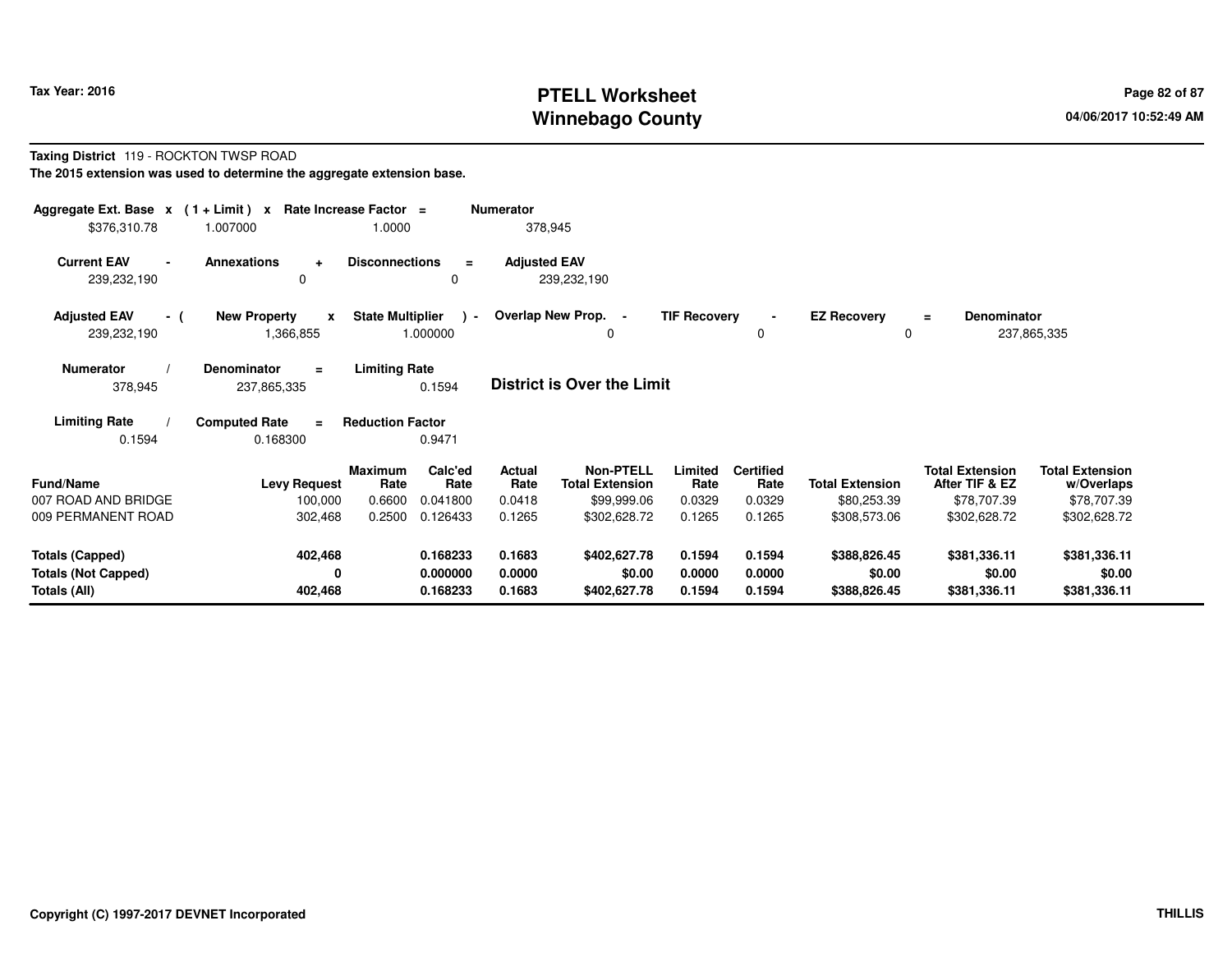# **PTELL Worksheet Tax Year: 2016 Page 83 of 87 Page 83 of 87 Winnebago County**

#### **Taxing District** 120 - ROSCOE TWSP ROAD**The 2015 extension was used to determine the aggregate extension base.**

| Aggregate Ext. Base $x$ (1+Limit) $x$<br>1.007000<br>\$766,449.68 | Rate Increase Factor =                           | 1.0000                  |                            | <b>Numerator</b><br>771,815 |                                            |                     |                          |                         |                                          |                                      |
|-------------------------------------------------------------------|--------------------------------------------------|-------------------------|----------------------------|-----------------------------|--------------------------------------------|---------------------|--------------------------|-------------------------|------------------------------------------|--------------------------------------|
| <b>Current EAV</b><br>429,704,513                                 | <b>Annexations</b><br>$\ddot{\phantom{1}}$<br>0  | <b>Disconnections</b>   | $\equiv$<br>0              | <b>Adjusted EAV</b>         | 429,704,513                                |                     |                          |                         |                                          |                                      |
| <b>Adjusted EAV</b><br>- (<br>429,704,513                         | <b>New Property</b><br>$\mathbf{x}$<br>3,669,072 | <b>State Multiplier</b> | $\overline{a}$<br>1.000000 |                             | Overlap New Prop. -<br>0                   | <b>TIF Recovery</b> | $\blacksquare$<br>0      | <b>EZ Recovery</b><br>0 | <b>Denominator</b><br>Ξ<br>426,035,441   |                                      |
| <b>Numerator</b><br>771,815                                       | Denominator<br>$\equiv$<br>426,035,441           | <b>Limiting Rate</b>    | 0.1812                     |                             | <b>District is Over the Limit</b>          |                     |                          |                         |                                          |                                      |
| <b>Limiting Rate</b><br>0.1812                                    | <b>Computed Rate</b><br>$\equiv$<br>0.183300     | <b>Reduction Factor</b> | 0.9885                     |                             |                                            |                     |                          |                         |                                          |                                      |
| Fund/Name                                                         | <b>Levy Request</b>                              | <b>Maximum</b><br>Rate  | Calc'ed<br>Rate            | <b>Actual</b><br>Rate       | <b>Non-PTELL</b><br><b>Total Extension</b> | Limited<br>Rate     | <b>Certified</b><br>Rate | <b>Total Extension</b>  | <b>Total Extension</b><br>After TIF & EZ | <b>Total Extension</b><br>w/Overlaps |
| 007 ROAD AND BRIDGE                                               | 80,000                                           | 0.6600                  | 0.018617                   | 0.0187                      | \$80,354.74                                | 0.0186              | 0.0186                   | \$79,970.52             | \$79,925.04                              | \$79,925.04                          |
| 008 BRIDGE CONST W/ COUNTY                                        | 1,000                                            | 0.2500                  | 0.000233                   | 0.0003                      | \$1,289.11                                 | 0.0003              | 0.0003                   | \$1,289.85              | \$1,289.11                               | \$1,289.11                           |
| 009 PERMANENT ROAD                                                | 705,700                                          | 0.2500                  | 0.164229                   | 0.1643                      | \$706,004.51                               | 0.1623              | 0.1623                   | \$697,807.26            | \$697,410.42                             | \$697,410.42                         |
| <b>Totals (Capped)</b>                                            | 786,700                                          |                         | 0.183079                   | 0.1833                      | \$787,648.36                               | 0.1812              | 0.1812                   | \$779,067.62            | \$778,624.57                             | \$778,624.57                         |
| <b>Totals (Not Capped)</b>                                        | 0                                                |                         | 0.000000                   | 0.0000                      | \$0.00                                     | 0.0000              | 0.0000                   | \$0.00                  | \$0.00                                   | \$0.00                               |
| Totals (All)                                                      | 786,700                                          |                         | 0.183079                   | 0.1833                      | \$787,648.36                               | 0.1812              | 0.1812                   | \$779,067.62            | \$778,624.57                             | \$778,624.57                         |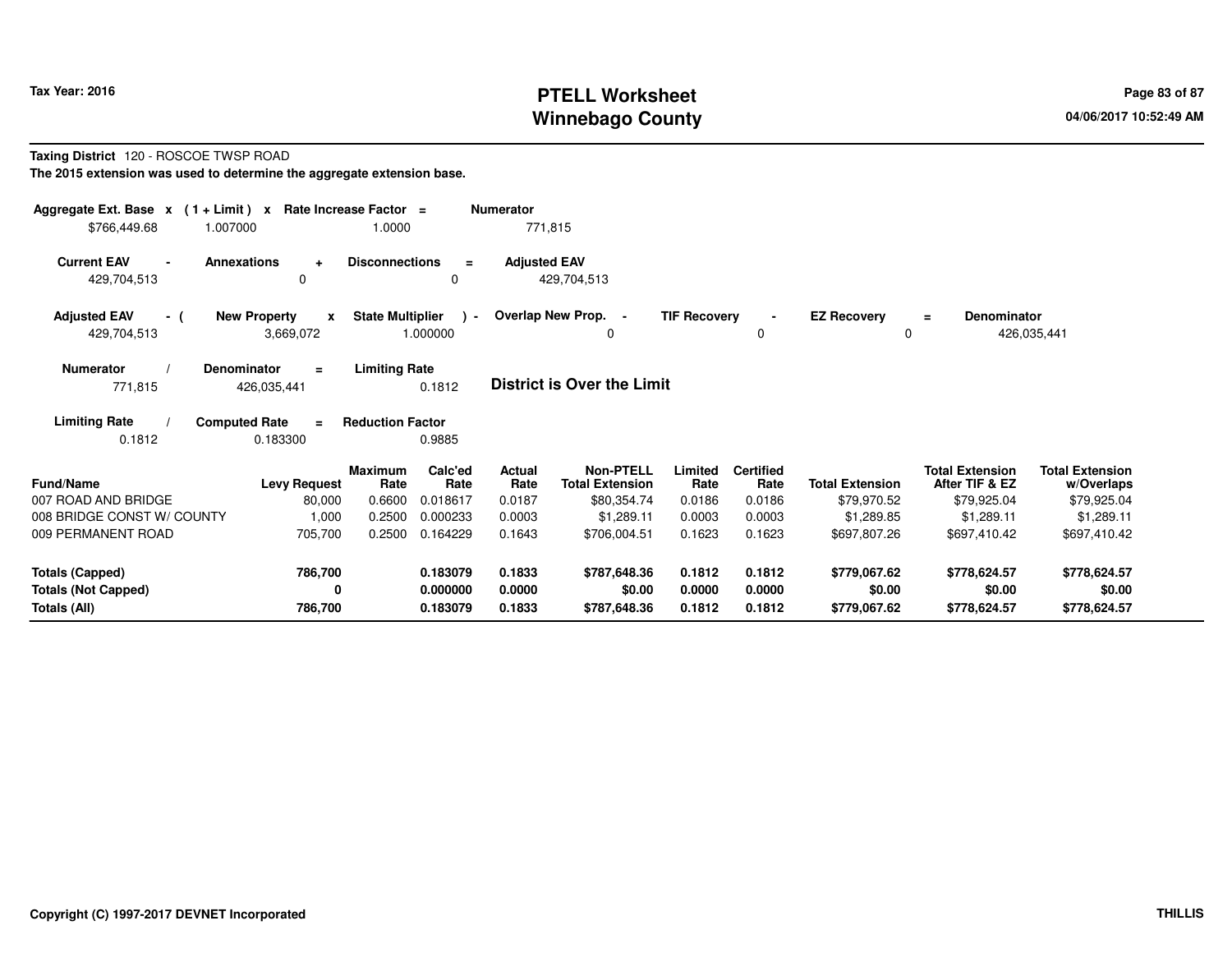# **PTELL Worksheet Tax Year: 2016 Page 84 of 87 Page 84 of 87 Page 84 of 87 Winnebago County**

#### **Taxing District** 121 - SEWARD TWSP ROAD

**The 2015 extension was used to determine the aggregate extension base.**

|                                   |                 | Aggregate Ext. Base $x$ (1+Limit) x Rate Increase Factor = |                                     | <b>Numerator</b>                  |                                            |                    |          |                                  |
|-----------------------------------|-----------------|------------------------------------------------------------|-------------------------------------|-----------------------------------|--------------------------------------------|--------------------|----------|----------------------------------|
| \$105,138.57                      |                 | 1.007000                                                   | 1.0000                              | 105,875                           |                                            |                    |          |                                  |
| <b>Current EAV</b><br>23,997,385  | $\blacksquare$  | <b>Annexations</b><br>$\ddot{}$<br>0                       | <b>Disconnections</b><br>$=$        | <b>Adjusted EAV</b><br>23,997,385 |                                            |                    |          |                                  |
| <b>Adjusted EAV</b><br>23,997,385 | $\sim$ 10 $\pm$ | <b>New Property</b><br>x<br>75.241                         | <b>State Multiplier</b><br>1.000000 | Overlap New Prop.<br>$\sim$       | <b>TIF Recovery</b><br>$\blacksquare$<br>0 | <b>EZ Recovery</b> | $\equiv$ | <b>Denominator</b><br>23,922,144 |
| <b>Numerator</b>                  |                 | <b>Denominator</b><br>$=$                                  | <b>Limiting Rate</b>                | _ _ _ _ _ _ _ _ _ _ _ _ _ _ _ _ _ |                                            |                    |          |                                  |

|  | 105,875 | 23.922.144 | 0.4426 | <b>District is Within the Limit</b> |
|--|---------|------------|--------|-------------------------------------|
|--|---------|------------|--------|-------------------------------------|

| <b>Fund/Name</b>           | <b>Levy Request</b> | <b>Maximum</b><br>Rate | Calc'ed<br>Rate | <b>Actual</b><br>Rate | <b>Non-PTELL</b><br><b>Total Extension</b> | Limited<br>Rate | <b>Certified</b><br>Rate | <b>Total Extension</b> | <b>Total Extension</b><br>After TIF & EZ | <b>Total Extension</b><br>w/Overlaps |  |
|----------------------------|---------------------|------------------------|-----------------|-----------------------|--------------------------------------------|-----------------|--------------------------|------------------------|------------------------------------------|--------------------------------------|--|
| 007 ROAD AND BRIDGE        | 44,340              | 0.6600                 | 0.184770        | 0.1848                | \$44.347.17                                | 0.1848          | 0.1848                   | \$44.347.17            | \$44,347.17                              | \$44,347.17                          |  |
| 008 BRIDGE CONST W/ COUNTY | 2.170               | 0.2500                 | 0.009043        | 0.0091                | \$2.183.76                                 | 0.0091          | 0.0091                   | \$2,183.76             | \$2,183.76                               | \$2,183.76                           |  |
| 009 PERMANENT ROAD         | 44.880              | 0.2500                 | 0.187020        | 0.1871                | \$44.899.11                                | 0.1871          | 0.1871                   | \$44,899.11            | \$44.899.11                              | \$44,899.11                          |  |
| 010 EQUIPMENT AND BUILDING | 10.560              | 0.1000                 | 0.044005        | 0.0441                | \$10.582.85                                | 0.0441          | 0.0441                   | \$10.582.85            | \$10,582.85                              | \$10,582.85                          |  |
| 047 SOCIAL SECURITY        | 3.160               | 0.0000                 | 0.013168        | 0.0132                | \$3,167.65                                 | 0.0132          | 0.0132                   | \$3,167.65             | \$3,167.65                               | \$3,167.65                           |  |
| Totals (Capped)            | 105,110             |                        | 0.438006        | 0.4383                | \$105,180.54                               | 0.4383          | 0.4383                   | \$105,180.54           | \$105,180.54                             | \$105,180.54                         |  |
| <b>Totals (Not Capped)</b> | 0                   |                        | 0.000000        | 0.0000                | \$0.00                                     | 0.0000          | 0.0000                   | \$0.00                 | \$0.00                                   | \$0.00                               |  |
| Totals (All)               | 105,110             |                        | 0.438006        | 0.4383                | \$105,180.54                               | 0.4383          | 0.4383                   | \$105,180.54           | \$105,180,54                             | \$105,180.54                         |  |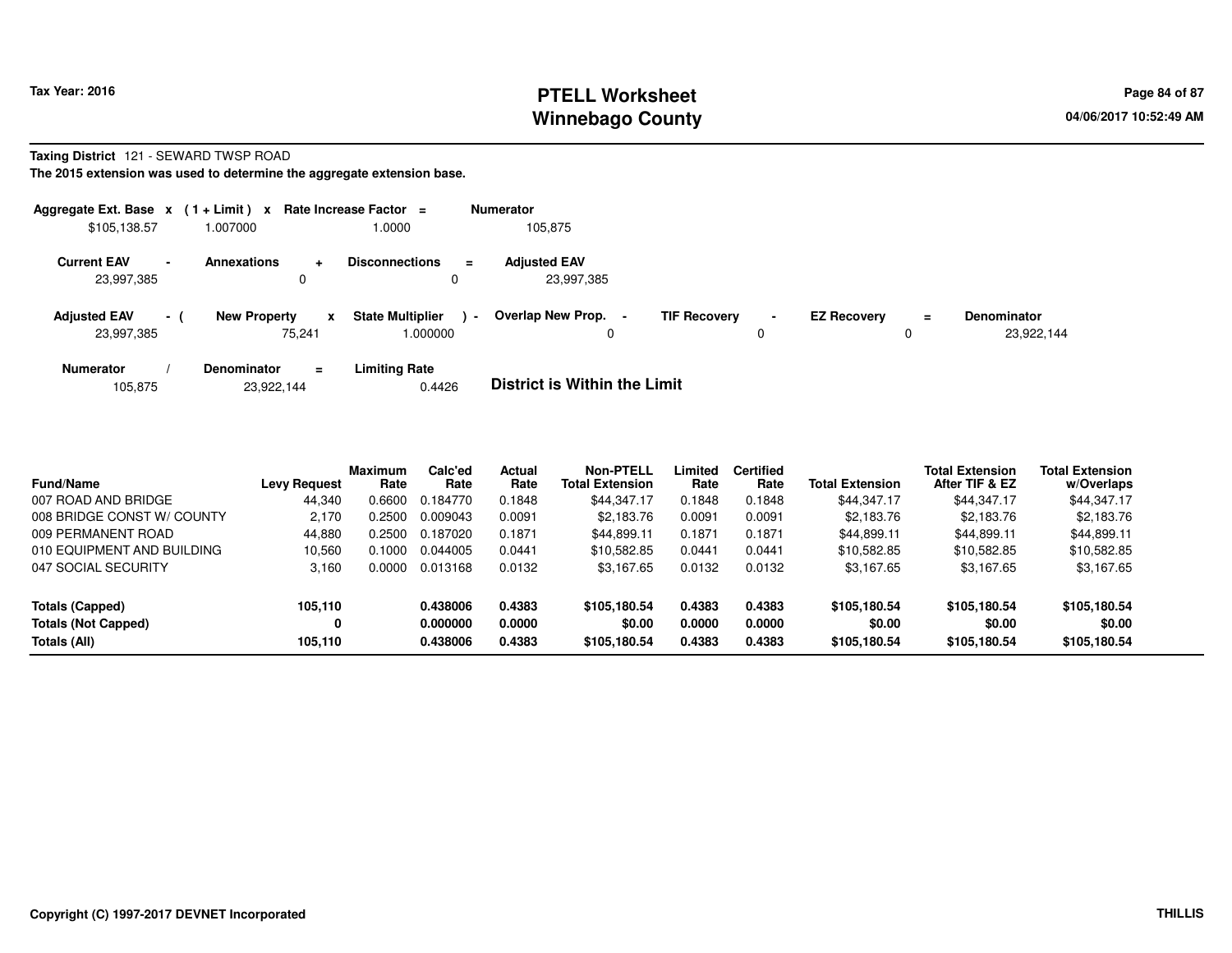# **PTELL Worksheet Tax Year: 2016 Page 85 of 87 Page 85 of 87 Winnebago County**

#### **Taxing District** 122 - SHIRLAND TWSP ROAD**The 2015 extension was used to determine the aggregate extension base.**

| Aggregate Ext. Base $x$ (1 + Limit) $x$<br>\$25,906.44 |      | 1.007000                                       | Rate Increase Factor $=$<br>1.0000            | <b>Numerator</b><br>26,088               |                     |                     |                    |               |                           |
|--------------------------------------------------------|------|------------------------------------------------|-----------------------------------------------|------------------------------------------|---------------------|---------------------|--------------------|---------------|---------------------------|
| <b>Current EAV</b><br>21,572,398                       |      | <b>Annexations</b><br>$\ddot{}$<br>0           | <b>Disconnections</b><br>$\equiv$<br>0        | <b>Adjusted EAV</b><br>21.572.398        |                     |                     |                    |               |                           |
| <b>Adjusted EAV</b><br>21,572,398                      | $-1$ | <b>New Property</b><br>$\mathbf{x}$<br>112.645 | <b>State Multiplier</b><br>$\sim$<br>1.000000 | Overlap New Prop.<br>$\blacksquare$<br>0 | <b>TIF Recovery</b> | $\blacksquare$<br>0 | <b>EZ Recovery</b> | $\equiv$<br>0 | Denominator<br>21,459,753 |
| <b>Numerator</b>                                       |      | Denominator<br>$=$                             | <b>Limiting Rate</b>                          | _ _ _ _ _ _ _ _ _ _ _ _ _ _ _ _ _        |                     |                     |                    |               |                           |

26,08821,459,753 0.1216 **District is Within the Limit**

| <b>Fund/Name</b><br>007 ROAD AND BRIDGE | <b>Levy Request</b><br>25,906 | <b>Maximum</b><br>Rate<br>0.6600 | Calc'ed<br>Rate<br>0.120089 | Actual<br>Rate<br>0.1201 | <b>Non-PTELL</b><br><b>Total Extension</b><br>\$25,908.45 | Limited<br>Rate<br>0.1201 | <b>Certified</b><br>Rate<br>0.1201 | <b>Total Extension</b><br>\$25,908.45 | <b>Total Extension</b><br>After TIF & EZ<br>\$25,908.45 | <b>Total Extension</b><br>w/Overlaps<br>\$25,908.45 |
|-----------------------------------------|-------------------------------|----------------------------------|-----------------------------|--------------------------|-----------------------------------------------------------|---------------------------|------------------------------------|---------------------------------------|---------------------------------------------------------|-----------------------------------------------------|
| 008 BRIDGE CONST W/ COUNTY              | 0                             | .2500                            | 0.000000                    | 0.0000                   | \$0.00                                                    | 0.0000                    | 0.0000                             | \$0.00                                | \$0.00                                                  | \$0.00                                              |
| 009 PERMANENT ROAD                      | 0                             | . 0000                           | 0.000000                    | 0.0000                   | \$0.00                                                    | 0.0000                    | 0.0000                             | \$0.00                                | \$0.00                                                  | \$0.00                                              |
| Totals (Capped)                         | 25,906                        |                                  | 0.120089                    | 0.1201                   | \$25,908.45                                               | 0.1201                    | 0.1201                             | \$25,908.45                           | \$25,908.45                                             | \$25,908.45                                         |
| <b>Totals (Not Capped)</b>              | 0                             |                                  | 0.000000                    | 0.0000                   | \$0.00                                                    | 0.0000                    | 0.0000                             | \$0.00                                | \$0.00                                                  | \$0.00                                              |
| Totals (All)                            | 25.906                        |                                  | 0.120089                    | 0.1201                   | \$25,908.45                                               | 0.1201                    | 0.1201                             | \$25,908.45                           | \$25,908.45                                             | \$25,908.45                                         |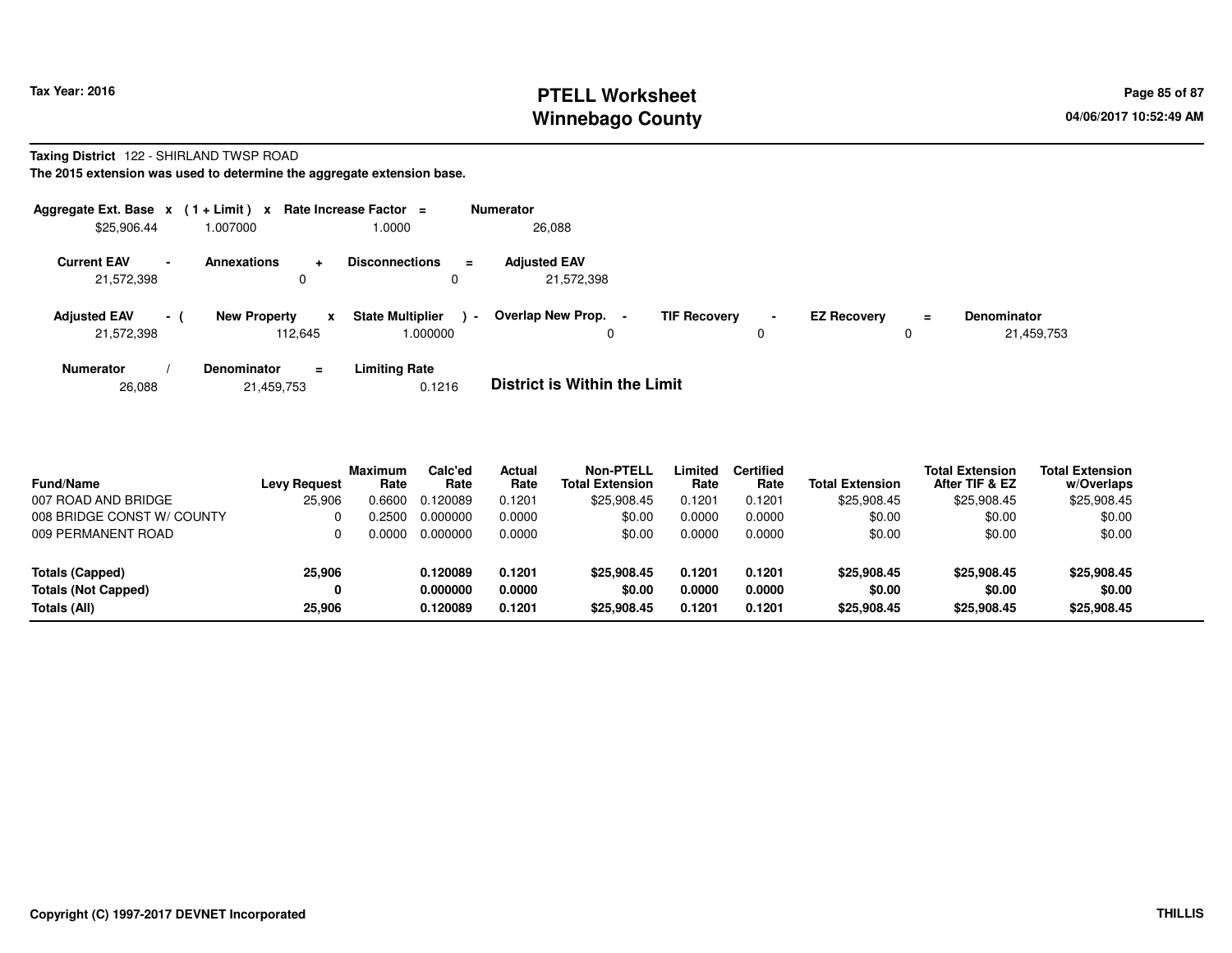# **PTELL Worksheet Tax Year: 2016 Page 86 of 87 Page 86 of 87 Winnebago County**

#### **Taxing District** 123 - WINNEBAGO TWSP ROAD**The 2015 extension was used to determine the aggregate extension base.**

| Aggregate Ext. Base $x$ (1 + Limit) $x$<br>\$178,050.83       | 1.007000                                     | Rate Increase Factor =<br>1.0000    | <b>Numerator</b>                 | 179,297                    |                                                           |                            |                                    |                                        |                                                         |                                                     |  |
|---------------------------------------------------------------|----------------------------------------------|-------------------------------------|----------------------------------|----------------------------|-----------------------------------------------------------|----------------------------|------------------------------------|----------------------------------------|---------------------------------------------------------|-----------------------------------------------------|--|
| <b>Current EAV</b><br>90,096,130                              | <b>Annexations</b><br>$\ddot{}$<br>$\Omega$  | <b>Disconnections</b>               | $\equiv$<br>0                    | <b>Adjusted EAV</b>        | 90,096,130                                                |                            |                                    |                                        |                                                         |                                                     |  |
| <b>Adjusted EAV</b><br>- (<br>90,096,130                      | <b>New Property</b><br>x<br>451,049          | <b>State Multiplier</b><br>1.000000 | $\rightarrow$                    | Overlap New Prop. -        | $\Omega$                                                  | <b>TIF Recovery</b>        | 0                                  | <b>EZ Recovery</b><br>0                | <b>Denominator</b><br>$\equiv$                          | 89,645,081                                          |  |
| <b>Numerator</b><br>179,297                                   | <b>Denominator</b><br>$\equiv$<br>89,645,081 | <b>Limiting Rate</b>                | 0.2001                           |                            | <b>District is Over the Limit</b>                         |                            |                                    |                                        |                                                         |                                                     |  |
| <b>Limiting Rate</b><br>0.2001                                | <b>Computed Rate</b><br>$\equiv$<br>0.207600 | <b>Reduction Factor</b>             | 0.9639                           |                            |                                                           |                            |                                    |                                        |                                                         |                                                     |  |
| Fund/Name<br>007 ROAD AND BRIDGE                              | <b>Levy Request</b><br>46,686                | <b>Maximum</b><br>Rate<br>0.6600    | Calc'ed<br>Rate<br>0.051818      | Actual<br>Rate<br>0.0519   | <b>Non-PTELL</b><br><b>Total Extension</b><br>\$46,759.89 | Limited<br>Rate<br>0.0500  | <b>Certified</b><br>Rate<br>0.0500 | <b>Total Extension</b><br>\$45,048.07  | <b>Total Extension</b><br>After TIF & EZ<br>\$45,048.07 | <b>Total Extension</b><br>w/Overlaps<br>\$45,048.07 |  |
| 009 PERMANENT ROAD                                            | 140,248                                      | 0.2500                              | 0.155665                         | 0.1557                     | \$140,279.67                                              | 0.1501                     | 0.1501                             | \$135,234.29                           | \$135,234.29                                            | \$135,234.29                                        |  |
| Totals (Capped)<br><b>Totals (Not Capped)</b><br>Totals (All) | 186,934<br>0<br>186,934                      |                                     | 0.207483<br>0.000000<br>0.207483 | 0.2076<br>0.0000<br>0.2076 | \$187,039.56<br>\$0.00<br>\$187,039.56                    | 0.2001<br>0.0000<br>0.2001 | 0.2001<br>0.0000<br>0.2001         | \$180,282.36<br>\$0.00<br>\$180,282.36 | \$180,282.36<br>\$0.00<br>\$180,282.36                  | \$180,282.36<br>\$0.00<br>\$180,282.36              |  |